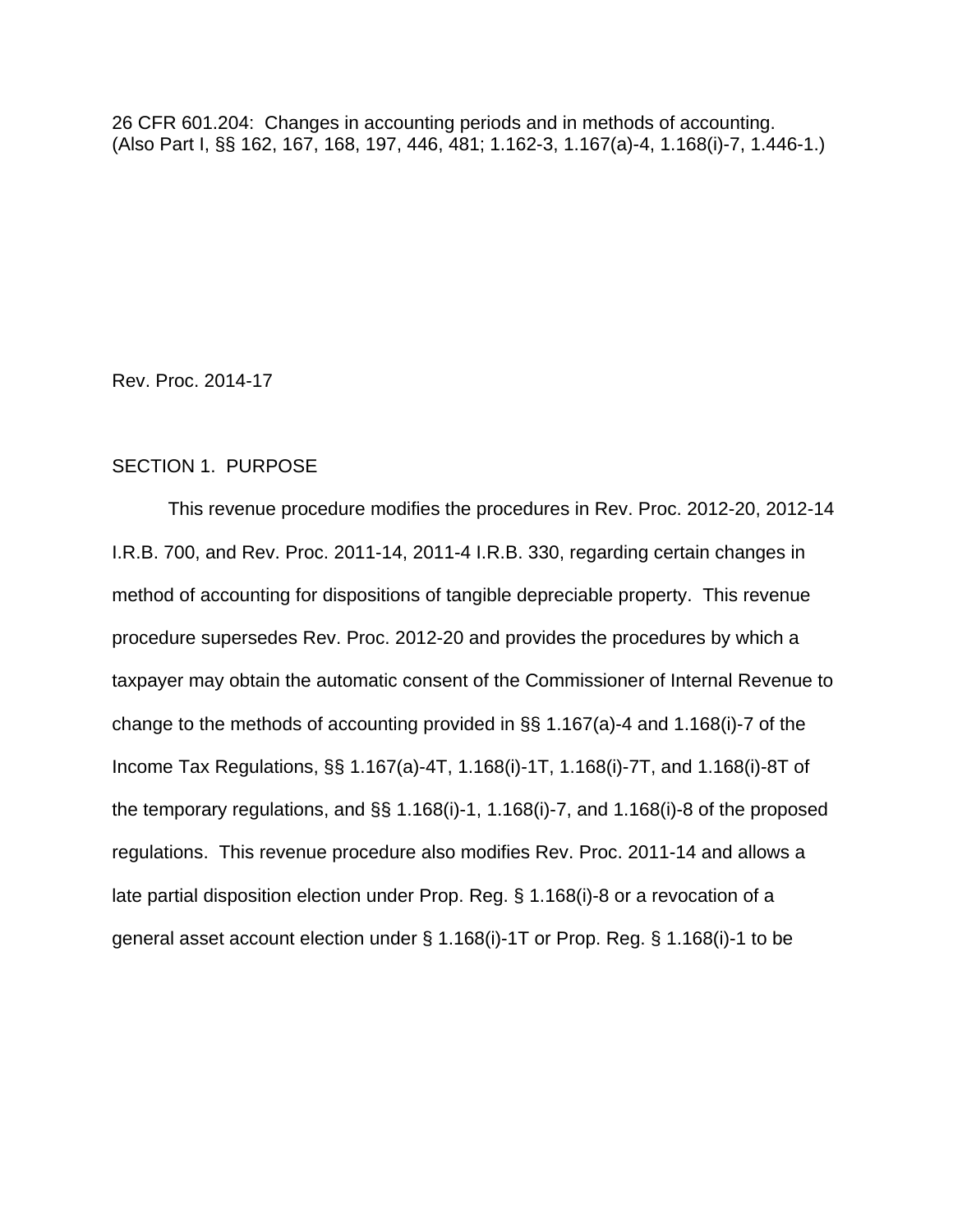treated as a change in method of accounting for a limited period of time. Finally, this revenue procedure modifies section 6.01 of the APPENDIX of Rev. Proc. 2011-14 to waive a scope limitation in certain circumstances.

#### SECTION 2. BACKGROUND

.01 The Internal Revenue Service (IRS) and the Treasury Department recently issued final regulations under §§ 1.167(a)-4 and 1.168(i)-7 (T.D. 9636, 2013-43 I.R.B. 331, 78 Fed. Reg. 57686) (the final regulations). Section 1.167(a)-4 provides rules for depreciating or amortizing leasehold improvements. Section 1.168(i)-7 provides rules for accounting for property depreciated under § 168 of the Internal Revenue Code (MACRS property). The final regulations generally apply to taxable years beginning on or after January 1, 2014, but also permit a taxpayer to choose to apply these sections to taxable years beginning on or after January 1, 2012. Alternatively, the final regulations permit a taxpayer to apply the temporary regulations under §§ 1.167(a)-4T and 1.168(i)- 7T (T.D. 9564, 2012-14 I.R.B. 614, 76 Fed. Reg. 81060) to taxable years beginning on or after January 1, 2012, and before January 1, 2014.

.02 The IRS and the Treasury Department also recently issued proposed regulations under §§ 1.168(i)-1, 1.168(i)-7, and 1.168(i)-8 (REG-110732-13, 2013-43 I.R.B. 404, 78 Fed. Reg. 57547) (the proposed regulations). Prop. Reg. § 1.168(i)-1, when finalized, will modify the rules for general asset accounts. Prop. Reg. § 1.168(i)-7, when finalized, will provide rules for accounting for partial dispositions of MACRS property. Prop. Reg. § 1.168(i)-8, when finalized, will provide rules for dispositions of MACRS property. The proposed regulations, when finalized, will apply to taxable years beginning on or after January 1, 2014, and will permit a taxpayer to choose to rely on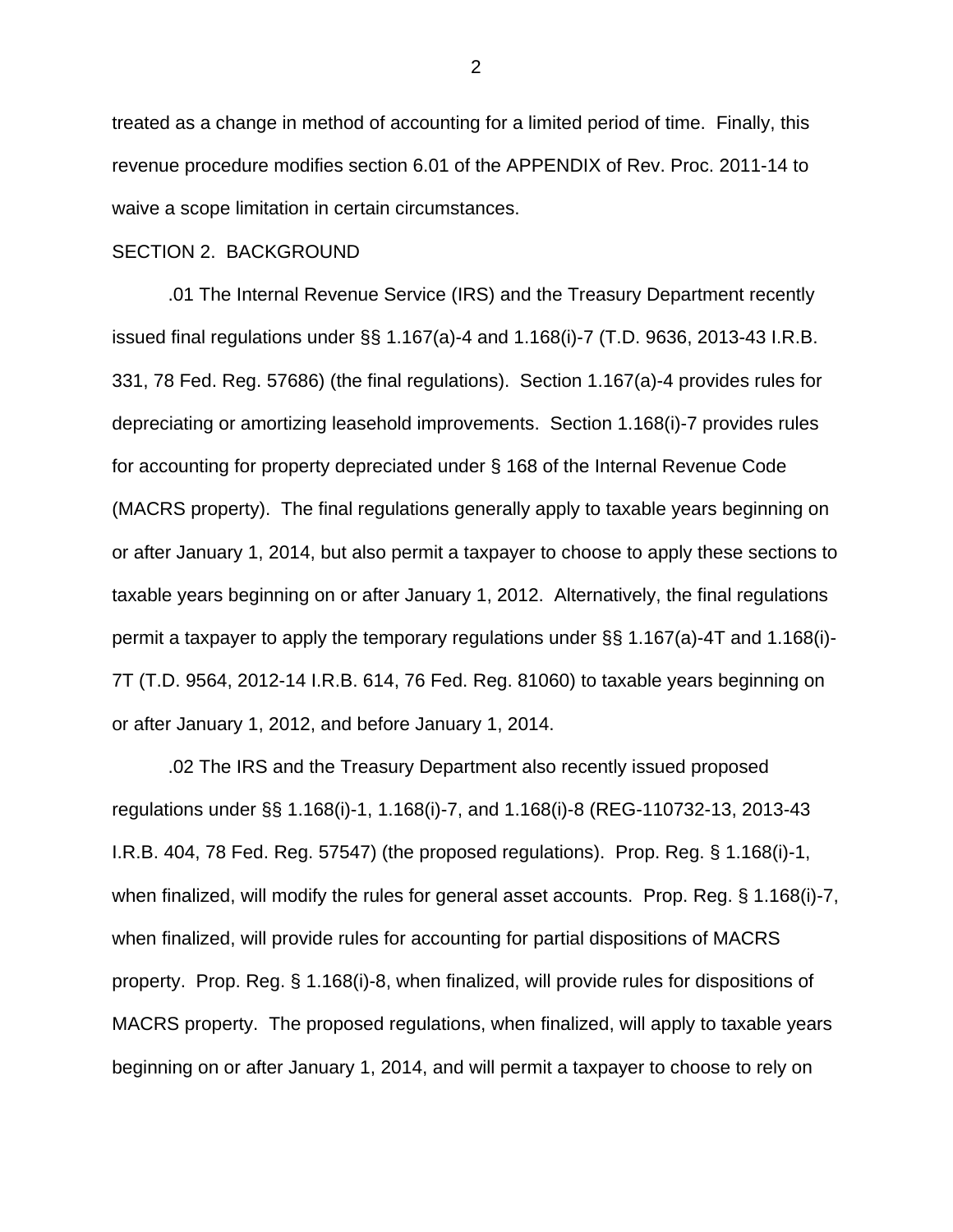them for taxable years beginning on or after January 1, 2012, and before January 1, 2014. Alternatively, the proposed regulations, when finalized, will permit a taxpayer to apply the temporary regulations under §§ 1.168(i)-1T, 1.168(i)-7T, and 1.168(i)-8T (T.D. 9564, 2012-14 I.R.B. 614, 76 Fed. Reg. 81060) to taxable years beginning on or after January 1, 2012, and before January 1, 2014.

.03 Except as otherwise expressly provided by the Code or the regulations thereunder, § 446(e) and § 1.446-1(e)(2) require a taxpayer to secure the consent of the Commissioner before changing a method of accounting for federal income tax purposes.

.04 Section 1.446-1(e)(2)(ii)( $d$ ) provides the changes in depreciation or amortization that are changes in a method of accounting and the changes in depreciation or amortization that are not changes in a method of accounting. For changes in a method of accounting under  $\S$  1.446-1(e)(2)(ii)(d) the item being changed generally is the depreciation treatment of each individual depreciable or amortizable asset. However, the item is the depreciation treatment of each general asset account for a depreciable asset for which the taxpayer has elected general asset account treatment under § 168(i)(4).

.05 Section 1.446-1(e)(2)(ii)(d)(2) provides, in relevant part, that each of the following changes in depreciation or amortization is a change in method of accounting:

 (1) A change in the depreciation method or amortization method, period of recovery, or convention of a depreciable or amortizable asset;

 (2) A change in the accounting for depreciable or amortizable assets from a single asset account to a multiple asset account (pooling), or vice versa, or from one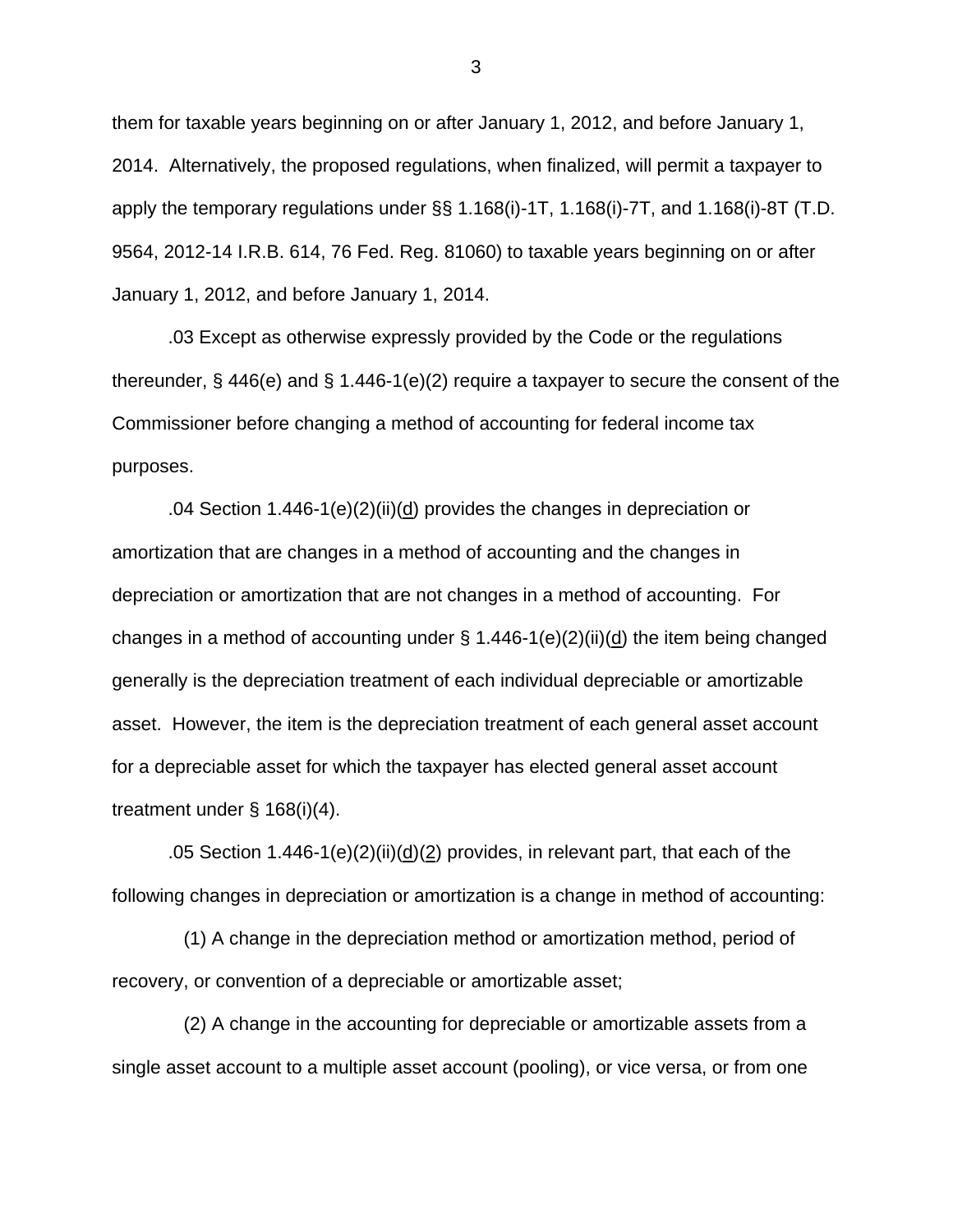type of multiple asset account (pooling) to a different type of multiple asset account (pooling);

 (3) For depreciable or amortizable assets that are mass assets accounted for in multiple asset accounts or pools, a change in the method of identifying which assets have been disposed of; and

 (4) Any other change in depreciation or amortization as the Secretary may designate by publication in the Federal Register or in the Internal Revenue Bulletin.

.06 Section 1.446-1(e)(2)(ii)(d)(3) provides, in relevant part, that none of the following changes in depreciation or amortization is a change in method of accounting:

 (1) An adjustment in the useful life of a depreciable or amortizable asset for which depreciation is determined under § 167 (other than under § 168, § 1400I, § 1400L(c), former § 168, or an additional first year depreciation deduction provision of the Code (for example, § 168(k), § 1400L(b), or § 1400N(d))). However, if a taxpayer is changing to or from a useful life (or recovery period or amortization period) that is specifically assigned by the Code (for example, § 167(f)(1), § 168(c), § 168(g)(2), § 168(g)(3), or § 197), the regulations thereunder, or other guidance published in the Internal Revenue Bulletin, such a change is a change in method of accounting;

 (2) The making of a late depreciation or amortization election or the revocation of a timely valid depreciation or amortization election, except as otherwise expressly provided by the Code, the regulations thereunder, or other guidance published in the Internal Revenue Bulletin;

 (3) Any change in the placed-in-service date of a depreciable or amortizable asset, except as otherwise expressly provided by the Code, the regulations thereunder,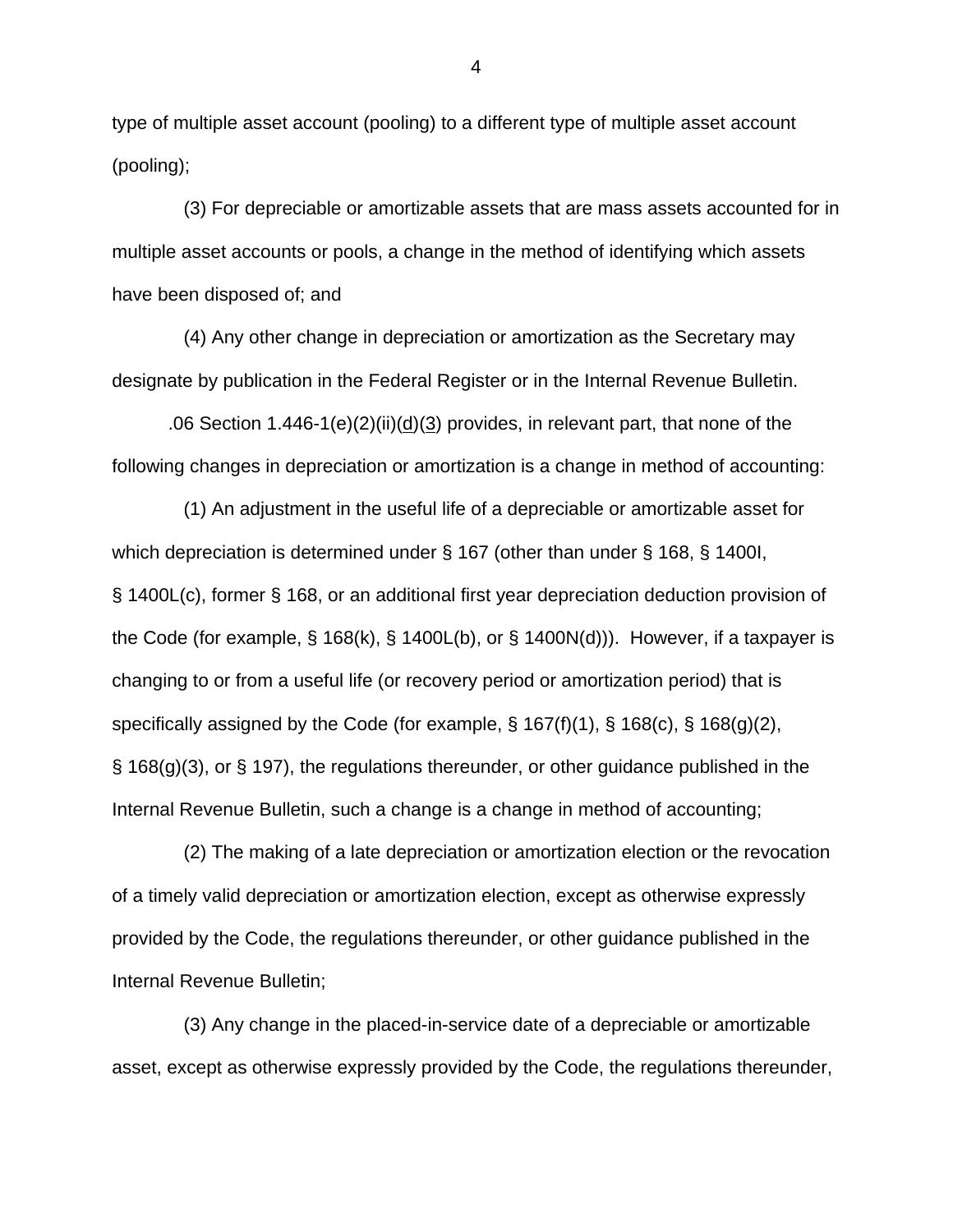or other guidance published in the Internal Revenue Bulletin; and

 (4) Any other change in depreciation or amortization as the Secretary may designate by publication in the Federal Register or in the Internal Revenue Bulletin.

.07 Section 1.446-1(e)(2)(ii)( $\underline{d}$ )( $\underline{5}$ )(iii) provides that except as otherwise expressly provided by the Code, the regulations thereunder, or other guidance published in the Internal Revenue Bulletin, no § 481(a) adjustment is required or permitted for a change from one permissible method of computing depreciation or amortization to another permissible method of computing depreciation or amortization for an asset. Instead, this change is implemented by either a cut-off method (see section 2.06 of Rev. Proc. 2011-14, 2011-4 I.R.B. 330, 338) or a modified cut-off method, as appropriate. Under the modified cut-off method, the adjusted depreciable basis of the asset as of the beginning of the year of change is recovered using the new permissible method of accounting. Section 1.446-1(e)(2)(ii)(d)(5)(iii) also provides that a change from an impermissible method of computing depreciation or amortization to a permissible method of computing depreciation or amortization for an asset results in a § 481 adjustment.

.08 Section 1.446-1(e)(3)(ii) authorizes the Commissioner to prescribe administrative procedures setting forth the terms and conditions necessary for a taxpayer to obtain consent to change a method of accounting. Rev. Proc. 2011-14 provides the procedures by which a taxpayer may obtain automatic consent of the Commissioner to change to a method of accounting described in the APPENDIX of Rev. Proc. 2011-14.

.09 Section 3.02 of this revenue procedure modifies the APPENDIX of Rev. Proc.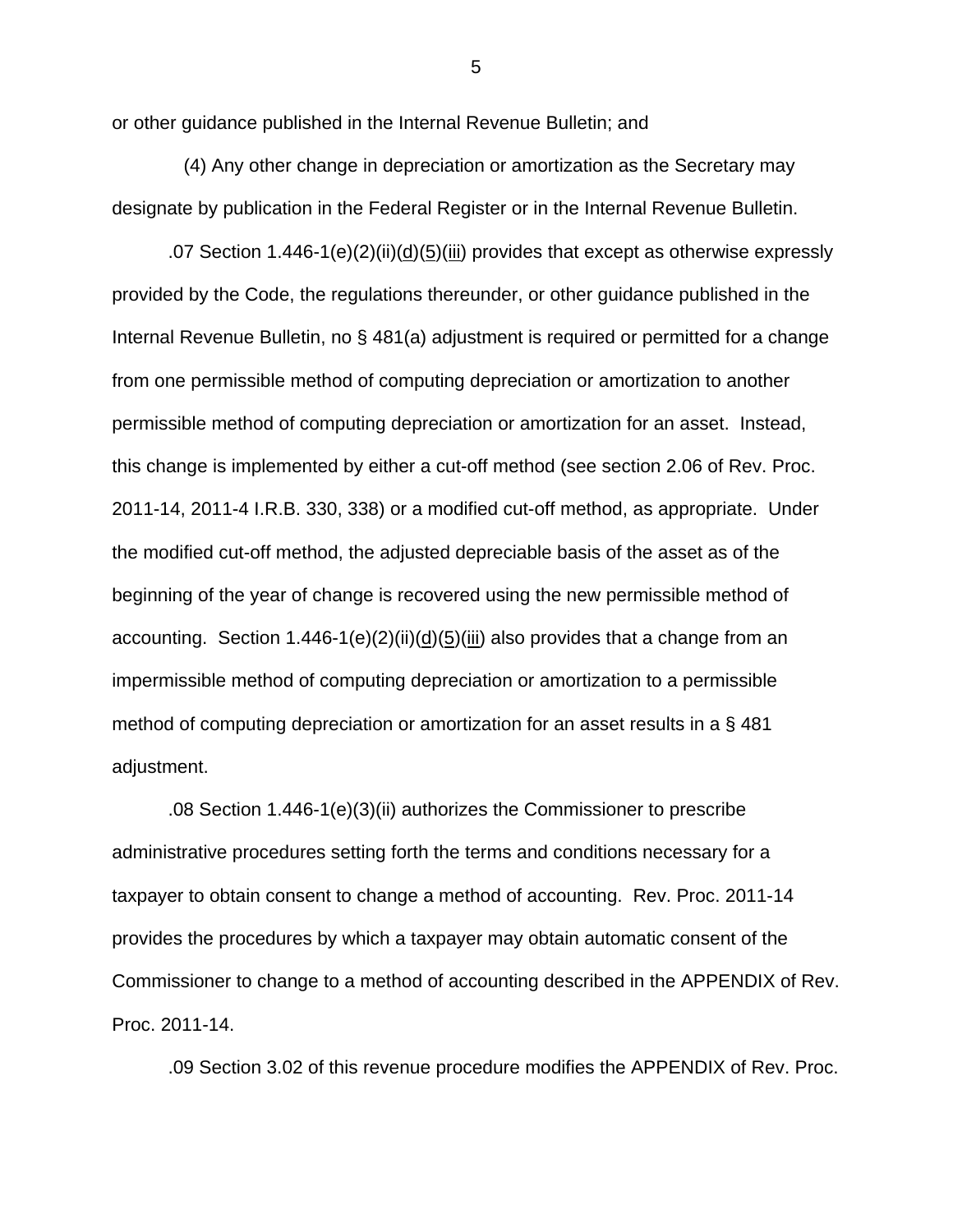2011-14 by (1) revising sections 6.27 through 6.32 to provide additional changes in method of accounting that are consistent with Prop. Reg. § 1.168(1)-1, Prop. Reg. § 1.168(i)-7, or Prop. Reg. § 1.168(i)-8, (2) revising section 6.01 to provide an additional scope limitation that is not applicable, (3) removing section 6.20 because it is obsolete, and (4) revising section 10.07 to provide additional inapplicability provisions that are consistent with § 1.162-3 or § 1.162-3T.

.10 Section 3.03 of this revenue procedure modifies the APPENDIX of Rev. Proc. 2011-14 by adding sections 6.33 through 6.37 to the APPENDIX to provide additional changes in method of accounting that are consistent with § 1.167(a)-4, § 1.168(i)-7, Prop. Reg. § 1.168(i)-1, or Prop. Reg. § 1.168(i)-8.

# SECTION 3. CHANGES IN METHODS OF ACCOUNTING

## .01 In general.

 (1) Except as provided in section 3.01(2) of this revenue procedure and in § 1.446-1(e)(2)(ii)(d)(3)(iii) (the making of a late depreciation or amortization election or the revocation of a timely valid depreciation or amortization election), a change to comply with § 1.168(i)-7, § 1.168(i)-1T, § 1.168(i)-7T, or § 1.168(i)-8T is a change in method of accounting to which  $\S$  446(e) applies. See  $\S$  1.168(i)-7(e)(4),  $\S$  1.168(i)- $1T(m)(3)$ , § 1.168(i)-7T(e)(3), and § 1.168(i)-8T(i)(3). Except as provided in section 3.01(2) of this revenue procedure and in § 1.446-1(e)(2)(ii)( $\underline{d}$ )(3)(i) (a change in useful life), a change to comply with  $\S 1.167(a)$ -4 or  $\S 1.167(a)$ -4T also is a change in method of accounting to which  $\S$  446(e) applies. See  $\S$  1.167(a)-4(b)(4) and  $\S$  1.167(a)-4T(b)(4). Except as provided in section 3.01(2) of this revenue procedure and in § 1.446-1(e)(2)(ii)( $\underline{d}$ )( $\underline{3}$ )(iii) (the making of a late depreciation or amortization election or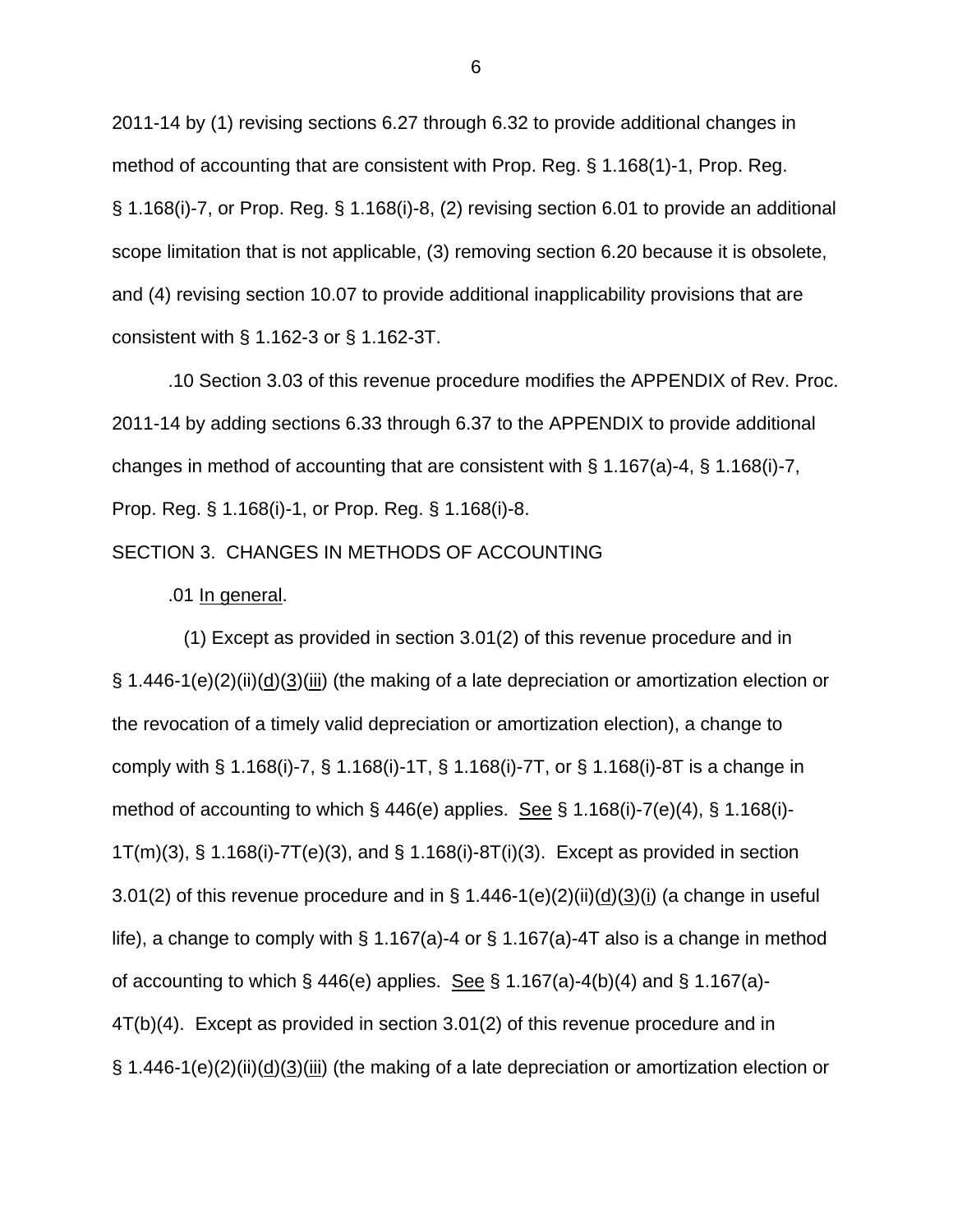the revocation of a timely valid depreciation or amortization election), a change to rely on Prop. Reg. § 1.168(i)-1, Prop. Reg. § 1.168(i)-7, or Prop. Reg. § 1.168(i)-8 is a change in method of accounting to which § 446(e) applies. See Prop. Reg. § 1.168(i)- 1(m)(5), Prop. Reg. § 1.168(i)-7(e)(5), and Prop. Reg. § 1.168(i)-8(j)(5). A taxpayer that wants to change to a method of accounting described in section 3.03 of this revenue procedure must use the automatic change in method of accounting provisions in Rev. Proc. 2011-14, as modified by this revenue procedure.

 (2) If a taxpayer placed in service assets in a taxable year ending before December 30, 2003 (pre-2003 assets), the taxpayer may treat the change to comply with § 1.167(a)-4, § 1.168(i)-7, § 1.167(a)-4T, § 1.168(i)-1T, § 1.168(i)-7T, or § 1.168(i)- 8T, or to rely on Prop. Reg. § 1.168(i)-1, Prop. Reg. § 1.168(i)-7, or Prop. Reg. § 1.168(i)-8, for all, or some, of the pre-2003 assets as not a change in method of accounting. In this situation, the taxpayer should file amended federal tax returns for the placed-in-service year of the pre-2003 asset and all subsequent taxable years, limited to the taxable years open under the period of limitation for assessment, to implement the change to comply with  $\S$  1.167(a)-4,  $\S$  1.168(i)-7,  $\S$  1.167(a)-4T, § 1.168(i)-1T, § 1.168(i)-7T, or § 1.168(i)-8T, or to rely on Prop. Reg. § 1.168(i)-1, Prop. Reg. § 1.168(i)-7, or Prop. Reg. § 1.168(i)-8, for these pre-2003 assets. If the taxpayer files such amended federal tax returns for the pre-2003 assets, neither an adjustment under § 481 or a similar cumulative depreciation adjustment is required or permitted.

.02 Modifications to existing automatic changes.

 (1) Section 6.01(2) of the APPENDIX of Rev. Proc. 2011-14 is modified to read as follows: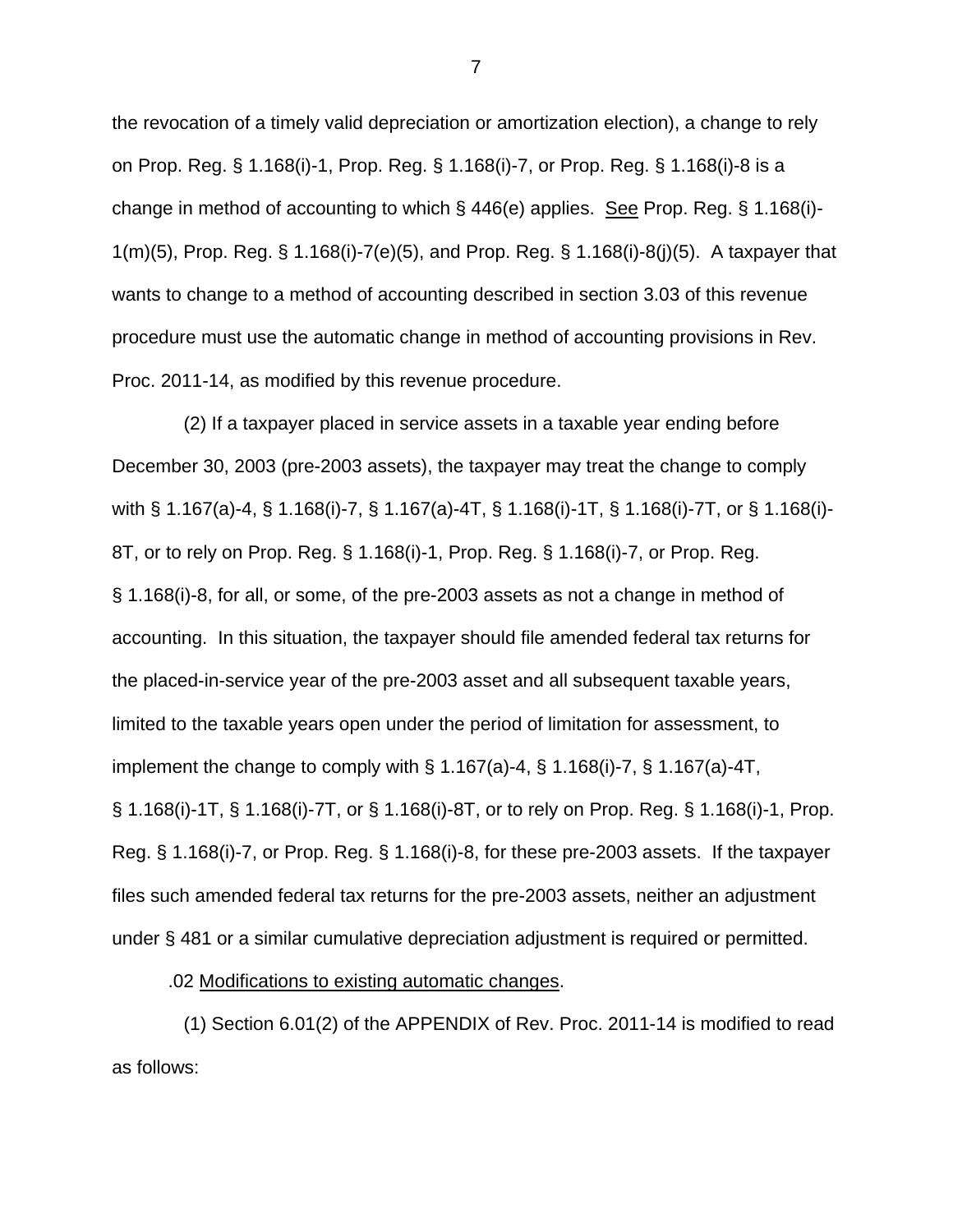(2) Certain scope limitations inapplicable. The scope limitations in sections 4.02(4) and 4.02(5) of this revenue procedure are not applicable to this change. If during any of the five taxable years ending with the year of change, a taxpayer requested or made a change in method of accounting from expensing to capitalizing, or vice versa, the cost or other basis of an asset, the scope limitation in section 4.02(7) of this revenue procedure is not applicable to a change under this section 6.01 of the APPENDIX for that same asset.

 (2) Section 6.01(10) of the APPENDIX of Rev. Proc. 2011-14 is modified to read as follows:

 (10) Contact information. For further information regarding a change under this section, contact Douglas Kim at 202-317-7005 (not a toll-free call).

 (3) Section 6.20 of the APPENDIX of Rev. Proc. 2011-14 is modified to read as follows:

6.20 Reserved.

 (4) Section 6.27 of the APPENDIX of Rev. Proc. 2011-14 is modified to read as follows:

6.27 Depreciation of leasehold improvements (sections 167, 168, and 197;  $§ 1.167(a)-4T.$ 

(1) Description of change.

(a) Applicability. This change applies to a taxpayer that wants to change its method of accounting to comply with § 1.167(a)-4T for leasehold improvements in which the taxpayer has a depreciable interest at the beginning of the year of change:

(i) from improperly depreciating the leasehold improvements to which § 168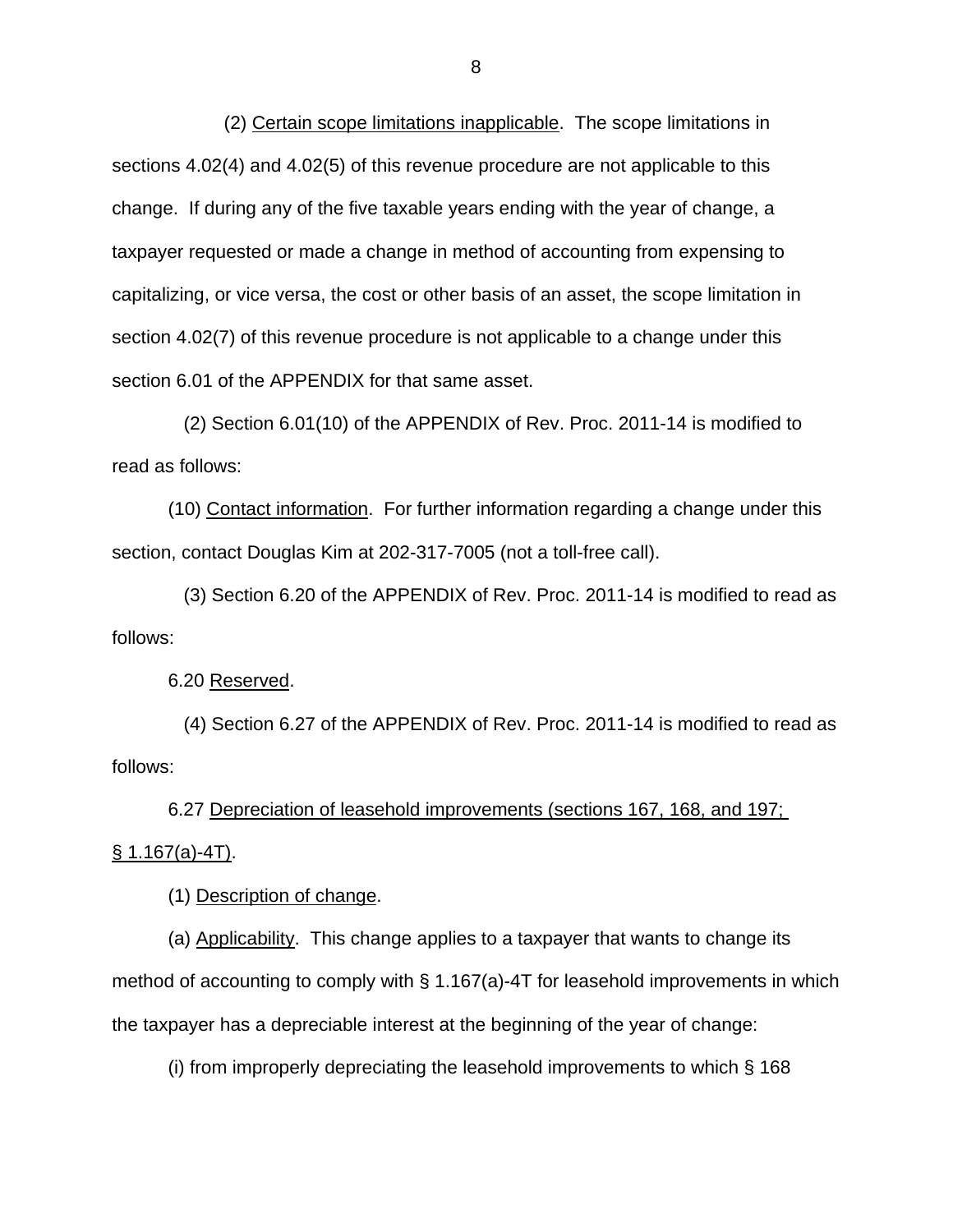applies over the term of the lease (including renewals, if applicable) to properly depreciating these improvements under § 168;

(ii) from improperly amortizing leasehold improvements to which § 197 applies over the term of the lease (including renewals, if applicable) to properly amortizing these improvements under § 197; or

(iii) from improperly amortizing leasehold improvements to which  $\S 167(f)(1)$ applies over the term of the lease (including renewals, if applicable) to properly amortizing these improvements under § 167(f)(1).

(b) Inapplicability. This change does not apply to a taxpayer that wants to make this change for any taxable year beginning before January 1, 2012, or beginning on or after January 1, 2014.

(2) Certain scope limitations inapplicable. The scope limitations in section 4.02 of this revenue procedure do not apply to a taxpayer that makes this change for any taxable year beginning on or after January 1, 2012, and beginning before January 1, 2014.

(3) Manner of making change.

(a) A taxpayer whose average annual gross receipts, as determined under § 1.263(a)-3(h)(3), for the three preceding taxable years is less than or equal to \$10,000,000 ("qualifying taxpayer") is required to complete only the following information on Form 3115:

(i) The identification section of page 1 (above Part I);

(ii) The signature section at the bottom of page 1;

(iii) Part I, line  $1(a)$ ;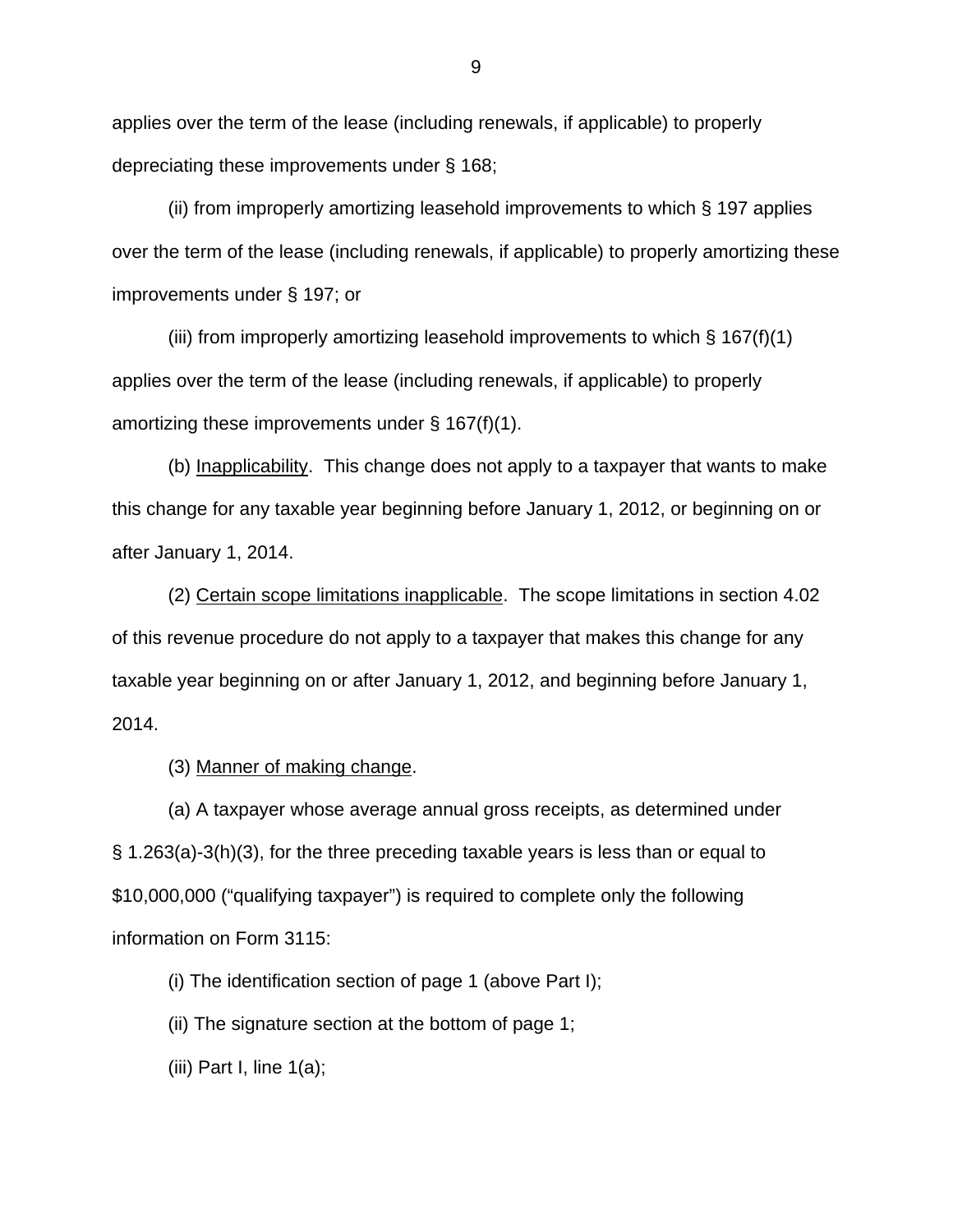(iv) Part II, all lines except lines 11, 14, 15, and 17;

(v) Part IV, lines 25 and 26; and

(vi) Schedule E.

(b) If any leasehold improvement is public utility property within the meaning of § 168(i)(10) or former § 167(l)(3)(A), a taxpayer (including a qualifying taxpayer) making this change must attach to its Form 3115 a statement providing that the taxpayer agrees to the following additional terms and conditions:

(i) A normalization method of accounting (within the meaning of  $\S$  168(i)(9) or former § 167(l)(3)(G)) will be used for the public utility property subject to the change;

(ii) As of the beginning of the year of change, the taxpayer will adjust its deferred tax reserve account or similar account in the taxpayer's regulatory books of account by the amount of the deferral of federal income tax liability associated with the § 481(a) adjustment applicable to the public utility property subject to the change; and

(iii) Within 30 calendar days of filing the federal income tax return for the year of change, the taxpayer will provide a copy of the completed Form 3115 to any regulatory body having jurisdiction over the public utility property subject to the change.

(4) Concurrent automatic change.

(a) A taxpayer that wants to make this change for more than one asset for the same year of change should file a single Form 3115 for all such assets and provide a single net § 481(a) adjustment for all the changes included in that Form 3115. If one or more of the changes in that single Form 3115 generate a negative § 481(a) adjustment and other changes in that same Form 3115 generate a positive § 481(a) adjustment, the taxpayer may provide a single negative § 481(a) adjustment for all the changes that are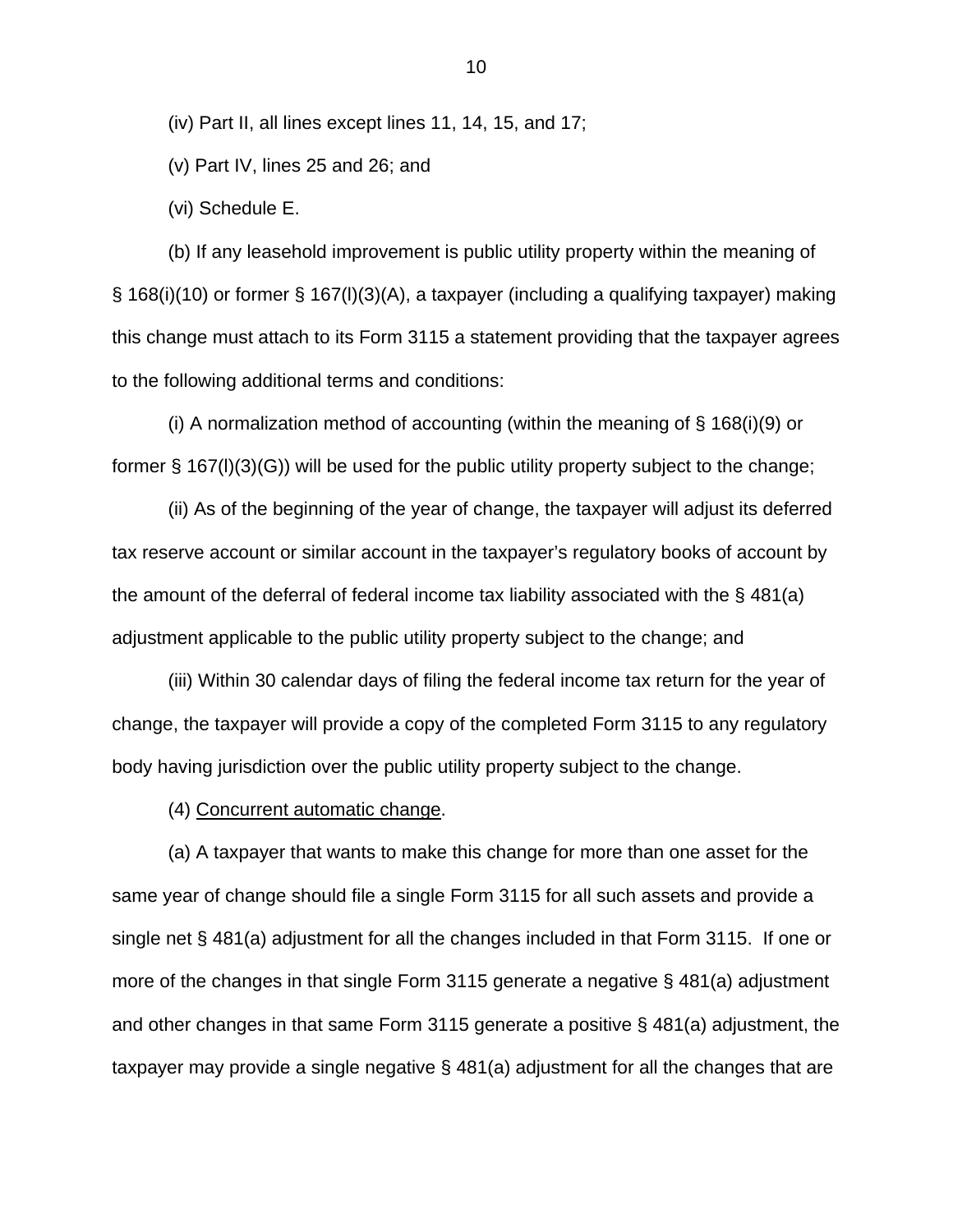included in that Form 3115 generating such adjustment and a single positive § 481(a) adjustment for all the changes that are included in that Form 3115 generating such adjustment.

(b) A taxpayer that wants to make both this change and a change to a UNICAP method under section 11.01, 11.02, or 11.09 of this APPENDIX (as applicable) for the same year of change should file a single Form 3115 for all such changes and must enter the designated automatic accounting method change numbers for the changes on the appropriate line on the Form 3115. For guidance on filing a single application for two or more changes, see section 6.02(1)(b)(ii) of this revenue procedure.

(5) Ogden copy of Form 3115 required in lieu of national office copy. A taxpayer changing its method of accounting under this section 6.27 of the APPENDIX must file a signed copy of its completed Form 3115 with the IRS in Ogden, UT (Ogden copy), in lieu of filing the national office copy, no earlier than the first day of the year of change and no later than the date the taxpayer files the original Form 3115 with its federal income tax return for the year of change. If a taxpayer makes both this change and a change to a UNICAP method under section 11.01, 11.02, or 11.09 of this APPENDIX (as applicable) on a single Form 3115 for the same year of change in accordance with section 6.27(4)(b) of this APPENDIX, the taxpayer must file a signed copy of that completed Form 3115 with the IRS in Ogden, UT (Ogden copy), in lieu of filing the national office copy, no earlier than the first day of the year of change and no later than the date the taxpayer files the original Form 3115 with its federal income tax return for the year of change. See sections 6.02(3)(a)(ii)(B) (providing the general rules) and 6.02(7)(b) (providing the mailing address) of this revenue procedure.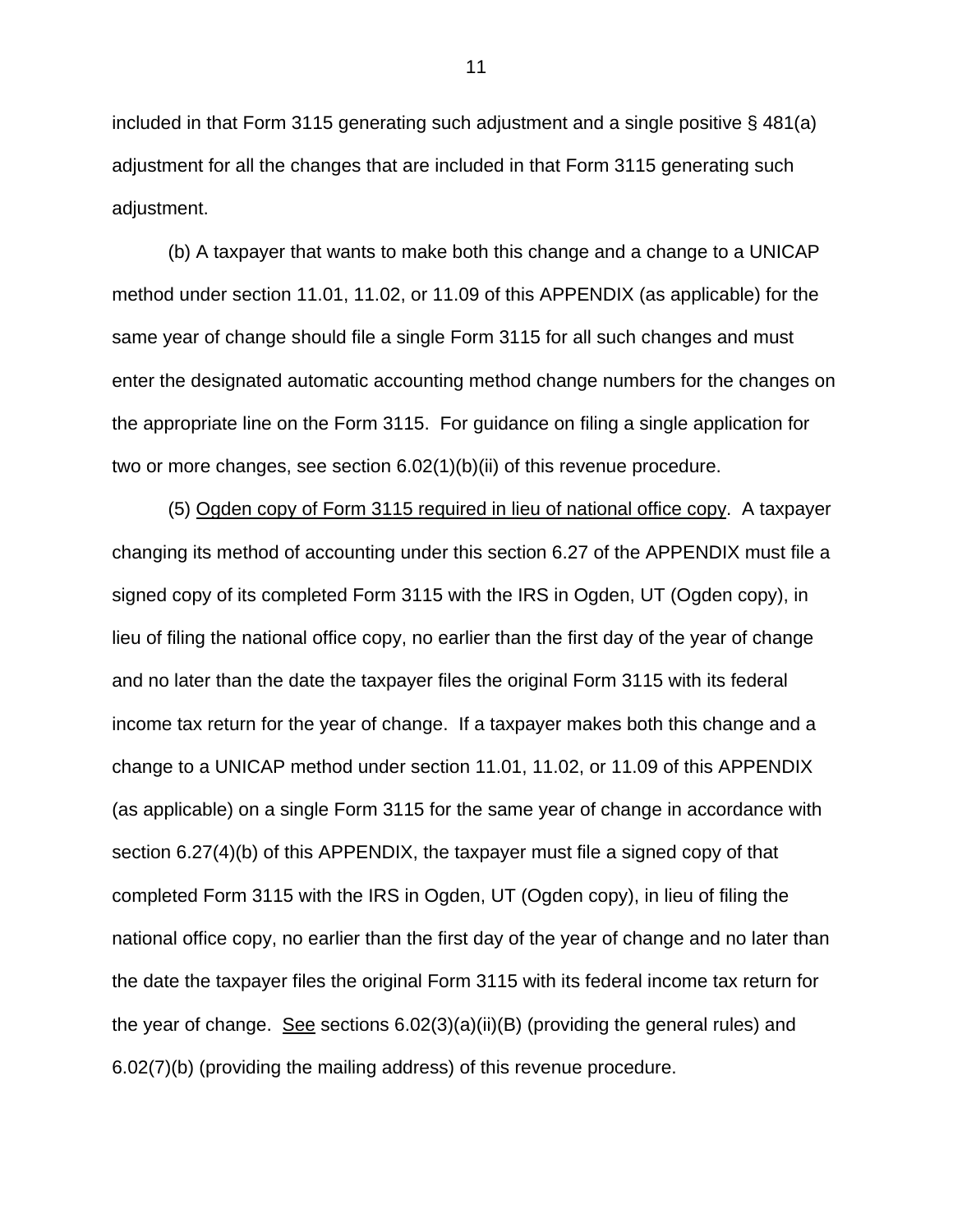(6) Designated automatic accounting method change numbers. The designated automatic accounting method change number for a change to a method of accounting under section 6.27 of this APPENDIX is "175." See section 6.02(4) of this revenue procedure.

(7) Contact information. For further information regarding a change under this section, contact Patrick Clinton at (202) 317-7005 (not a toll-free call).

 (5) Section 6.28 of the APPENDIX of Rev. Proc. 2011-14 is modified to read as follows:

6.28 Permissible to permissible method of accounting for depreciation of MACRS property (section 168; §§ 1.168(i)-1T, 1.168(i)-7T, and 1.168(i)-8T, Prop. Reg. §§ 1.168(i)-1, 1.168(i)-7, and 1.168(i)-8).

(1) Description of change.

(a) Applicability. This change applies to a taxpayer that wants to make a change in method of accounting for depreciation that is specified in section 6.28(3) of this APPENDIX for an asset:

(i) to which § 168 applies (MACRS property);

(ii) for which the present and proposed methods of accounting are permissible methods of accounting under § 1.168(i)-1T, § 1.168(i)-7T, § 1.168(i)-8T, Prop. Reg. § 1.168(i)-1, Prop. Reg. § 1.168(i)-7, or Prop. Reg. § 1.168(i)-8, as applicable; and

(iii) that is owned by the taxpayer at the beginning of the year of change.

(b) Inapplicability. This change does not apply to the following:

(i) A taxpayer that wants to make this change for any taxable year beginning before January 1, 2012, or beginning on or after January 1, 2014; or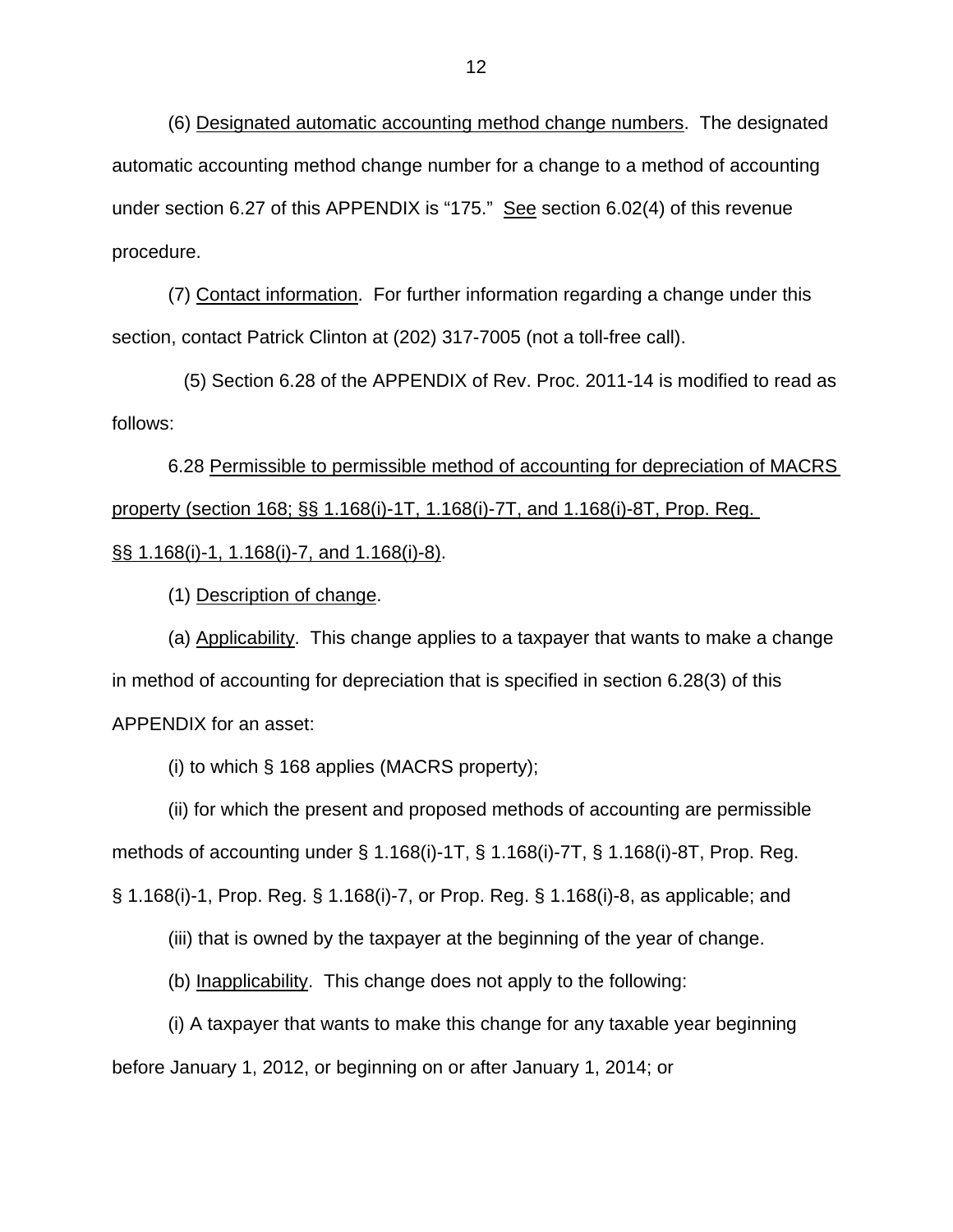(ii) Any property that is not depreciated under § 168 under the taxpayer's present and proposed methods of accounting.

(2) Certain scope limitations inapplicable. The scope limitations in section 4.02 of this revenue procedure do not apply to a taxpayer that makes this change for any taxable year beginning on or after January 1, 2012, and beginning before January 1, 2014.

(3) Changes covered. Section 6.28 of this APPENDIX only applies to the following changes in methods of accounting for depreciation of MACRS property:

(a) For the items of MACRS property not subject to a general asset account election under § 168(i)(4) and the regulations thereunder--

(i) a change from single asset accounts (or item accounts) for specific items of MACRS property to multiple asset accounts (or pools) for the same assets, or vice versa, in accordance with § 1.168(i)-7T or Prop. Reg. § 1.168(i)-7;

(ii) a change from grouping specific items of MACRS property in multiple asset accounts to a different grouping of the same assets in multiple asset accounts in accordance with  $\S$  1.168(i)-7T(c);

(iii) for the items of MACRS property accounted for in multiple asset accounts, a change in the method of identifying which assets have been disposed of by the taxpayer from the specific identification method under  $\S$  1.168(i)-8T(f)(1) or Prop. Reg.  $\S$  1.168(i)-8(g)(1), as applicable, to the first-in, first-out (FIFO) method of accounting under  $\S$  1.168(i)-8T(f)(2)(i) or Prop. Reg.  $\S$  1.168(i)-8(g)(2)(i), as applicable, or the modified FIFO method of accounting under  $\S 1.168(i)-8T(f)(2)(ii)$  or Prop. Reg.  $\S 1.168(i) 8(q)(2)(ii)$ , as applicable;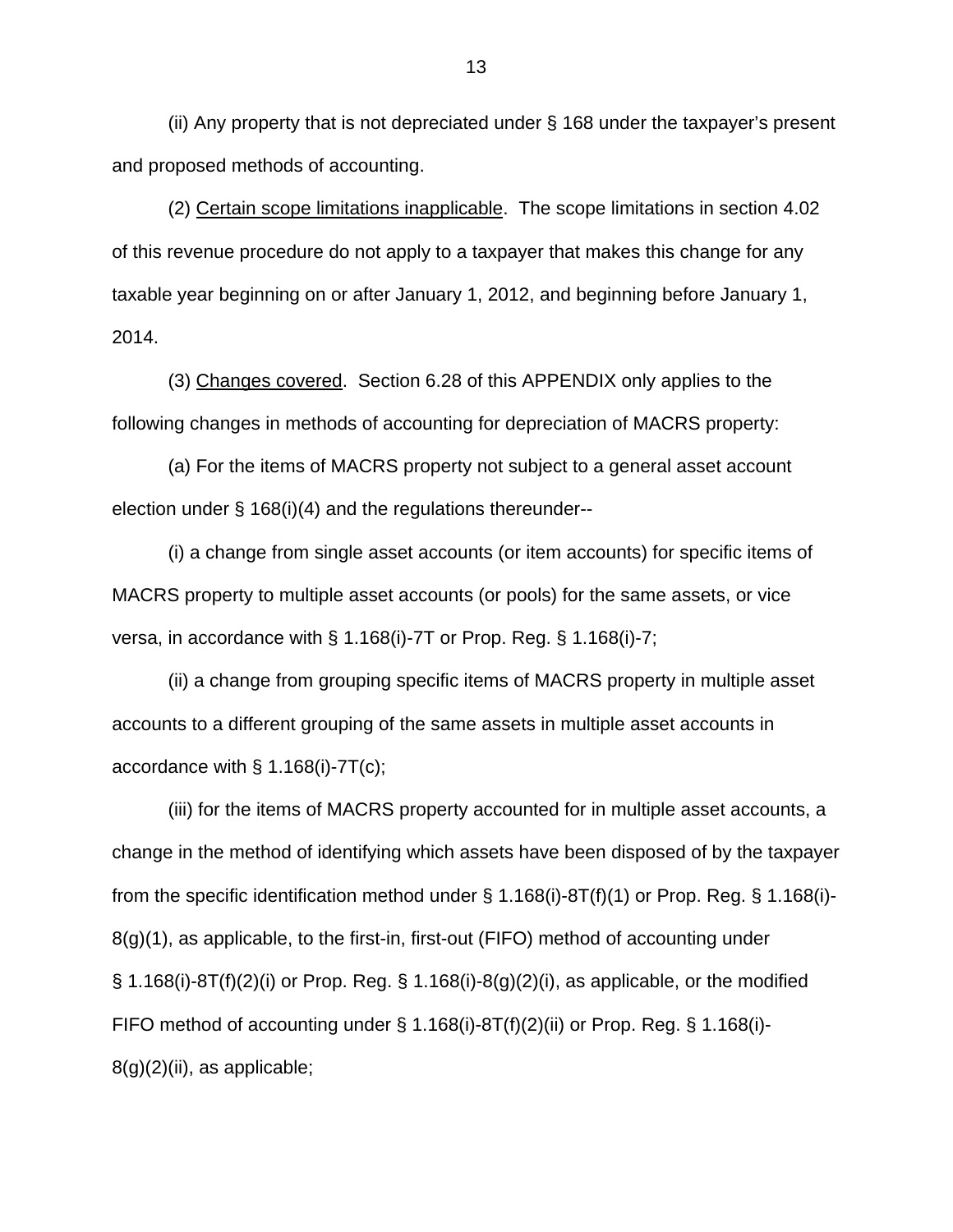(iv) for the items of MACRS property accounted for in multiple asset accounts, a change in the method of identifying which assets have been disposed of by the taxpayer from the FIFO method of accounting under § 1.168(i)-8T(f)(2)(i) or Prop. Reg. § 1.168(i)-8(g)(2)(i), as applicable, or the modified FIFO method of accounting under  $\S$  1.168(i)-8T(f)(2)(ii) or Prop. Reg.  $\S$  1.168(i)-8(g)(2)(ii), as applicable, to the specific identification method under  $\S$  1.168(i)-8T(f)(1) or Prop. Reg.  $\S$  1.168(i)-8(g)(1), as applicable;

(v) for the items of MACRS property accounted for in multiple asset accounts, a change in the method of identifying which assets have been disposed of by the taxpayer from the FIFO method of accounting under  $\S$  1.168(i)-8T(f)(2)(i) or Prop. Reg. § 1.168(i)-8(g)(2)(i), as applicable, to the modified FIFO method of accounting under  $\S$  1.168(i)-8T(f)(2)(ii) or Prop. Reg.  $\S$  1.168(i)-8(g)(2)(ii), as applicable, or vice versa;

(vi) for the items of MACRS property that are mass assets (as defined in § 1.168(i)-8T(b)(2) or Prop. Reg. § 1.168(i)-8(b)(3), as applicable) accounted for in multiple asset accounts, a change in the method of identifying which assets have been disposed of by the taxpayer from the specific identification method under § 1.168(i)- 8T(f)(1) or Prop. Reg. § 1.168(i)-8(g)(1), as applicable, to a mortality dispersion table in accordance with  $\S 1.168(i)$ -8T(f)(2)(iii) or Prop. Reg.  $\S 1.168(i)$ -8(g)(2)(iii), as applicable;

(vii) for the items of MACRS property that are mass assets (as defined in § 1.168(i)-8T(b)(2) or Prop. Reg. § 1.168(i)-8(b)(3), as applicable) accounted for in multiple asset accounts, a change in the method of identifying which assets have been disposed of by the taxpayer from the FIFO method of accounting under § 1.168(i)-  $8T(f)(2)(i)$  or Prop. Reg. § 1.168(i)-8(g)(2)(i), as applicable, or the modified FIFO method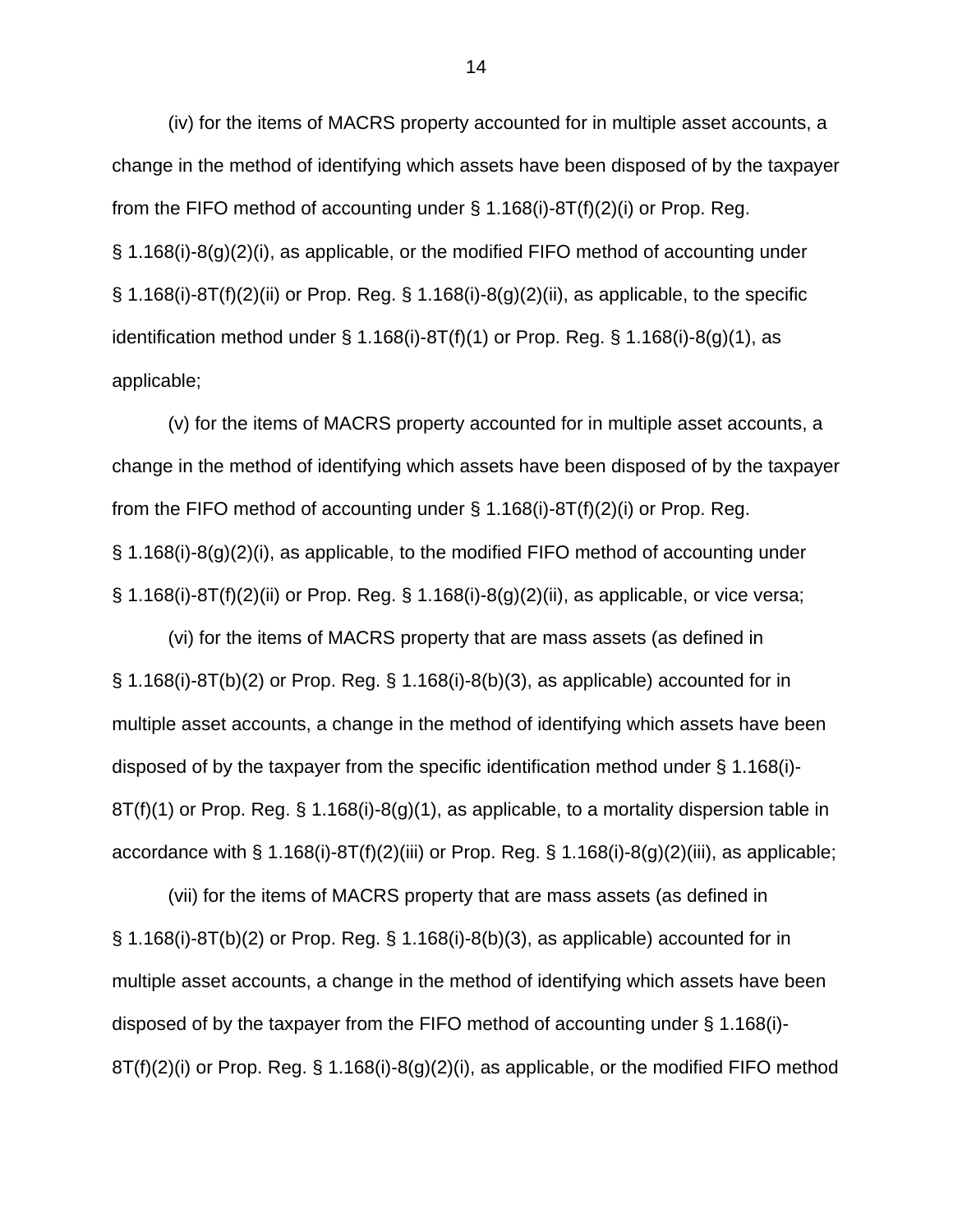of accounting under § 1.168(i)-8T(f)(2)(ii) or Prop. Reg. § 1.168(i)-8(g)(2)(ii), as applicable, to a mortality dispersion table in accordance with  $\S 1.168(i)$ -8T(f)(2)(iii) or Prop. Reg.  $\S$  1.168(i)-8(g)(2)(iii), as applicable;

(viii) for the items of MACRS property that are mass assets (as defined in  $\S$  1.168(i)-8T(b)(2) or Prop. Req.  $\S$  1.168(i)-8(b)(3), as applicable) accounted for in multiple asset accounts, a change in the method of identifying which assets have been disposed of by the taxpayer from a mortality dispersion table in accordance with  $\S$  1.168(i)-8T(f)(2)(iii) or Prop. Reg.  $\S$  1.168(i)-8(g)(2)(iii), as applicable, to the specific identification method under  $\S$  1.168(i)-8T(f)(1) or Prop. Reg.  $\S$  1.168(i)-8(g)(1), as applicable, the FIFO method of accounting under § 1.168(i)-8T(f)(2)(i) or Prop. Reg. § 1.168(i)-8(g)(2)(i), as applicable, or the modified FIFO method of accounting under § 1.168(i)-8T(f)(2)(ii) or Prop. Reg. § 1.168(i)-8(g)(2)(ii), as applicable;

(ix) if  $\S$  1.168(i)-8T(e)(2) or Prop. Reg.  $\S$  1.168(i)-8(f)(2), as applicable, applies to a disposition of an item of MACRS property in a multiple asset account, a change in the method of determining the unadjusted depreciable basis of all assets in the multiple asset account from one reasonable method to another reasonable method for purposes of determining the unadjusted depreciable basis of the disposed asset; or

 $(x)$  if Prop. Reg. § 1.168(i)-8(f)(3) applies to a disposition of more than one portion of the same asset, a change in the method of determining the unadjusted depreciable basis of all portions of the asset from one reasonable method to another reasonable method for purposes of determining the unadjusted depreciable basis of each disposed portion of the asset; and

(b) For the items of MACRS property subject to a general asset account election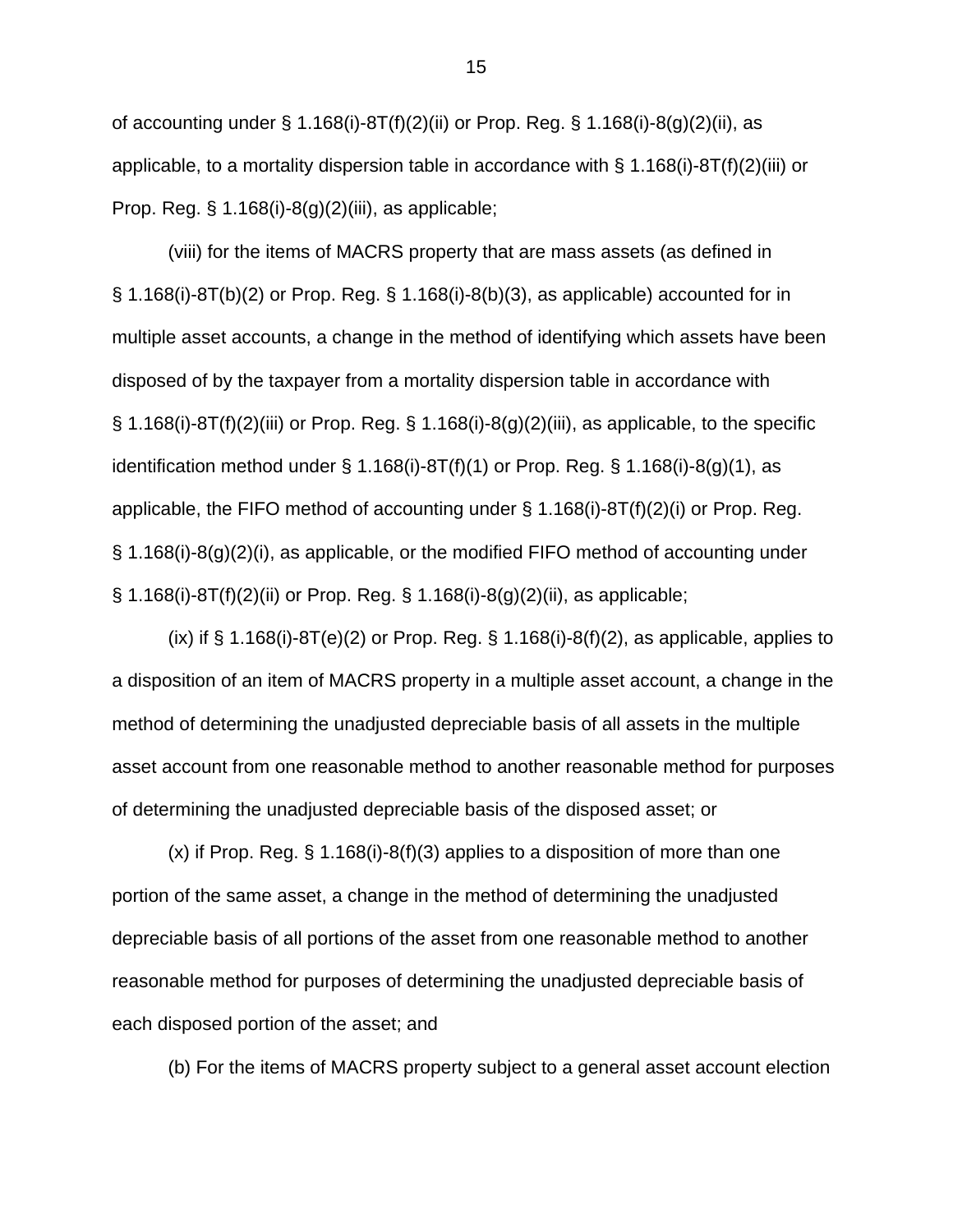under § 168(i)(4) and the regulations thereunder—

(i) a change from grouping specific items of MACRS property in general asset accounts to a different grouping of the same assets in general asset accounts in accordance with § 1.168(i)-1T(c) or Prop. Reg. § 1.168(i)-1(c), as applicable;

(ii) a change in the method of identifying which assets have been disposed of by the taxpayer from the specific identification method under  $\S$  1.168(i)-1T(j)(2)(i) or Prop. Reg. § 1.168(i)-1(j)(2)(i)(A), as applicable, to the FIFO method of accounting under § 1.168(i)-1T(j)(2)(ii) or Prop. Reg. § 1.168(i)-1(j)(2)(i)(B), as applicable, or the modified FIFO method of accounting under  $\S 1.168(i)$ -1T(j)(2)(iii) or Prop. Reg.  $\S 1.168(i)$ - $1(j)(2)(i)(C)$ , as applicable;

(iii) a change in the method of identifying which assets have been disposed of by the taxpayer from the FIFO method of accounting under § 1.168(i)-1T(j)(2)(ii) or Prop. Reg. § 1.168(i)-1(j)(2)(i)(B), as applicable, or the modified FIFO method of accounting under  $\S$  1.168(i)-1T(j)(2)(iii) or Prop. Reg.  $\S$  1.168(i)-1(j)(2)(i)(C), as applicable, to the specific identification method under § 1.168(i)-1T(j)(2)(i) or Prop. Reg. § 1.168(i)-  $1(i)(2)(i)(A)$ , as applicable;

(iv) a change in the method of identifying which assets have been disposed of by the taxpayer from the FIFO method of accounting under  $\S$  1.168(i)-1T(j)(2)(ii) or Prop. Reg. § 1.168(i)-1(j)(2)(i)(B), as applicable, to the modified FIFO method of accounting under  $\S 1.168(i)-1T(j)(2)(iii)$ , or Prop. Reg.  $\S 1.168(i)-1(j)(2)(i)(C)$ , as applicable, or vice versa;

(v) for the items of MACRS property that are mass assets (as defined in  $\S$  1.168(i)-1T(b)(5) or Prop. Reg.  $\S$  1.168(i)-1(b)(6), as applicable) accounted for in a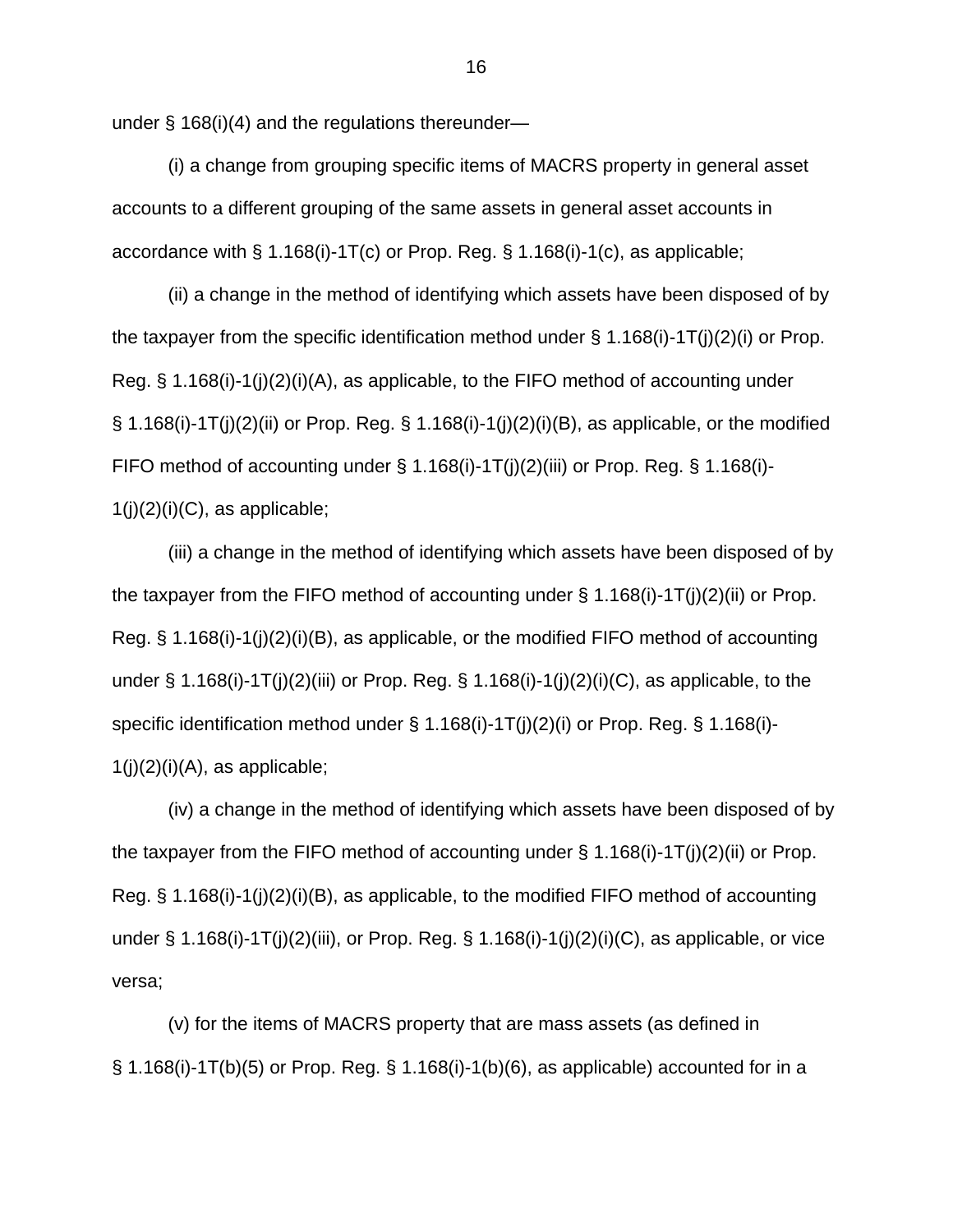separate general asset account in accordance with § 1.168-1T(c)(2)(ii)(H) or Prop. Reg.  $\S$  1.168(i)-1(c)(2)(ii)(H), as applicable, a change in the method of identifying which assets have been disposed of by the taxpayer from the specific identification method under  $\S 1.168(i)$ -1T(j)(2)(i) or Prop. Reg.  $\S 1.168(i)$ -1(j)(2)(i)(A), as applicable, to a mortality dispersion table in accordance with  $\S 1.168(i)$ -1T(j)(2)(iv) or Prop. Reg. § 1.168(i)-1(j)(2)(i)(D), as applicable;

(vi) for the items of MACRS property that are mass assets (as defined in  $\S$  1.168(i)-1T(b)(5) or Prop. Reg.  $\S$  1.168(i)-1(b)(6), as applicable) accounted for in a separate general asset account in accordance with  $\S$  1.168-1T(c)(2)(ii)(H) or Prop. Reg.  $\S$  1.168(i)-1(c)(2)(ii)(H), as applicable, a change in the method of identifying which assets have been disposed of by the taxpayer from the FIFO method of accounting under  $\S 1.168(i)-1T(j)(2)(ii)$  or Prop. Reg.  $\S 1.168(i)-1(j)(2)(i)(B)$ , as applicable, or the modified FIFO method of accounting under § 1.168(i)-1T(j)(2)(iii) or Prop. Reg. § 1.168(i)-1(j)(2)(i)(C), as applicable, to a mortality dispersion table in accordance with § 1.168(i)-1T(j)(2)(iv) or Prop. Reg. § 1.168(i)-1(j)(2)(i)(D), as applicable;

(vii) for the items of MACRS property that are mass assets (as defined in  $\S$  1.168(i)-1T(b)(5) or Prop. Reg.  $\S$  1.168(i)-1(b)(6), as applicable) accounted for in a separate general asset account in accordance with § 1.168-1T(c)(2)(ii)(H) or Prop. Reg. § 1.168(i)-1(c)(2)(ii)(H), as applicable, a change in the method of identifying which assets have been disposed of by the taxpayer from a mortality dispersion table in accordance with  $\S 1.168(i)-1T(j)(2)(iv)$  or Prop. Reg.  $\S 1.168(i)-1(j)(2)(i)(D)$ , as applicable, to the specific identification method under  $\S$  1.168(i)-1T(j)(2)(i) or Prop. Reg.  $\S$  1.168(i)-1(j)(2)(i)(A), as applicable, the FIFO method of accounting under  $\S$  1.168(i)-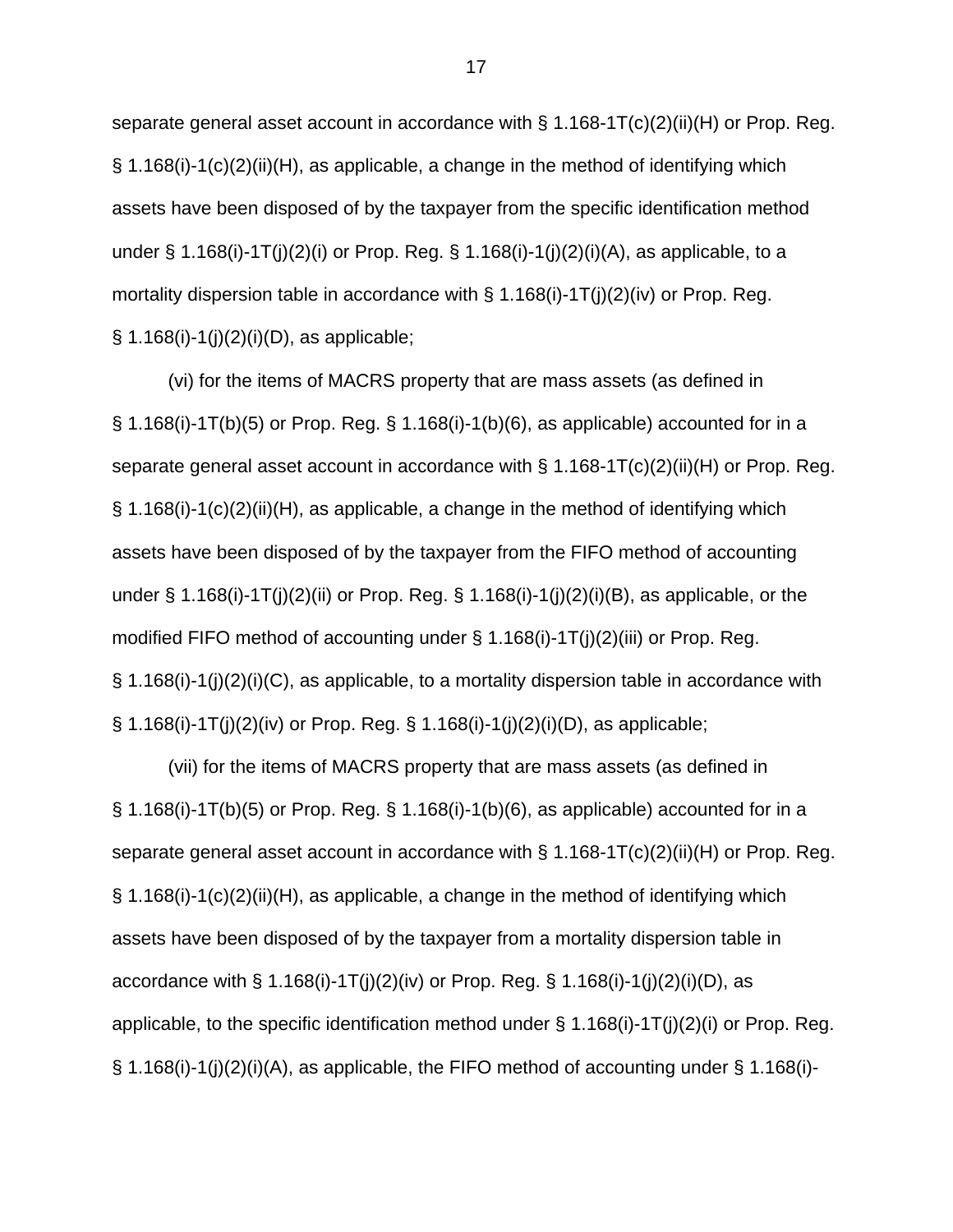$1T(j)(2)(ii)$  or Prop. Reg. § 1.168(i)-1(j)(2)(i)(B), as applicable, or the modified FIFO method of accounting under  $\S 1.168(i)$ -1T(j)(2)(iii) or Prop. Reg.  $\S 1.168(i)$ -1(j)(2)(i)(C), as applicable; or

(viii) for purposes of determining the unadjusted depreciable basis of a disposed asset or a disposed portion of an asset in a general asset account, a change in the method of determining the unadjusted depreciable basis of all assets in the general asset account from one reasonable method to another reasonable method, in accordance with  $\S 1.168(i)-1T(i)(3)$  or Prop. Reg.  $\S 1.168(i)-1(i)(3)$ , as applicable.

(4) Manner of making change.

(a) The changes in methods of accounting specified in section 6.28(3)(a)(i) and (ii) and section  $6.28(3)(b)(i)$  of this APPENDIX are made using a modified cut-off method under which the unadjusted depreciable basis and the depreciation reserve of the asset as of the beginning of the year of change are accounted for using the new method of accounting.

(i) If the change specified in section  $6.28(3)(a)(i)$  of this APPENDIX is a change to a single asset account, the new single asset account must include a beginning balance for both the unadjusted depreciable basis and the depreciation reserve of the asset included in that single asset account.

(ii) If the change specified in section  $6.28(3)(a)(i)$  or (ii) of this APPENDIX is a change to a multiple asset account (either a new one or a different grouping), the multiple asset account must include a beginning balance for both the unadjusted depreciable basis and the depreciation reserve. The beginning balance for the unadjusted depreciable basis of each multiple asset account is equal to the sum of the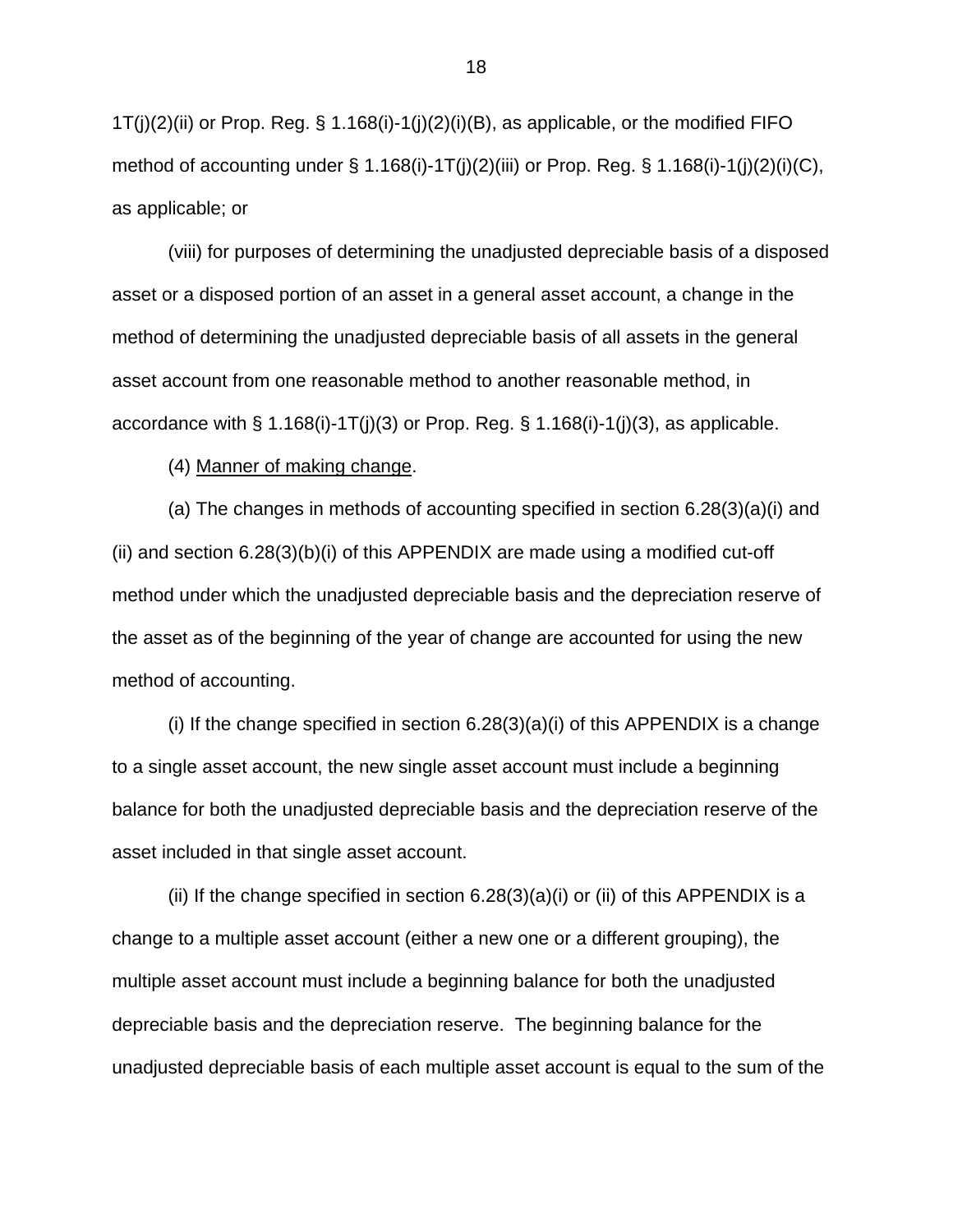unadjusted depreciable bases as of the beginning of the year of change for all assets included in that multiple asset account. The beginning balance of the depreciation reserve of each multiple asset account is equal to the sum of the greater of the depreciation allowed or allowable as of the beginning of the year of change for all assets included in that multiple asset account.

(iii) The change specified in section 6.28(3)(b)(i) of this APPENDIX requires the general asset account to include a beginning balance for both the unadjusted depreciable basis and the depreciation reserve. The beginning balance for the unadjusted depreciable basis of each general asset account is equal to the sum of the unadjusted depreciable bases as of the beginning of the year of change for all assets included in that general asset account. The beginning balance of the depreciation reserve of each general asset account is equal to the sum of the greater of the depreciation allowed or allowable as of the beginning of the year of change for all assets included in that general asset account.

(b) The changes in methods of accounting specified in section 6.28(3)(a)(iii), (vi),  $(ix)$ , and  $(x)$  and section 6.28(3)(b)(ii),  $(v)$ , and (viii) of this APPENDIX are made using a cut-off method and apply to dispositions occurring on or after the beginning of the year of change.

(c) Even though the changes in methods of accounting specified in section 6.28(3)(a)(iv), (v), (vii), and (viii) and section  $6.28(3)(b)(iii)$ , (iv), (vi), and (vii) of this APPENDIX are changes from one permissible method of accounting to another permissible method of accounting, these changes are made with a § 481(a) adjustment. For the changes in methods of accounting specified in section 6.28(3)(b)(iii), (iv), (vi),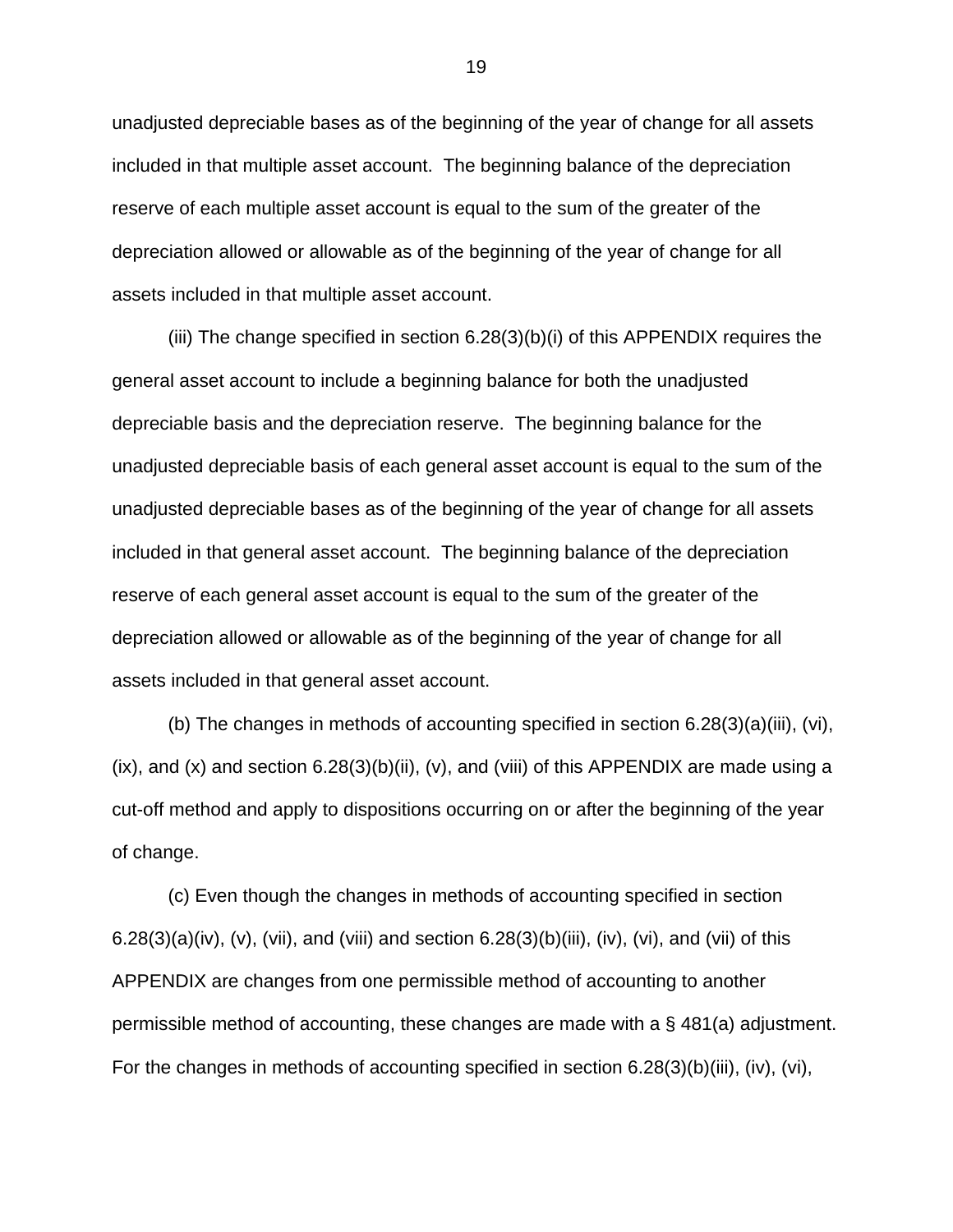and (vii) of this APPENDIX, the § 481(a) adjustment should be zero unless § 1.168(i)-1T(e)(3) or Prop. Reg. § 1.168(i)-1(e)(3), as applicable, applies to the asset subject to the change.

(d) A taxpayer whose average annual gross receipts, as determined under § 1.263(a)-3(h)(3), for the three preceding taxable years is less than or equal to \$10,000,000 ("qualifying taxpayer") is required to complete only the following information on Form 3115:

(i) The identification section of page 1 (above Part I);

(ii) The signature section at the bottom of page 1;

(iii) Part I, line  $1(a)$ ;

(iv) Part II, all lines except lines 11, 13, 14, 15, and 17;

(v) Part IV, lines 24, 25, and 26; and

(vi) Schedule E, lines 3, 4a, 4b, and 4c.

(e) If any asset subject to this change is public utility property within the meaning of § 168(i)(10), a taxpayer (including a qualifying taxpayer) making this change must attach to its Form 3115 a statement providing that the taxpayer agrees to the following additional terms and conditions:

(i) A normalization method of accounting (within the meaning of  $\S$  168(i)(9)) will be used for the public utility property subject to the change;

(ii) As of the beginning of the year of change, the taxpayer will adjust its deferred tax reserve account or similar account in the taxpayer's regulatory books of account by the amount of the deferral of federal income tax liability associated with the § 481(a) adjustment applicable to a change in method of accounting specified in section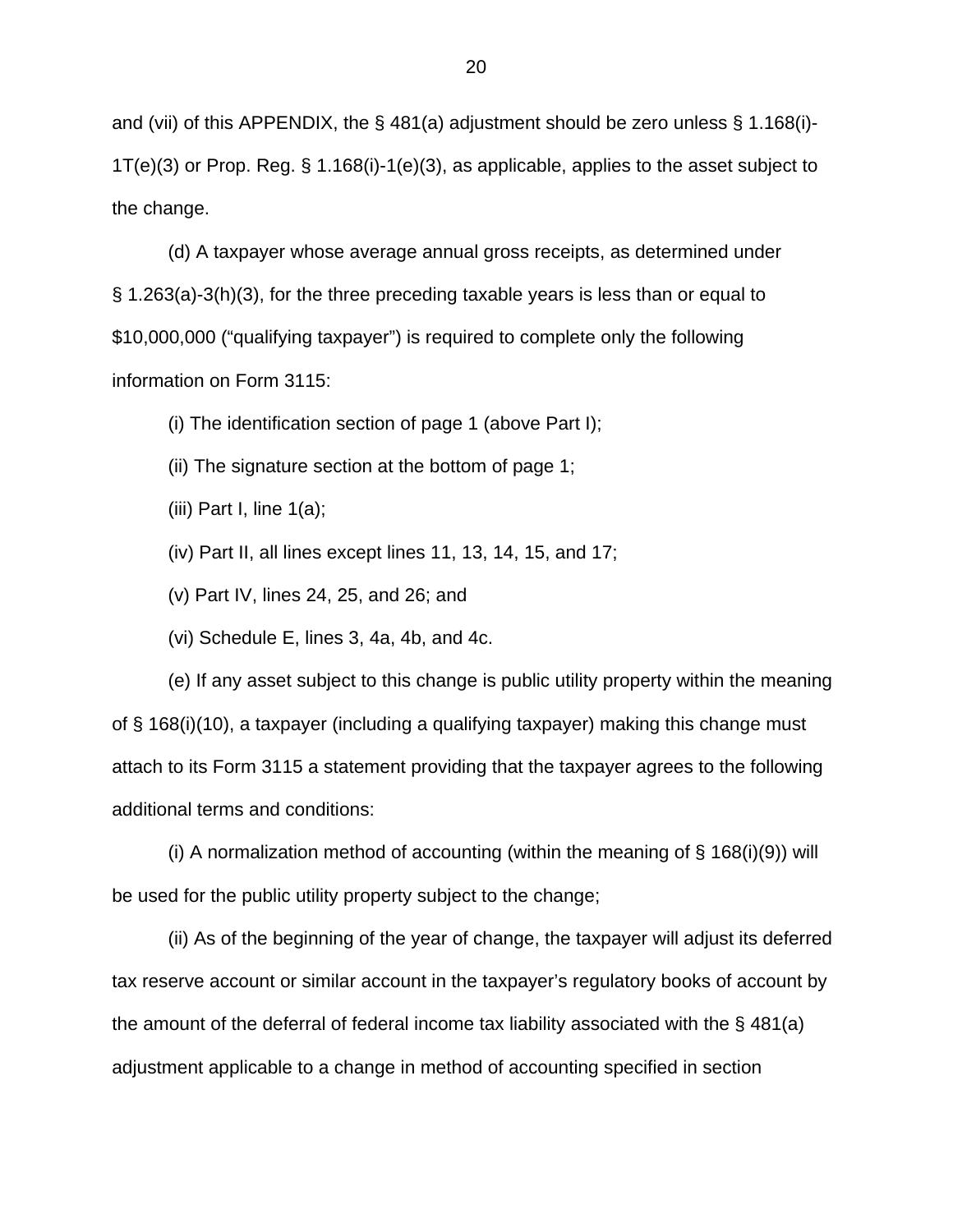6.28(3)(a)(iv), (v), (vii), or (viii) or section  $6.28(3)(b)(iii)$ , (iv), (vi), or (vii) of this APPENDIX made for the public utility property subject to the change; and

(iii) Within 30 calendar days of filing the federal income tax return for the year of change, the taxpayer will provide a copy of the completed application to any regulatory body having jurisdiction over the public utility property subject to the change.

### (5) Concurrent automatic change.

(a) A taxpayer that wants to make a change under section 6.28 of this Appendix for more than one asset for the same year of change should file a single Form 3115 for all such assets. If the change for more than one asset included in that Form 3115 is specified in section 6.28(3)(a)(iv), (v), (vii), or (viii) or section 6.28(3)(b)(iii), (iv), (vi), or (vii) of this APPENDIX, the single Form 3115 also should provide a single net § 481(a) adjustment for all such changes. If one or more of the changes specified in section 6.28(3)(a)(iv), (v), (vii), or (viii) or section 6.28(3)(b)(iii), (iv), (vi), or (vii) of this APPENDIX in that single Form 3115 generate a negative § 481(a) adjustment and other changes specified in section  $6.28(3)(a)(iv)$ , (v), (vii), or (viii) or section  $6.28(3)(b)(iii)$ , (iv), (vi), or (vii) of this APPENDIX in that same Form 3115 generate a positive § 481(a) adjustment, the taxpayer may provide a single negative § 481(a) adjustment for all such changes that are included in that Form 3115 generating such negative adjustment and a single positive § 481(a) adjustment for all such changes that are included in that Form 3115 generating such positive adjustment.

(b) For a building, condominium unit, cooperative unit, structural component, or an improvement or addition thereto, a taxpayer that wants to make a change under section 6.28(3)(a)(iii), (iv), (v), (vi), (viii), (viii), (ix), or (x) of this APPENDIX, a change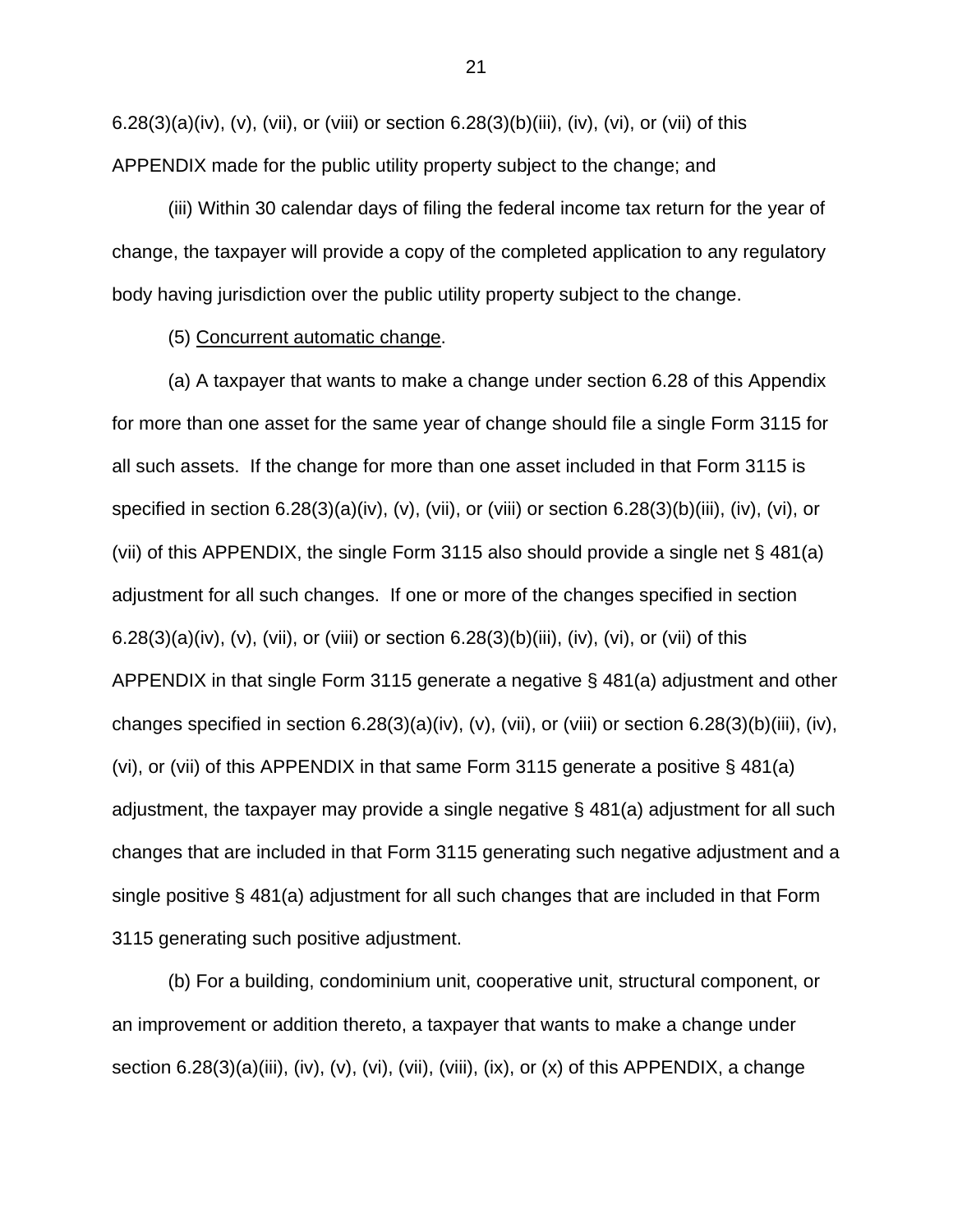under section 6.29 of this APPENDIX, and/or a change under section 6.01 of this APPENDIX for the same year of change should file a single Form 3115 for all such changes and must enter the designated automatic accounting method change numbers for the changes on the appropriate line on the Form 3115. For guidance on filing a single application for two or more changes, see section 6.02(1)(b)(ii) of this revenue procedure.

(c) For section 1245 property or a depreciable land improvement, a taxpayer that wants to make a change under section  $6.28(3)(a)(iii)$ , (iv), (v), (vi), (vii), (viii), (ix), or (x) of this APPENDIX, a change under section 6.30 of this APPENDIX, and/or a change under section 6.01 of this APPENDIX for the same year of change should file a single Form 3115 for all such changes and must enter the designated automatic accounting method change numbers for the changes on the appropriate line on the Form 3115. For guidance on filing a single application for two or more changes, see section 6.02(1)(b)(ii) of this revenue procedure.

(d) A taxpayer that wants to make a change under section  $6.28(3)(b)(ii)$ , (iii), (iv), (v), (vi), (vii), or (viii) of this APPENDIX, a change under section 6.31 of this APPENDIX, and/or a change under section 6.01 of this APPENDIX for the same year of change should file a single Form 3115 for all such changes and must enter the designated automatic accounting method change numbers for the changes on the appropriate line on the Form 3115. For guidance on filing a single application for two or more changes, see section 6.02(1)(b)(ii) of this revenue procedure.

(e) A taxpayer that wants to make a change under section  $6.28(3)(b)(ii)$ , (iii), (iv), (v), (vi), (vii), or (viii) of this APPENDIX, a change under section 6.32(1)(a)(ii), (iii), (iv),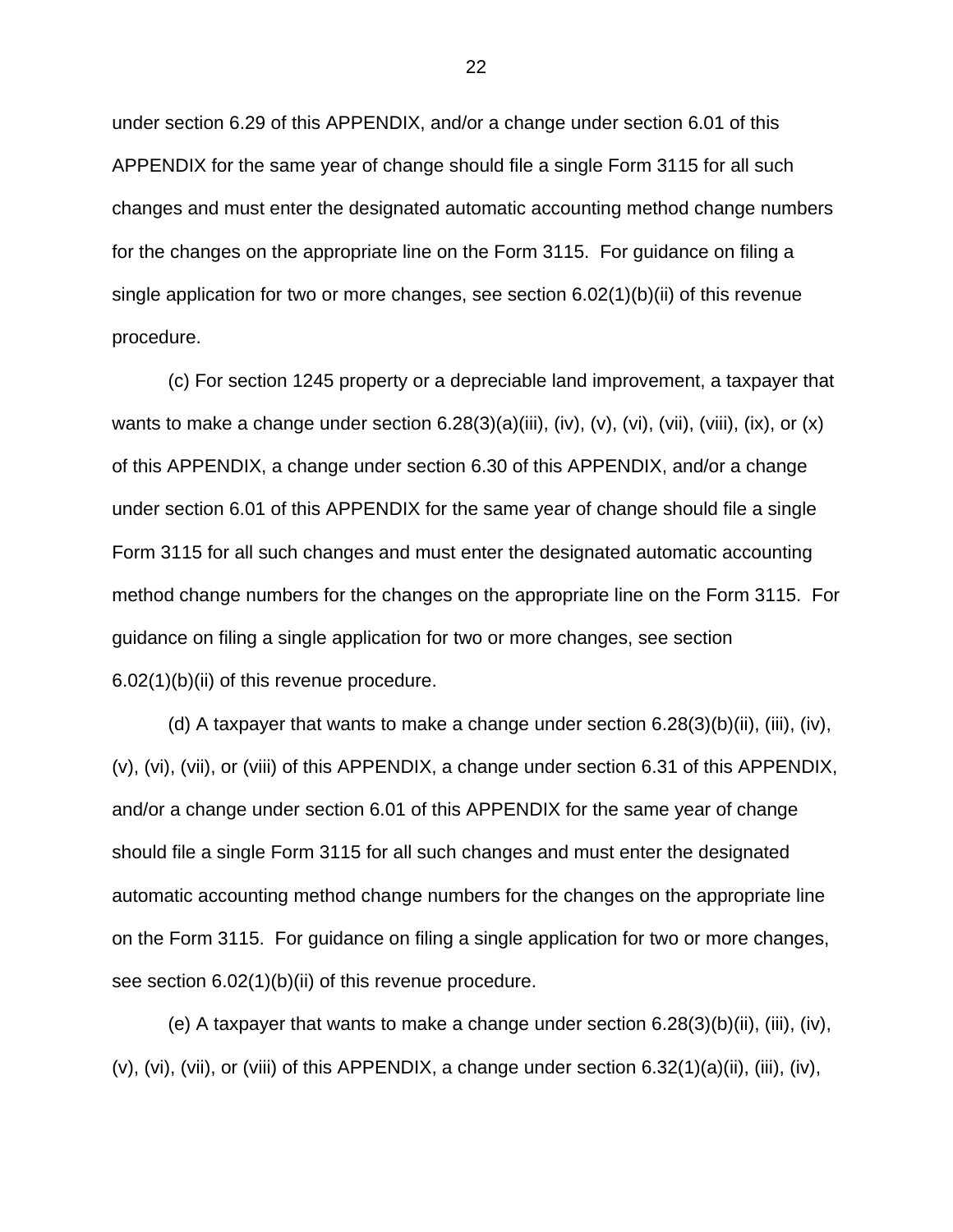or (v) of this APPENDIX, and/or a change under section 6.01 of this APPENDIX for the same year of change should file a single Form 3115 for all such changes and must enter the designated automatic accounting method change numbers for the changes on the appropriate line on the Form 3115. This section 6.28(5)(e) applies only if all of these changes are made for any taxable year beginning on or after January 1, 2012, and beginning before January 1, 2014. For guidance on filing a single application for two or more changes, see section 6.02(1)(b)(ii) of this revenue procedure.

(f) A taxpayer that wants to make a change under section  $6.28(3)(b)(ii)$ , (iii), (iv), (v), (vi), (vii), or (viii) of this APPENDIX, a change under section 6.31 of this APPENDIX, a change under section 6.32(1)(a)(ii), (iii), (iv), or (v) of this APPENDIX, and/or a change under section 6.01 of this APPENDIX for the same year of change should file a single Form 3115 for all such changes and must enter the designated automatic accounting method change numbers for the changes on the appropriate line on the Form 3115. This section 6.28(5)(f) applies only if all of these changes are made for any taxable year beginning on or after January 1, 2012, and beginning before January 1, 2014. For guidance on filing a single application for two or more changes, see section 6.02(1)(b)(ii) of this revenue procedure.

(g) A taxpayer that wants to make both this change and a change under section 6.01 of this APPENDIX for the same year of change should file a single Form 3115 for both changes and must enter the designated automatic accounting method change numbers for both changes on the appropriate line on the Form 3115. For guidance on filing a single application for two or more changes, see section 6.02(1)(b)(ii) of this revenue procedure.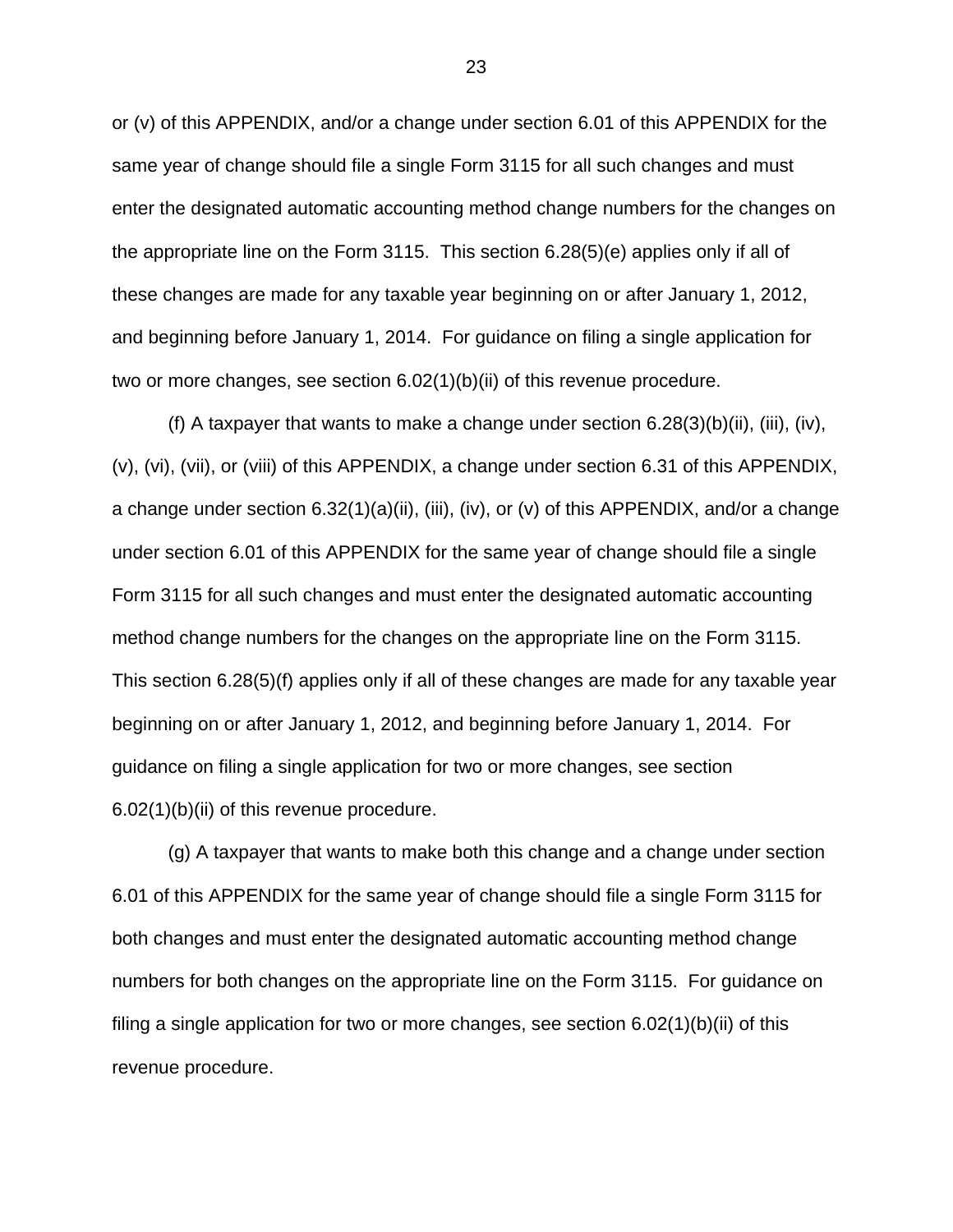(6) Ogden copy of Form 3115 required in lieu of national office copy. A taxpayer changing its method of accounting under this section 6.28 of the APPENDIX must file a signed copy of its completed Form 3115 with the IRS in Ogden, UT (Ogden copy), in lieu of filing the national office copy, no earlier than the first day of the year of change and no later than the date the taxpayer files the original Form 3115 with its federal income tax return for the year of change. See sections  $6.02(3)(a)(ii)(B)$  (providing the general rules) and 6.02(7)(b) (providing the mailing address) of this revenue procedure.

(7) Designated automatic accounting method change numbers. The designated automatic accounting method change number for a change to the method of accounting under section 6.28 of this APPENDIX is "176." See section 6.02(4) of this revenue procedure.

(8) Contact information. For further information regarding a change under this section, contact Patrick Clinton at (202) 317-7005 (not a toll-free call).

 (6) Section 6.29 of the APPENDIX of Rev. Proc. 2011-14 is modified to read as follows:

6.29 Disposition of a building or structural component (section 168; § 1.168(i)-8T, and Prop. Reg. § 1.168(i)-8).

(1) Description of change.

(a) Applicability. This change applies to a taxpayer that wants to make a change in method of accounting that is specified in section 6.29(3) of this APPENDIX pertaining to the disposition of a building or a structural component or the disposition of a portion of a building (including its structural components) to which the partial disposition rule in Prop. Reg. § 1.168(i)-8(d)(1) applies. These specified changes are consistent with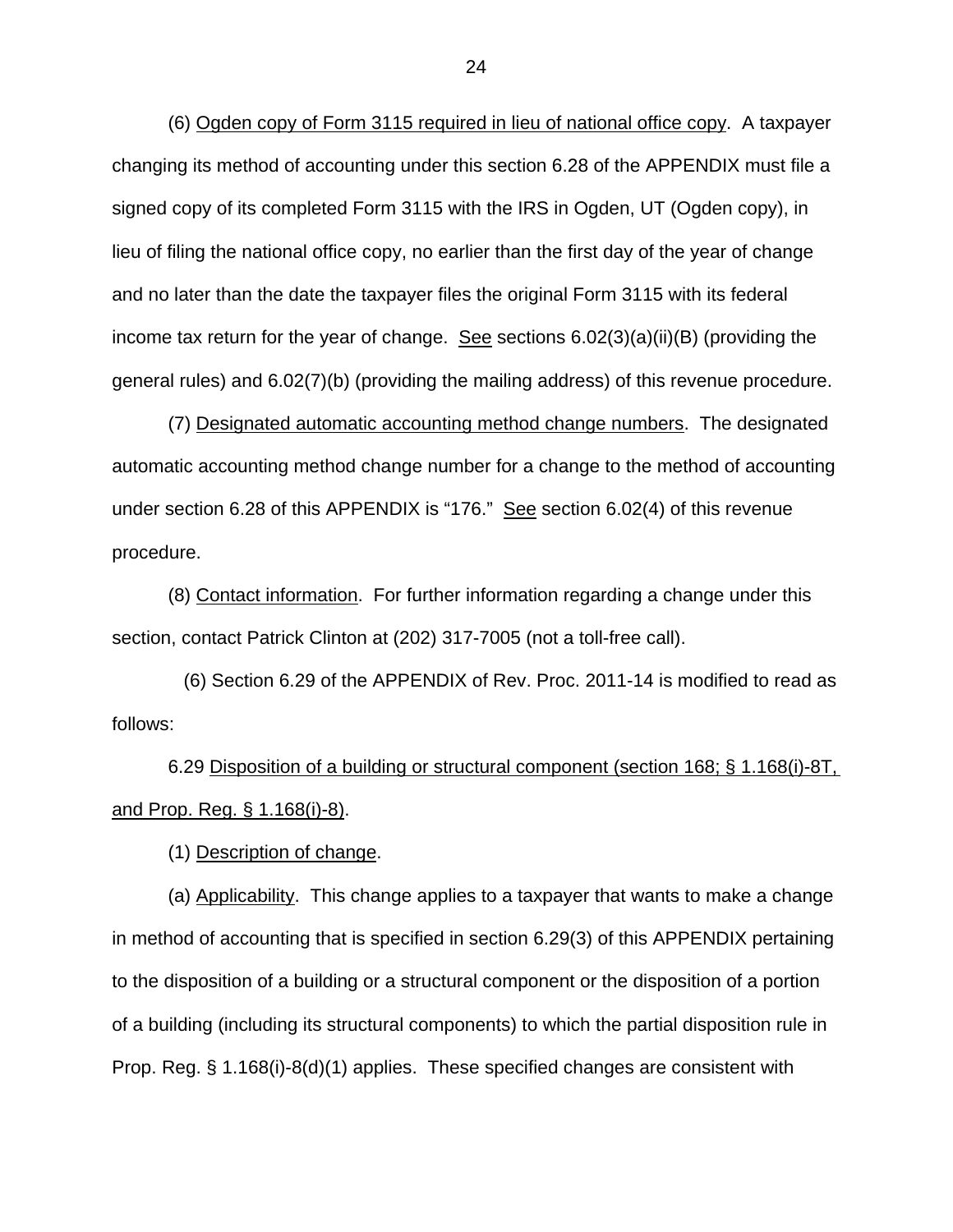§§ 1.168(i)-8T(b)(1), 1.168(i)-8T(c)(4)(ii)(A), (B), (C), (E), and (F), and 1.168(i)-8T(f), or Prop. Reg. §§ 1.168(i)-8(b)(2), 1.168(i)-8(c)(4)(ii)(A), (B), and (D), and 1.168(i)-8(g), as applicable. This change also affects the determination of gain or loss from the disposition of the building, the structural component, or the portion of the building (including its structural components) and may affect whether the taxpayer must capitalize amounts paid to restore a unit of property (as determined under § 1.263(a)- 3T(e) or (f), or § 1.263(a)-3(e) or (f), as applicable) under § 1.263(a)-3T(i) or § 1.263(a)- 3(k), as applicable.

(b) Inapplicability. This change does not apply to the following:

(i) A taxpayer that wants to make this change for any taxable year beginning before January 1, 2012, or beginning on or after January 1, 2014;

(ii) Any property (or if applicable, a portion thereof) that is not depreciated under § 168 under the taxpayer's present method of accounting and, if applicable, under the taxpayer's proposed method of accounting;

(iii) Any property subject to a general asset account election under § 168(i)(4) and the regulations thereunder (but see section 6.31 of this APPENDIX for making a change for dispositions of tangible depreciable assets subject to a general asset account election);

(iv) Any multiple buildings, condominium units, or cooperative units that are treated as a single building under the taxpayer's present method of accounting, or will be treated as a single building under the taxpayer's proposed method of accounting, pursuant to § 1.1250-1(a)(2)(ii); or

(v) Any disposition of a portion of an asset for which a partial disposition election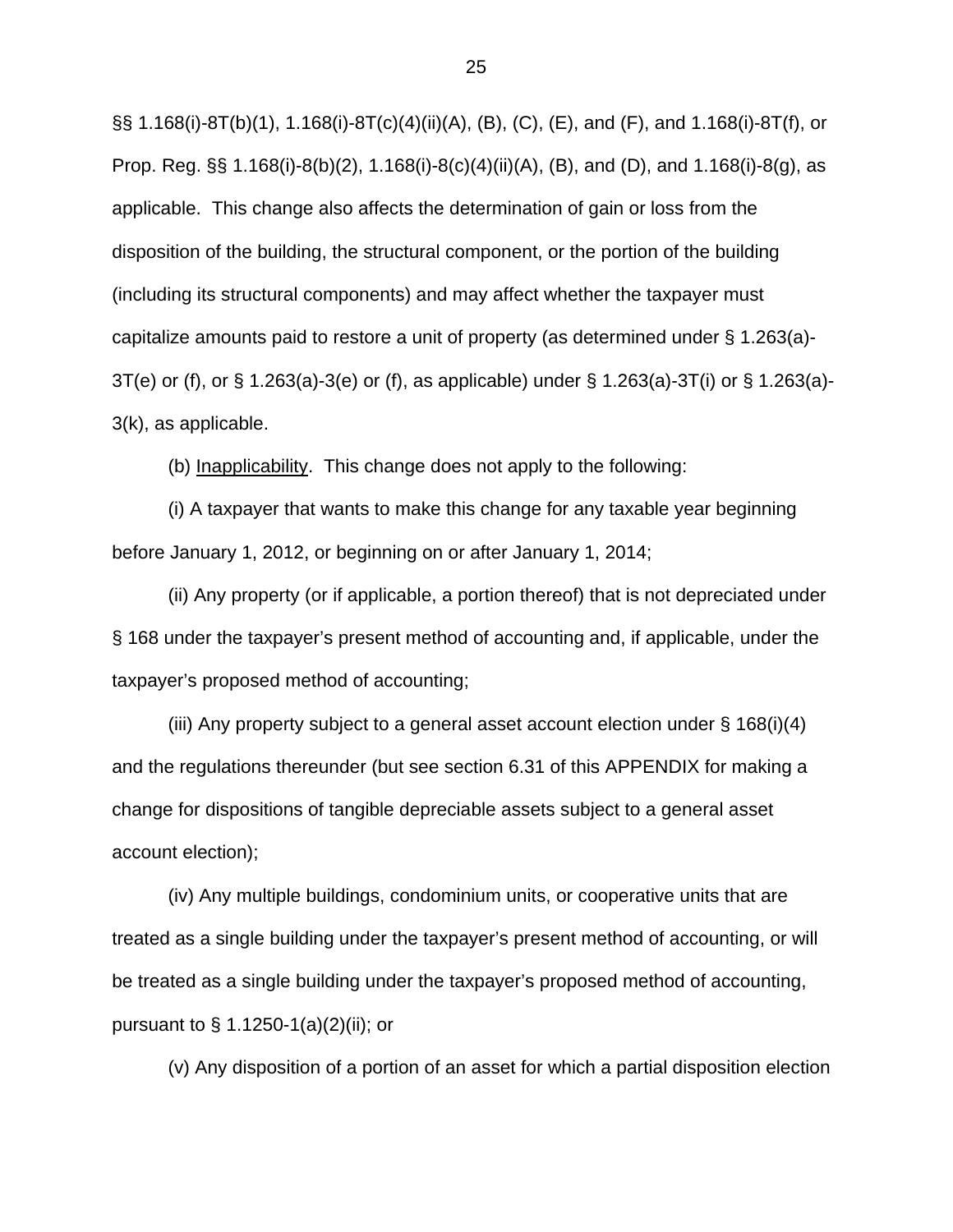under Prop. Reg. § 1.168(i)-8(d)(2) is required but for which the taxpayer did not make such election in accordance with Prop. Reg. § 1.168(i)-8(d)(2)(ii) or (iii), as applicable (but see section 6.33 of this APPENDIX for making a late partial disposition election and section 6.35 of this APPENDIX for making a partial disposition election pursuant to Prop. Reg. § 1.168(i)-8(d)(2)(iii)).

(2) Certain scope limitations inapplicable. The scope limitations in section 4.02 of this revenue procedure do not apply to a taxpayer that makes this change for any taxable year beginning on or after January 1, 2012, and beginning before January 1, 2014.

(3) Covered changes. Section 6.29 of this APPENDIX only applies to the following changes in methods of accounting for a building, condominium unit, cooperative unit, structural component, or an improvement or addition thereto:

(a) For purposes of applying § 1.168(i)-8T(c)(4) (determination of asset disposed of), a change to the appropriate asset as determined under  $\S$  1.168(i)-8T(c)(4)(ii)(A),  $(B)$ ,  $(C)$ ,  $(E)$ , or  $(F)$ , as applicable;

(b) If the taxpayer makes the change specified in section 6.29(3)(a) of this APPENDIX, and if the taxpayer disposed of the asset as determined under section 6.29(3)(a) of this APPENDIX in a taxable year prior to the year of change but continues to deduct depreciation for such disposed asset under the taxpayer's present method of accounting, a change from depreciating the disposed asset to recognizing gain or loss upon disposition;

(c) If the taxpayer's present method of accounting is in accord with  $\S$  1.168(i)- $8T(c)(4)(ii)(A), (B), (C), (E),$  and  $(F)$ , and if the taxpayer disposed of a building,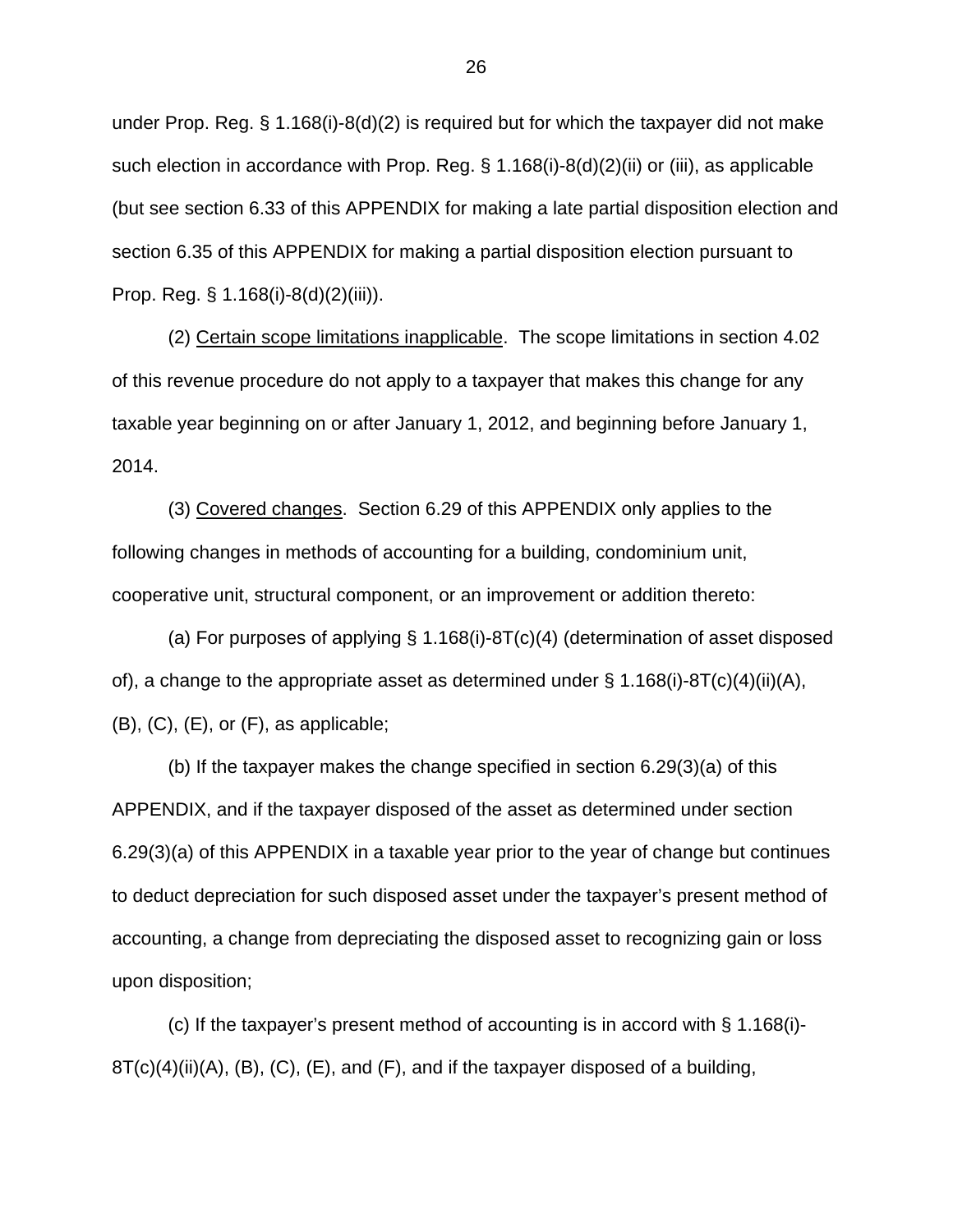condominium unit, cooperative unit, structural component, or an improvement or addition thereto in a taxable year prior to the year of change but continues to deduct depreciation for such disposed asset under the taxpayer's present method of accounting, a change from depreciating the disposed asset to recognizing gain or loss upon disposition;

(d) For buildings, condominium units, cooperative units, structural components, or improvements or additions thereto accounted for in multiple asset accounts, a change in the method of identifying which assets have been disposed of from a method of accounting not specified in  $\S$  1.168(i)-8T(f)(1) or (2)(i), (ii), or (iii) (for example, the last-in, first-out (LIFO) method of accounting) to a method of accounting specified in  $\S$  1.168(i)-8T(f)(1) or (2)(i), (ii), or (iii), as applicable;

(e) For purposes of applying Prop. Reg. § 1.168(i)-8(c)(4) (determination of asset disposed of), a change to the appropriate asset as determined under Prop. Reg.  $\S$  1.168(i)-8(c)(4)(ii)(A), (B), or (D), as applicable;

(f) If the taxpayer makes the change specified in section 6.29(3)(e) of this APPENDIX, and if the taxpayer disposed of the asset as determined under section 6.29(3)(e) of this APPENDIX or disposed of a portion of such asset in a taxable year prior to the year of change but continues to deduct depreciation for such disposed asset or such disposed portion under the taxpayer's present method of accounting, a change from depreciating the disposed asset or disposed portion to recognizing gain or loss upon disposition;

(g) If the taxpayer's present method of accounting is in accord with Prop. Reg. § 1.168(i)-8(c)(4)(ii)(A), (B), and (D), and if the taxpayer disposed of an asset as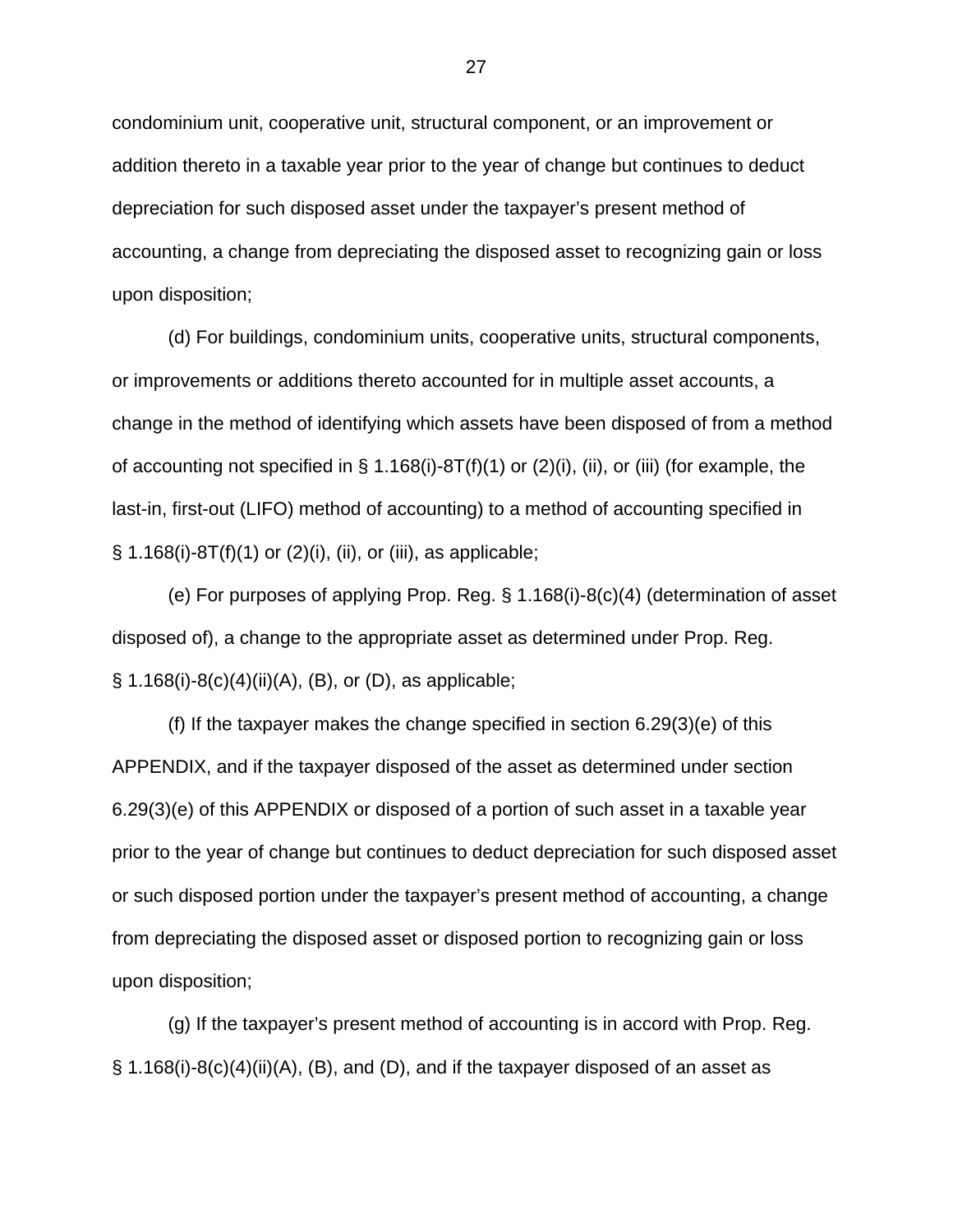determined under Prop. Reg. § 1.168(i)-8(c)(4)(ii)(A), (B), or (D), as applicable, or disposed of a portion of such asset in a taxable year prior to the year of change but continues to deduct depreciation for such disposed asset or such disposed portion under the taxpayer's present method of accounting, a change from depreciating the disposed asset or disposed portion to recognizing gain or loss upon disposition;

(h) For buildings (including their structural components), condominium units (including their structural components), cooperative units (including their structural components), or improvements or additions thereto accounted for in multiple asset accounts, a change in the method of identifying which assets have been disposed of from a method of accounting not specified in Prop. Reg.  $\S$  1.168(i)-8(g)(1) or (2)(i), (ii), or (iii) (for example, the last-in, first-out (LIFO) method of accounting) to a method of accounting specified in Prop. Reg. § 1.168(i)-8(g)(1) or (2)(i), (ii), or (iii), as applicable; or

(i) If the taxpayer makes the change specified in section 6.34 of this APPENDIX (revocation of a general asset account election), the taxpayer made a qualifying disposition election under § 1.168(i)-1T(e)(3)(iii) in a taxable year prior to the year of change for the disposition of an asset (as determined under Prop. Reg. § 1.168(i)-  $8(c)(4)(ii)(A)$ ,  $(B)$ , or  $(D)$ , as applicable) included in a general asset account, the taxpayer's present method of accounting for such asset is in accord with Prop. Reg. § 1.168(i)-8(c)(4)(ii)(A), (B), or (D), as applicable, and the taxpayer recognized a gain or loss under § 1.168(i)-8T upon the disposition of such asset in a taxable year prior to the year of change, a change from recognizing gain or loss upon the disposition of that asset under § 1.168(i)-8T to recognizing gain or loss upon the disposition of the same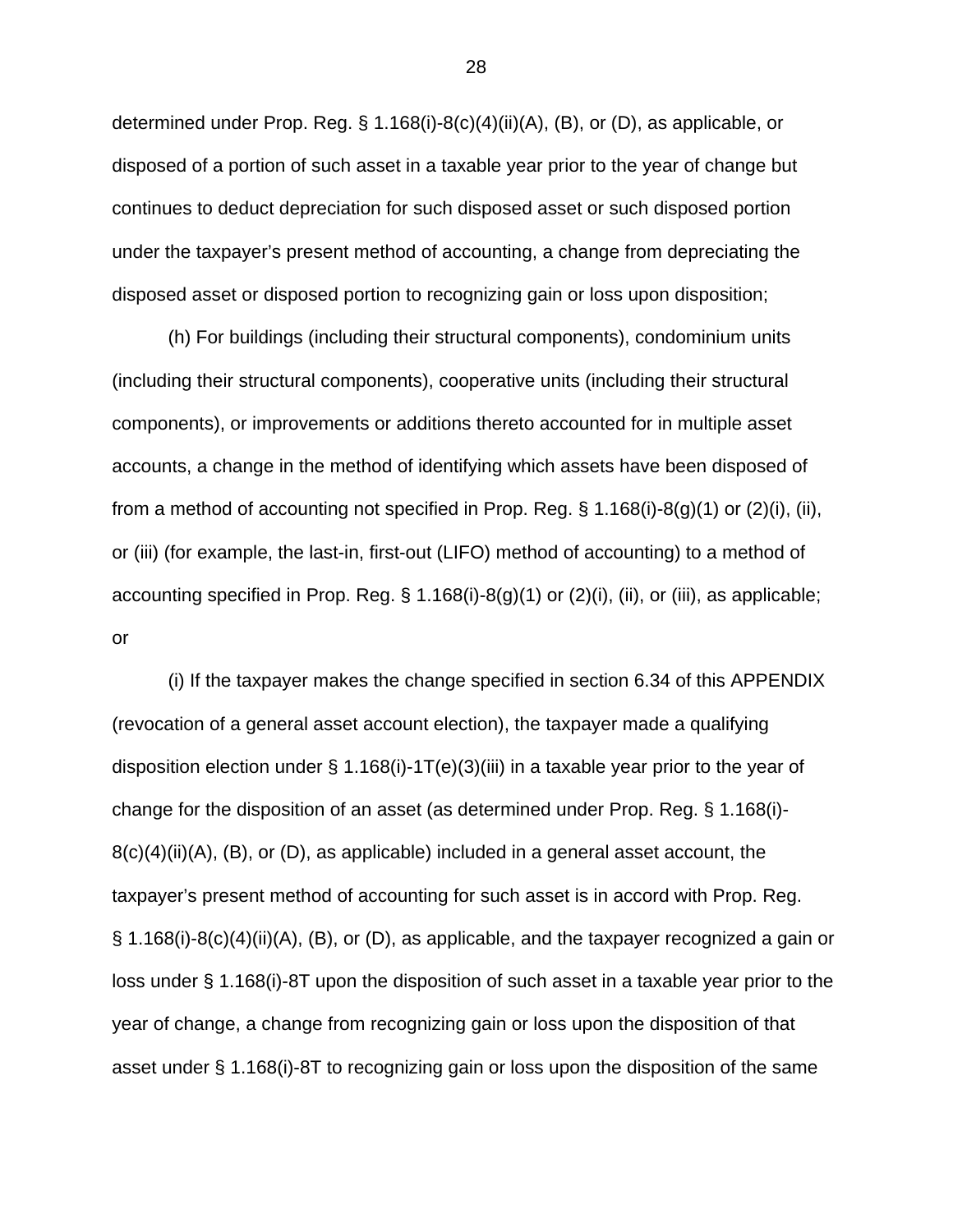asset under Prop. Reg. § 1.168(i)-8.

(4) Examples. The following examples illustrate the covered changes specified in section 6.29(3) of this APPENDIX.

(a) Example 1. X, a calendar year taxpayer, acquired and placed in service a building and its structural components in 1990. X depreciates this building and its structural components under § 168. In 2000, X replaced the entire roof of the building. X did not recognize a loss on the retirement of the original roof and continues to depreciate the original roof. X also capitalized the cost of the replacement roof and has been depreciating this roof under § 168 since 2000. A change by X to treating the building as an asset and each structural component of the building as a separate asset for disposition purposes and also to change from depreciating the original roof to recognizing a loss upon its retirement is a covered change described in section 6.29(3)(a) and (b) of this APPENDIX solely for purposes of  $\S$  1.168(i)-8T(c)(4).

(b) Example 2. Y, a calendar-year taxpayer, acquired and placed in service a building and its structural components in 2000. In 2005, Y constructed and placed in service an addition to this building. Y depreciates the building, the addition, and their structural components under § 168. A change by Y to treating the original building as an asset, the addition to the building as a separate asset, and each structural component of the original building and the addition as a separate asset for disposition purposes is a change described in section 6.29(3)(a) of this APPENDIX solely for purposes of  $\S$  1.168(i)-8T(c)(4).

(c) Example 3. Z, a calendar-year taxpayer, acquired and placed in service a building and its structural components in 2000. In 2005, Z constructed and placed in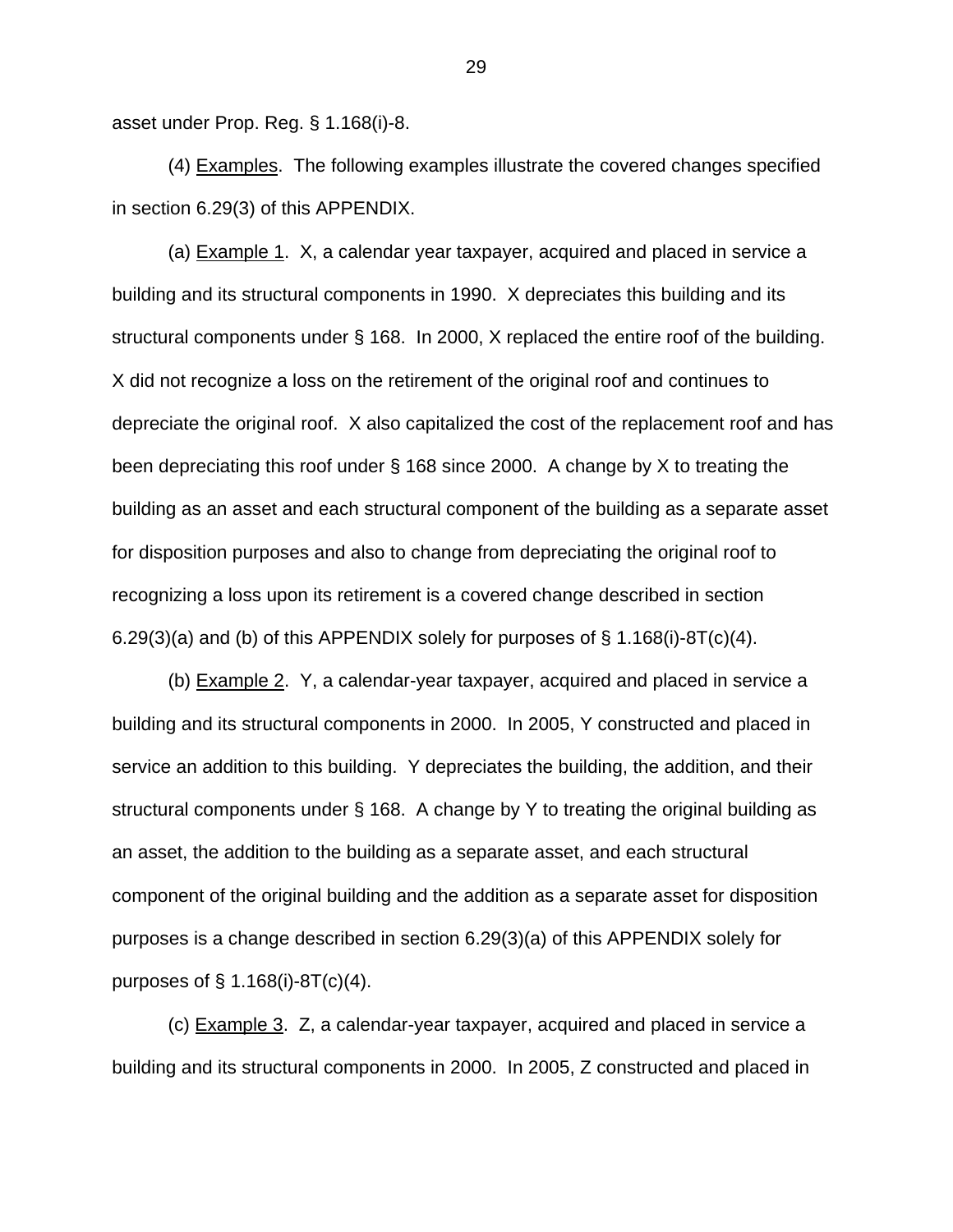service an addition to this building. Z depreciates the building, the addition, and their structural components under § 168. A change by Z to treating the original building (including its structural components) as an asset and the addition to the building (including the structural components of such addition) as a separate asset for disposition purposes is a change described in section 6.29(3)(e) of this APPENDIX solely for purposes of Prop. Reg. § 1.168(i)-8(c)(4).

(5) Manner of making change.

(a) A taxpayer (including a qualifying taxpayer as defined in section 6.29(5)(b)) making this change must attach to its Form 3115 a statement with the following:

(i) A description of the assets to which this change applies;

(ii) If the taxpayer is making a change specified in section 6.29(3)(a) or section 6.29(3)(e) of this APPENDIX, a description of the assets disposed of under the taxpayer's present and proposed methods of accounting;

(iii) If the taxpayer is making the change specified in section 6.29(3)(d) or section 6.29(3)(h) of this APPENDIX, a description of the method of identifying which assets have been disposed of under the taxpayer's present and proposed methods of accounting; and

(iv) If any asset is public utility property within the meaning of  $\S$  168(i)(10), a statement providing that the taxpayer agrees to the following additional terms and conditions:

(A) A normalization method of accounting (within the meaning of § 168(i)(9)) will be used for the public utility property subject to the application;

(B) As of the beginning of the year of change, the taxpayer will adjust its deferred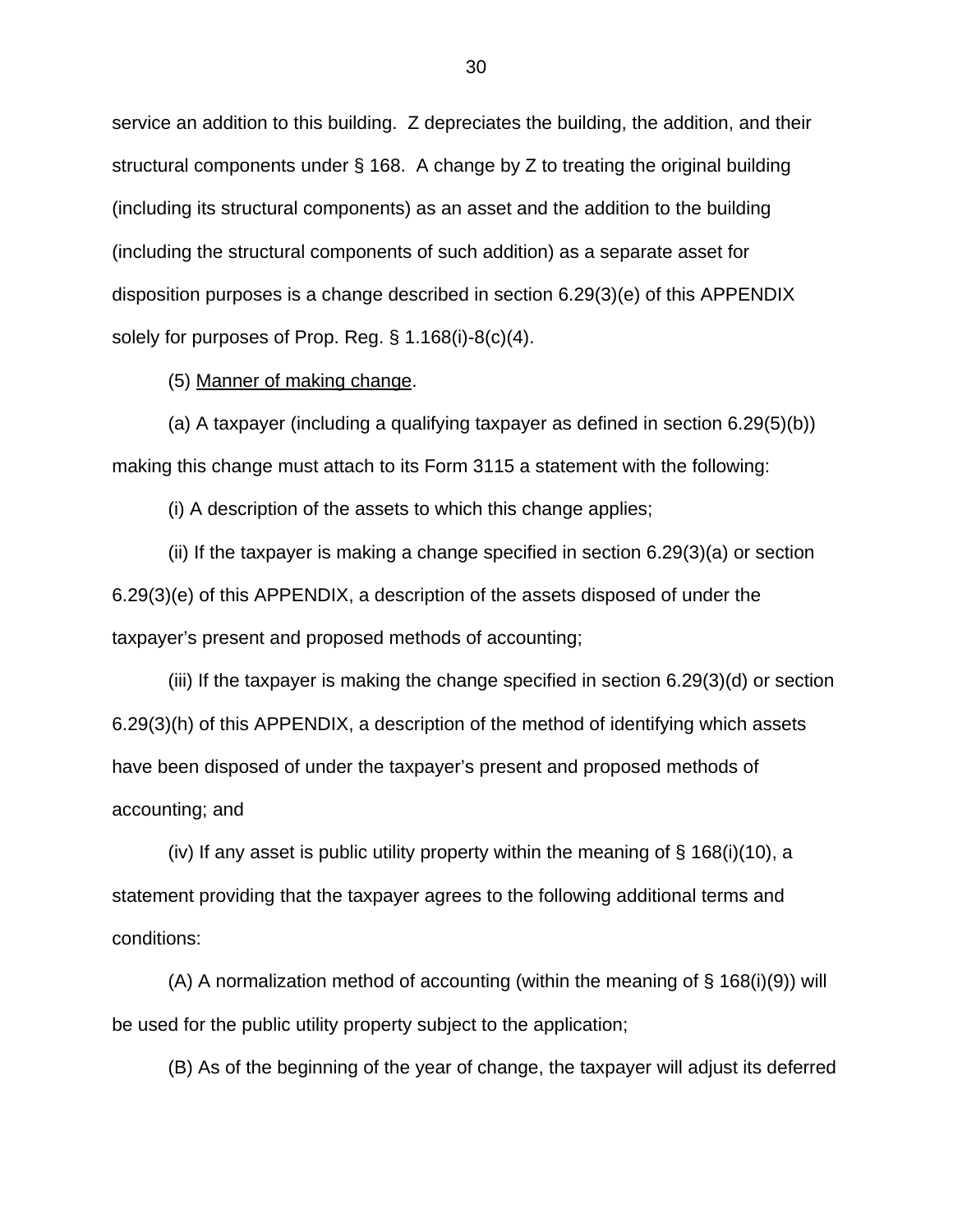tax reserve account or similar account in the taxpayer's regulatory books of account by the amount of the deferral of federal income tax liability associated with the § 481(a) adjustment applicable to the public utility property subject to the application; and

(C) Within 30 calendar days of filing the federal income tax return for the year of change, the taxpayer will provide a copy of the completed application to any regulatory body having jurisdiction over the public utility property subject to the application.

(b) A taxpayer whose average annual gross receipts, as determined under § 1.263(a)-3(h)(3), for the three preceding taxable years is less than or equal to \$10,000,000 ("qualifying taxpayer") is required to complete only the following information on Form 3115:

(i) The identification section of page 1 (above Part I);

- (ii) The signature section at the bottom of page 1;
- (iii) Part I, line  $1(a)$ ;
- (iv) Part II, all lines except lines 11, 13, 14, 15, and 17;
- (v) Part IV, lines 25 and 26; and
- (vi) Schedule E, line 3.

(6) No ruling on asset. The consent granted under this revenue procedure for a change specified in section 6.29(3)(a) of this APPENDIX is not a determination by the Commissioner that the taxpayer is using the appropriate asset under  $\S 1.168(i)$ -8T(c)(4) for determining what asset is disposed of by the taxpayer and does not create any presumption that the proposed asset is permissible under  $\S$  1.168(i)-8T(c)(4). Further, the consent granted under this revenue procedure for a change specified in section 6.29(3)(e) of this APPENDIX is not a determination by the Commissioner that the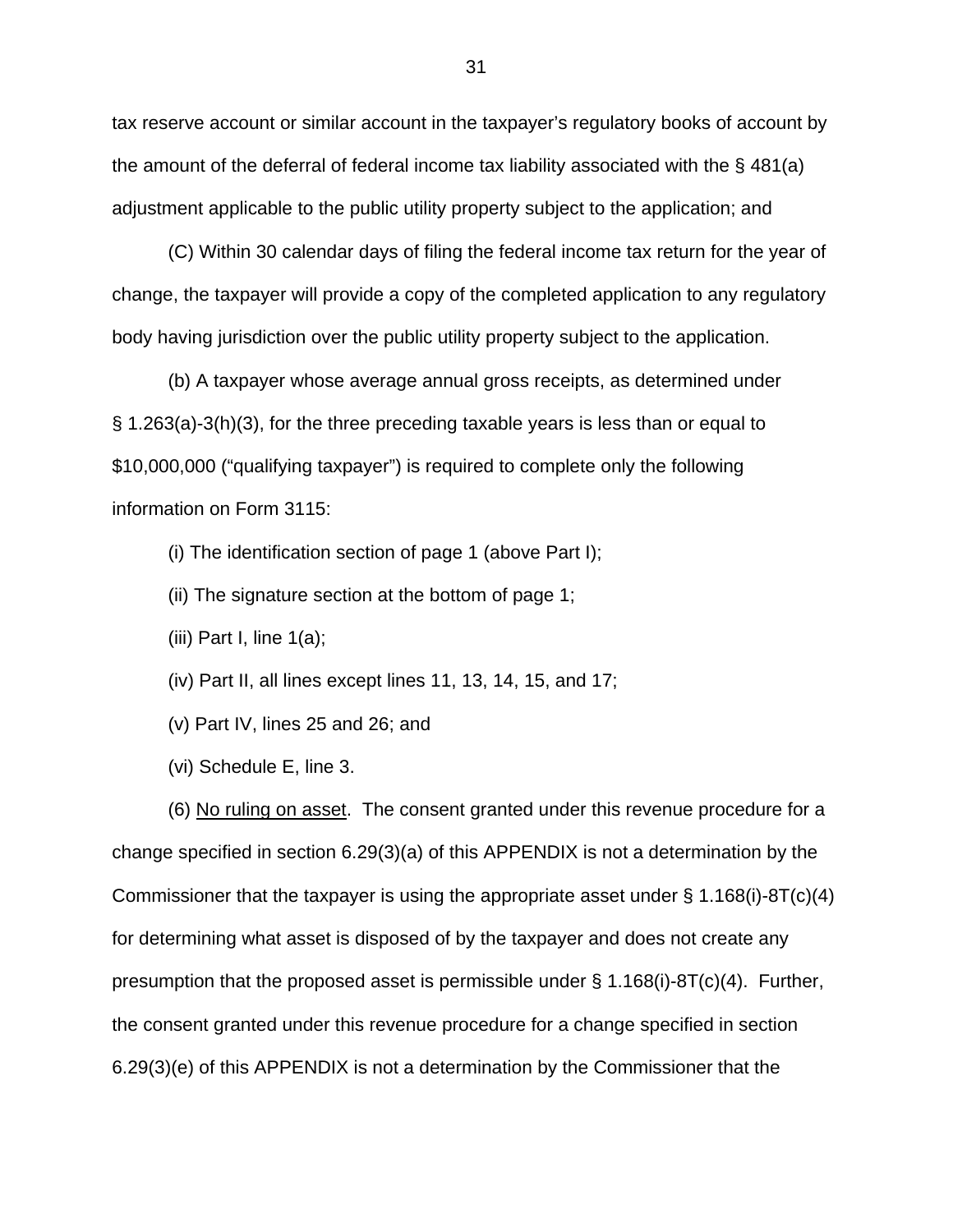taxpayer is using the appropriate asset under Prop. Reg. § 1.168(i)-8(c)(4) for determining what asset is disposed of by the taxpayer and does not create any presumption that the proposed asset is permissible under Prop. Reg. § 1.168(i)-8(c)(4). The director will ascertain whether the taxpayer's determination of its asset under  $\S$  1.168(i)-8T(c)(4) or Prop. Reg.  $\S$  1.168(i)-8(c)(4), as applicable, is permissible.

(7) Section 481(a) adjustment. A taxpayer changing its method of accounting under section 6.29 of the APPENDIX may use statistical sampling in determining the § 481(a) adjustment by following the guidance provided in Rev. Proc. 2011-42, 2011-37 I.R.B. 318.

(8) Section 481(a) adjustment period.

(a) A taxpayer must take the entire amount of the  $\S$  481(a) adjustment into account in computing taxable income for the year of change:

(i) If the taxpayer is making the change specified in section 6.29(3)(e) of this APPENDIX and if the taxpayer recognized a gain or loss under § 1.168(i)-8T on the disposition of the asset (or if applicable, a portion thereof) in a taxable year prior to the year of change; or

(ii) If the taxpayer is making the change specified in section 6.29(3)(i) of this APPENDIX.

(b) For a change not described in section 6.29(8)(a) of this APPENDIX, see section 5.04 of this revenue procedure for the § 481(a) adjustment period.

(c) Example. Y, a calendar year taxpayer, acquired and placed in service a building and its structural components in 2000. Y depreciates this building and its structural components under § 168. The roof is a structural component of the building.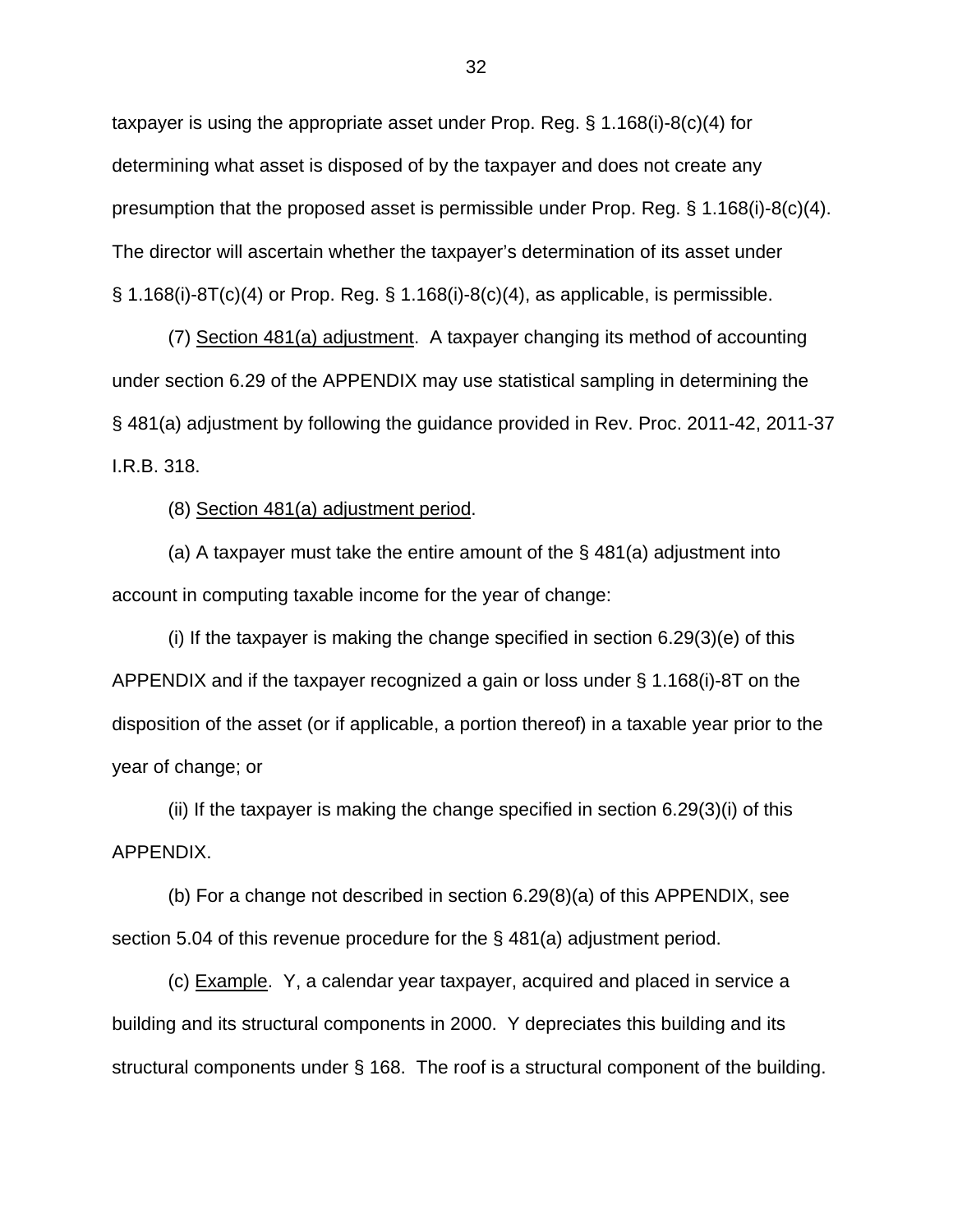Y replaced the entire roof in 2010. On its federal tax return for the taxable year ended December 31, 2010, Y did not recognize a loss on the retirement of the original roof and continues to depreciate the original roof. Y also capitalized the cost of the replacement roof and has been depreciating this roof under § 168 since June 2010. In accordance with § 1.168(i)-8T(c)(4)(ii)(A) and (B) and section 6.29(3)(a) and (b) of the APPENDIX to Rev. Proc. 2011-14, as modified by Rev. Proc. 2012-20, 2012-14 I.R.B. 700, Y filed with its federal income tax return for the taxable year ended December 31, 2012, a Form 3115 to treat the building as an asset and each structural component of the building as a separate asset for disposition purposes and also to change from depreciating the original roof to recognizing a loss upon its retirement. The amount of the net negative § 481(a) adjustment on this Form 3115 is \$10,000, which is the amount of the loss recognized upon the retirement of the original roof. Y decides to apply Prop. Reg. § 1.168(i)-8 for its taxable year ending December 31, 2013, but decides not to make any late partial disposition election under section 6.33 of this APPENDIX. In accordance with section 6.29(3)(e) of this APPENDIX, Y files a Form 3115 with its 2013 federal income tax return to change to treating the original building (including its original roof and other original structural components) as an asset and the replacement roof as a separate asset for disposition purposes. Because Y is not making a late partial disposition election for the original roof, Y does not recognize the loss of \$10,000 upon the retirement of the original roof under Prop. Reg. § 1.168(i)-8 and Y will continue to depreciate the original roof. Assume the depreciation deduction for the original roof is \$500 for the 2012 taxable year. Thus, the net positive § 481(a) adjustment for this change is \$9,500 (loss of \$10,000 claimed on the 2012 return for the retirement of the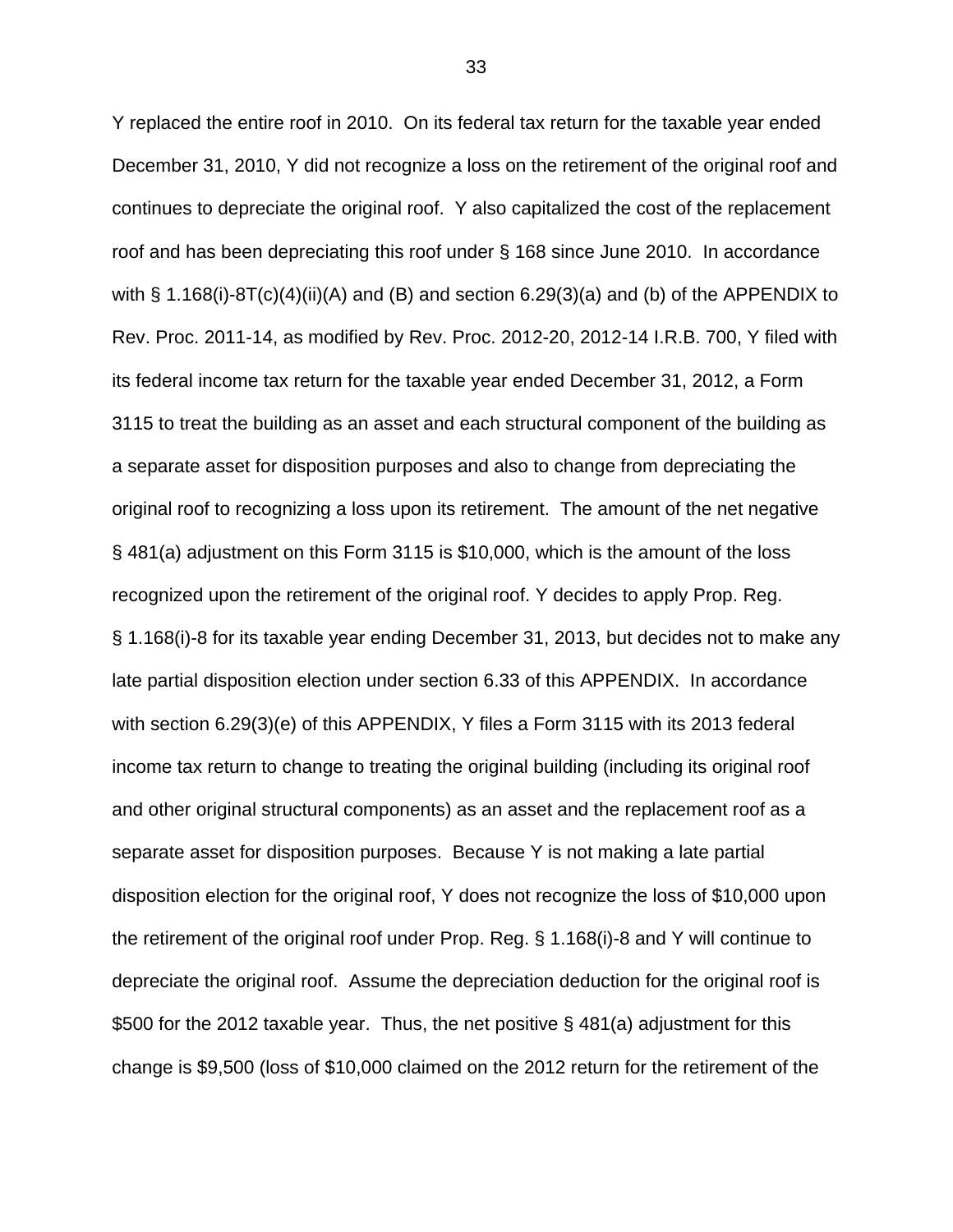original roof less depreciation of \$500 for the original roof for 2012) and is included in Y's taxable income for 2013.

(9) Concurrent automatic change.

(a) A taxpayer that wants to make this change for more than one asset for the same year of change should file a single Form 3115 for all such assets and provide a single net § 481(a) adjustment for all the changes included in that Form 3115. If one or more of the changes in that single Form 3115 generate a negative § 481(a) adjustment and other changes in that same Form 3115 generate a positive § 481(a) adjustment, the taxpayer may provide a single negative § 481(a) adjustment for all the changes that are included in that Form 3115 generating such negative adjustment and a single positive § 481(a) adjustment for all the changes that are included in that Form 3115 generating such positive adjustment.

(b) For a building, condominium unit, cooperative unit, structural component, or an improvement or addition thereto, a taxpayer that wants to make this change, a change under section  $6.28(3)(a)(iii)$ , (iv), (vi), (vii), (viii), (ix), or (x) of this APPENDIX, and/or a change under section 6.01 of this APPENDIX for the same year of change should file a single Form 3115 for all of such changes and must enter the designated automatic accounting method change numbers for the changes on the appropriate line on the Form 3115. For guidance on filing a single application for two or more changes, see section 6.02(1)(b)(ii) of this revenue procedure.

(c) A taxpayer that wants to make a change under section  $6.29(3)(e)$ ,  $(f)$ ,  $(g)$ ,  $(h)$ , or (i) of this APPENDIX, a change under section 6.01 of this APPENDIX, and/or a change under section 6.34 of this APPENDIX for the same year of change should file a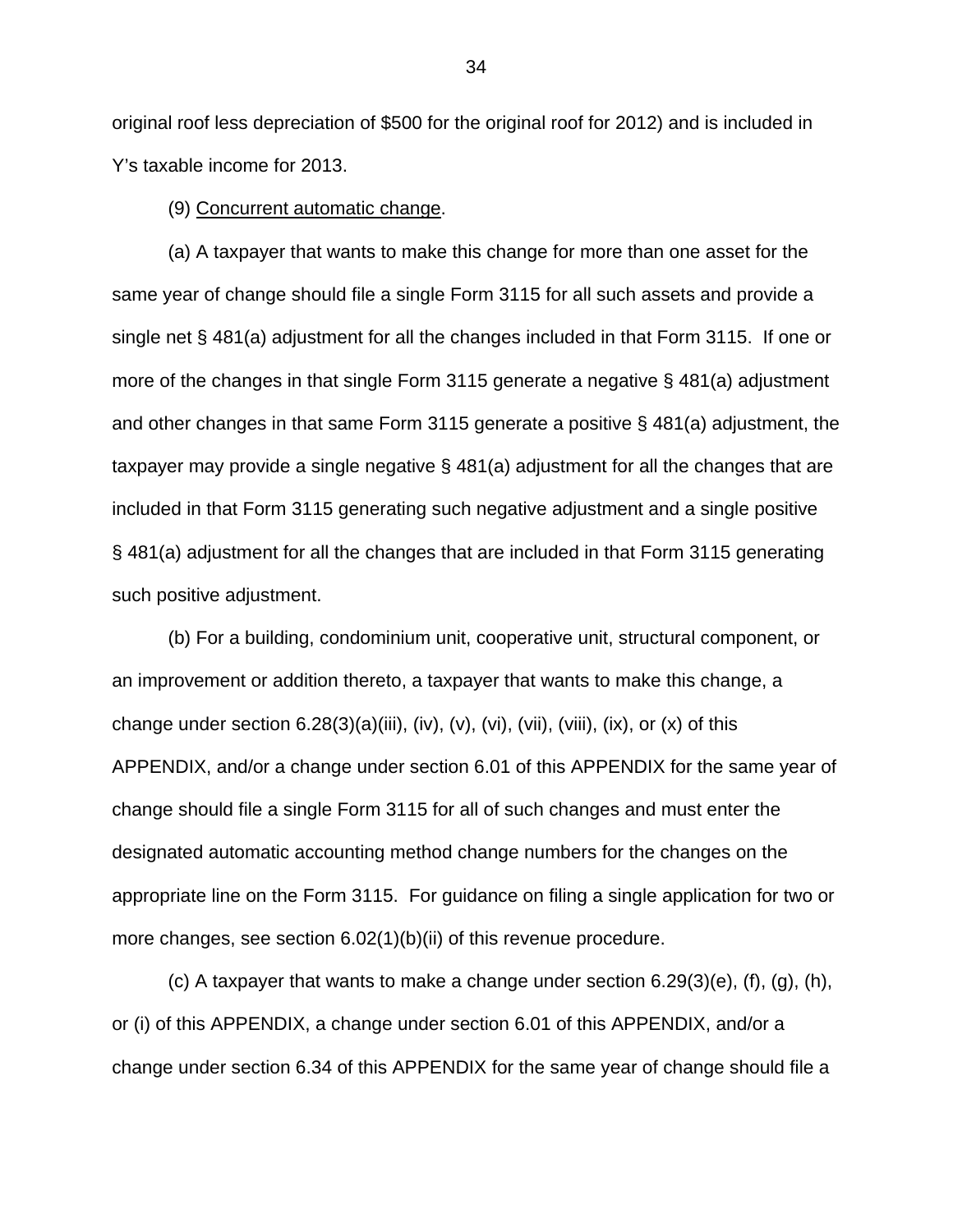single Form 3115 for all such changes and must enter the designated automatic accounting method change numbers for the changes on the appropriate line on the Form 3115. This section 6.29(9)(c) applies only if all of these changes are made for any taxable year beginning on or after January 1, 2012, and beginning before January 1, 2014. For guidance on filing a single application for two or more changes, see section 6.02(1)(b)(ii) of this revenue procedure.

(d) A taxpayer that wants to make both this change and a change under section 6.01 of this APPENDIX for the same year of change should file a single Form 3115 for both changes and must enter the designated automatic accounting method change numbers for both changes on the appropriate line on the Form 3115. For guidance on filing a single application for two or more changes, see section  $6.02(1)(b)(ii)$  of this revenue procedure.

(10) Ogden copy of Form 3115 required in lieu of national office copy. A taxpayer changing its method of accounting under this section 6.29 of the APPENDIX must file a signed copy of its completed Form 3115 with the IRS in Ogden, UT (Ogden copy), in lieu of filing the national office copy, no earlier than the first day of the year of change and no later than the date the taxpayer files the original Form 3115 with its federal income tax return for the year of change. See sections 6.02(3)(a)(ii)(B) (providing the general rules) and 6.02(7)(b) (providing the mailing address) of this revenue procedure.

(11) Designated automatic accounting method change numbers. The designated automatic accounting method change number for a change to the method of accounting under section 6.29 of this APPENDIX is "177." See section 6.02(4) of this revenue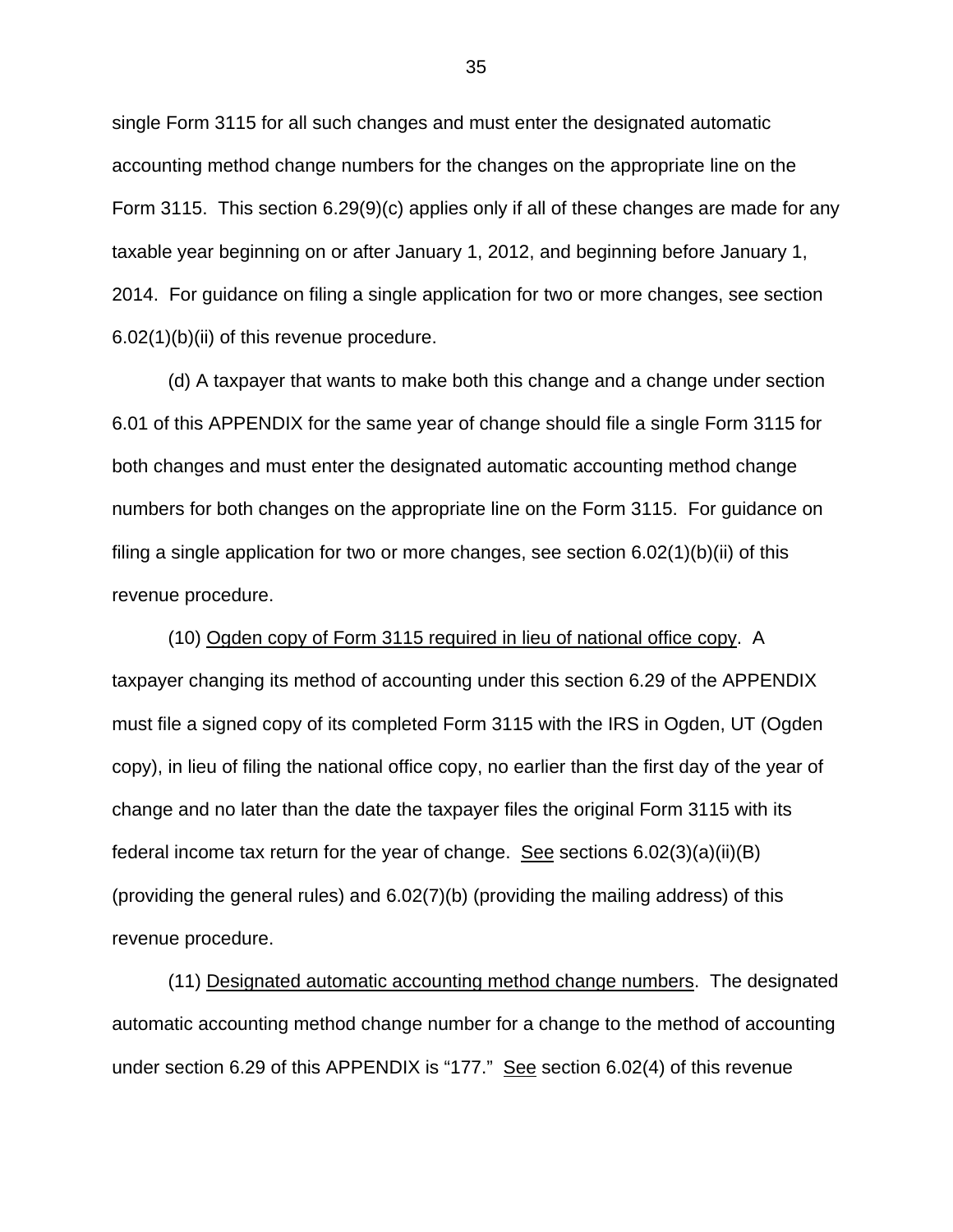procedure.

(12) Contact information. For further information regarding a change under this section, contact Patrick Clinton at (202) 317-7005 (not a toll-free call).

 (7) Section 6.30 of the APPENDIX of Rev. Proc. 2011-14 is modified to read as follows:

6.30 Dispositions of tangible depreciable assets (other than a building or its structural components) (section 168; § 1.168(i)-8T and Prop. Reg. § 1.168(i)-8).

(1) Description of change.

(a) Applicability. This change applies to a taxpayer that wants to make a change in method of accounting that is specified in section 6.30(3) of this APPENDIX pertaining to the disposition of section 1245 property or a depreciable land improvement or the disposition of a portion of section 1245 property or a depreciable land improvement to which the partial disposition rule in Prop. Reg. § 1.168(i)-8(d)(1) applies. These specified changes are consistent with §§ 1.168(i)-8T(c)(4)(i), 1.168(i)-8T(c)(4)(ii)(D), (E), and (F), and 1.168(i)-8T(f), or Prop. Reg. §§ 1.168(i)-8(c)(4)(i), 1.168(i)-8(c)(4)(ii)(C) and (D), and 1.168(i)-8(g), as applicable. This change also affects the determination of gain or loss from the disposition of the section 1245 property, the depreciable land improvement, or a portion of the section 1245 property or depreciable land improvement, and may affect whether the taxpayer must capitalize amounts paid to restore a unit of property (as determined under § 1.263(a)-3T(e) or (f) , or § 1.263(a)- 3(e) or (f), as applicable) under § 1.263(a)-3T(i) or § 1.263(a)-3(k), as applicable.

(b) Inapplicability. This change does not apply to the following:

(i) A taxpayer that wants to make this change for any taxable year beginning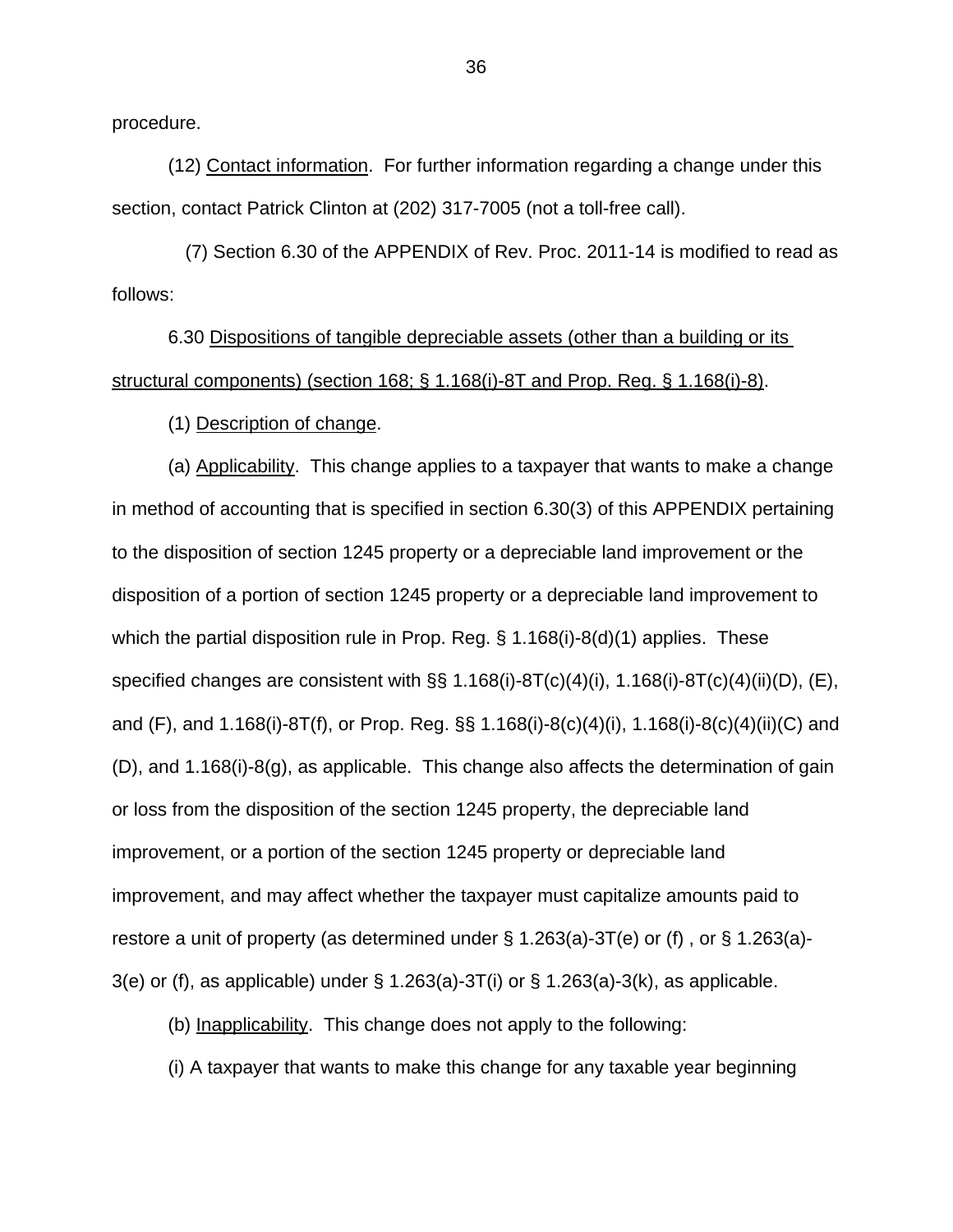before January 1, 2012, or beginning on or after January 1, 2014;

(ii) Any property (or if applicable, a portion thereof) that is not depreciated under § 168 under the taxpayer's present method of accounting and, if applicable, under the taxpayer's proposed method of accounting;

(iii) Any building, condominium unit, cooperative unit, structural component, or improvement or addition thereto (but see section 6.29 of this APPENDIX for making this change);

(iv) Any property subject to a general asset account election under § 168(i)(4) and the regulations thereunder (but see section 6.31 of this APPENDIX for making a change for dispositions of tangible depreciable assets subject to a general asset account election); or

(v) Any disposition of a portion of an asset for which a partial disposition election under Prop. Reg. § 1.168(i)-8(d)(2) is required but for which the taxpayer did not make such election in accordance with Prop. Reg. § 1.168(i)-8(d)(2)(ii) or (iii), as applicable (but see section 6.33 of this APPENDIX for making a late partial disposition election and section 6.35 of this APPENDIX for making a partial disposition election pursuant to Prop. Reg. § 1.168(i)-8(d)(2)(iii)).

(2) Certain scope limitations inapplicable. The scope limitations in section 4.02 of this revenue procedure do not apply to a taxpayer that makes this change for any taxable year beginning on or after January 1, 2012, and beginning before January 1, 2014.

(3) Covered changes. Section 6.30 of this APPENDIX only applies to the following changes in methods of accounting for a section 1245 property, a depreciable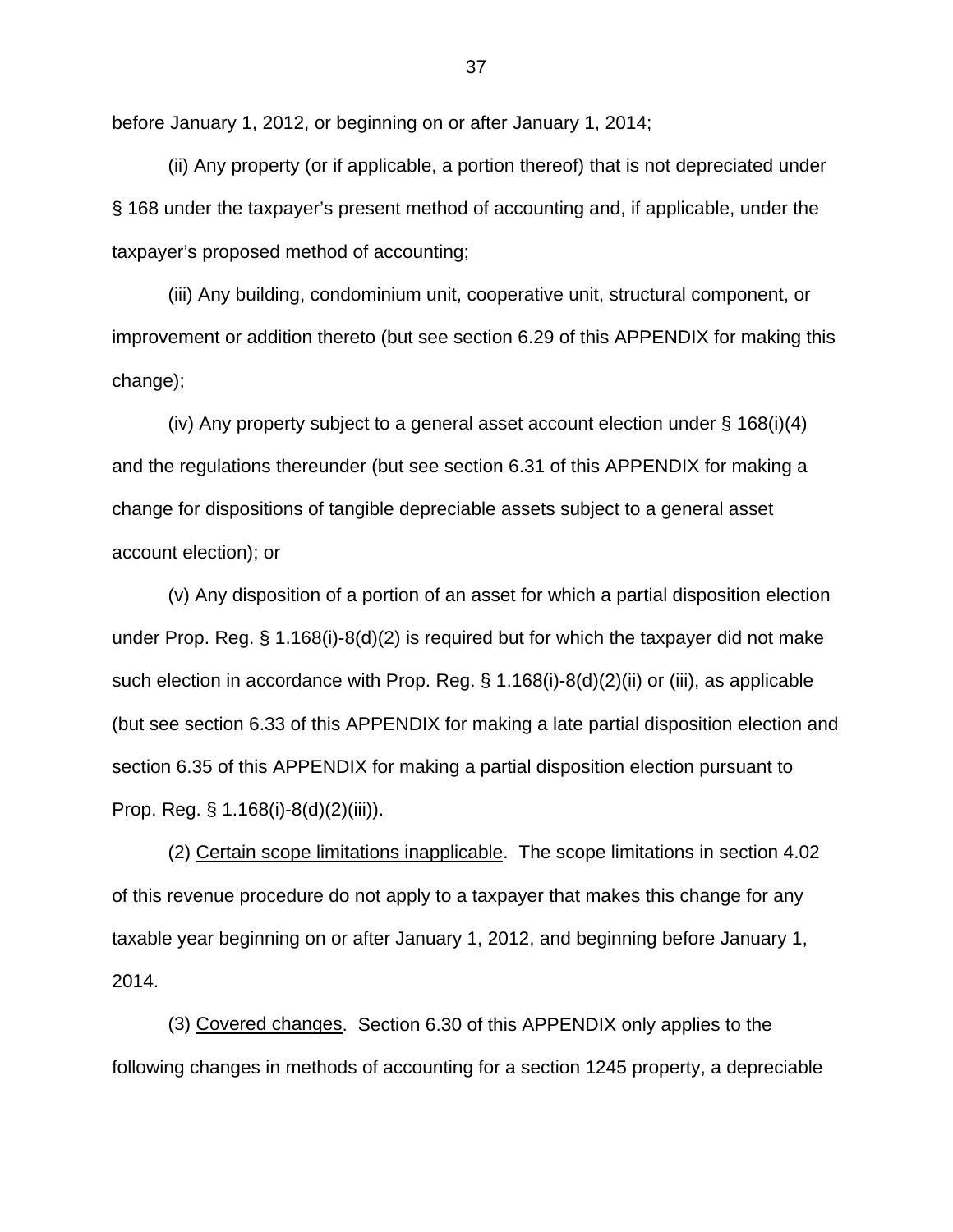land improvement, or an improvement or addition thereto:

(a) For purposes of applying § 1.168(i)-8T(c)(4) (determination of asset disposed of), a change to the appropriate asset as determined under  $\S$  1.168(i)-8T(c)(4)(i), (ii)(D),  $(ii)(E)$ , or  $(ii)(F)$ , as applicable;

(b) If the taxpayer makes the change specified in section 6.30(3)(a) of this APPENDIX, and if the taxpayer disposed of the asset as determined under section 6.30(3)(a) of this APPENDIX in a taxable year prior to the year of change but continues to deduct depreciation for such disposed asset under the taxpayer's present method of accounting, a change from depreciating the disposed asset to recognizing gain or loss upon disposition;

(c) If the taxpayer's present method of accounting is in accord with § 1.168(i)- 8T(c)(4)(i) or (ii), as applicable, for the section 1245 property, the depreciable land improvement, or the improvement or addition thereto, and if the taxpayer disposed of such asset in a taxable year prior to the year of change but continues to deduct depreciation for this disposed asset under the taxpayer's present method of accounting, a change from depreciating the disposed asset to recognizing gain or loss upon disposition;

(d) For section 1245 property, depreciable land improvements, or improvements or additions thereto accounted for in multiple asset accounts, a change in the method of identifying which assets have been disposed of from a method of accounting not specified in § 1.168(i)-8T(f)(1) or (2)(i), (ii), or (iii) (for example, the last-in, first-out (LIFO) method of accounting) to a method of accounting specified in § 1.168(i)-8T(f)(1) or (2)(i), (ii), or (iii), as applicable;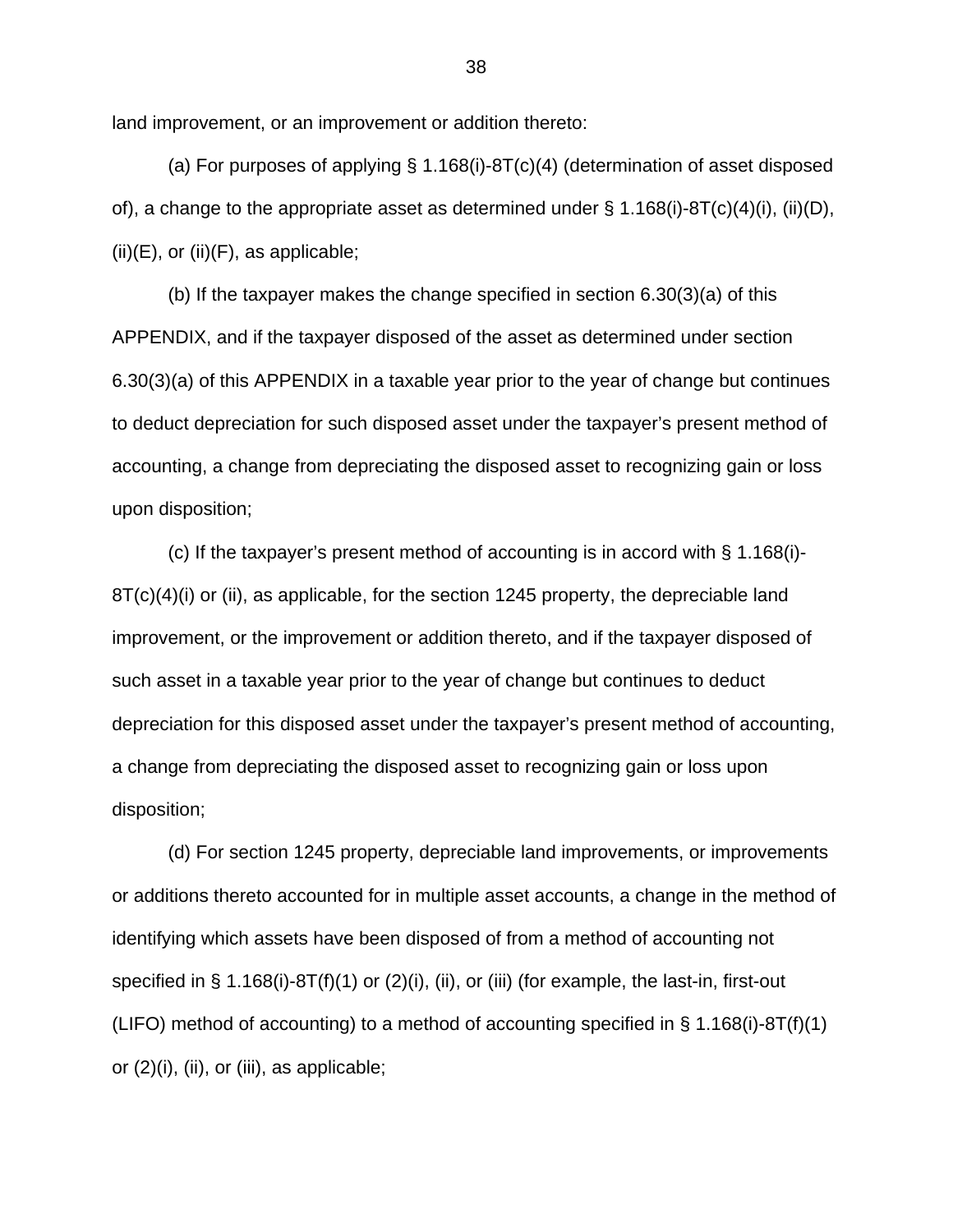(e) For purposes of applying Prop. Reg. § 1.168(i)-8(c)(4) (determination of asset disposed of), a change to the appropriate asset as determined under Prop. Reg.  $\S$  1.168(i)-8(c)(4)(i), (ii)(C), or (ii)(D), as applicable;

(f) If the taxpayer makes the change specified in section 6.30(3)(e) of this APPENDIX, and if the taxpayer disposed of the asset as determined under section 6.30(3)(e) of this APPENDIX or disposed of a portion of such asset in a taxable year prior to the year of change but continues to deduct depreciation for such disposed asset or such disposed portion, as applicable, under the taxpayer's present method of accounting, a change from depreciating the disposed asset or disposed portion, as applicable, to recognizing gain or loss upon disposition;

(g) If the taxpayer's present method of accounting is in accord with Prop. Reg. § 1.168(i)-8(c)(4)(i) or (ii), as applicable, for the section 1245 property, the depreciable land improvement, or the improvement or addition thereto and if the taxpayer disposed of such asset or a portion of such asset in a taxable year prior to the year of change but continues to deduct depreciation for this disposed asset or disposed portion, as applicable, under the taxpayer's present method of accounting, a change from depreciating the disposed asset or disposed portion, as applicable, to recognizing gain or loss upon disposition;

(h) For section 1245 property, depreciable land improvements, or improvements or additions thereto accounted for in multiple asset accounts, a change in the method of identifying which assets have been disposed of from a method of accounting not specified in Prop. Reg. § 1.168(i)-8(g)(1) or (2)(i), (ii), or (iii) (for example, the last-in, first-out (LIFO) method of accounting) to a method of accounting specified in Prop. Reg.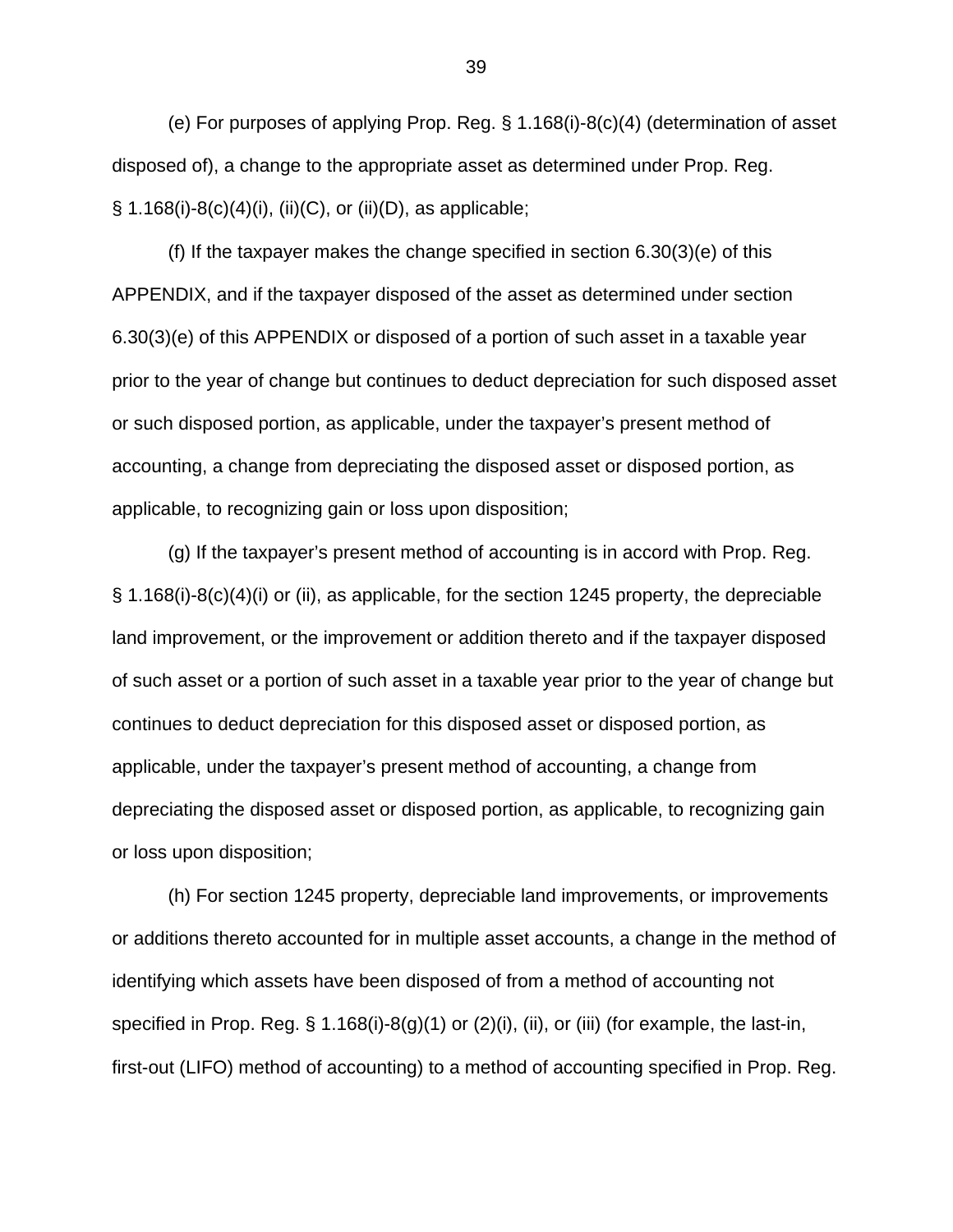§ 1.168(i)-8(g)(1) or (2)(i), (ii), or (iii), as applicable; or

(i) If the taxpayer makes the change specified in section 6.34 of this APPENDIX (revocation of a general asset account election), the taxpayer made a qualifying disposition election under  $\S$  1.168(i)-1T(e)(3)(iii) in a taxable year prior to the year of change for the disposition of a section 1245 property, depreciable land improvement, or improvement or addition thereto included in a general asset account, the taxpayer's present method of accounting for such asset is in accord with Prop. Reg. § 1.168(i)- 8(c)(4)(i) or (ii), as applicable, and the taxpayer recognized a gain or loss under § 1.168(i)-8T on the disposition of such asset in a taxable year prior to the year of change, a change from recognizing gain or loss upon the disposition of that asset under § 1.168(i)-8T to recognizing gain or loss upon the disposition of the same asset under Prop. Reg. § 1.168(i)-8.

(4) Manner of making change.

(a) A taxpayer (including a qualifying taxpayer as defined in section 6.30(4)(b)) making this change must attach to its Form 3115 a statement with the following:

(i) A description of the assets to which this change applies;

(ii) If the taxpayer is making a change specified in section 6.30(3)(a) of this APPENDIX, a description of the assets disposed of under the taxpayer's present and proposed methods of accounting and a statement as to whether or not the taxpayer, under its proposed method of accounting, is treating each of an asset's components as the asset in accordance with  $\S$  1.168(i)-8T(c)(4)(ii)(F);

(iii) If the taxpayer is making a change specified in section 6.30(3)(e) of this APPENDIX, a description of the assets disposed of under the taxpayer's present and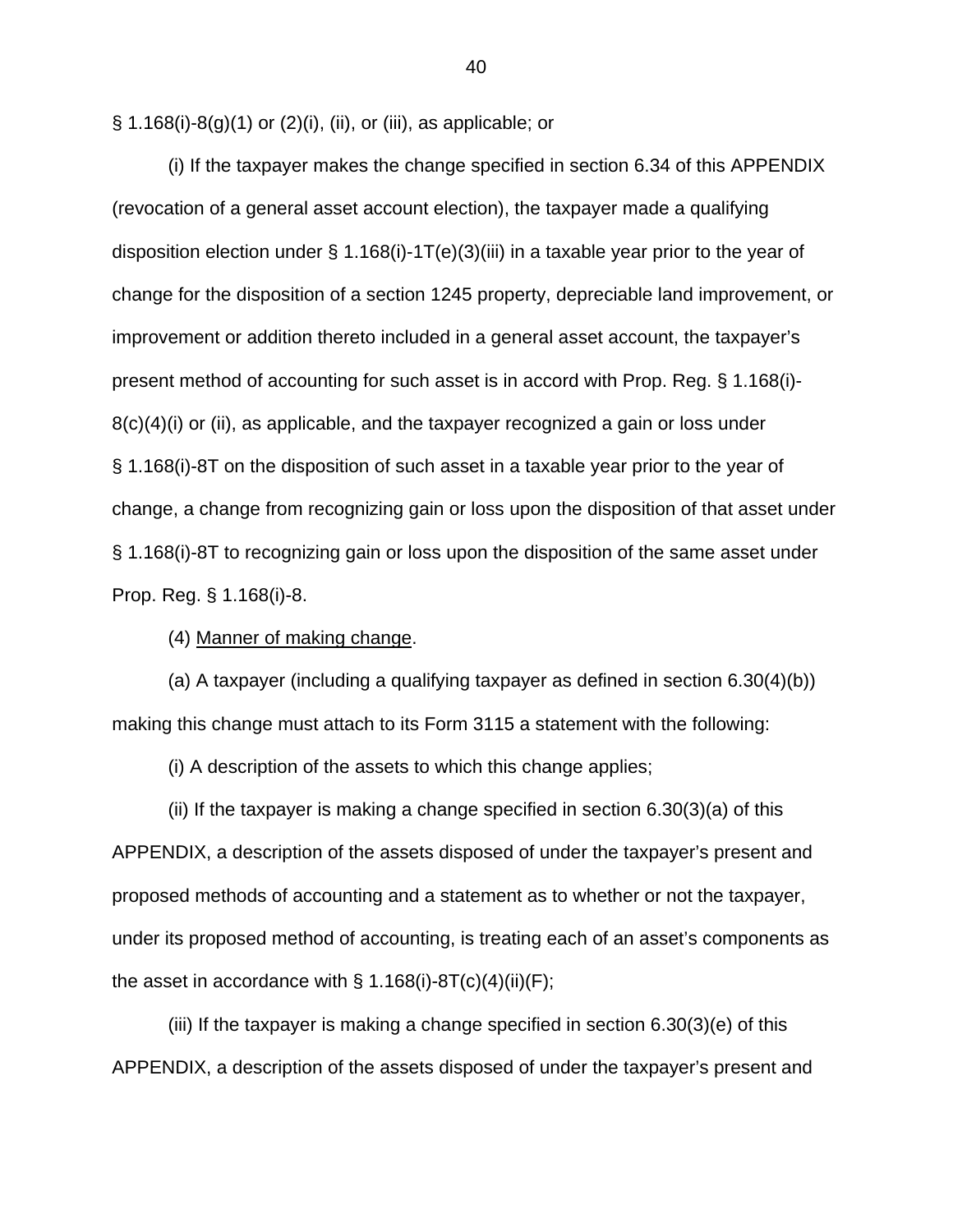proposed methods of accounting;

(iv) If the taxpayer is making the change specified in section 6.30(3)(d) or section 6.30(3)(h) of this APPENDIX, a description of the method of identifying which assets have been disposed of under the taxpayer's present and proposed methods of accounting; and

(v) If any asset is public utility property within the meaning of  $\S$  168(i)(10), a statement providing that the taxpayer agrees to the following additional terms and conditions:

(A) A normalization method of accounting (within the meaning of  $\S$  168(i)(9)) will be used for the public utility property subject to the application;

(B) As of the beginning of the year of change, the taxpayer will adjust its deferred tax reserve account or similar account in the taxpayer's regulatory books of account by the amount of the deferral of federal income tax liability associated with the § 481(a) adjustment applicable to the public utility property subject to the application; and

(C) Within 30 calendar days of filing the federal income tax return for the year of change, the taxpayer will provide a copy of the completed application to any regulatory body having jurisdiction over the public utility property subject to the application.

(b) A taxpayer whose average annual gross receipts, as determined under § 1.263(a)-3(h)(3), for the three preceding taxable years is less than or equal to \$10,000,000 ("qualifying taxpayer") is required to complete only the following information on Form 3115:

(i) The identification section of page 1 (above Part I);

(ii) The signature section at the bottom of page 1;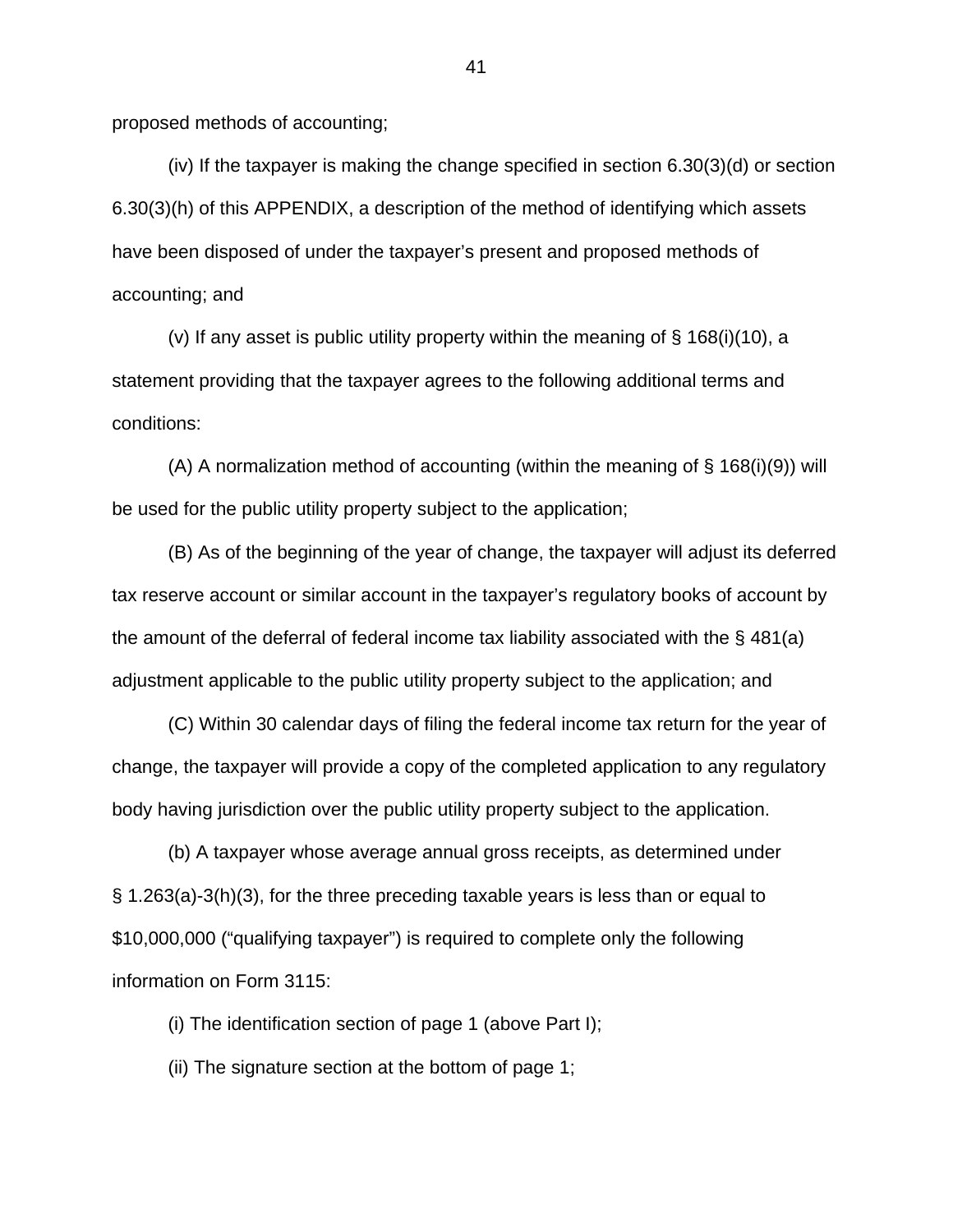(iii) Part I, line  $1(a)$ ;

(iv) Part II, all lines except lines 11, 13, 14, 15, and 17;

(v) Part IV, lines 25 and 26; and

(vi) Schedule E, line 3.

(5) No ruling on asset. The consent granted under this revenue procedure for a change specified in section 6.30(3)(a) of this APPENDIX is not a determination by the Commissioner that the taxpayer is using the appropriate asset under  $\S 1.168(i)$ -8T(c)(4) for determining what asset is disposed of by the taxpayer and does not create any presumption that the proposed asset is permissible under  $\S 1.168(i)$ -8T(c)(4). Further, the consent granted under this revenue procedure for a change specified in section 6.30(3)(e) of this APPENDIX is not a determination by the Commissioner that the taxpayer is using the appropriate asset under Prop. Reg. § 1.168(i)-8(c)(4) for determining what asset is disposed of by the taxpayer and does not create any presumption that the proposed asset is permissible under Prop. Reg. § 1.168(i)-8(c)(4). The director will ascertain whether the taxpayer's determination of its asset under  $\S$  1.168(i)-8T(c)(4) or Prop. Reg.  $\S$  1.168(i)-8(c)(4), as applicable, is permissible.

(6) Section 481(a) adjustment. A taxpayer changing its method of accounting under section 6.30 of the APPENDIX may use statistical sampling in determining the § 481(a) adjustment by following the guidance provided in Rev. Proc. 2011-42, 2011-37 I.R.B. 318.

(7) Section 481(a) adjustment period.

(a) A taxpayer must take the entire amount of the  $\S$  481(a) adjustment into account in computing taxable income for the year of change: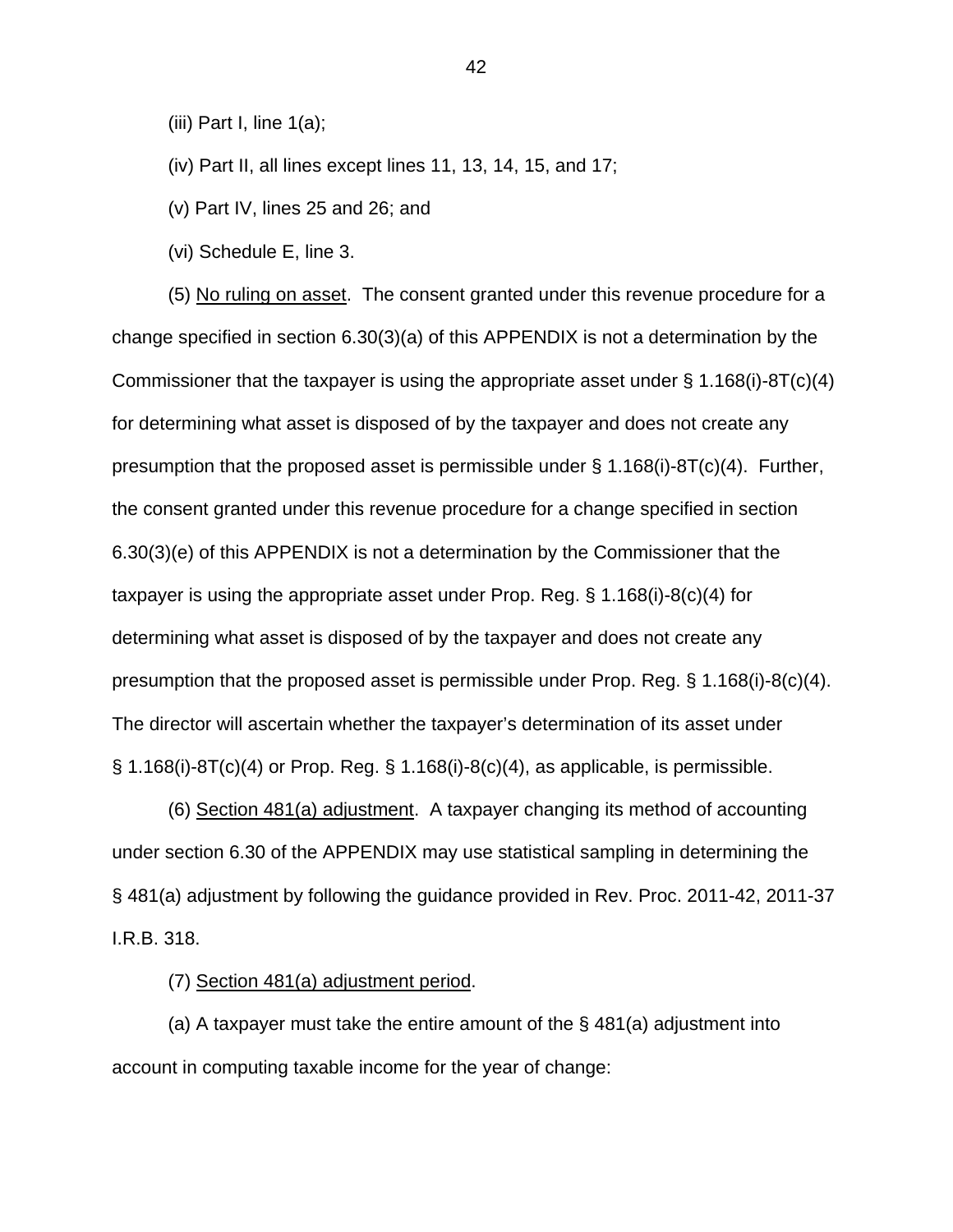(i) If the taxpayer is making the change specified in section 6.30(3)(e) of this APPENDIX and if the taxpayer recognized a gain or loss under § 1.168(i)-8T on the disposition of the section 1245 property, depreciable land improvement, or improvement or addition thereto (or if applicable, a portion of such asset) in a taxable year prior to the year of change; or

(ii) If the taxpayer is making the change specified in section  $6.30(3)(i)$  of this APPENDIX.

(b) For a change not described in section 6.30(7)(a) of this APPENDIX, see section 5.04 of this revenue procedure for the § 481(a) adjustment period.

(8) Concurrent automatic change.

(a) A taxpayer that wants to make this change for more than one asset for the same year of change should file a single Form 3115 for all such assets and provide a single net § 481(a) adjustment for all the changes included in that Form 3115. If one or more of the changes in that single Form 3115 generate a negative § 481(a) adjustment and other changes in that same Form 3115 generate a positive § 481(a) adjustment, the taxpayer may provide a single negative § 481(a) adjustment for all the changes that are included in that Form 3115 generating such negative adjustment and a single positive § 481(a) adjustment for all the changes that are included in that Form 3115 generating such positive adjustment. For guidance on filing a single application for two or more changes, see section 6.02(1)(b)(ii) of Rev. Proc. 2011-14.

(b) For a section 1245 property or a depreciable land improvement that is depreciated under § 168, a taxpayer that wants to make this change, a change under section  $6.28(3)(a)(iii)$ ,  $(iv)$ ,  $(v)$ ,  $(vii)$ ,  $(viii)$ ,  $(viii)$ ,  $(ix)$ , or  $(x)$  of this APPENDIX, and/or a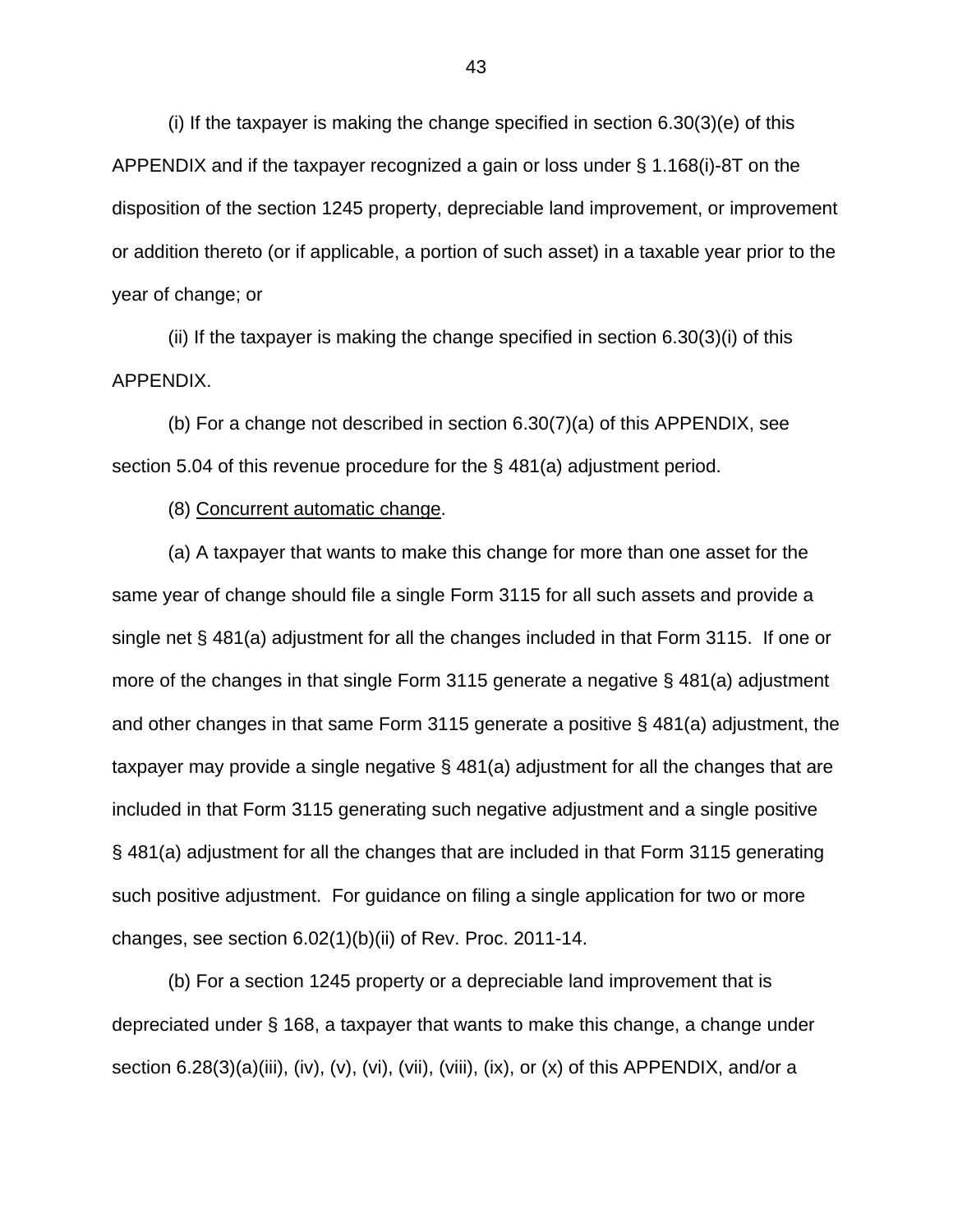change under section 6.01 of this APPENDIX for the same year of change should file a single Form 3115 for all such changes and must enter the designated automatic accounting method change numbers for the changes on the appropriate line on the Form 3115. For guidance on filing a single application for two or more changes, see section 6.02(1)(b)(ii) of this revenue procedure.

(c) A taxpayer that wants to make a change under section  $6.30(3)(e)$ ,  $(f)$ ,  $(g)$ ,  $(h)$ , or (i) of this APPENDIX, a change under section 6.01 of this APPENDIX, and/or a change under section 6.34 of this APPENDIX for the same year of change should file a single Form 3115 for all such changes and must enter the designated automatic accounting method change numbers for the changes on the appropriate line on the Form 3115. This section 6.30(8)(c) applies only if all of these changes are made for any taxable year beginning on or after January 1, 2012, and beginning before January 1, 2014. For guidance on filing a single application for two or more changes, see section 6.02(1)(b)(ii) of this revenue procedure.

(d) A taxpayer that wants to make both this change and a change under section 6.01 of this APPENDIX for the same year of change should file a single Form 3115 for both changes and must enter the designated automatic accounting method change numbers for both changes on the appropriate line on the Form 3115. For guidance on filing a single application for two or more changes, see section 6.02(1)(b)(ii) of this revenue procedure.

(9) Ogden copy of Form 3115 required in lieu of national office copy. A taxpayer changing its method of accounting under this section 6.30 of the APPENDIX must file a signed copy of its completed Form 3115 with the IRS in Ogden, UT (Ogden copy), in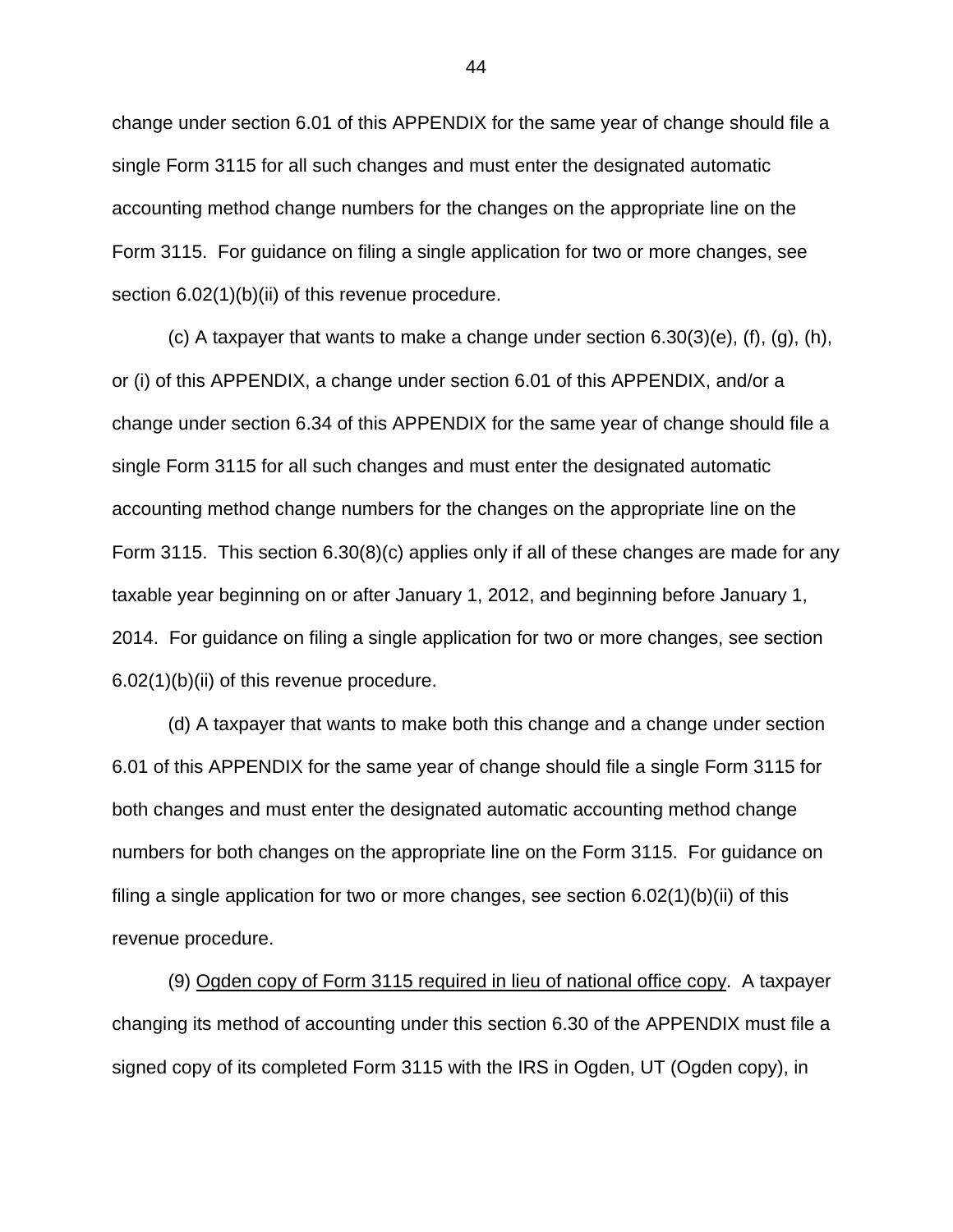lieu of filing the national office copy, no earlier than the first day of the year of change and no later than the date the taxpayer files the original Form 3115 with its federal income tax return for the year of change. See sections 6.02(3)(a)(ii)(B) (providing the general rules) and 6.02(7)(b) (providing the mailing address) of this revenue procedure.

(10) Designated automatic accounting method change numbers. The designated automatic accounting method change number for a change to the method of accounting under section 6.30 of this APPENDIX is "178." See section 6.02(4) of this revenue procedure.

(11) Contact information. For further information regarding a change under this section, contact Patrick Clinton at (202) 317-7005 (not a toll-free call).

 (8) Section 6.31 of the APPENDIX of Rev. Proc. 2011-14 is modified to read as follows:

 6.31 Dispositions of tangible depreciable assets in a general asset account (section 168(i)(4); § 1.168(i)-1T and Prop. Reg. § 1.168(i)-1).

(1) Description of change.

(a) Applicability. This change applies to a taxpayer that wants to make a change in method of accounting that is specified in section 6.31(3) of this APPENDIX pertaining to the disposition of an asset subject to a general asset account election under § 168(i)(4) and the regulations thereunder. These specified changes are consistent with §§ 1.168(i)-1T(e)(1), 1.168(i)-1T(e)(2)(viii), and 1.168(i)-1T(j), or Prop. Reg. §§ 1.168(i)-  $1(e)(1)$ ,  $1.168(i)-1(e)(2)(viii)$ , and  $1.168(i)-1(j)$ , as applicable. This change also may affect the determination of gain or loss from the disposition of the asset and may affect whether the taxpayer must capitalize amounts paid to restore a unit of property (as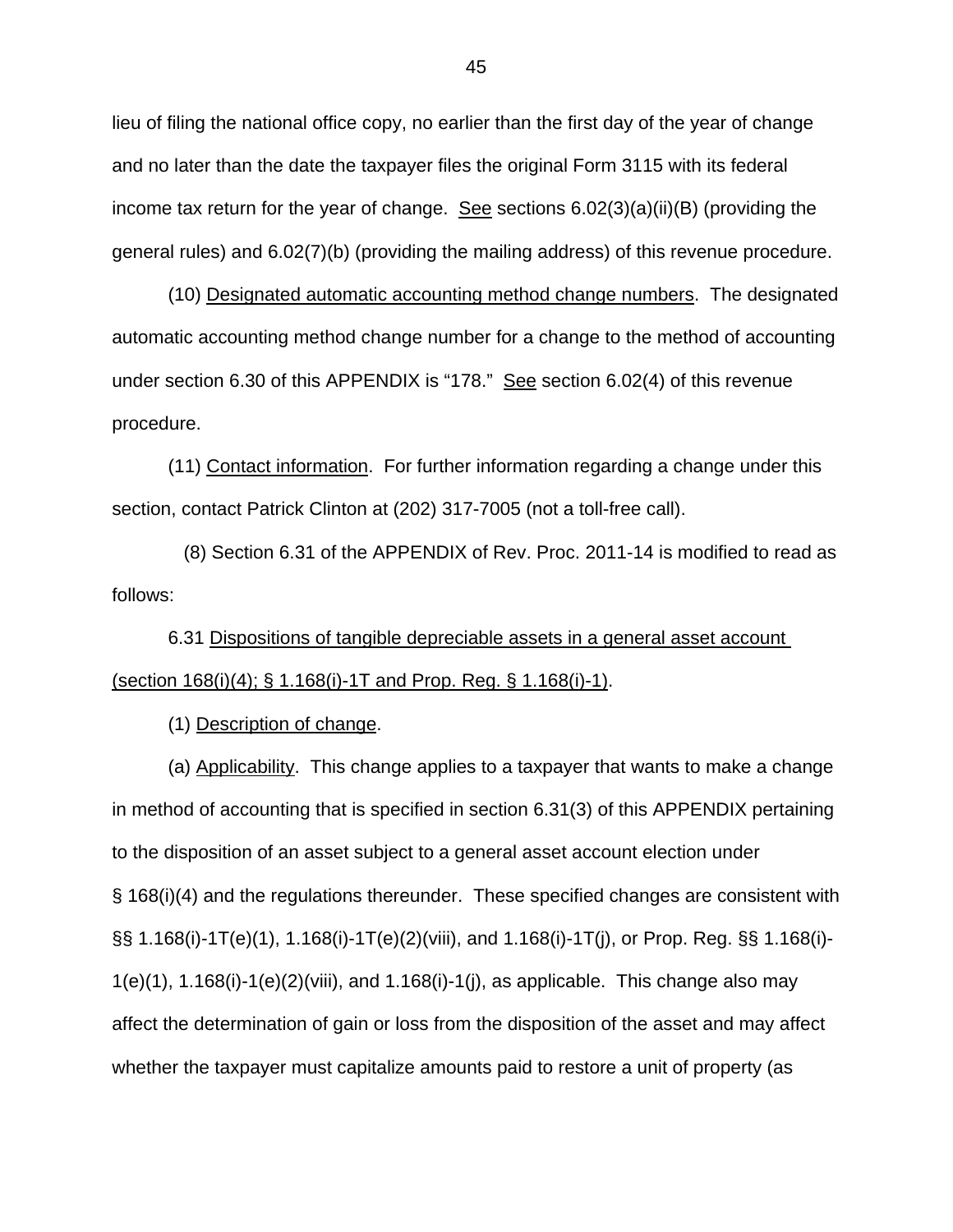determined under § 1.263(a)-3T(e) or (f), or § 1.263(a)-3(e) or (f), as applicable) under § 1.263(a)-3T(i) or § 1.263(a)-3(k), as applicable.

(b) Inapplicability. This change does not apply to the following:

(i) A taxpayer that wants to make this change for any taxable year beginning before January 1, 2012, or beginning on or after January 1, 2014;

(ii) Any property that is not depreciated under § 168 under the taxpayer's present method of accounting and, if applicable, proposed method of accounting; or

(iii) Any property not subject to a general asset account election under § 168(i)(4) and the regulations thereunder (but see sections 6.29 and 6.30 of this APPENDIX for making a change for dispositions of tangible depreciable assets not subject to a general asset account election).

(2) Certain scope limitations inapplicable. The scope limitations in section 4.02 of this revenue procedure do not apply to a taxpayer that makes this change for any taxable year beginning on or after January 1, 2012, and beginning before January 1, 2014.

(3) Covered changes. Section 6.31 of this APPENDIX only applies to the following changes in methods of accounting for an asset subject to a general asset account election under § 168(i)(4) and the regulations thereunder:

(a) For purposes of applying § 1.168(i)-1T(e)(2)(viii) (determination of asset disposed of), a change to the appropriate asset as determined under § 1.168(i)-  $1T(e)(2)$ (viii)(A) or (B), as applicable;

(b) A change in the method of identifying which assets have been disposed of from a method of accounting not specified in  $\S$  1.168(i)-1T(j)(2)(i), (ii), (iii), or (iv) (for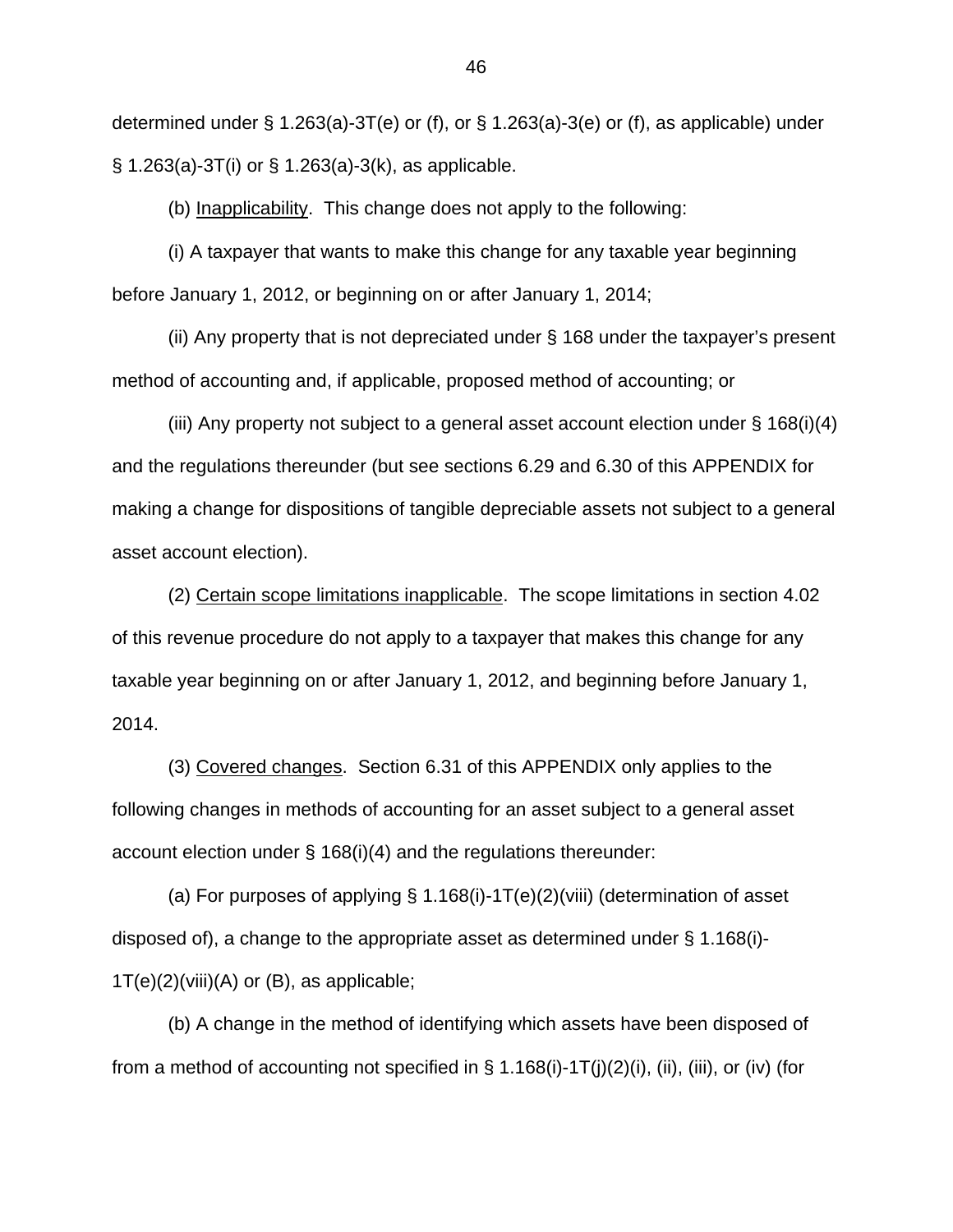example, the last-in, first-out (LIFO) method of accounting) to a method of accounting specified in  $\S$  1.168(i)-1T(j)(2)(i), (ii), (iii), or (iv), as applicable;

(c) For purposes of applying Prop. Reg. § 1.168(i)-1(e)(2)(viii) (determination of asset disposed of), a change to the appropriate asset as determined under Prop. Reg. § 1.168(i)-1(e)(2)(viii)(A) or (B), as applicable; or

(d) A change in the method of identifying which assets have been disposed of from a method of accounting not specified in Prop. Reg.  $\S$  1.168(i)-1(j)(2)(i)(A), (B), (C), or (D) (for example, the last-in, first-out (LIFO) method of accounting) to a method of accounting specified in Prop. Reg.  $\S 1.168(i)-1(j)(2)(i)(A)$ ,  $(B)$ ,  $(C)$ , or  $(D)$ , as applicable.

(4) Manner of making change.

(a) A taxpayer (including a qualifying taxpayer as defined in section 6.31(4)(b)) making this change must attach to its Form 3115 a statement with the following:

(i) A description of the assets to which this change applies;

(ii) If the taxpayer is making the change specified in section 6.31(3)(a) of this APPENDIX, a description of the assets disposed of by the taxpayer under the taxpayer's present and proposed methods of accounting and a statement as to whether or not the taxpayer, under its proposed method of accounting, is treating each of an asset's components as the asset in accordance with  $\S$  1.168(i)-1T(e)(2)(viii)(B)(6);

(iii) If the taxpayer is making the change specified in section 6.31(3)(c) of this APPENDIX, a description of the assets disposed of by the taxpayer under the taxpayer's present and proposed methods of accounting;

(iv) If the taxpayer is making the change specified in section 6.31(3)(b) or section 6.31(3)(d) of this APPENDIX, a description of the method of identifying which assets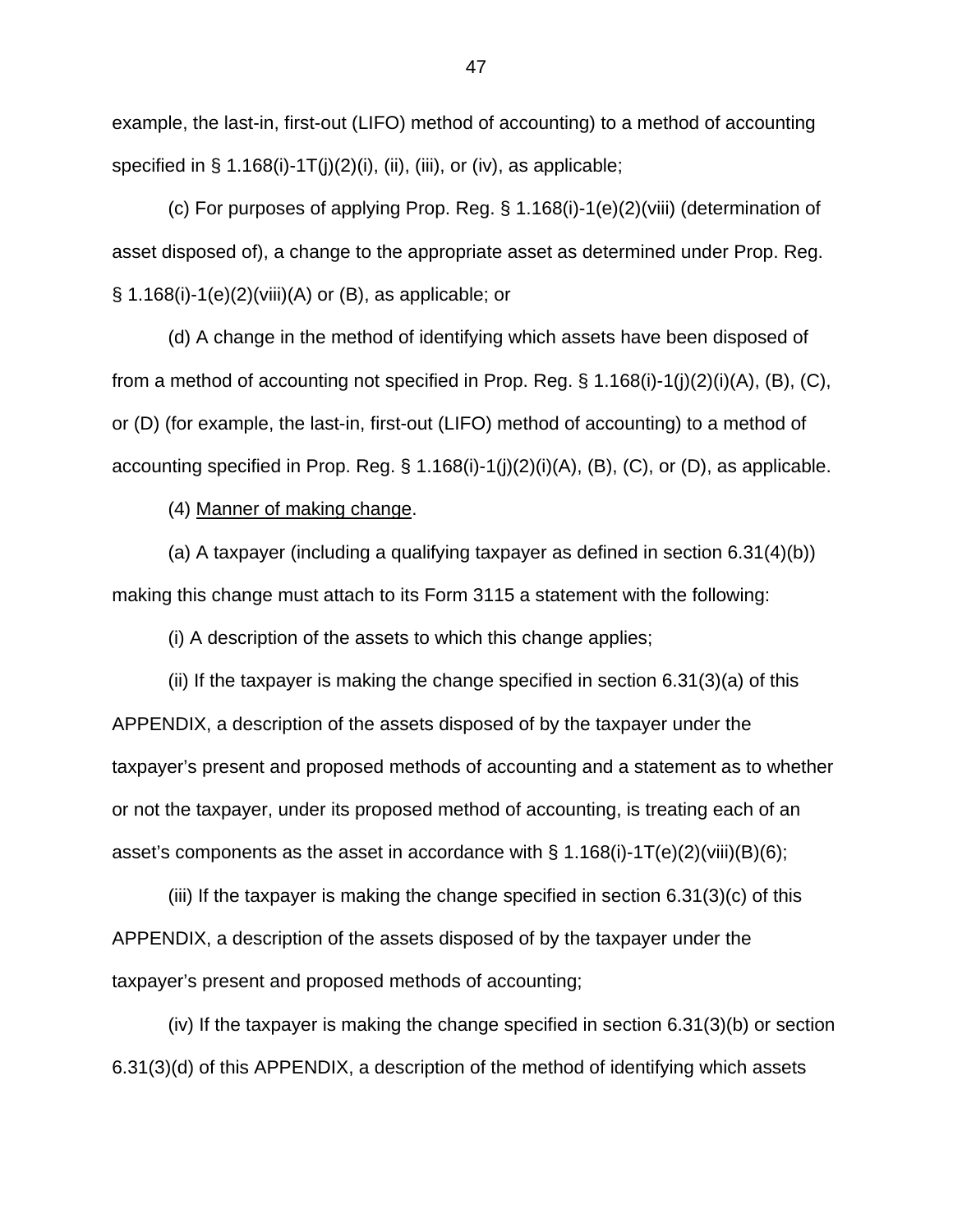have been disposed of under the taxpayer's present and proposed methods of accounting; and

(v) If any asset is public utility property within the meaning of  $\S$  168(i)(10), a statement providing that the taxpayer agrees to the following additional terms and conditions:

(A) A normalization method of accounting (within the meaning of  $\S$  168(i)(9)) will be used for the public utility property subject to the application;

(B) As of the beginning of the year of change, the taxpayer will adjust its deferred tax reserve account or similar account in the taxpayer's regulatory books of account by the amount of the deferral of federal income tax liability associated with the § 481(a) adjustment applicable to the public utility property subject to the application; and

(C) Within 30 calendar days of filing the federal income tax return for the year of change, the taxpayer will provide a copy of the completed application to any regulatory body having jurisdiction over the public utility property subject to the application.

(b) A taxpayer whose average annual gross receipts, as determined under § 1.263(a)-3(h)(3), for the three preceding taxable years is less than or equal to \$10,000,000 ("qualifying taxpayer") is required to complete only the following information on Form 3115:

(i) The identification section of page 1 (above Part I);

(ii) The signature section at the bottom of page 1;

(iii) Part I, line  $1(a)$ ;

(iv) Part II, all lines except lines 11, 13, 14, 15, and 17;

(v) Part IV, lines 25 and 26; and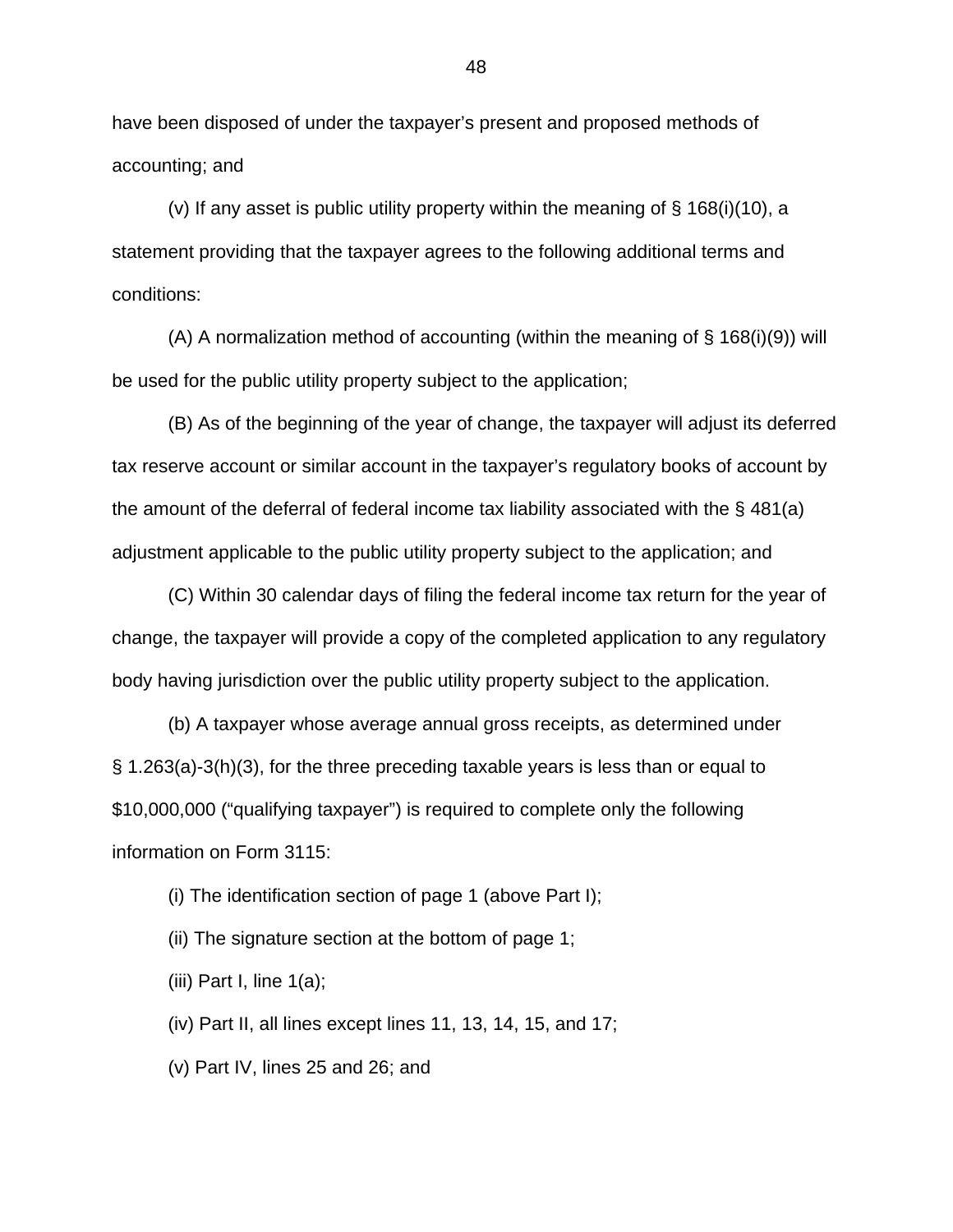(vi) Schedule E, line 3.

(5) No ruling on asset. The consent granted under this revenue procedure for a change specified in section 6.31(3)(a) of this APPENDIX is not a determination by the Commissioner that the taxpayer is using the appropriate asset under § 1.168(i)- 1T(e)(2)(viii) for determining what asset is disposed of by the taxpayer and does not create any presumption that the proposed asset is permissible under § 1.168(i)- 1T(e)(2)(viii). Further, the consent granted under this revenue procedure for a change specified in section 6.31(3)(c) of this APPENDIX is not a determination by the Commissioner that the taxpayer is using the appropriate asset under Prop. Reg. § 1.168(i)-1(e)(2)(viii) for determining what asset is disposed of by the taxpayer and does not create any presumption that the proposed asset is permissible under Prop. Reg. § 1.168(i)-1(e)(2)(viii). The director will ascertain whether the taxpayer's determination of its asset under § 1.168(i)-1T(e)(2)(viii) or Prop. Reg. § 1.168(i)- 1(e)(2)(viii), as applicable, is permissible.

(6) Section 481(a) adjustment period.

(a) If a taxpayer makes the change specified in section  $6.31(3)(c)$  of this APPENDIX and if the taxpayer recognized a gain or loss under § 1.168(i)-1T or § 1.168(i)-8T, as applicable, on the disposition of a portion of the asset in a taxable year prior to the year of change, the taxpayer must take the entire amount of the § 481(a) adjustment into account in computing taxable income for the year of change.

(b) For a change not described in section 6.31(6)(a) of this APPENDIX, see section 5.04 of this revenue procedure for the § 481(a) adjustment period.

(c) Example. (i) X, a calendar year taxpayer, acquired and placed in service a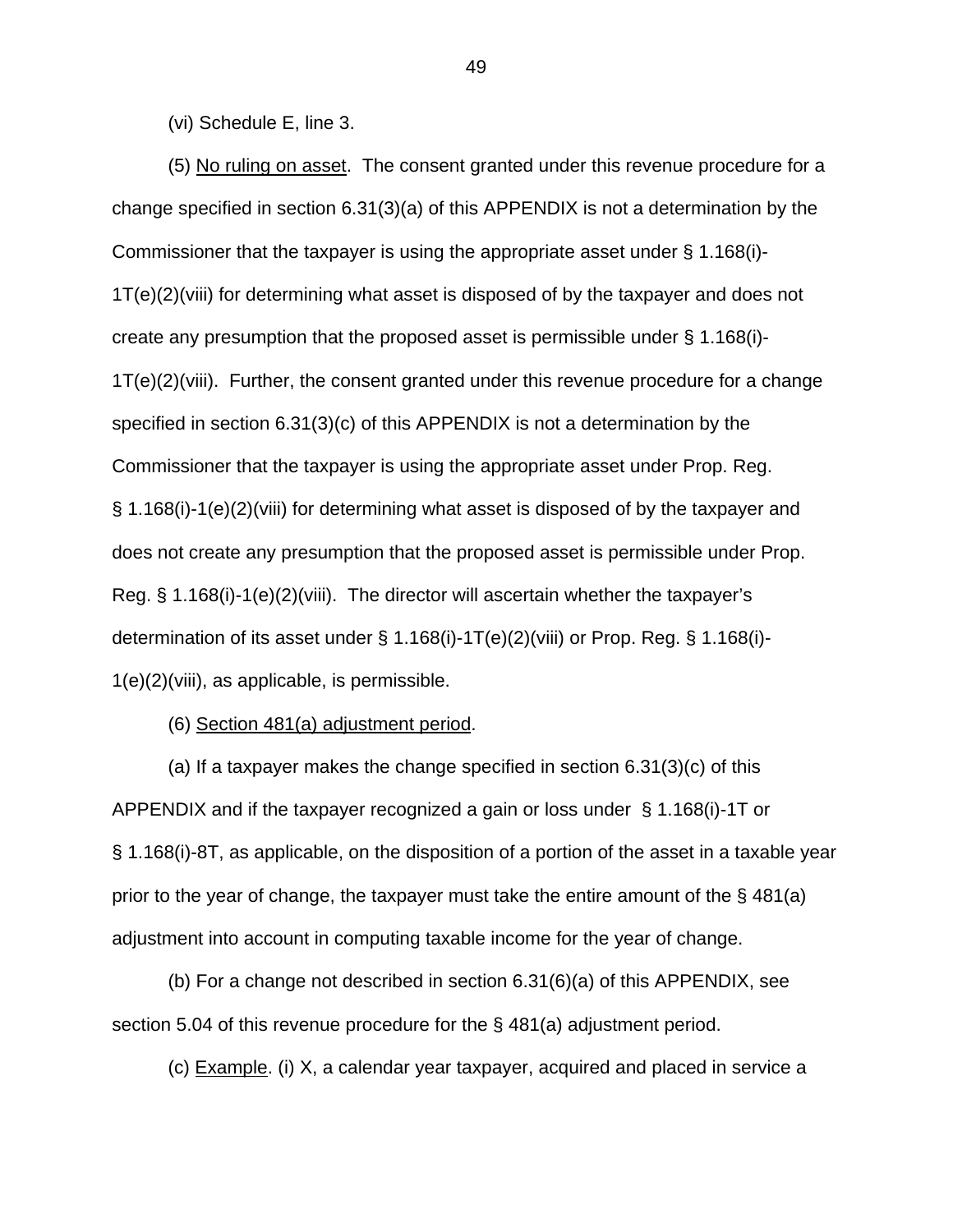building and its structural components in 2000. X depreciates this building and its structural components under § 168. The roof is a structural component of the building. X replaced the entire roof in 2010. On its federal tax return for the taxable year ended December 31, 2010, X did not recognize a loss on the retirement of the original roof and continues to depreciate the original roof. X also capitalized the cost of the replacement roof and has been depreciating this roof under § 168 since June 2010.

(ii) In accordance with  $\S$  1.168(i)-1T and section 6.32(1)(a) of the APPENDIX to Rev. Proc. 2011-14, as modified by Rev. Proc. 2012-20, 2012-14 I.R.B. 700, X filed with its federal tax return for the taxable year ended December 31, 2012, a Form 3115 to: (1) make a late general asset account election to include the building (including its structural components) placed in service in 2000 in one general asset account and the replacement roof in a separate general asset account; and (2) make a late qualifying disposition election for the retirement of the original roof in 2010. As a result, X removed the original roof from the general asset account and reported a net negative § 481(a) adjustment on this Form 3115 of \$10,000, which is the loss recognized upon the retirement of the original roof.

(iii) X decides to apply Prop. Reg. § 1.168(i)-1 for its taxable year ending December 31, 2013. In accordance with section 6.31(3)(c) of this APPENDIX, X files a Form 3115 with its 2013 federal income tax return to change to treating the building (including its original roof and other original structural components) placed in service in 2000 as an asset and the replacement roof as a separate asset for disposition purposes. As a result, X must include the original roof that X retired in 2010 in the general asset account. Assume the depreciation for this original roof is \$500 for the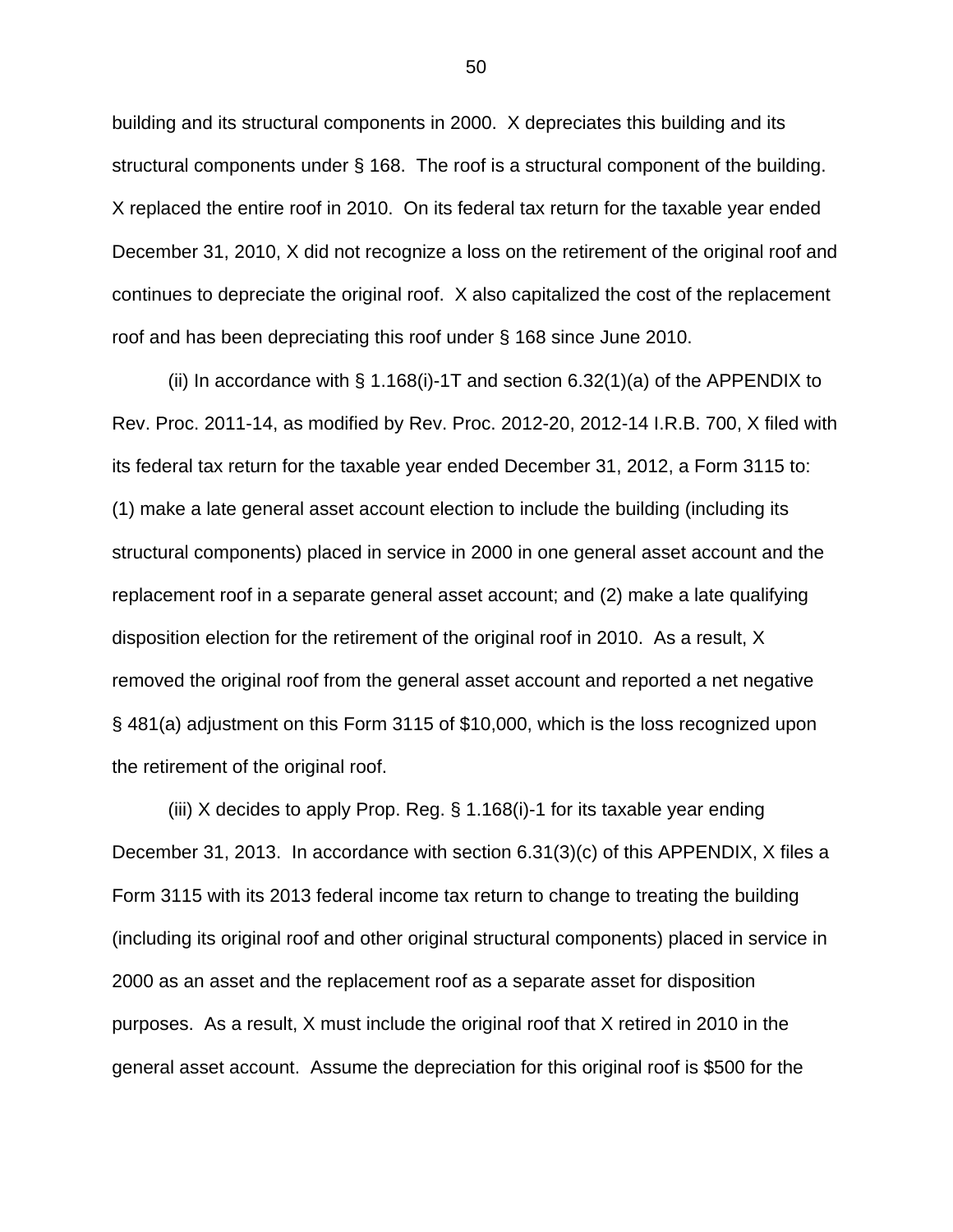2012 taxable year. Thus, the net positive § 481(a) adjustment for this change is \$9,500 (loss of \$10,000 claimed on the 2012 return for the retirement of the original roof less depreciation of \$500 for the original roof for 2012) and is included in X's taxable income for 2013.

(7) Concurrent automatic change.

(a) A taxpayer that wants to make this change for more than one asset for the same year of change should file a single Form 3115 for all such assets and provide a single net § 481(a) adjustment for all the changes included in that Form 3115. If one or more of the changes in that single Form 3115 generate a negative § 481(a) adjustment and other changes in that same Form 3115 generate a positive § 481(a) adjustment, the taxpayer may provide a single negative § 481(a) adjustment for all the changes that are included in that Form 3115 generating such negative adjustment and a single positive § 481(a) adjustment for all the changes that are included in that Form 3115 generating such positive adjustment.

(b) A taxpayer that wants to make this change, a change under section  $6.28(3)(b)(ii)$ , (iii), (iv), (v), (vi), (vii), or (viii) of this APPENDIX, and/or a change under section 6.01 of this APPENDIX for the same year of change should file a single Form 3115 for all such changes and must enter the designated automatic accounting method change numbers for the changes on the appropriate line on the Form 3115. For guidance on filing a single application for two or more changes, see section 6.02(1)(b)(ii) of this revenue procedure.

(c) A taxpayer that wants to make this change, a change under section 6.32(1)(a)(ii), (iii), (iv), or (v) of this APPENDIX and/or a change under section 6.01 of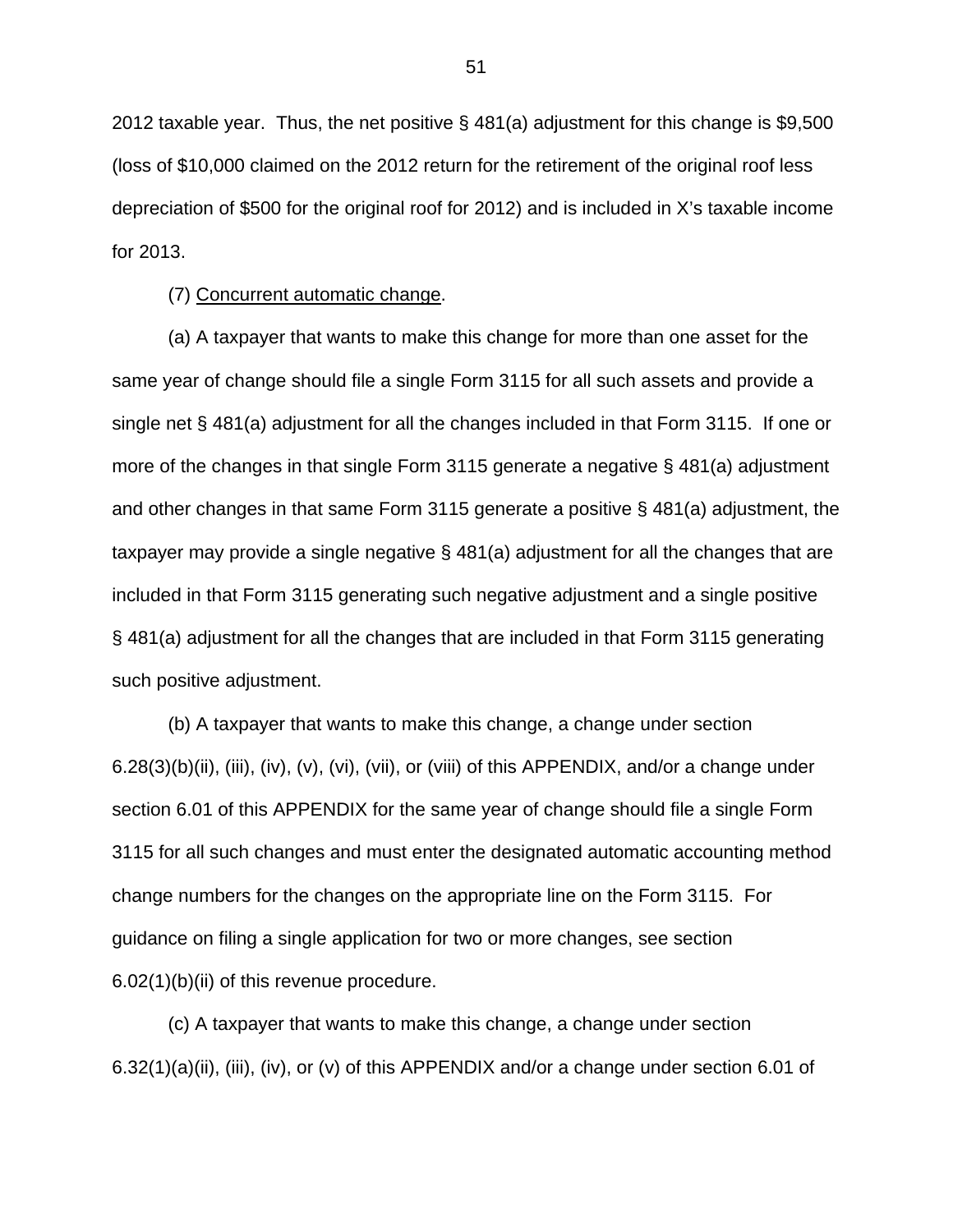this APPENDIX for the same year of change should file a single Form 3115 for all such changes and must enter the designated automatic accounting method change numbers for the changes on the appropriate line on the Form 3115. This section 6.31(8)(c) applies only if both changes are made for any taxable year beginning on or after January 1, 2012, and beginning before January 1, 2014. For guidance on filing a single application for two or more changes, see section 6.02(1)(b)(ii) of this revenue procedure.

(d) A taxpayer that wants to make this change, a change under section 6.28(3)(b)(ii), (iii), (iv), (v), (vi), (vii), or (viii) of this APPENDIX, a change under section 6.32(1)(a)(ii), (iii), (iv), or (v) of this APPENDIX, and/or a change under section 6.01 of this APPENDIX for the same year of change should file a single Form 3115 for all such changes and must enter the designated automatic accounting method change numbers for the changes on the appropriate line on the Form 3115. This section 6.31(8)(d) applies only if all of these changes are made for any taxable year beginning on or after January 1, 2012, and beginning before January 1, 2014. For guidance on filing a single application for two or more changes, see section 6.02(1)(b)(ii) of this revenue procedure.

(e) A taxpayer that wants to make both this change and a change under section 6.01 of this APPENDIX for the same year of change should file a single Form 3115 for both changes and must enter the designated automatic accounting method change numbers for both changes on the appropriate line on the Form 3115. For guidance on filing a single application for two or more changes, see section 6.02(1)(b)(ii) of this revenue procedure.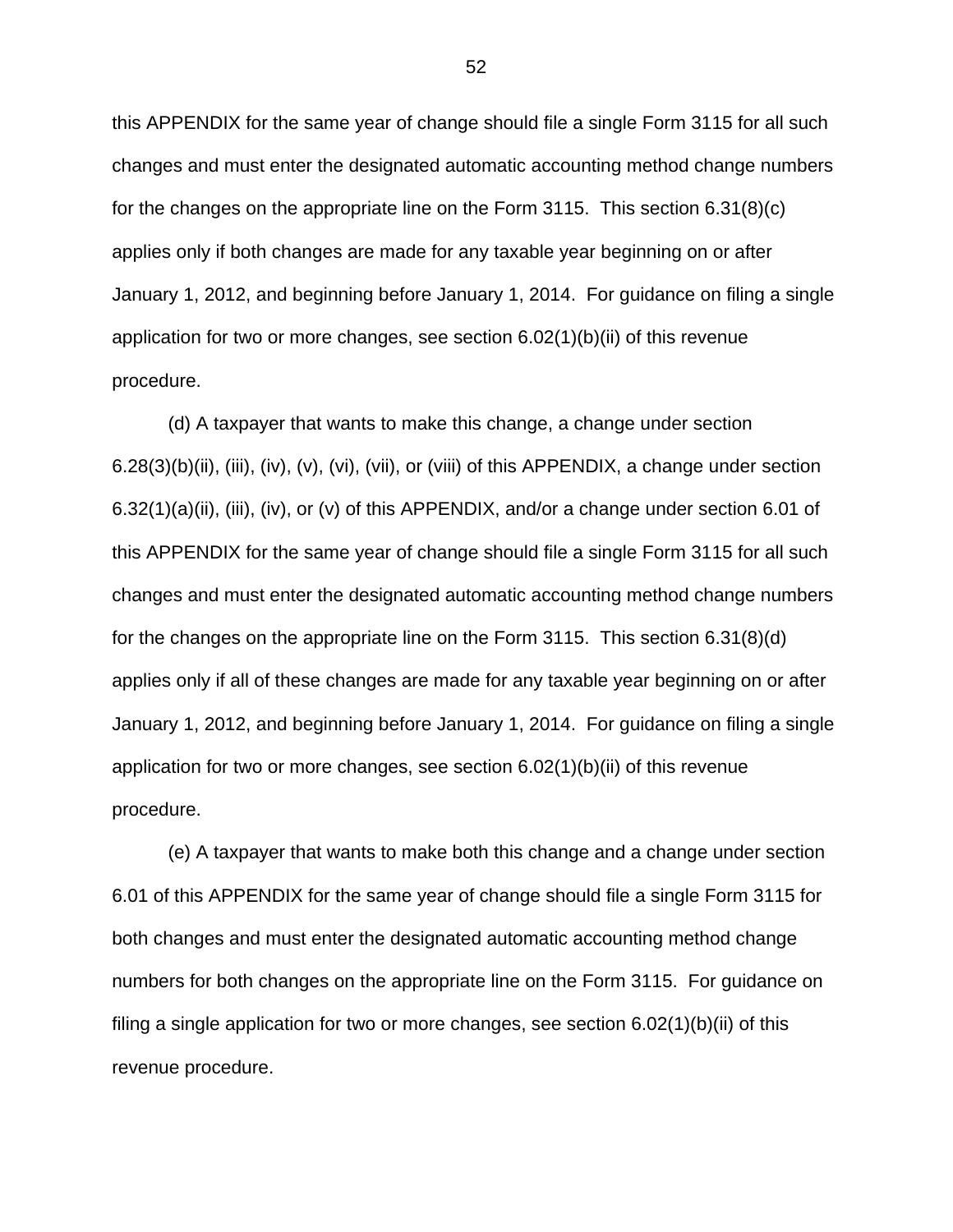(8) Ogden copy of Form 3115 required in lieu of national office copy. A taxpayer changing its method of accounting under this section 6.31 of the APPENDIX must file a signed copy of its completed Form 3115 with the IRS in Ogden, UT (Ogden copy), in lieu of filing the national office copy, no earlier than the first day of the year of change and no later than the date the taxpayer files the original Form 3115 with its federal income tax return for the year of change. See sections  $6.02(3)(a)(ii)(B)$  (providing the general rules) and 6.02(7)(b) (providing the mailing address) of this revenue procedure.

(9) Designated automatic accounting method change numbers. The designated automatic accounting method change number for a change to the method of accounting under section 6.31 of this APPENDIX is "179." See section 6.02(4) of this revenue procedure.

(10) Contact information. For further information regarding a change under this section, contact Patrick Clinton at (202) 317-7005 (not a toll-free call).

 (9) Section 6.32 of the APPENDIX of Rev. Proc. 2011-14 is modified to read as follows:

6.32 General asset account elections (section 168(i)(4); § 1.168(i)-1T, and Prop. Reg. § 1.168(i)-1).

(1) Description of change.

(a) Applicability. This change applies to a taxpayer that wants to make:

(i) A late general asset account election under §§ 168(i)(4), 1.168(i)-1T, or Prop. Reg. § 1.168(i)-1, for one or more items of MACRS property that is placed in service by the taxpayer in a taxable year beginning before January 1, 2012, and owned by the taxpayer at the beginning of the year of change. This change also may affect whether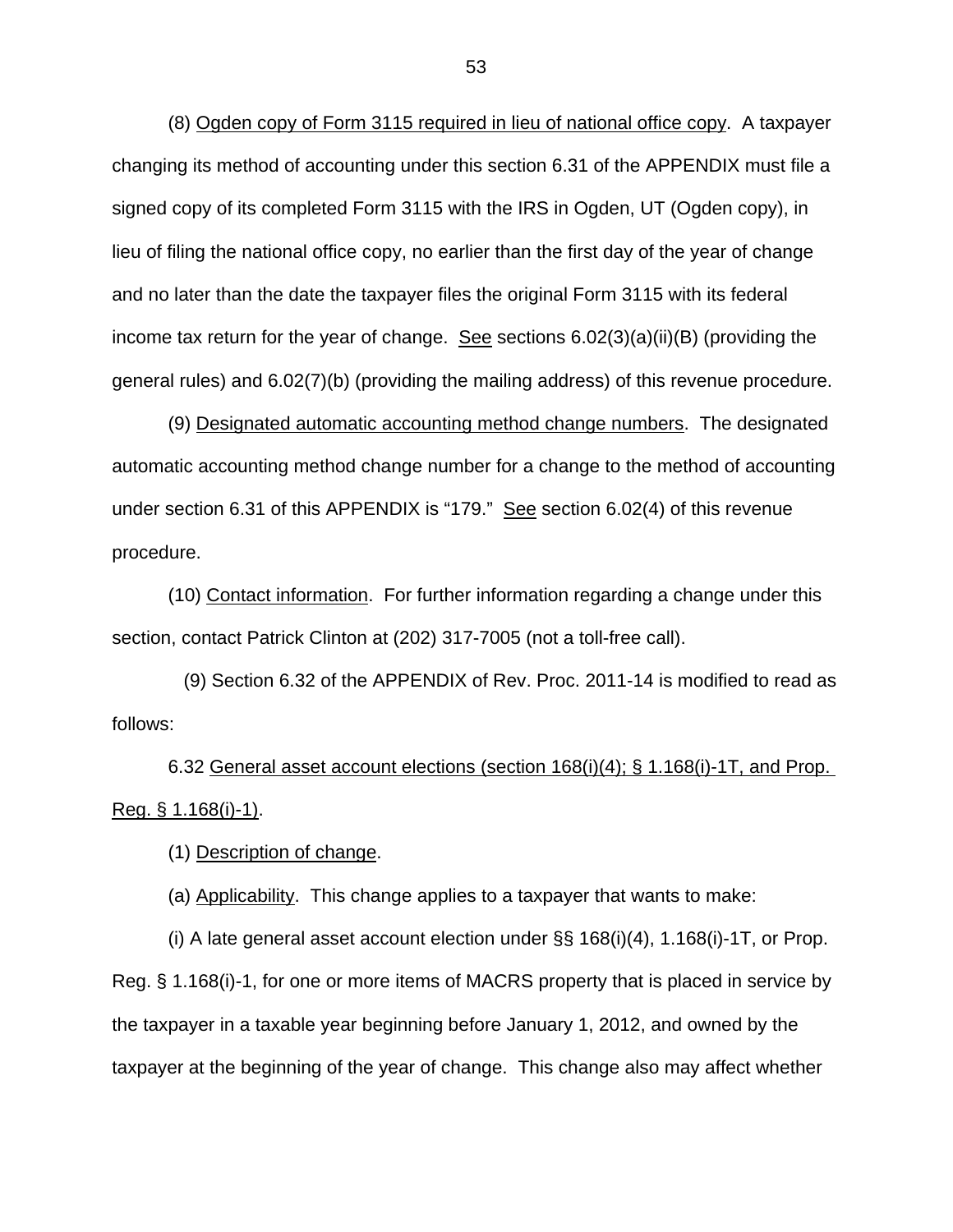the taxpayer must capitalize amounts paid to restore a unit of property (as determined under § 1.263(a)-3T(e) or (f), or § 1.263(a)-3(e) or (f), as applicable) under §1.263(a)- 3T(i) or § 1.263(a)-3(k), as applicable;

(ii) A late election to recognize gain or loss upon the disposition of all of the assets, or the last asset, in a general asset account in accordance with § 1.168(i)- 1T(e)(3)(ii). This change also may affect whether the taxpayer must capitalize amounts paid to restore a unit of property (as determined under § 1.263(a)-3T(e) or (f), or § 1.263(a)-3(e) or (f), as applicable) under §1.263(a)-3T(i) or § 1.263(a)-3(k), as applicable;

(iii) A late election to recognize gain or loss upon the disposition of all of the assets, the last asset, or the last portion of the last asset, in a general asset account in accordance with Prop. Reg. § 1.168(i)-1(e)(3)(ii). This change also may affect whether the taxpayer must capitalize amounts paid to restore a unit of property (as determined under § 1.263(a)-3T(e) or (f), or § 1.263(a)-3(e) or (f), as applicable) under §1.263(a)- 3T(i) or § 1.263(a)-3(k), as applicable;

(iv) For an item of MACRS property subject to a general asset account election, a late election to recognize gain or loss upon the disposition of that item in a qualifying disposition (as defined in § 1.168(i)-1T(e)(3)(iii)(B)) in accordance with § 1.168(i)-1T(e)(3)(iii). This change also may affect whether the taxpayer must capitalize amounts paid to restore a unit of property (as determined under § 1.263(a)-3T(e) or (f), or § 1.263(a)-3(e) or (f), as applicable) under § 1.263(a)-3T(i) or § 1.263(a)-3(k), as applicable; or

(v) For an item of MACRS property subject to a general asset account election, a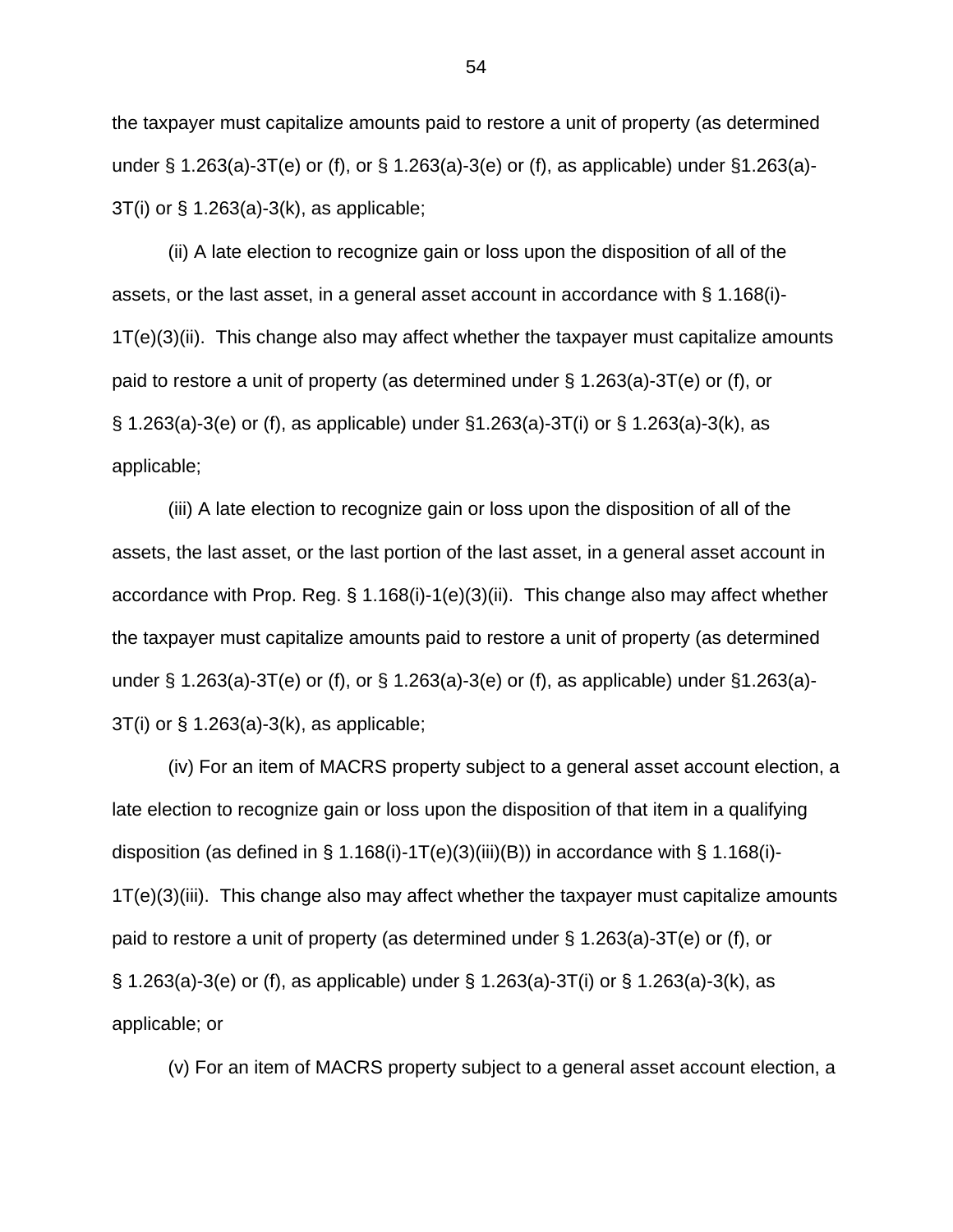late election to recognize gain or loss upon the disposition of that item in a qualifying disposition (as defined in Prop. Reg. § 1.168(i)-1(e)(3)(iii)(B)) in accordance with Prop. Reg. § 1.168(i)-1(e)(3)(iii). This change also may affect whether the taxpayer must capitalize amounts paid to restore a unit of property (as determined under § 1.263(a)- 3T(e) or (f), or § 1.263(a)-3(e) or (f), as applicable) under § 1.263(a)-3T(i) or § 1.263(a)- 3(k), as applicable.

(b) Inapplicability. Because of the changes made to the existing general asset account regulations by § 1.168(i)-1T and Prop. Reg. § 1.168(i)-1, the IRS will treat the making of the late elections specified in section 6.32(1)(a) of this APPENDIX as a change in method of accounting only for the time specified in section 6.32(2) of this APPENDIX. Accordingly, this treatment does not apply to a taxpayer that makes any late election specified in section 6.32(1)(a) of this APPENDIX after the time specified in section 6.32(2) of this APPENDIX, and any such late election is not a change in method of accounting pursuant to  $\S$  1.446-1(e)(2)(ii)( $\underline{d}$ )( $\underline{3}$ )(iii).

(2) Time for making the change. The change under section 6.32 of this APPENDIX must be made for any taxable year beginning on or after January 1, 2012, and beginning before January 1, 2014.

(3) Scope limitations inapplicable. The scope limitations in section 4.02 of this revenue procedure do not apply to this change.

(4) Manner of making change.

(a) The change specified in section 6.32(1)(a)(i) of this APPENDIX is made using a modified cut-off method under which the unadjusted depreciable basis and the depreciation reserve of the asset as of the beginning of the year of change are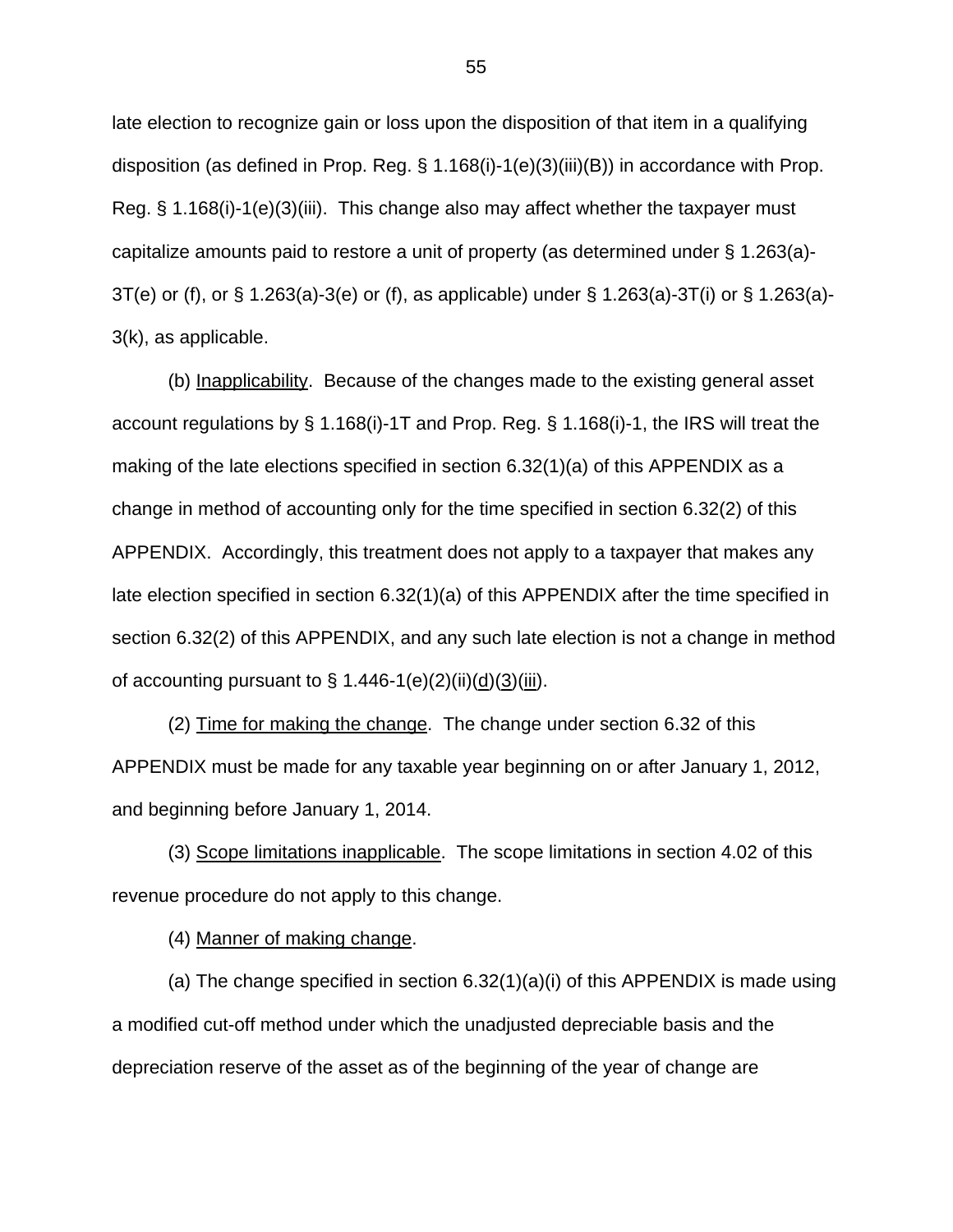accounted for using the new method of accounting. This change requires the general asset account to include a beginning balance for both the unadjusted depreciable basis and the depreciation reserve. The beginning balance for the unadjusted depreciable basis of each general asset account is equal to the sum of the unadjusted depreciable bases as of the beginning of the year of change for all assets included in that general asset account. The beginning balance of the depreciation reserve of each general asset account is equal to the sum of the greater of the depreciation allowed or allowable as of the beginning of the year of change for all assets included in that general asset account.

(b) The change specified in section  $6.32(1)(a)(ii)$ , (iii), (iv), or (v) of this APPENDIX is made with a § 481(a) adjustment.

(c) A taxpayer whose average annual gross receipts, as determined under § 1.263(a)-3(h)(3), for the three preceding taxable years is less than or equal to \$10,000,000 ("qualifying taxpayer") is required to complete only the following information on Form 3115:

(i) The identification section of page 1 (above Part I);

(ii) The signature section at the bottom of page 1;

(iii) Part I, line  $1(a)$ ;

(iv) Part II, all lines except lines 11, 13, 14, 15, and 17;

(v) Part IV, lines 24, 25, and 26; and

(vi) Schedule E, lines 3, 4a, 4b, and 4c.

(d) A taxpayer (including a qualifying taxpayer) making the change specified in section  $6.32(1)(a)(i)$ , (iv), or (v) of this APPENDIX must attach to its Form 3115 a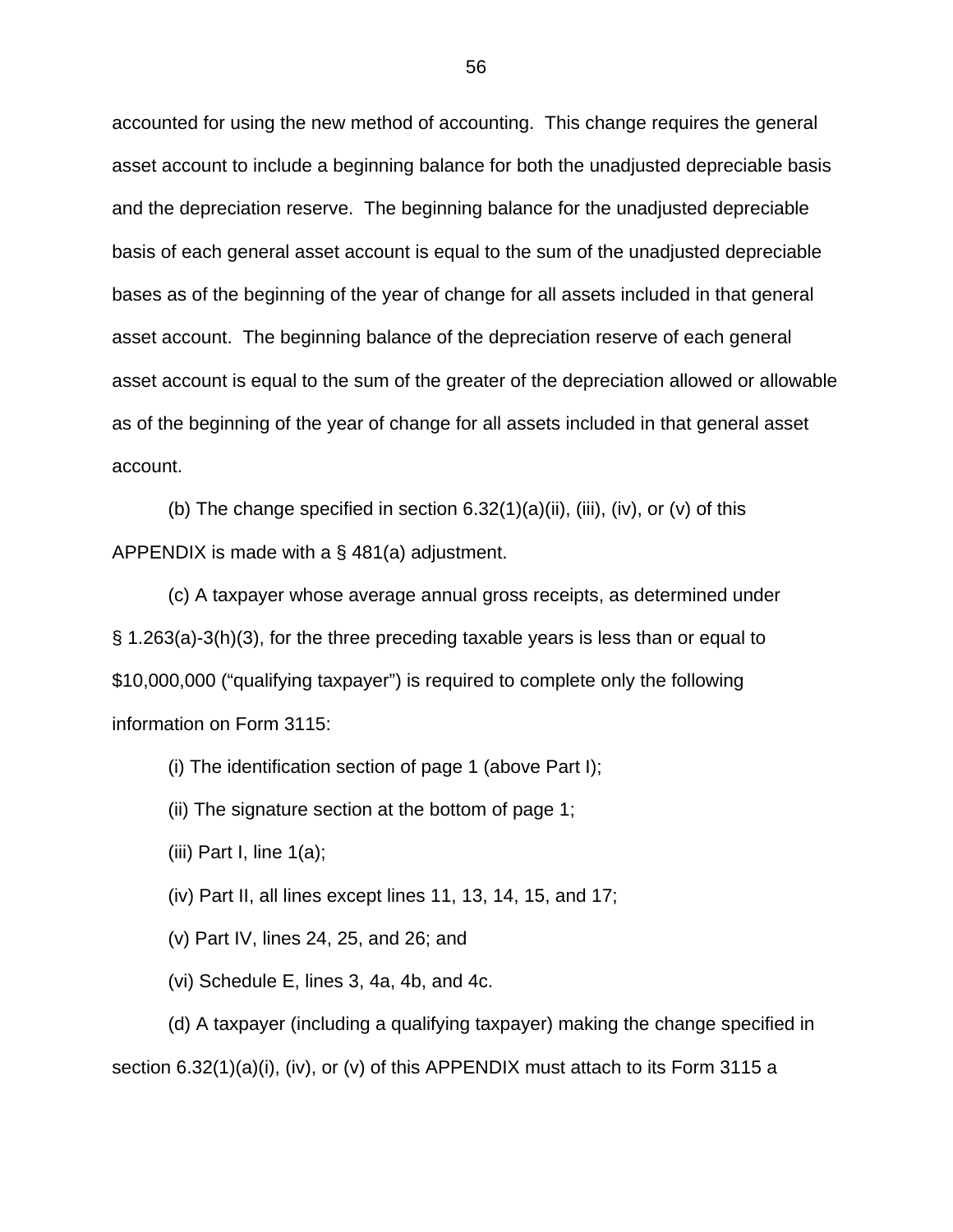statement with a description of the asset(s) to which this change applies (for example, all 5-year property placed in service in 2009 in Holmdel, New Jersey facility (for a change specified in section 6.32(1)(a)(i) of this APPENDIX); one desk costing \$2,000 in 2007 General Asset Account #1 (for a change specified in section 6.32(1)(a)(iv) of this APPENDIX)).

(e) A taxpayer (including a qualifying taxpayer) making the change specified in section 6.32(1)(a)(ii) or (iii) of this APPENDIX must attach to its Form 3115 a statement with a description of the general asset account(s) to which this change applies (for example, General Asset Account #2 – all 2008 5-year property additions).

(f) A taxpayer (including a qualifying taxpayer) making the change specified in section 6.32(1)(a)(i) of this APPENDIX must attach to its Form 3115 a statement providing that the taxpayer agrees to the following additional terms and conditions:

(i) The taxpayer consents to, and agrees to apply, all of the provisions of § 1.168(i)-1 and [*Insert, as appropriate, either: § 1.168(i)-1T, or Prop. Reg. § 1.168(i)-1*] to the assets that are subject to the election specified in section  $6.32(1)(a)(i)$  of this APPENDIX; and

(ii) Except as provided in [*Insert, as appropriate, either: § 1.168(i)-1T(c)(1)(ii)(A), (e)(3), (g), or (h), or Prop. Reg. § 1.168(i)-1(c)(1)(iii)(A), (e)(3), (g), or (h)*], the election made by the taxpayer under section 6.32(1)(a)(i) of this APPENDIX is irrevocable and will be binding on the taxpayer for computing taxable income for the year of change and for all subsequent taxable years with respect to the assets that are subject to this election.

(g) If any asset is public utility property within the meaning of  $\S$  168(i)(10), a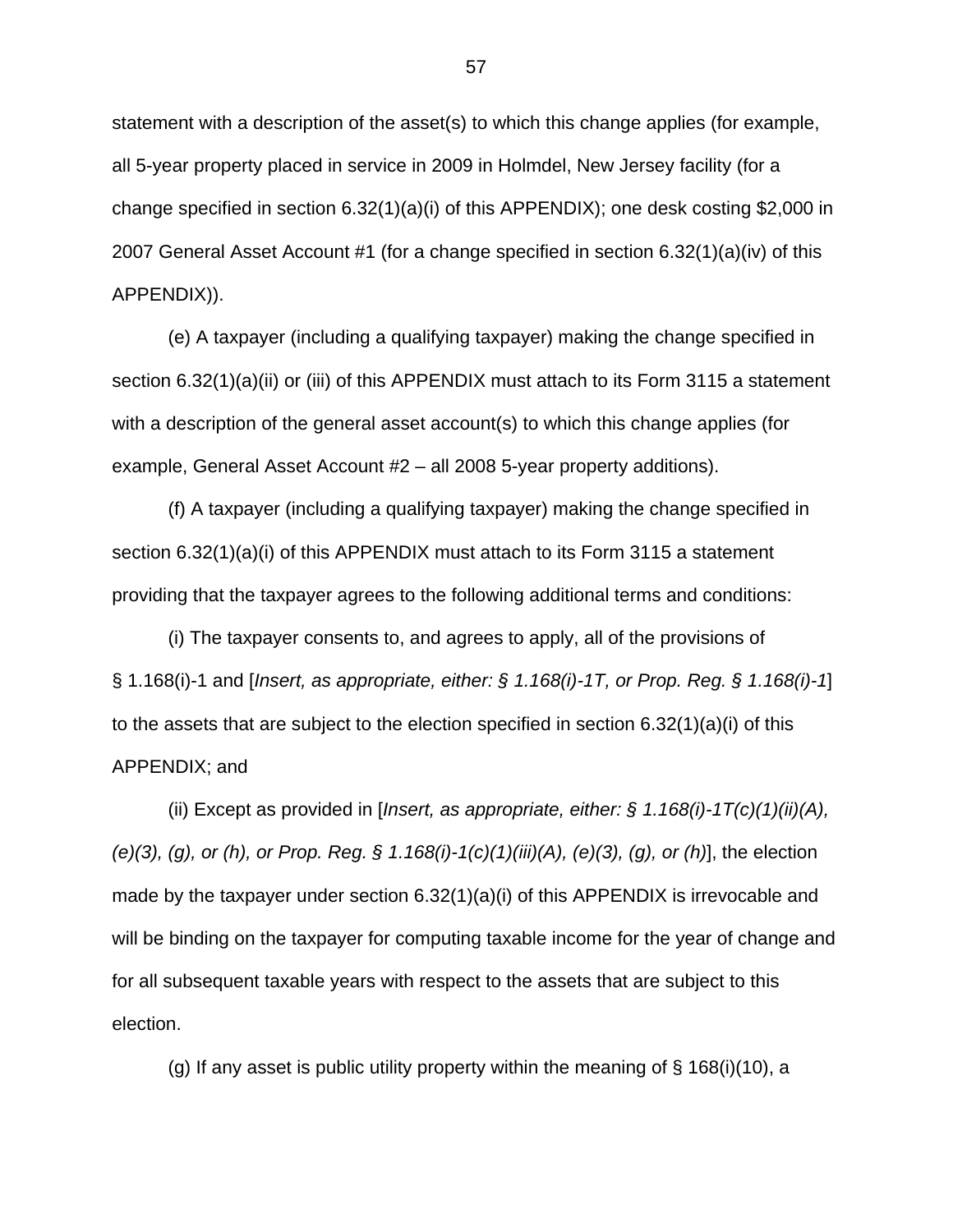taxpayer (including a qualifying taxpayer) making this change must attach to its Form 3115 a statement providing that the taxpayer agrees to the following additional terms and conditions:

(i) A normalization method of accounting (within the meaning of  $\S$  168(i)(9)) will be used for the public utility property subject to the application;

(ii) Within 30 calendar days of filing the federal income tax return for the year of change, the taxpayer will provide a copy of the completed application to any regulatory body having jurisdiction over the public utility property subject to the application; and

(iii) As of the beginning of the year of change, the taxpayer will adjust its deferred tax reserve account or similar account in the taxpayer's regulatory books of account by the amount of the deferral of federal income tax liability associated with the § 481(a) adjustment applicable to the public utility property subject to the application. This additional term and condition only has to be included in the statement by a taxpayer making the change specified in section  $6.32(1)(a)(ii)$ ,  $(iii)$ ,  $(iv)$ , or  $(v)$  of this APPENDIX.

(5) Concurrent automatic change.

(a) A taxpayer that wants to make this change for more than one asset for the same year of change should file a single Form 3115 for all such assets. If the change for more than one asset included in that Form 3115 is specified in section 6.32(1)(a) of this APPENDIX, the single Form 3115 should provide a single net § 481(a) adjustment for all such changes. If one or more of the changes specified in section 6.32(1)(a) of this APPENDIX in that single Form 3115 generate a negative § 481(a) adjustment and other changes specified in section 6.32(1)(a) of this APPENDIX in that same Form 3115 generate a positive § 481(a) adjustment, the taxpayer may provide a single negative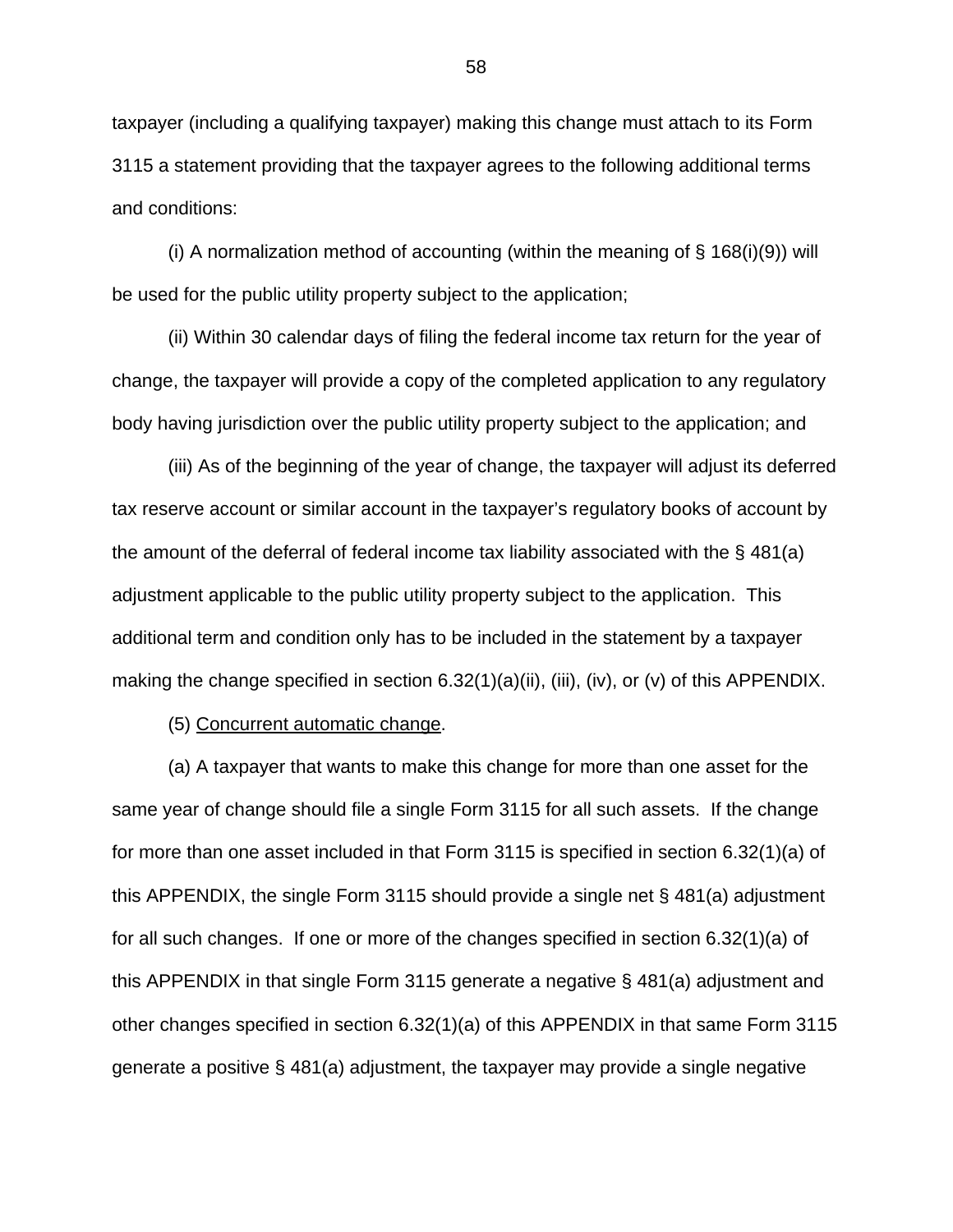§ 481(a) adjustment for all such changes that are included in that Form 3115 generating such negative adjustment and a single positive § 481(a) adjustment for all such changes that are included in that Form 3115 generating such positive adjustment.

(b) A taxpayer that wants to make a change under section  $6.32(1)(a)(ii)$ , (iii), (iv), or (v) of this APPENDIX, a change under section 6.28(3)(b)(ii), (iii), (iv), (v), (vi), (vii), or (viii) of this APPENDIX, and/or a change under section 6.01 of this APPENDIX for the same year of change should file a single Form 3115 for all such changes and must enter the designated automatic accounting method change numbers for the changes on the appropriate line on the Form 3115. This section 6.32(5)(b) applies only if all of these changes are made for any taxable year beginning on or after January 1, 2012, and beginning before January 1, 2014. For guidance on filing a single application for two or more changes, see section 6.02(1)(b)(ii) of this revenue procedure.

(c) A taxpayer that wants to make a change under section  $6.32(1)(a)(ii)$ , (iii), (iv), or (v) of this APPENDIX, a change under section 6.31 of this APPENDIX, and/or a change under section 6.01 of this APPENDIX for the same year of change should file a single Form 3115 for all such changes and must enter the designated automatic accounting method change numbers for the changes on the appropriate line on the Form 3115. This section 6.32(5)(c) applies only if all of these changes are made for any taxable year beginning on or after January 1, 2012, and beginning before January 1, 2014. For guidance on filing a single application for two or more changes, see section 6.02(1)(b)(ii) of this revenue procedure.

(d) A taxpayer that wants to make a change under section 6.32(1)(a)(ii), (iii), (iv), or (v) of this APPENDIX, a change under section 6.28(3)(b)(ii), (iii), (iv), (v), (vi), (vii), or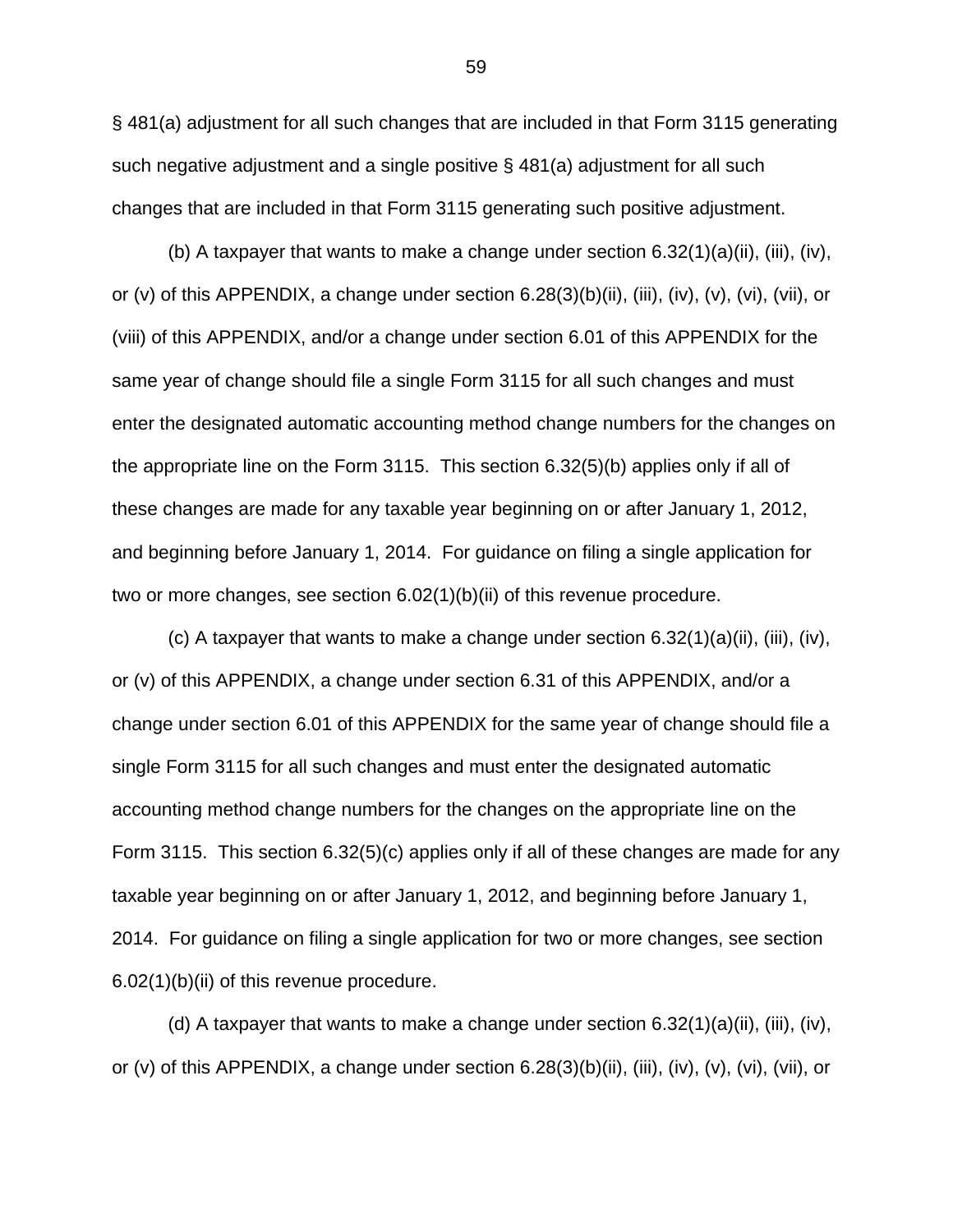(viii) of this APPENDIX, a change under section 6.31 of this APPENDIX, and/or a change under section 6.01 of this APPENDIX for the same year of change should file a single Form 3115 for all such changes and must enter the designated automatic accounting method change numbers for the changes on the appropriate line on the Form 3115. This section 6.32(5)(d) applies only if all of these changes are made for any taxable year beginning on or after January 1, 2012, and beginning before January 1, 2014. For guidance on filing a single application for two or more changes, see section 6.02(1)(b)(ii) of this revenue procedure.

(e) A taxpayer that wants to make both this change and a change under section 6.01 of this APPENDIX for the same year of change should file a single Form 3115 for both changes and must enter the designated automatic accounting method change numbers for both changes on the appropriate line on the Form 3115. This section 6.32(5)(e) applies only if both changes are made for any taxable year beginning on or after January 1, 2012, and beginning before January 1, 2014. For guidance on filing a single application for two or more changes, see section 6.02(1)(b)(ii) of this revenue procedure.

(6) Ogden copy of Form 3115 required in lieu of national office copy. A taxpayer changing its method of accounting under this section 6.32 of the APPENDIX must file a signed copy of its completed Form 3115 with the IRS in Ogden, UT (Ogden copy), in lieu of filing the national office copy, no earlier than the first day of the year of change and no later than the date the taxpayer files the original Form 3115 with its federal income tax return for the year of change. See sections  $6.02(3)(a)(ii)(B)$  (providing the general rules) and 6.02(7)(b) (providing the mailing address) of this revenue procedure.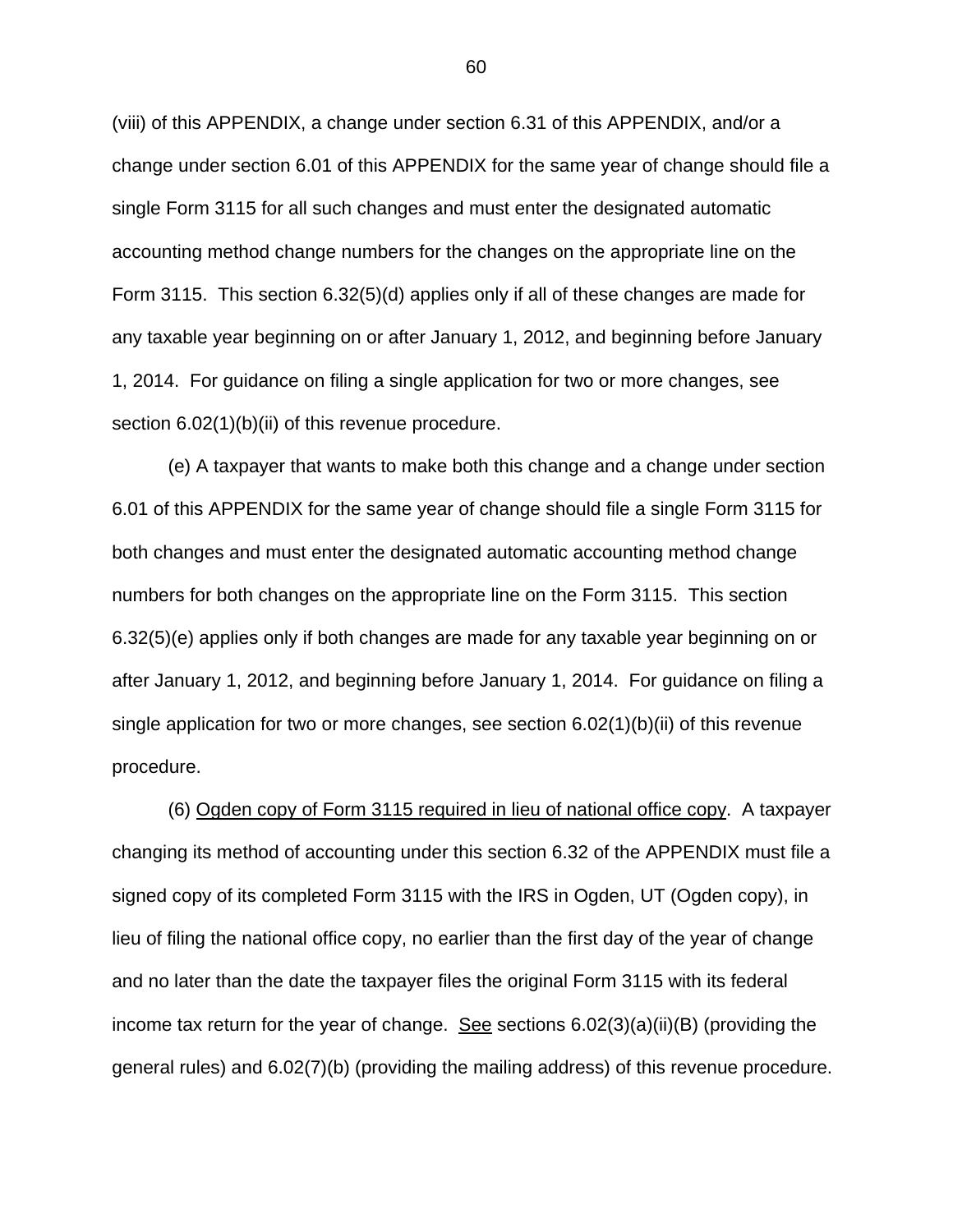(7) Designated automatic accounting method change numbers. The designated automatic accounting method change number for a change to the method of accounting under section 6.32 of this APPENDIX is "180." See section 6.02(4) of this revenue procedure.

(8) Contact information. For further information regarding a change under this section, contact Patrick Clinton at (202) 317-7005 (not a toll-free call).

 (10) Section 10.07(1)(b) of the APPENDIX of Rev. Proc. 2011-14 is modified to read as follows:

(b) Inapplicability. This change does not apply to:

 (i) A taxpayer that is currently capitalizing and depreciating the cost of its repairable and reusable spare parts, or that is currently capitalizing the cost of its repairable and reusable spare parts and treating these parts as nondepreciable property (but see section 6.01 of this APPENDIX for making a change from an impermissible to a permissible method of accounting for depreciation);

 (ii) A taxpayer that is using an impermissible method of accounting for depreciation for the related equipment for which the repairable and reusable spare parts are acquired, unless the taxpayer concurrently changes its method to use a permissible method of accounting for depreciation under section 6 of this APPENDIX;

 (iii) A repairable and reusable spare part that meets the definition of rotable spare parts, temporary spare parts, or standby emergency spare parts in § 1.162-3(c)(2) or (3), for which the cost was paid or incurred by the taxpayer in a taxable year beginning on or after January 1, 2014 (or in a taxable year beginning on or after January 1, 2012, if the taxpayer chooses to apply § 1.162-3 to amounts paid or incurred in those taxable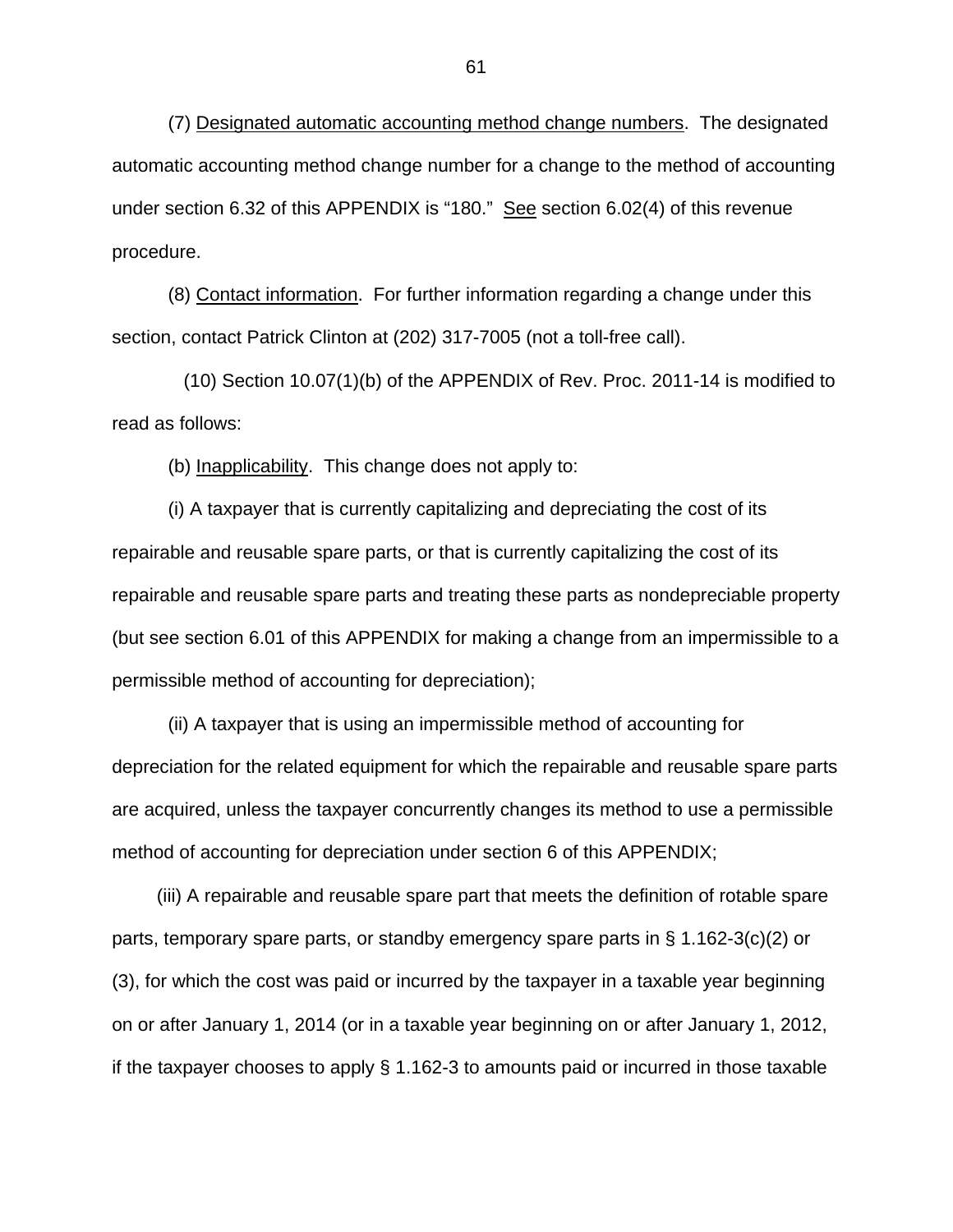years), and for which the taxpayer did not make the election under § 1.162-3(d) to capitalize and depreciate such repairable and reusable spare part; or

 (iv) a taxpayer that chooses to apply § 1.162-3T to a repairable and reusable spare part that meets the definition of rotable spare parts or temporary spare parts in § 1.162-3T(c)(2), for which the cost was paid or incurred by the taxpayer in a taxable year beginning on or after January 1, 2012, and before January 1, 2014, and for which the taxpayer did not make the election under § 1.162-3T(d) to capitalize and depreciate such repairable and reusable spare part.

.03 New automatic changes.

 (1) Rev. Proc. 2011-14 is modified to add new section 6.33 to the APPENDIX to read as follows:

6.33 Late partial disposition election (section 168; Prop. Reg. § 1.168(i)-8).

(1) Description of change.

(a) Applicability. This change applies to a taxpayer that wants to make a late partial disposition election under Prop. Reg. § 1.168(i)-8(d)(2)(i) for the disposition of a portion of an asset (as determined under Prop. Reg. § 1.168(i)-8(c)(4)) by the taxpayer. This change includes the late partial disposition election specified in Prop. Reg. § 1.168(i)-8(d)(2)(i) that is made pursuant to Prop. Reg. § 1.168(i)-8(d)(2)(iv)(B). This change also may affect whether the taxpayer must capitalize amounts paid to restore a unit of property (as determined under  $\S$  1.263(a)-3T(e) or (f), or  $\S$  1.263(a)-3(e) or (f), as applicable) under  $\S1.263(a)$ -3T(i) or  $\S1.263(a)$ -3(k), as applicable.

(b) Inapplicability. This change does not apply to the following:

(i) A taxpayer that does not apply the provisions of Prop. Reg. § 1.168(i)-8;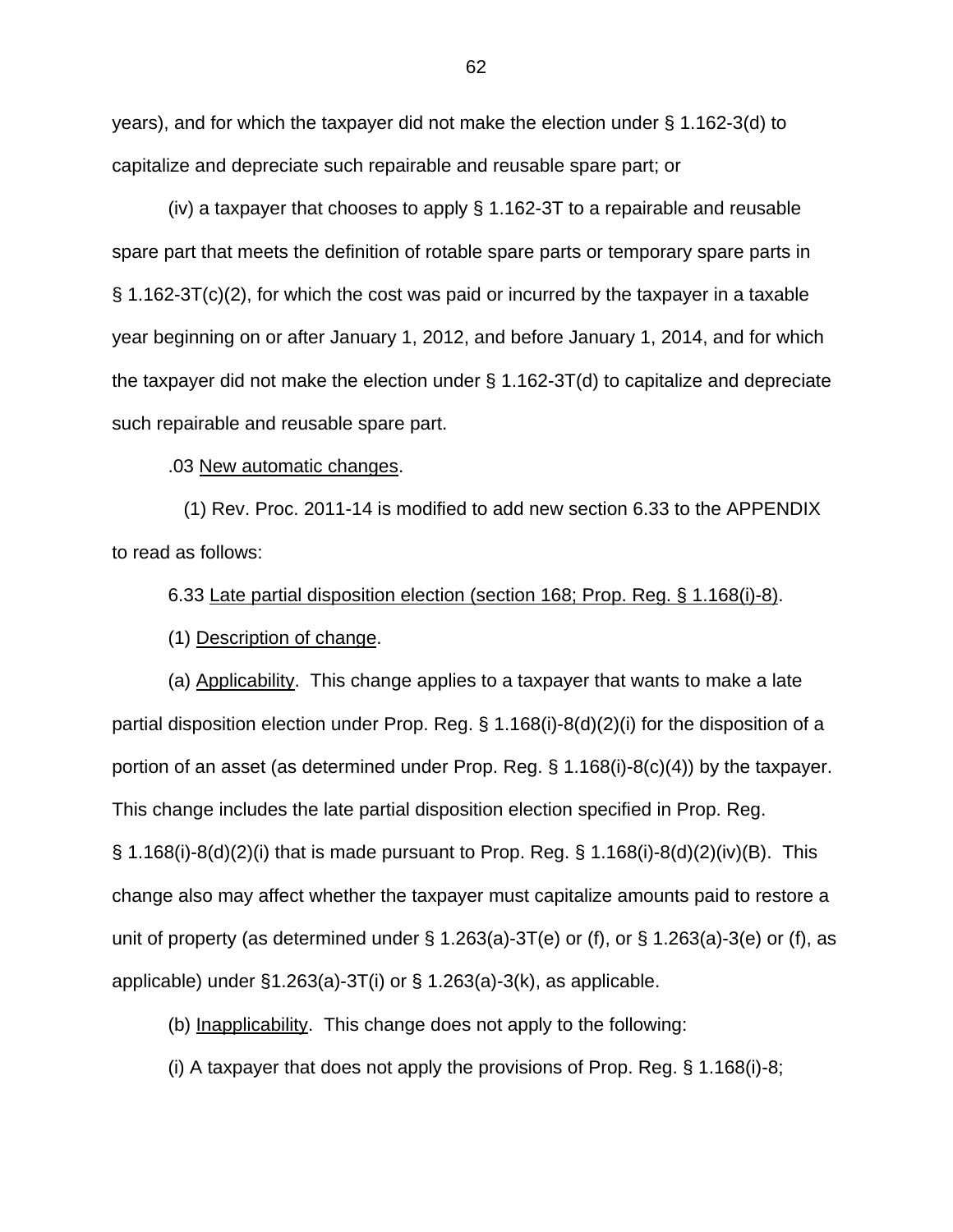(ii) Any asset of which the disposed portion was a part that is not owned by the taxpayer at the beginning of the year of change;

(iii) A taxpayer that makes any late election specified in section 6.33(1)(a) of this APPENDIX after the time specified in section 6.33(3) of this APPENDIX, and any such late election is not a change in method of accounting pursuant to § 1.446-

## $1(e)(2)(ii)(d)(3)(iii)$ ; or

(iv) The partial disposition election specified in Prop. Reg. § 1.168(i)-8(d)(2)(i) that is made pursuant to Prop. Reg. § 1.168(i)-8(d)(2)(iii) (but see section 6.35 of this APPENDIX for making this change).

(2) Change in method of accounting. The IRS will treat the making of the late election specified in section 6.33(1)(a) of this APPENDIX as a change in method of accounting only for the time specified in section 6.33(3) of this APPENDIX.

(3) Time for making the change. The change under this section 6.33 of the APPENDIX must be made for any taxable year beginning on or after January 1, 2012, and beginning before January 1, 2014. However, if the change under this section 6.33 of the APPENDIX is made pursuant to Prop. Reg.  $\S$  1.168(i)-8(d)(2)(iv)(B), this change must be made for the first or second taxable year succeeding the applicable taxable year (as defined in Prop. Reg. § 1.168(i)-8(d)(2)(iv)), pursuant to Prop. Reg. § 1.168(i)-  $8(d)(2)(iv)(B)$ .

(4) Scope limitations inapplicable. The scope limitations in section 4.02 of this revenue procedure do not apply to this change.

(5) Manner of making change.

(a) A taxpayer whose average annual gross receipts, as determined under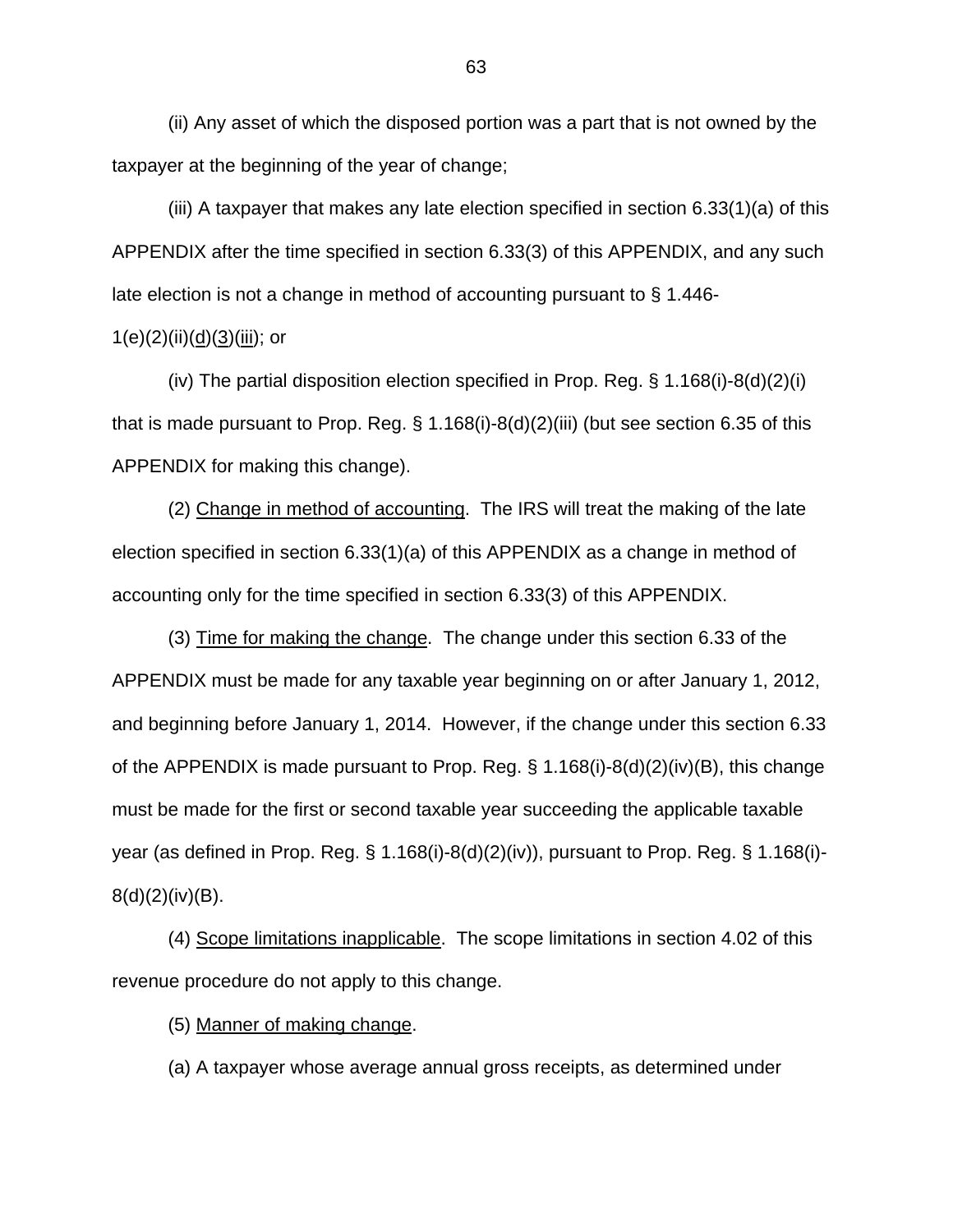§ 1.263(a)-3(h)(3), for the three preceding taxable years is less than or equal to \$10,000,000 ("qualifying taxpayer") is required to complete only the following information on Form 3115:

(i) The identification section of page 1 (above Part I);

(ii) The signature section at the bottom of page 1;

(iii) Part I, line  $1(a)$ ;

(iv) Part II, all lines except lines 11, 13, 14, 15, and 17;

(v) Part IV, lines 25 and 26; and

(vi) Schedule E, line 3.

(b) A taxpayer (including a qualifying taxpayer) making this change must:

(i) Apply Prop. Reg. § 1.168(i)-8(h)(1) and (3);

(ii) If the asset (as determined under Prop. Reg.  $\S$  1.168(i)-8(c)(4)) of which the disposed portion is a part is properly included in one of the asset classes 00.11 through 00.4 of Rev. Proc. 87-56, 1987-2 C.B. 674, classify the replacement portion of such asset under the same asset class as the disposed portion of the asset in the taxable year in which the replacement portion is placed in service by the taxpayer;

(iii) If the taxpayer's present method of accounting is not in accord with Prop. Reg. § 1.168(i)-8(c)(4) (determination of asset disposed of), change to the appropriate asset as determined under Prop. Reg. § 1.168(i)-8(c)(4);

(iv) If the taxpayer continues to deduct depreciation for the disposed portion of the asset (as determined under Prop. Reg. § 1.168(i)-8(c)(4)) under the taxpayer's present method of accounting, change from depreciating such disposed portion to recognizing gain or loss for the disposed portion;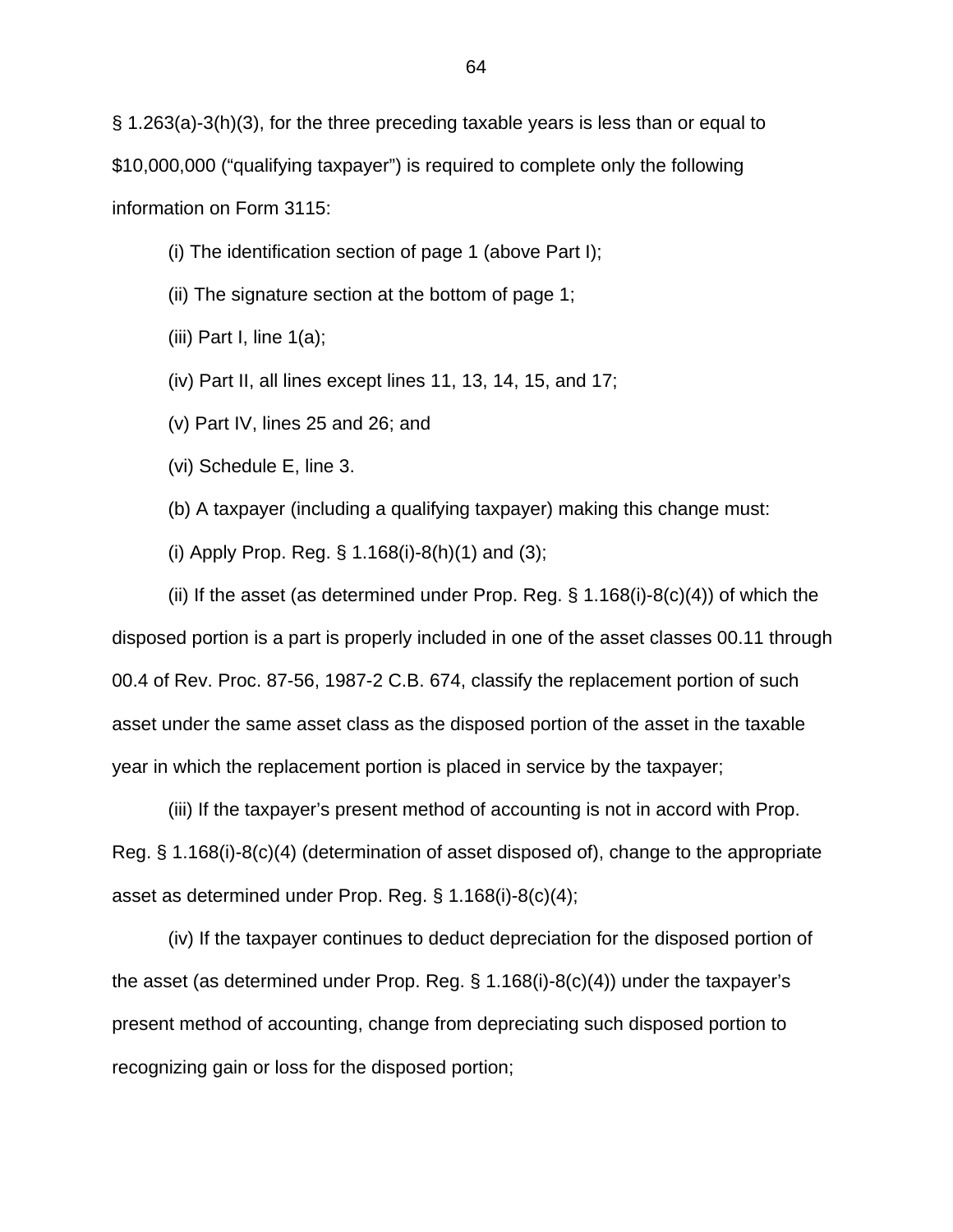(v) If the taxpayer recognized a gain or loss under § 1.168(i)-1T or § 1.168(i)-8T for the disposed portion of the asset in a taxable year prior to the year of change, recognize gain or loss for such disposed portion under Prop. Reg. § 1.168(i)-8; and

(vi) If any asset is public utility property within the meaning of § 168(i)(10), attach to its Form 3115 a statement providing that the taxpayer agrees to the following additional terms and conditions:

(A) A normalization method of accounting (within the meaning of § 168(i)(9)) will be used for the public utility property subject to the application;

(B) Within 30 calendar days of filing the federal income tax return for the year of change, the taxpayer will provide a copy of the completed application to any regulatory body having jurisdiction over the public utility property subject to the application; and

(C) As of the beginning of the year of change, the taxpayer will adjust its deferred tax reserve account or similar account in the taxpayer's regulatory books of account by the amount of the deferral of federal income tax liability associated with the § 481(a) adjustment applicable to the public utility property subject to the application.

(6) Concurrent automatic change.

(a) A taxpayer that wants to make this change for more than one asset for the same year of change should file a single Form 3115 for all such assets. If the change for more than one asset included in that Form 3115 is specified in section 6.33(1)(a) of this APPENDIX, the single Form 3115 should provide a single net § 481(a) adjustment for all such changes. If one or more of the changes specified in section 6.33(1)(a) of this APPENDIX in that single Form 3115 generate a negative § 481(a) adjustment and other changes specified in section 6.33(1)(a) of this APPENDIX in that same Form 3115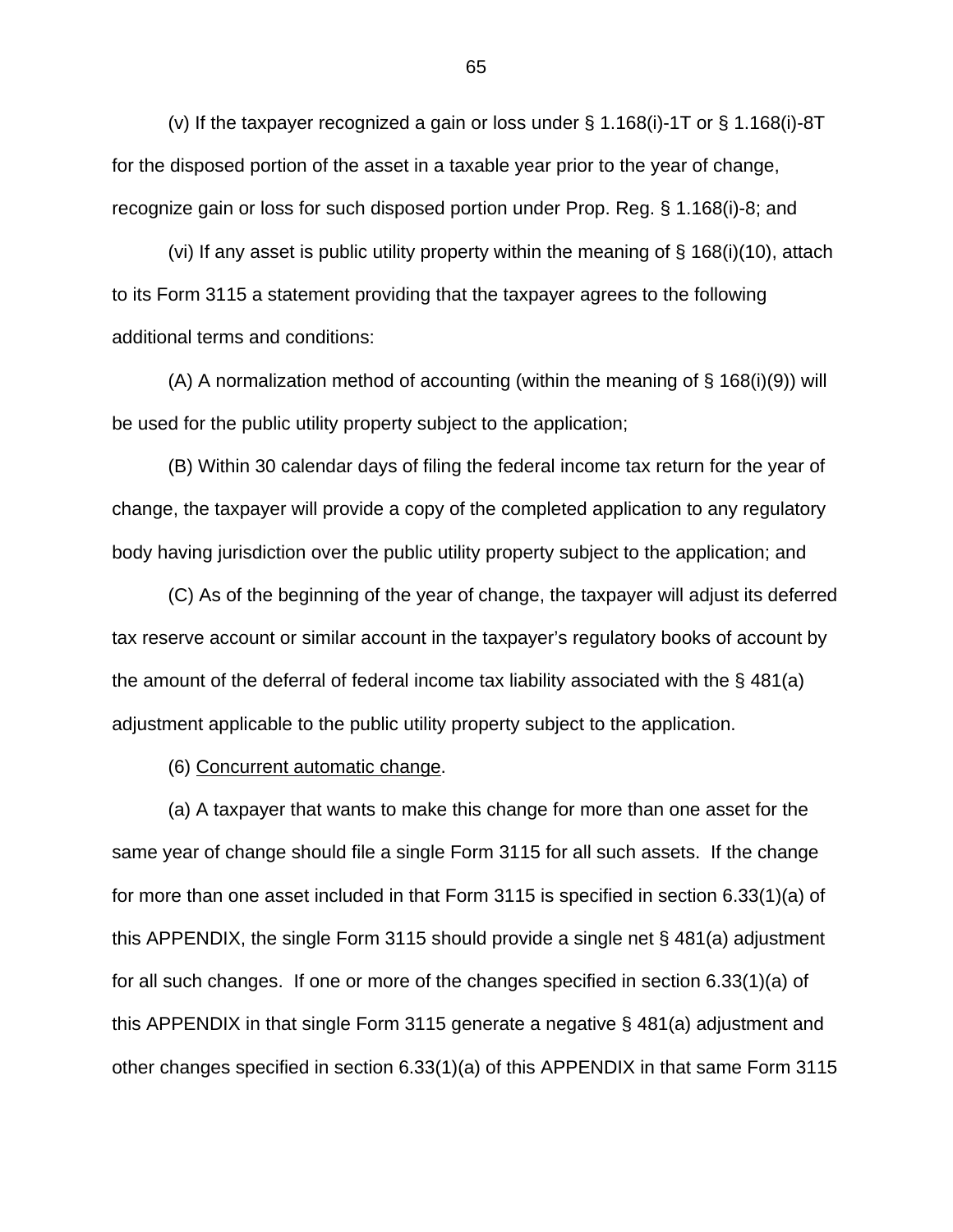generate a positive § 481(a) adjustment, the taxpayer may provide a single negative § 481(a) adjustment for all such changes that are included in that Form 3115 generating such negative adjustment and a single positive § 481(a) adjustment for all such changes that are included in that Form 3115 generating such positive adjustment.

(b) A taxpayer that wants to make this change, a change under section 6.34 of this APPENDIX, and/or a change under section 6.01 of this APPENDIX for the same year of change should file a single Form 3115 for all such changes and must enter the designated automatic accounting method change numbers for the changes on the appropriate line on the Form 3115. This section 6.33(6)(b) applies only if all of these changes are made for any taxable year beginning on or after January 1, 2012, and beginning before January 1, 2014. For guidance on filing a single application for two or more changes, see section 6.02(1)(b)(ii) of this revenue procedure.

(c) A taxpayer that wants to make both this change and a change under section 6.01 of this APPENDIX for the same year of change should file a single Form 3115 for both changes and must enter the designated automatic accounting method change numbers for both changes on the appropriate line on the Form 3115. This section 6.33(6)(c) applies only if both changes are made for any taxable year beginning on or after January 1, 2012, and beginning before January 1, 2014. For guidance on filing a single application for two or more changes, see section 6.02(1)(b)(ii) of this revenue procedure.

(7) Examples. The following examples illustrate the changes that may made be under this section 6.33.

(a) Example 1. (i) X, a calendar year taxpayer, acquired and placed in service a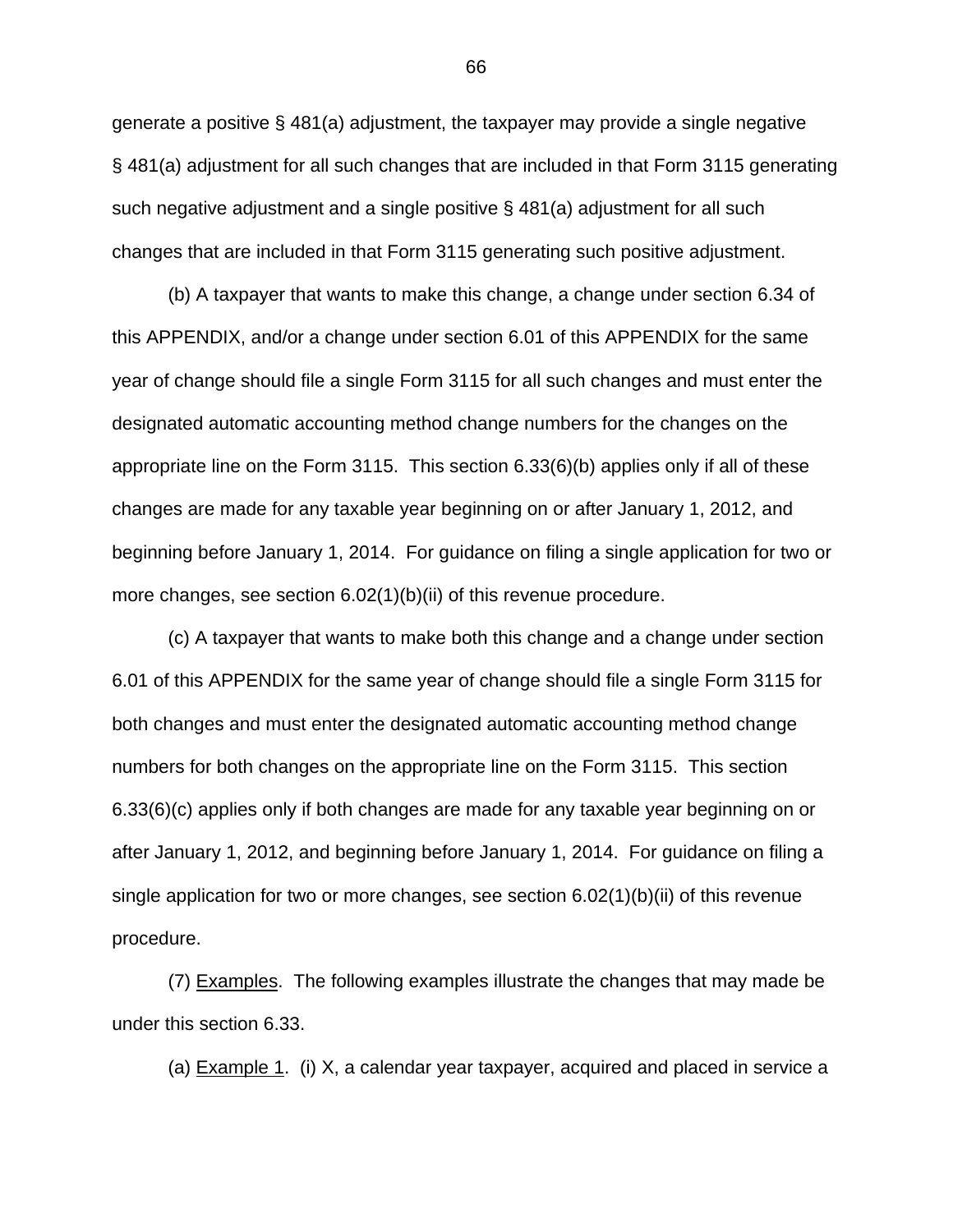truck in 2009. The truck is described in asset class 00.242 of Rev. Proc. 87-56. X depreciates the truck under § 168. X does not reasonably expect to replace the engine of the truck more than once during its class life of 6 years. The engine is a major component of the truck under  $\S$  1.263(a)-3T(i)(1)(vi).

(ii) In 2012, X replaced the engine of the truck. X applied § 1.168(i)-8T and § 1.263(a)-3T for its taxable year ended December 31, 2012. Because the truck is the asset for disposition purposes, X did not recognize a loss on the retirement of the engine under § 1.168(i)-8T and continues to depreciate the original engine. Further, X capitalized the new engine as an improvement, classified the new engine under asset class 00.242 of Rev. Proc. 87-56, and depreciates the new engine under § 168.

(iii) X decides to apply Prop. Reg. § 1.168(i)-8 for its taxable year ending December 31, 2013. X also decides to make the late partial disposition election under this section 6.33 for the truck's original engine that X retired in 2012. Although the truck is the asset for disposition purposes under Prop. Reg. § 1.168(i)-8(c)(4)(ii)(C), the partial disposition rule under Prop. Reg. § 1.168(i)-8(d)(2)(i) results in the retirement of the engine being a disposition under Prop. Reg. § 1.168(i)-8(b)(2). Thus, in accordance with section 6.33 of this APPENDIX, X may file a Form 3115 with its 2013 federal income tax return to make the late disposition election for the engine thereby resulting in X changing from depreciating the original engine to recognizing a loss upon its retirement.

(b) Example 2. (i) Y, a calendar year taxpayer, acquired and placed in service a building and its structural components in 2000. Y depreciates this building and its structural components under § 168. The roof is a structural component of the building.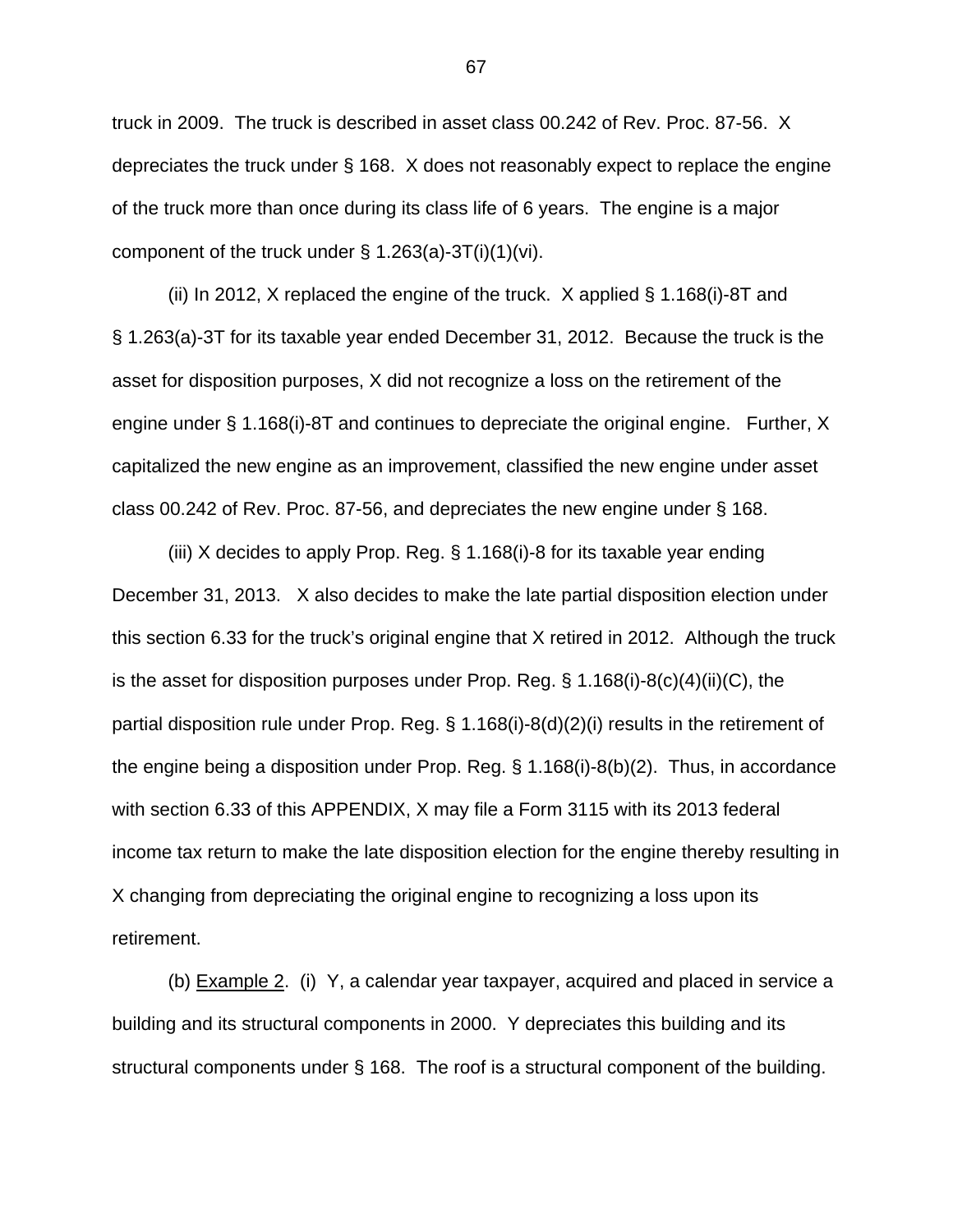Y replaced the entire roof in 2010. On its federal income tax return for the taxable year ended December 31, 2010, Y did not recognize a loss on the retirement of the original roof and continued to depreciate the original roof. Y also capitalized the cost of the replacement roof and has been depreciating this roof under § 168 since June 2010. In accordance with  $\S 1.168(i)-8T(c)(4)(ii)(A)$  and (B) and section 6.29(3)(a) and (b) of the APPENDIX to Rev. Proc. 2011-14, as modified by Rev. Proc. 2012-20, 2012-14 I.R.B. 700, Y filed with its federal income tax return for the taxable year ended December 31, 2012, a Form 3115 to treat the building as an asset and each structural component of the building as a separate asset for disposition purposes and also to change from depreciating the original roof to recognizing a loss upon its retirement. The amount of the net negative § 481(a) adjustment on this Form 3115 is \$10,000, which is the amount of the loss recognized upon the retirement of the original roof.

(ii) Y decides to apply Prop. Reg. § 1.168(i)-8 for its taxable year ending December 31, 2013. Y also decides to make the late partial disposition election under this section 6.33 for the building's original roof that Y retired in 2010. Although the original building (including its original roof and other original structural components) is the asset for disposition purposes under Prop. Reg.  $\S 1.168(i)-8(c)(4)(ii)(A)$ , the partial disposition rule under Prop. Reg. § 1.168(i)-8(d)(2)(i) results in the retirement of the original roof being a disposition under Prop. Reg. § 1.168(i)-8(b)(2). Thus, in accordance with section 6.33 of this APPENDIX, Y may file a Form 3115 with its 2013 federal income tax return to make a late partial disposition election for the original roof thereby resulting in Y treating the original building (including its original roof and other original structural components) as an asset and the replacement roof to the building as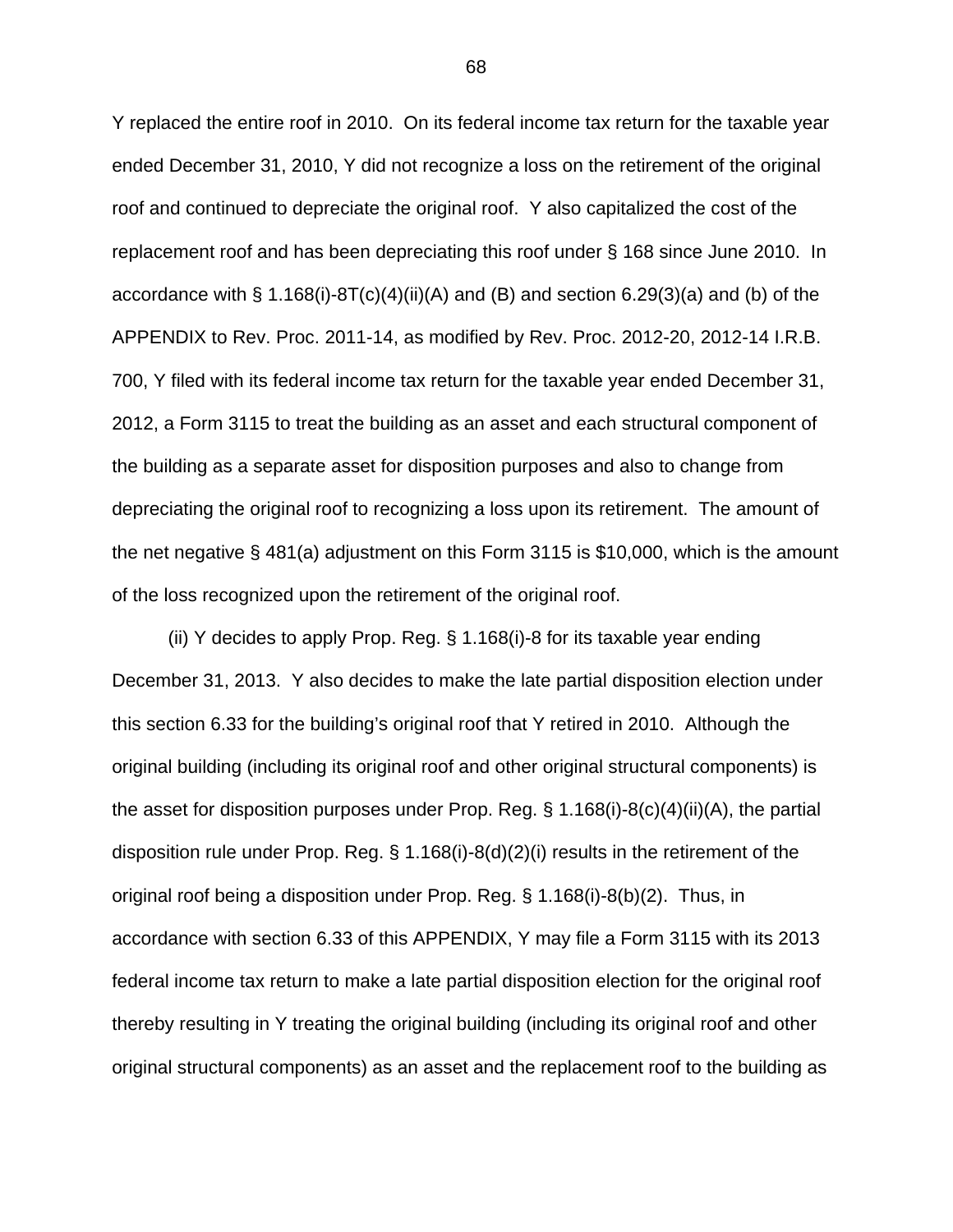a separate asset for disposition purposes and recognizing a loss upon the retirement of the original roof under Prop. Reg. § 1.168(i)-8.

(iii) The computation of the net § 481 adjustment for this change is computed as follows:

| Loss on retirement of original roof on 2012 return<br>under § 1.168(i)-8T | \$10,000 |
|---------------------------------------------------------------------------|----------|
| Loss on retirement of original roof under<br>Prop. Reg. § 1.168(i)-8      | (10,000) |
| Net $\S$ 481(a) adjustment for the roof                                   |          |

(8) Ogden copy of Form 3115 required in lieu of national office copy. A taxpayer changing its method of accounting under this section 6.33 of the APPENDIX must file a signed copy of its completed Form 3115 with the IRS in Ogden, UT (Ogden copy), in lieu of filing the national office copy, no earlier than the first day of the year of change and no later than the date the taxpayer files the original Form 3115 with its federal income tax return for the year of change. See sections  $6.02(3)(a)(ii)(B)$  (providing the general rules) and 6.02(7)(b) (providing the mailing address) of this revenue procedure.

(9) Designated automatic accounting method change numbers. The designated automatic accounting method change number for a change to the method of accounting under section 6.33 of this APPENDIX is "196." See section 6.02(4) of this revenue procedure.

(10) Contact information. For further information regarding a change under this section, contact Patrick Clinton at (202) 317-7005 (not a toll-free call).

(2) Rev. Proc. 2011-14 is modified to add new section 6.34 to the APPENDIX to read as follows: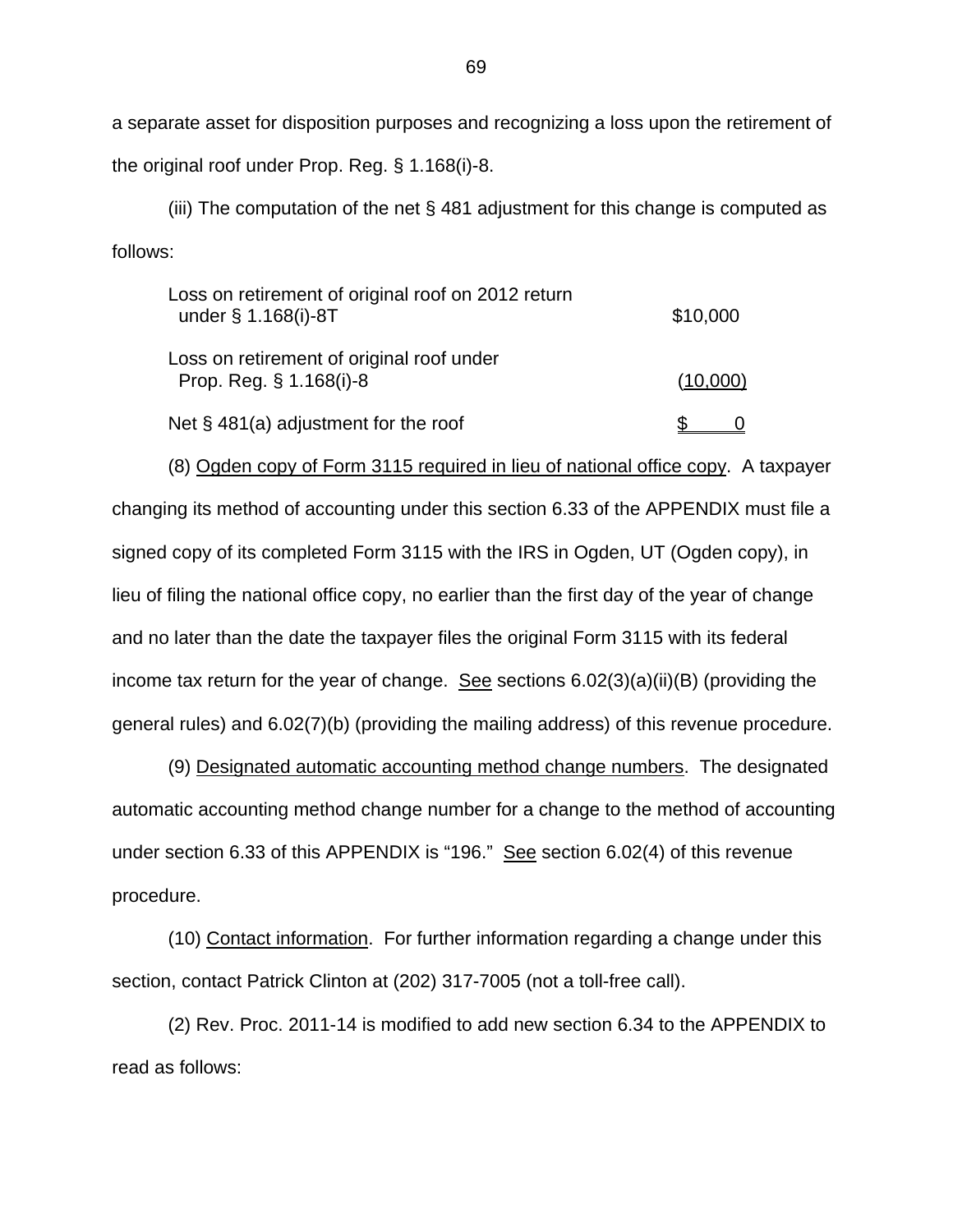6.34 Revocation of a general asset account election (section 168; § 1.168(i)-1T and Prop. Reg. § 1.168(i)-1).

(1) Description of change.

(a) Applicability. This change applies to a taxpayer that wants to revoke its general asset account election:

(i) Made under section 6.32(1)(a)(i) of this APPENDIX for one or more items of MACRS property included in the general asset account. This change also may affect whether the taxpayer must capitalize amounts paid to restore a unit of property (as determined under § 1.263(a)-3T(e) or (f), or § 1.263(a)-3(e) or (f), as applicable) under §1.263(a)-3T(i) or § 1.263(a)-3(k), as applicable; or

(ii) Made under § 1.168(i)-1T or Prop. Reg. § 1.168(i)-1 for one or more items of MACRS property placed in service by the taxpayer in a taxable year beginning on or after January 1, 2012, and before January 1, 2014. This change also may affect whether the taxpayer must capitalize amounts paid to restore a unit of property (as determined under § 1.263(a)-3T(e) or (f), or § 1.263(a)-3(e) or (f), as applicable) under  $\S1.263(a) - 3T(i)$  or  $\S1.263(a) - 3(k)$ , as applicable.

(b) Inapplicability. Because of the changes made to the existing general asset account regulations by Prop. Reg. § 1.168(i)-1, the IRS will treat the revocation of the elections specified in section 6.34(1)(a) of this APPENDIX as a change in method of accounting only for the time specified in section 6.34(2) of this APPENDIX. Accordingly, this treatment does not apply to a taxpayer that makes any revocation specified in section 6.34(1)(a) of this APPENDIX after the time specified in section 6.34(2) of this APPENDIX. Any revocation of such election is not a change in method of accounting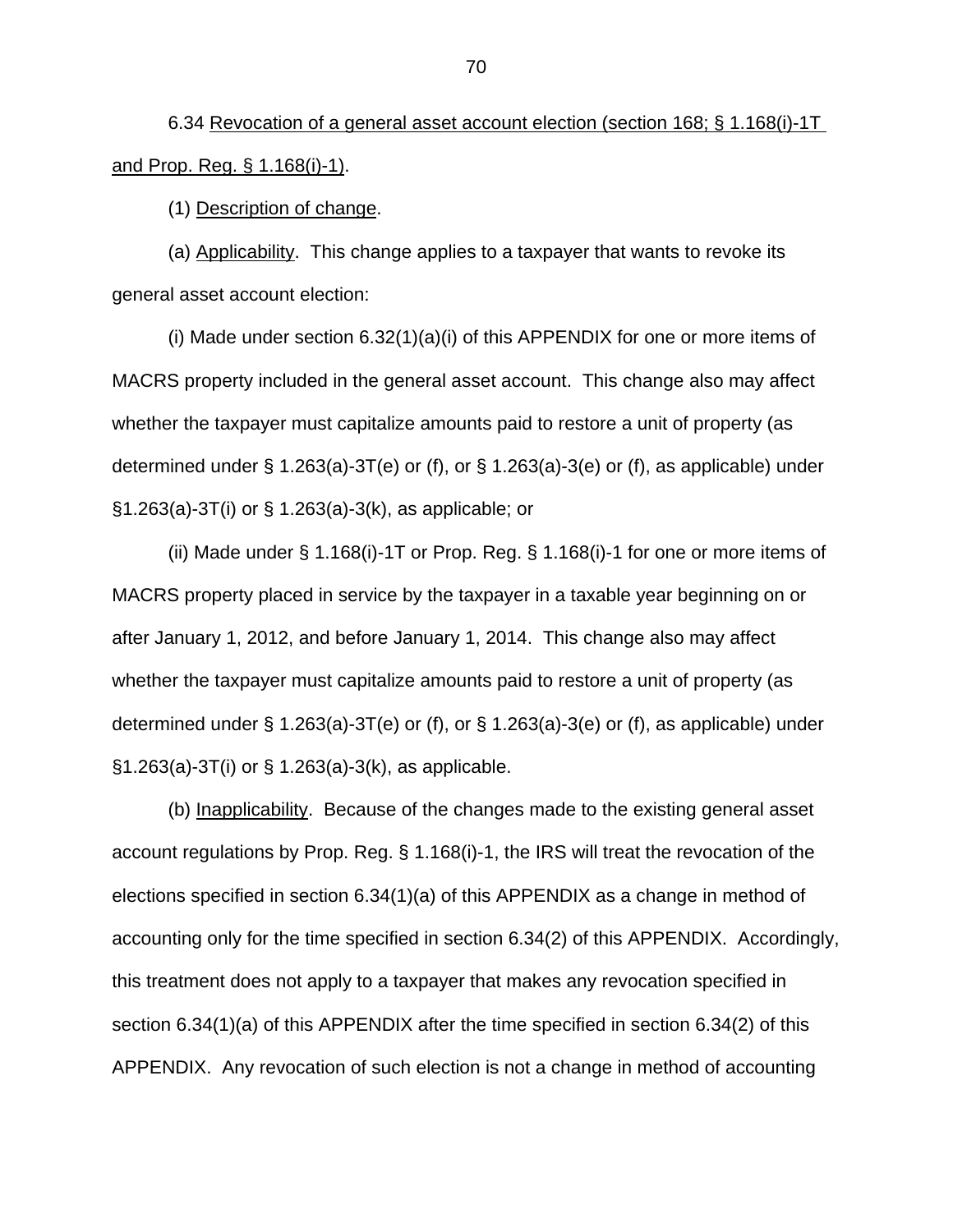pursuant to § 1.446-1(e)(2)(ii)( $\underline{d}$ )( $\underline{3}$ )(iii), and the elections specified in section 6.34(1)(a) of this APPENDIX are irrevocable except as provided in § 1.168(i)-1T(c)(1)(ii)(A), (e)(3), (g), or (h), or Prop. Reg. § 1.168(i)-1(c)(1)(ii)(A), (e)(3), (g), or (h), as applicable.

(2) Time for making the change. The change under section 6.34 of this APPENDIX must be made for any taxable year beginning on or after January 1, 2012, and beginning before January 1, 2015.

(3) Scope limitations inapplicable. The scope limitations in section 4.02 of this revenue procedure do not apply to this change.

(4) Section 481(a) adjustment period. A taxpayer making this change must take the entire amount of the § 481(a) adjustment into account in computing taxable income for the year of change.

(5) Manner of making change.

(a) A taxpayer whose average annual gross receipts, as determined under § 1.263(a)-3(h)(3), for the three preceding taxable years is less than or equal to \$10,000,000 ("qualifying taxpayer") is required to complete only the following information on Form 3115:

(i) The identification section of page 1 (above Part I);

(ii) The signature section at the bottom of page 1;

(iii) Part I, line  $1(a)$ ;

(iv) Part II, all lines except lines 11, 13, 14, 15, and 17;

- (v) Part IV, lines 25 and 26; and
- (vi) Schedule E, lines 3, 4a, 4b, and 4c.
- (b) A taxpayer (including a qualifying taxpayer) making this change must: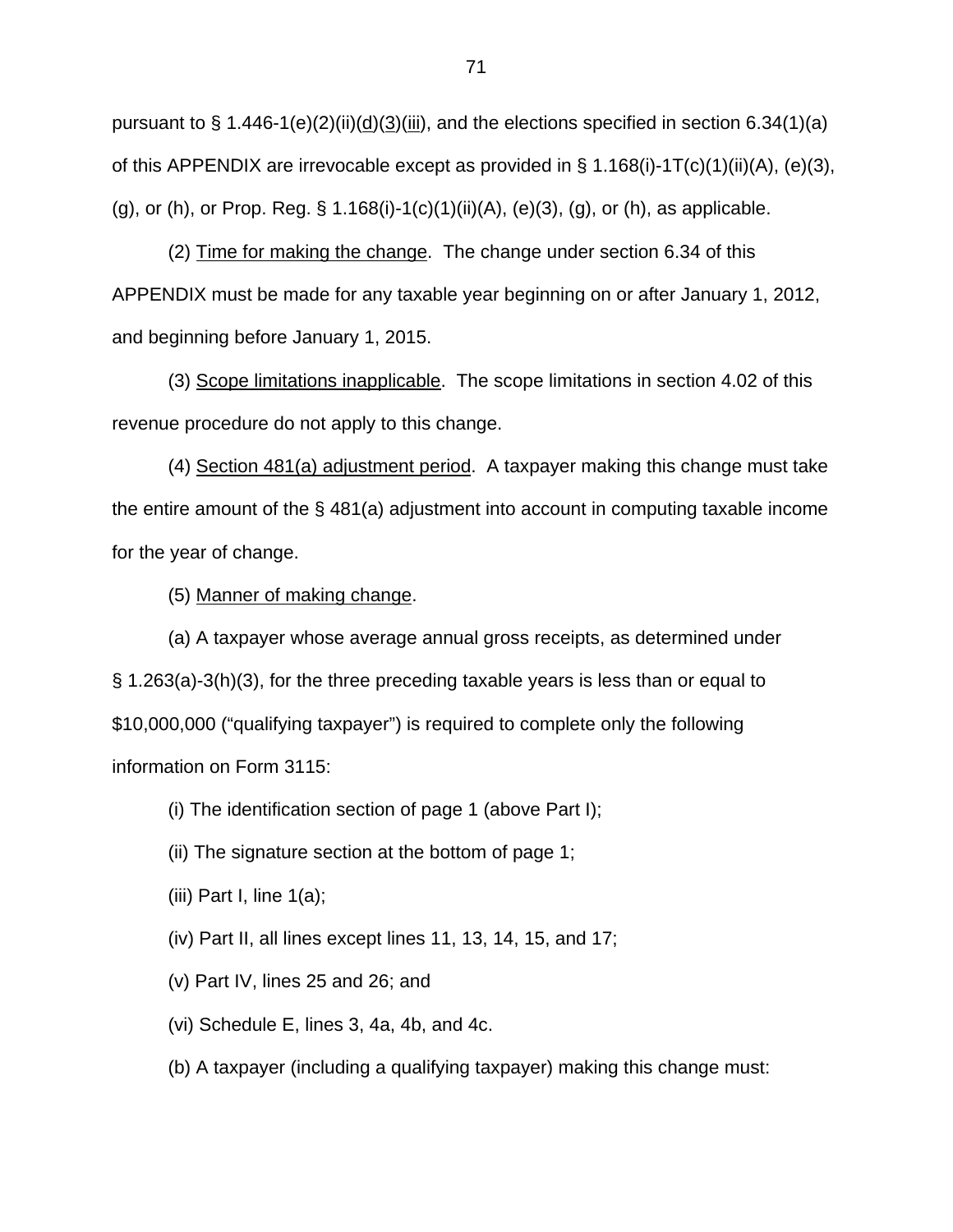(i) Attach to its Form 3115 a statement with a description of the asset(s) to which this change applies (for example, all general asset accounts established pursuant to a Form 3115 filed under section 6.32(1)(a)(i) of this APPENDIX for the year of change beginning January 1, 2012 (for a change specified in section 6.34(1)(a)(i) of this APPENDIX); one desk costing \$2,000 in 2012 General Asset Account #1 (for a change specified in section 6.34(1)(a)(ii) of this APPENDIX));

(ii) Include the asset(s) that were in the general asset account(s) at the end of the taxable year immediately preceding the year of change in a single asset account or a multiple asset account in accordance with § 1.168(i)-7. If the asset is included in a single asset account, the account must include a beginning balance for both the unadjusted depreciable basis and the depreciation reserve of the asset included in that single asset account. If two or more assets are included in a multiple asset account, the account must include a beginning balance for both the unadjusted depreciable basis and the depreciation reserve. The beginning balance for the unadjusted depreciable basis of each multiple asset account is equal to the sum of the unadjusted depreciable bases as of the beginning of the year of change for all assets included in that multiple asset account. The beginning balance of the depreciation reserve of each multiple asset account is equal to the sum of the greater of the depreciation allowed or allowable as of the beginning of the year of change for all assets included in that multiple asset account; and

(iii) If any asset is public utility property within the meaning of  $\S$  168(i)(10), attach to its Form 3115 a statement providing that the taxpayer agrees to the following additional terms and conditions: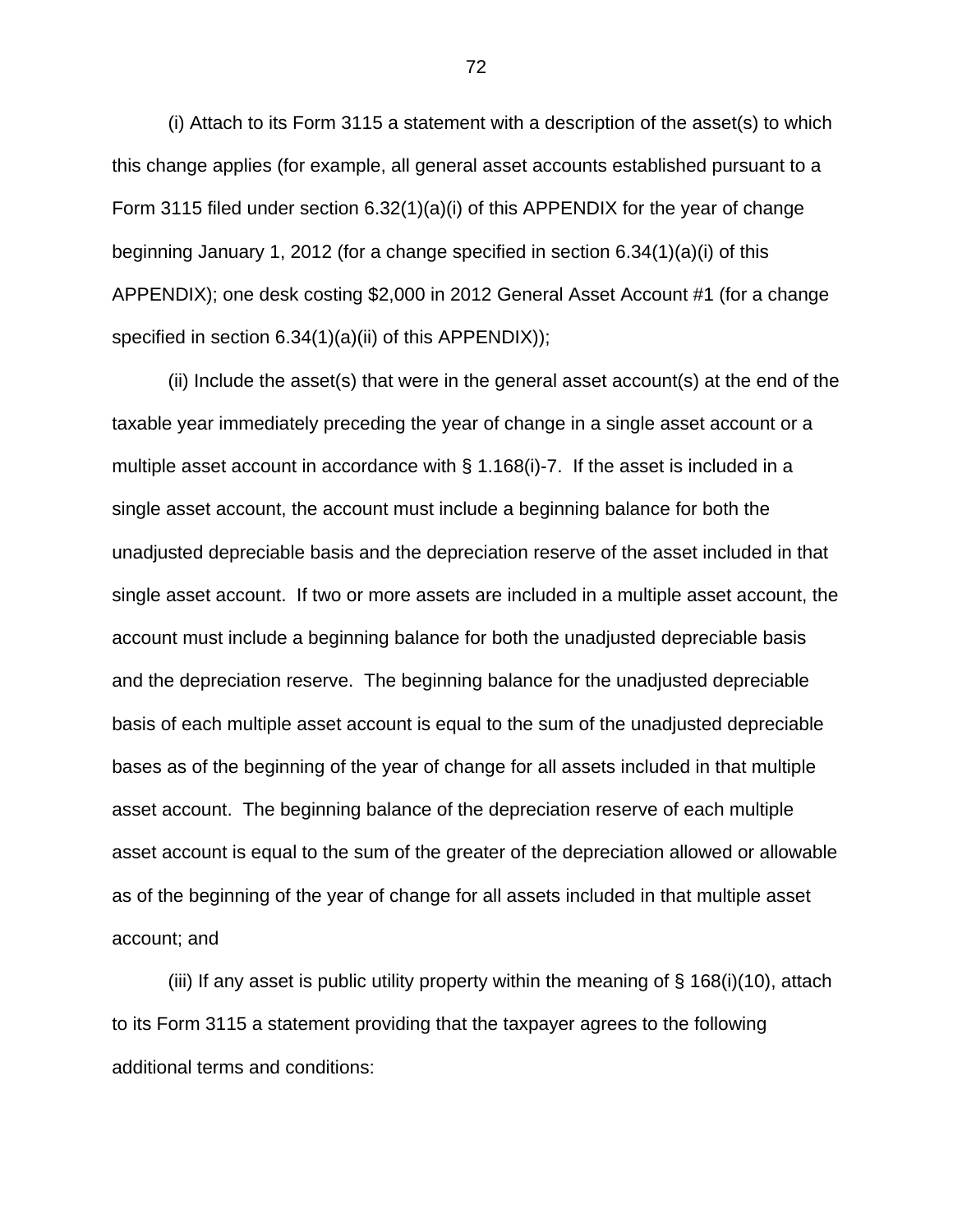(A) A normalization method of accounting (within the meaning of § 168(i)(9)) will be used for the public utility property subject to the application;

(B) Within 30 calendar days of filing the federal income tax return for the year of change, the taxpayer will provide a copy of the completed application to any regulatory body having jurisdiction over the public utility property subject to the application; and

(C) As of the beginning of the year of change, the taxpayer will adjust its deferred tax reserve account or similar account in the taxpayer's regulatory books of account by the amount of the deferral of federal income tax liability associated with the § 481(a) adjustment applicable to the public utility property subject to the application.

(6) Concurrent automatic change.

(a) A taxpayer that wants to make this change for more than one asset for the same year of change should file a single Form 3115 for all such assets. If the change for more than one asset included in that Form 3115 is specified in section 6.34(1)(a) of this APPENDIX, the single Form 3115 must provide a single net § 481(a) adjustment for all such changes.

(b) A taxpayer that wants to make this change, a change under section  $6.29(3)(e)$ , (f), (g), (h), or (i) of this APPENDIX and/or under section  $6.30(3)(e)$ , (f), (g), (h), or (i) of this APPENDIX, a change under section 6.33 of this APPENDIX, and/or a change under section 6.01 of this APPENDIX for the same year of change should file a single Form 3115 for all such changes and must enter the designated automatic accounting method change numbers for the changes on the appropriate line on the Form 3115. This section 6.34(6)(b) applies only if all of these changes are made for any taxable year beginning on or after January 1, 2012, and beginning before January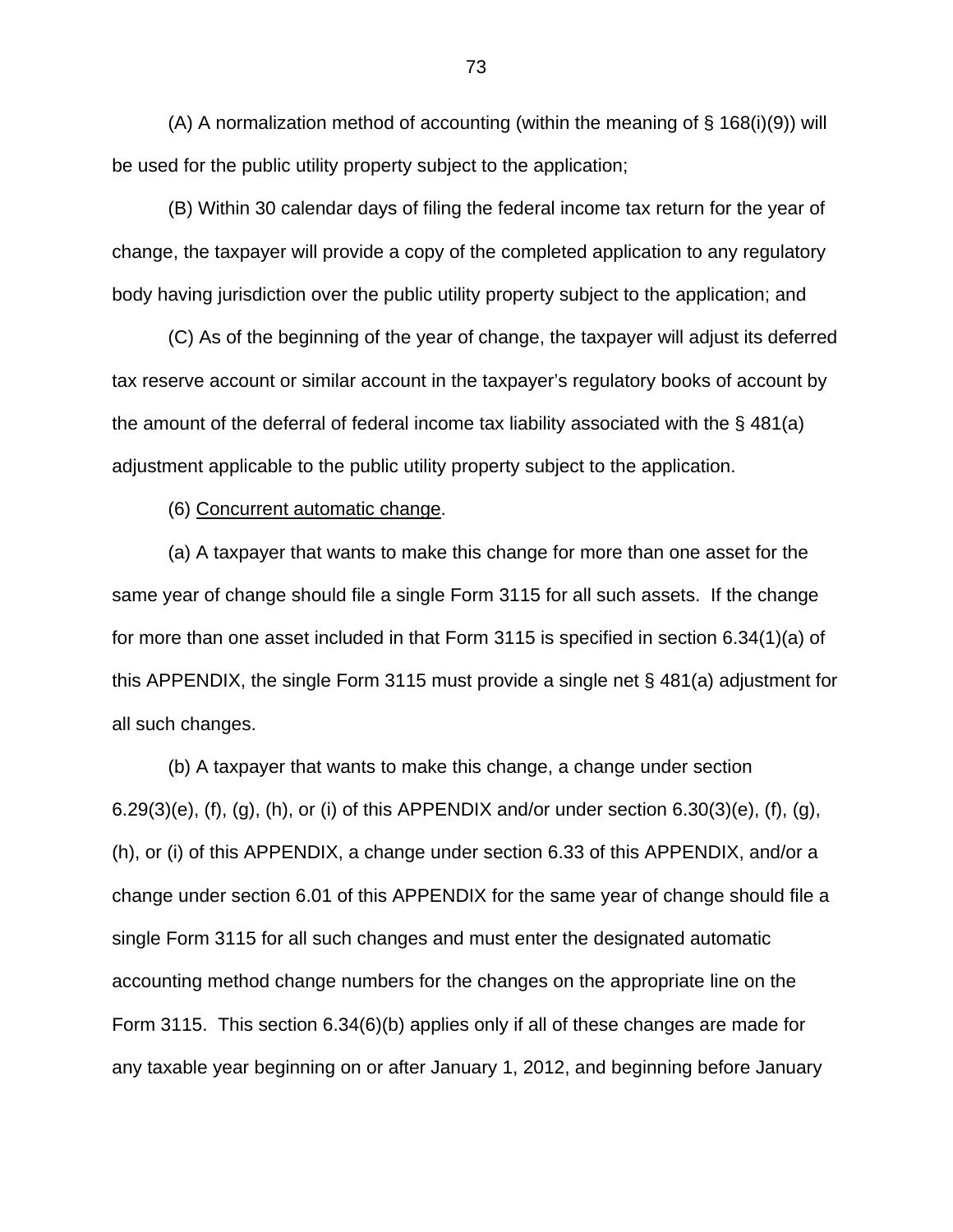1, 2014. For guidance on filing a single application for two or more changes, see section 6.02(1)(b)(ii) of this revenue procedure.

(c) A taxpayer that wants to make this change, a change under section 6.33 of this APPENDIX, and/or a change under section 6.01 of this APPENDIX for the same year of change should file a single Form 3115 for all such changes and must enter the designated automatic accounting method change numbers for the changes on the appropriate line on the Form 3115. This section 6.34(6)(c) applies only if all of these changes are made for any taxable year beginning on or after January 1, 2012, and beginning before January 1, 2014. For guidance on filing a single application for two or more changes, see section 6.02(1)(b)(ii) of this revenue procedure.

(d) A taxpayer that wants to make both this change and a change under section 6.01 of this APPENDIX for the same year of change should file a single Form 3115 for both changes and must enter the designated automatic accounting method change numbers for both changes on the appropriate line on the Form 3115. This section 6.34(6)(d) applies only if both changes are made for any taxable year beginning on or after January 1, 2012, and beginning before January 1, 2015. For guidance on filing a single application for two or more changes, see section 6.02(1)(b)(ii) of this revenue procedure.

(7) Examples. The following examples illustrate the changes that may made be under this section 6.34.

(a) Example 1. (i) On its federal tax return for the taxable year ended December 31, 2012, X made a general asset account election under § 1.168(i)-1T to apply § 1.168(i)-1T to all of its assets placed in service during 2012. No such assets were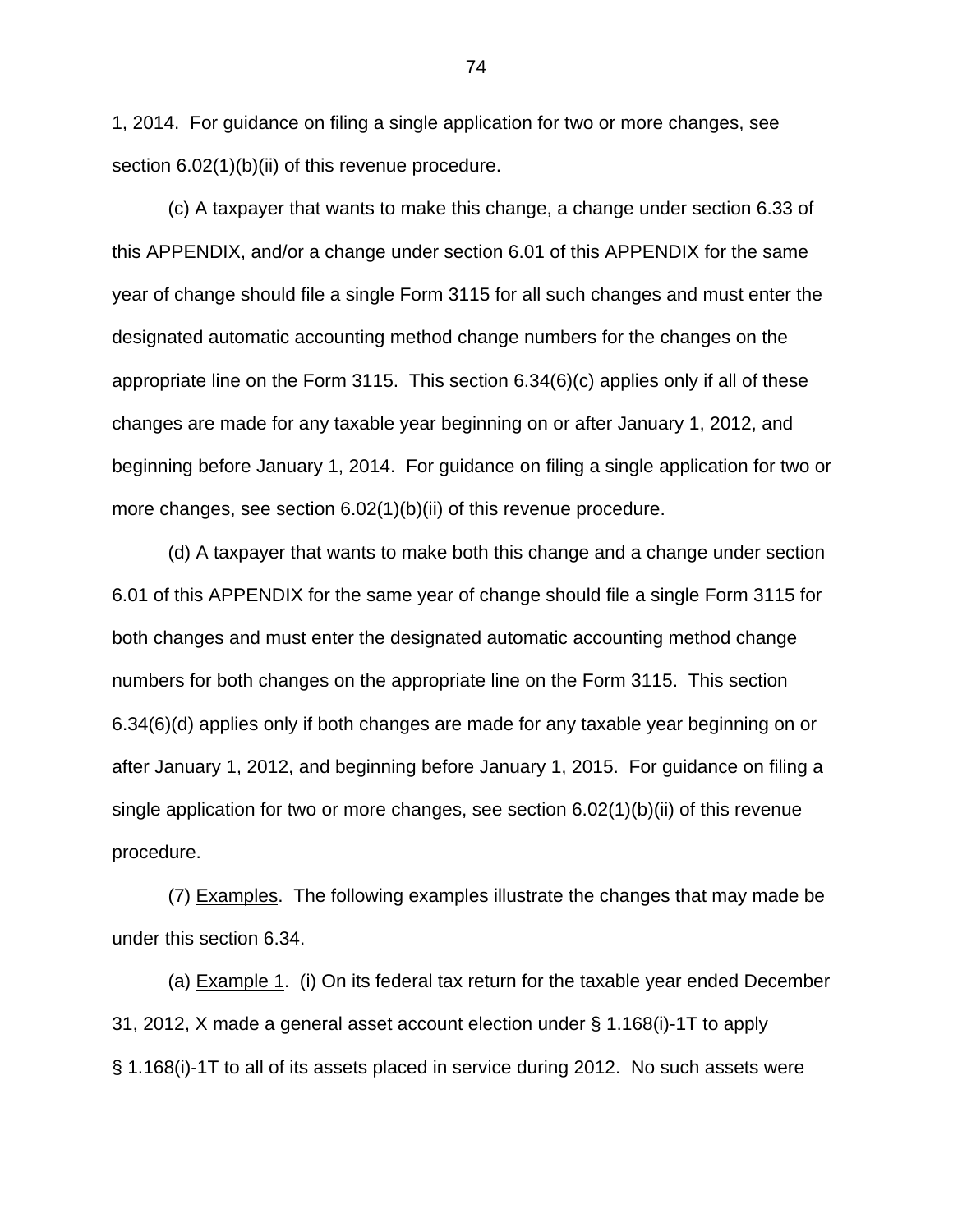disposed of during 2012. X decides to apply Prop. Reg. §§ 1.168(i)-1 and 1.168(i)-8 for its taxable year ending December 31, 2013. Because of the change in the definition of a qualifying disposition under Prop. Reg. § 1.168(i)-1(e)(3)(iii), X does not want its assets placed in service during 2012 in general asset accounts. In accordance with this section 6.34, X files with its federal tax return for the taxable year ending December 31, 2013, a Form 3115 to revoke the general asset account election for all assets placed in service during 2012. Because the adjusted depreciable basis of the assets is not changed as a result of this change, a § 481(a) adjustment is neither required nor permitted.

(b) Example 2. (i) Y, a calendar year taxpayer, acquired and placed in service three used trucks in 2011. The trucks are described in asset class 00.242 of Rev. Proc. 87-56, 1987-2 C.B. 674. Of the three trucks, one truck costs \$20,000 and the other two trucks cost a total of \$30,000. Y depreciates the trucks under § 168. In 2012, Y sold the truck that cost \$20,000 to an unrelated party for \$12,000.

(ii) In accordance with  $\S 1.168(i)$ -1T and section 6.32(1)(a)(i) of the APPENDIX to Rev. Proc. 2011-14, as modified by Rev. Proc. 2012-20, 2012-14 I.R.B. 700, Y filed with its federal tax return for the taxable year ended December 31, 2012, a Form 3115 to make a late general asset account election to include the three trucks in one general asset account. Because a sales transaction is a qualifying disposition under § 1.168(i)-  $1T(e)(3)(iii)(B)$ , Y also elected to apply § 1.168(i)-1T(e)(3)(iii) for the sale of the truck in 2012. As a result, Y removed this truck from the general asset account and, on its 2012 federal tax return, recognized a loss of \$800 under § 1.168(i)-8T (sales proceeds of \$12,000 less the adjusted depreciable basis of \$12,800 for the truck (cost of \$20,000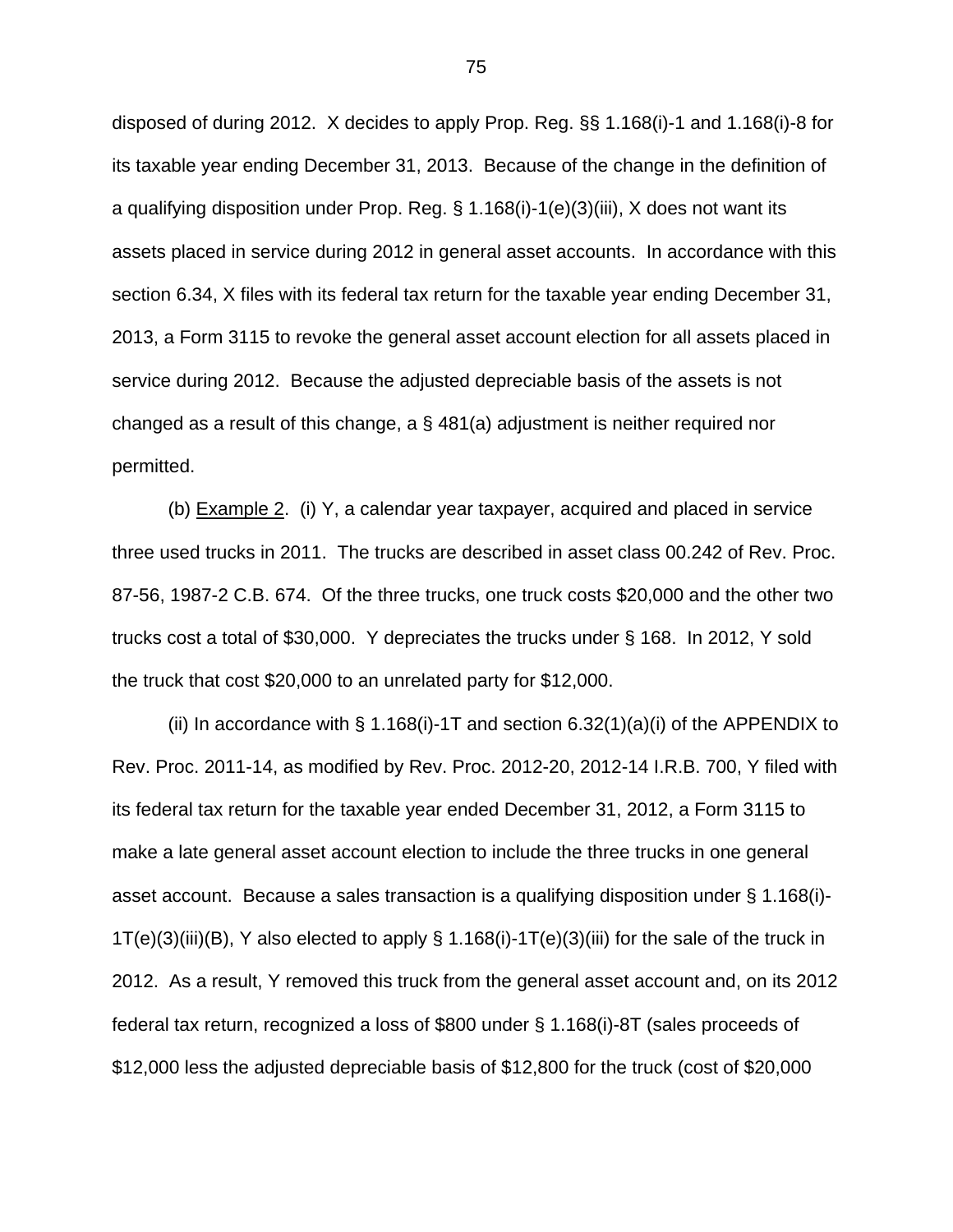less depreciation of \$7,200 for 2011 and 2012)).

(iii) Y decides to apply Prop. Reg. §§ 1.168(i)-1 and 1.168(i)-8 for its taxable year ending December 31, 2013. Because a sales transaction is not a qualifying disposition under Prop. Reg. § 1.168(i)-1(e)(3)(iii)(B), Y should have recognized all of the sales proceeds of \$12,000 from the sale of the truck in 2012 as ordinary income and continued to deduct depreciation for this truck in the general asset account. As a result and in accordance with sections 6.34 and 6.29(3)(i) of this APPENDIX, Y files with its 2013 federal tax return a Form 3115 to revoke the general asset account for the three trucks placed in service in 2011, include the two unsold trucks in one multiple asset account in accordance with § 1.168(i)-7, and recognize the loss of \$800 upon the sale of the truck in 2012 under Prop. Reg. § 1.168(i)-8.

(iv) The computation of the § 481 adjustment for this change is computed as follows:

| Loss on sale of truck on 2012 return under § 1.168(i)-8T | \$800 |
|----------------------------------------------------------|-------|
| Loss on sale of truck under Prop. Reg. § 1.168(i)-8      | (800) |
| Net $\S$ 481(a) adjustment for the asset                 |       |

(c) Example 3. (i) Z, a calendar year taxpayer, acquired and placed in service a building and its structural components in 2000. Z depreciates this building and its structural components under § 168. The roof is a structural component of the building. Z replaced the entire roof in 2010. On its federal tax return for the taxable year ended December 31, 2010, Z did not recognize a loss on the retirement of the original roof and continued to depreciate the original roof. Z also capitalized the cost of the replacement roof and has been depreciating this roof under § 168 since June 2010.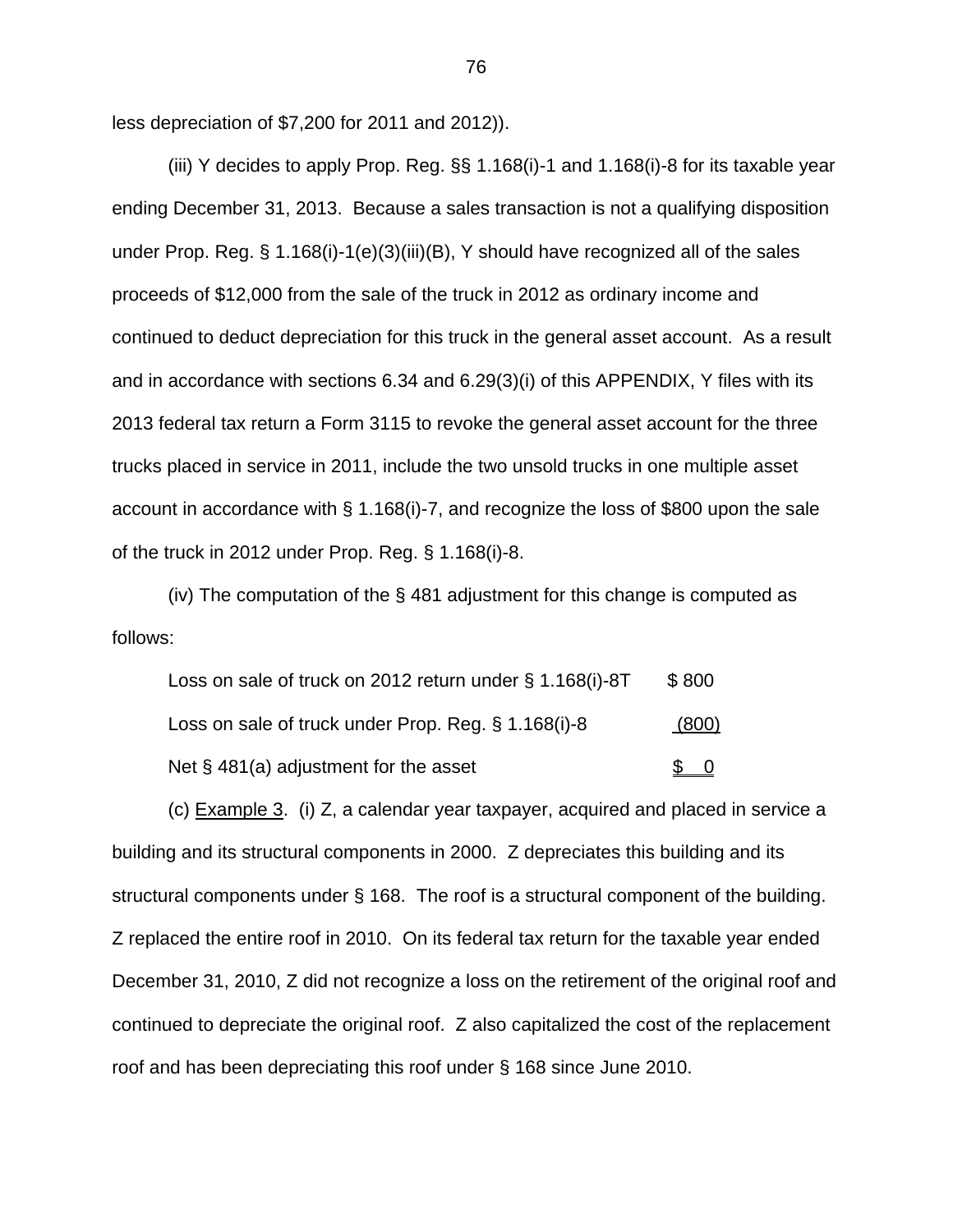(ii) In accordance with § 1.168(i)-1T and section 6.32(1)(a) of the APPENDIX to Rev. Proc. 2011-14, as modified by Rev. Proc. 2012-20, 2012-14 I.R.B. 700, Z filed with its federal tax return for the taxable year ended December 31, 2012, a Form 3115 to: (1) make a late general asset account election to include the building (including its structural components) placed in service in 2000 in one general asset account and the replacement roof in a separate general asset account; and (2) make a late qualifying disposition election for the retirement of the original roof in 2010. As a result, Z removed the original roof from the general asset account and reported a net negative § 481(a) adjustment on this Form 3115 of \$10,000, which is the loss recognized upon the retirement of the original roof.

(iii) Z decides to apply Prop. Reg. §§ 1.168(i)-1 and 1.168(i)-8 for its taxable year ending December 31, 2013, but decides not to make any late partial disposition election under section 6.33 of this APPENDIX. In accordance with sections 6.34 and 6.29(3)(e) of this APPENDIX, Z files a Form 3115 with its 2013 federal income tax return to revoke the general asset account election for the building (including its structural components) placed in service in 2000 and for the replacement roof, and to change to treating the building (including its original roof and other original structural components) placed in service in 2000 as an asset and the replacement roof as a separate asset for disposition purposes. Assume the depreciation for the original roof is \$500 for the 2012 taxable year. The net positive § 481(a) adjustment for this change is \$9,500 (loss of \$10,000 claimed on the 2012 return for the retirement of the original roof less depreciation of \$500 for the original roof for 2012) and is included in Z's taxable income for 2013.

(8) Ogden copy of Form 3115 required in lieu of national office copy. A taxpayer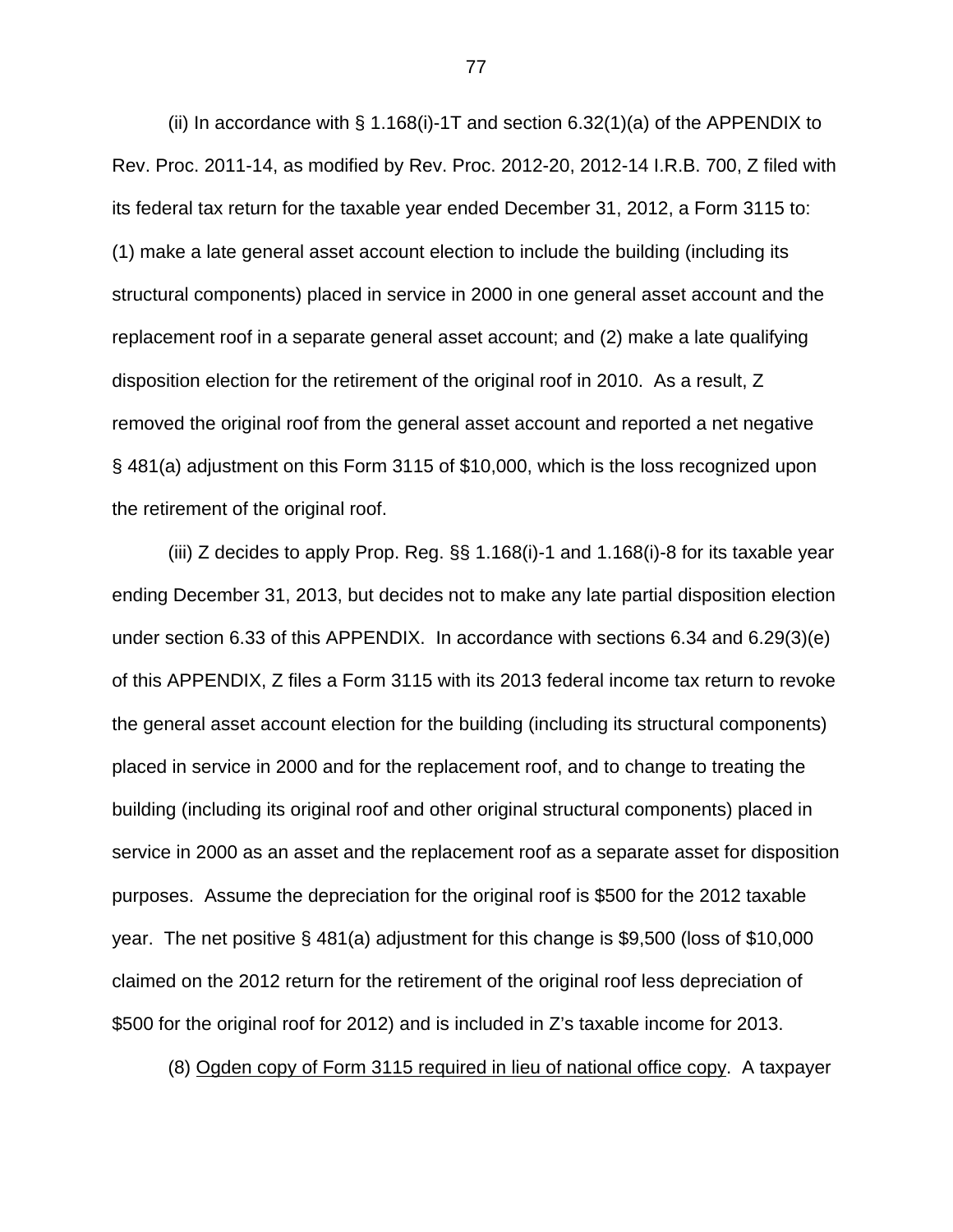changing its method of accounting under this section 6.34 of the APPENDIX must file a signed copy of its completed Form 3115 with the IRS in Ogden, UT (Ogden copy), in lieu of filing the national office copy, no earlier than the first day of the year of change and no later than the date the taxpayer files the original Form 3115 with its federal income tax return for the year of change. See sections  $6.02(3)(a)(ii)(B)$  (providing the general rules) and 6.02(7)(b) (providing the mailing address) of this revenue procedure.

(9) Designated automatic accounting method change numbers. The designated automatic accounting method change number for a change to the method of accounting under section 6.34 of this APPENDIX is "197." See section 6.02(4) of this revenue procedure.

(10) Contact information. For further information regarding a change under this section, contact Patrick Clinton at (202) 317-7005 (not a toll-free call).

 (3) Rev. Proc. 2011-14 is modified to add new section 6.35 to the APPENDIX to read as follows:

6.35 Partial dispositions of tangible depreciable assets to which the IRS's adjustment pertains (section 168; Prop. Reg. § 1.168(i)-8).

(1) Description of change.

(a) Applicability. This change applies to a taxpayer that is described in Prop. Reg.  $\S$  1.168(i)-8(d)(2)(iii) and, pursuant to Prop. Reg.  $\S$  1.168(i)-8(d)(2)(iii), that wants to make the partial disposition election specified in Prop. Reg. § 1.168(i)-8(d)(2)(i) to the disposition of a portion of an asset to which the IRS's adjustment (as described in Prop. Reg. § 1.168(i)-8(d)(2)(iii)) pertains.

(b) Inapplicability. This change does not apply to: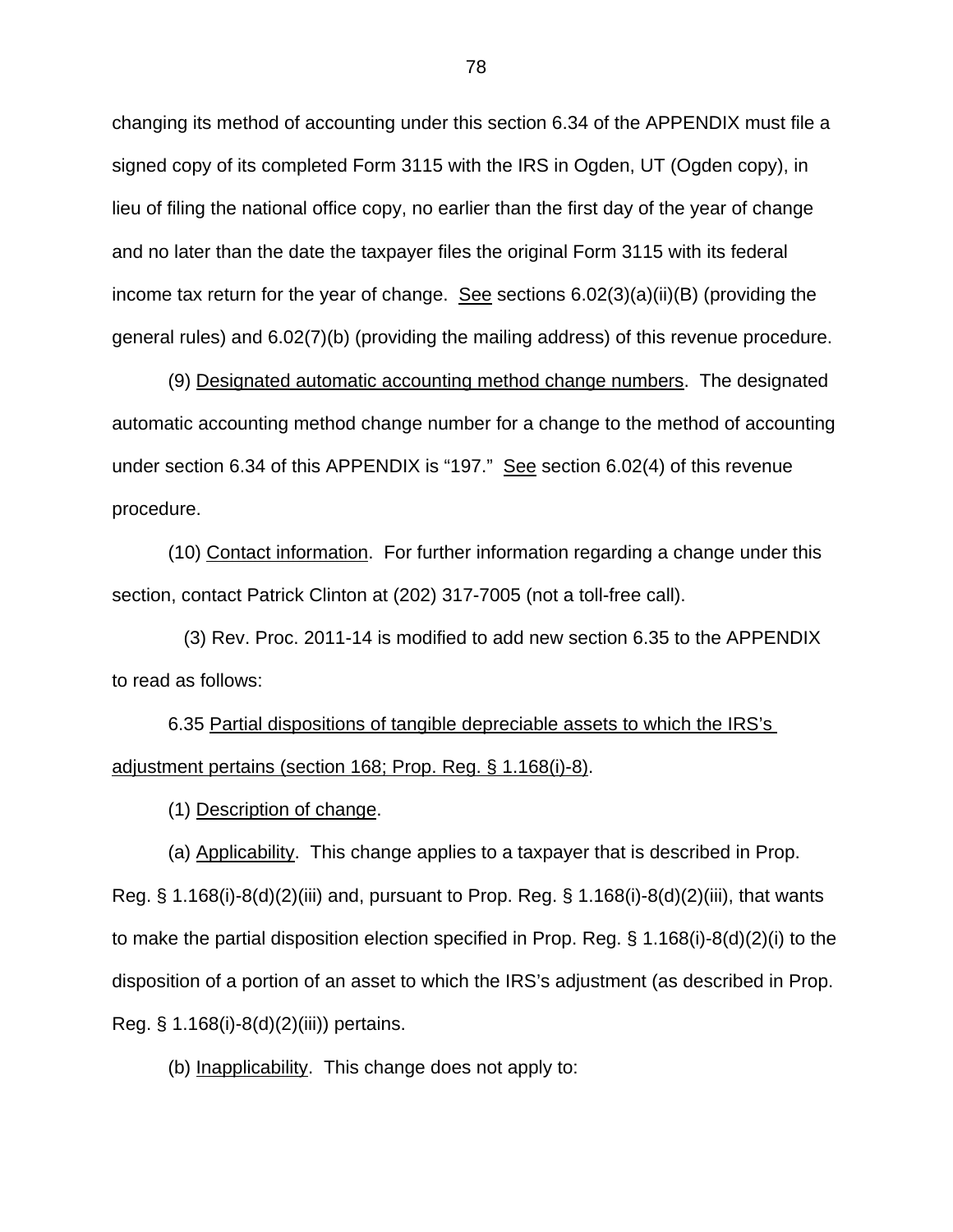(i) Any asset of which the disposed portion was a part that is not owned by the taxpayer at the beginning of the year of change; or

(ii) The partial disposition election specified in Prop. Reg.  $\S$  1.168(i)-8(d)(2)(i) that is made pursuant to Prop. Reg.  $\S 1.168(i)-8(d)(2)(iv)$  (but see section 6.33 of this APPENDIX for making this change).

(2) Change in method of accounting. The IRS will treat the making of the late election specified in section 6.35(1) of this APPENDIX as a change in method of accounting.

(3) Scope limitations inapplicable. The scope limitations in section 4.02 of this revenue procedure do not apply to this change.

(4) Manner of making change.

(a) A taxpayer whose average annual gross receipts, as determined under § 1.263(a)-3(h)(3), for the three preceding taxable years is less than or equal to \$10,000,000 ("qualifying taxpayer") is required to complete only the following information on Form 3115:

(i) The identification section of page 1 (above Part I);

(ii) The signature section at the bottom of page 1;

(iii) Part I, line  $1(a)$ ;

(iv) Part II, all lines except lines 11, 13, 14, 15, and 17;

(v) Part IV, lines 25 and 26; and

(vi) Schedule E, line 3.

(b) A taxpayer (including a qualifying taxpayer) making this change must:

(i) Apply Prop. Reg. § 1.168(i)-8(h)(1) and (3);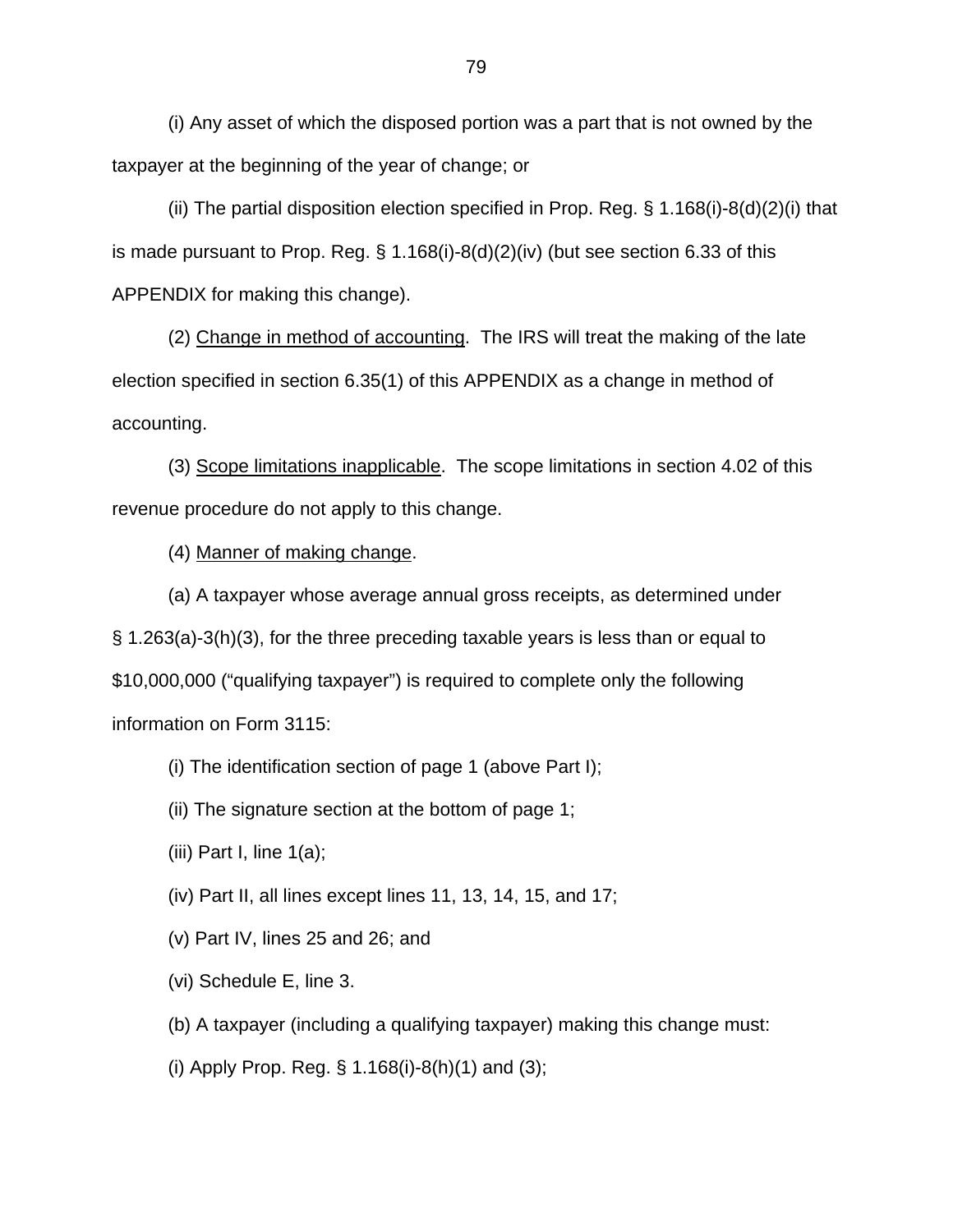(ii) If the asset (as determined under Prop. Reg.  $\S$  1.168(i)-8(c)(4)) of which the disposed portion is a part is properly included in one of the asset classes 00.11 through 00.4 of Rev. Proc. 87-56, 1987-2 C.B. 674, classify the replacement portion of such asset under the same asset class as the disposed portion of the asset in the taxable year in which the replacement portion is placed in service by the taxpayer;

(iii) If the taxpayer's present method of accounting is not in accord with Prop. Reg. § 1.168(i)-8(c)(4) (determination of asset disposed of), change to the appropriate asset as determined under Prop. Reg. § 1.168(i)-8(c)(4);

(iv) If the taxpayer continues to deduct depreciation for the disposed portion of the asset (as determined under Prop. Reg. § 1.168(i)-8(c)(4)) under the taxpayer's present method of accounting, change from depreciating such disposed portion to recognizing gain or loss for the disposed portion; and

(v) If any asset is public utility property within the meaning of  $\S$  168(i)(10), attach a statement to its Form 3115 providing that the taxpayer agrees to the following additional terms and conditions:

(A) A normalization method of accounting (within the meaning of § 168(i)(9)) will be used for the public utility property subject to the application;

(B) Within 30 calendar days of filing the federal income tax return for the year of change, the taxpayer will provide a copy of the completed application to any regulatory body having jurisdiction over the public utility property subject to the application; and

(C) As of the beginning of the year of change, the taxpayer will adjust its deferred tax reserve account or similar account in the taxpayer's regulatory books of account by the amount of the deferral of federal income tax liability associated with the § 481(a)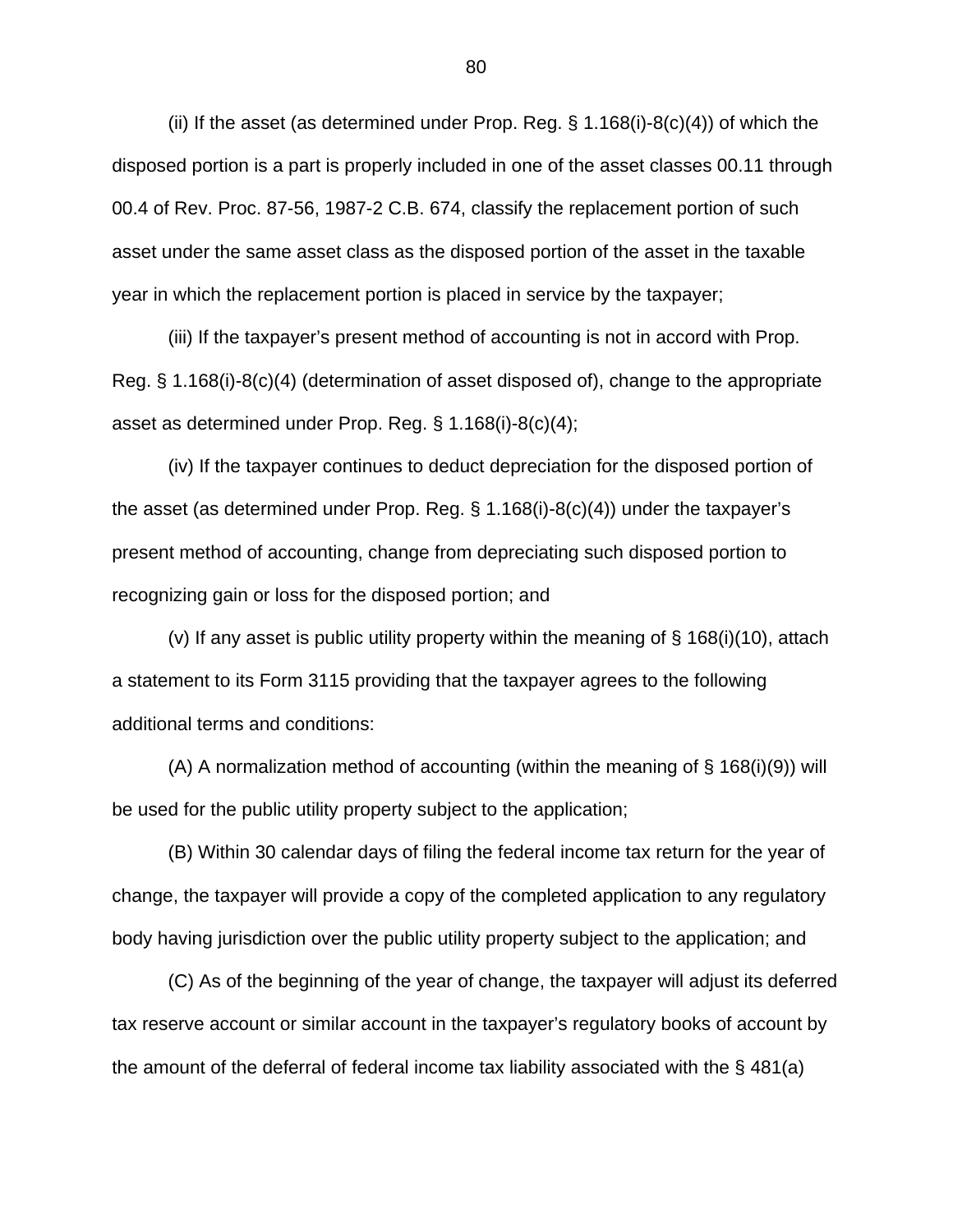adjustment applicable to the public utility property subject to the application.

(5) Concurrent automatic change. A taxpayer that wants to make this change for more than one asset for the same year of change should file a single Form 3115 for all such assets. If the change for more than one asset included in that Form 3115 is specified in section 6.35(1)(a) of this APPENDIX, the single Form 3115 should provide a single net § 481(a) adjustment for all such changes. If one or more of the changes specified in section 6.35(1)(a) of this APPENDIX in that single Form 3115 generate a negative § 481(a) adjustment and other changes specified in section 6.35(1)(a) of this APPENDIX in that same Form 3115 generate a positive § 481(a) adjustment, the taxpayer may provide a single negative § 481(a) adjustment for all such changes that are included in that Form 3115 generating such negative adjustment and a single positive § 481(a) adjustment for all such changes that are included in that Form 3115 generating such positive adjustment.

(6) Ogden copy of Form 3115 required in lieu of national office copy. A taxpayer changing its method of accounting under this section 6.34 of the APPENDIX must file a signed copy of its completed Form 3115 with the IRS in Ogden, UT (Ogden copy), in lieu of filing the national office copy, no earlier than the first day of the year of change and no later than the date the taxpayer files the original Form 3115 with its federal income tax return for the year of change. See sections  $6.02(3)(a)(ii)(B)$  (providing the general rules) and 6.02(7)(b) (providing the mailing address) of this revenue procedure.

(7) Designated automatic accounting method change numbers. The designated automatic accounting method change number for a change to the method of accounting under section 6.35 of this APPENDIX is "198." See section 6.02(4) of this revenue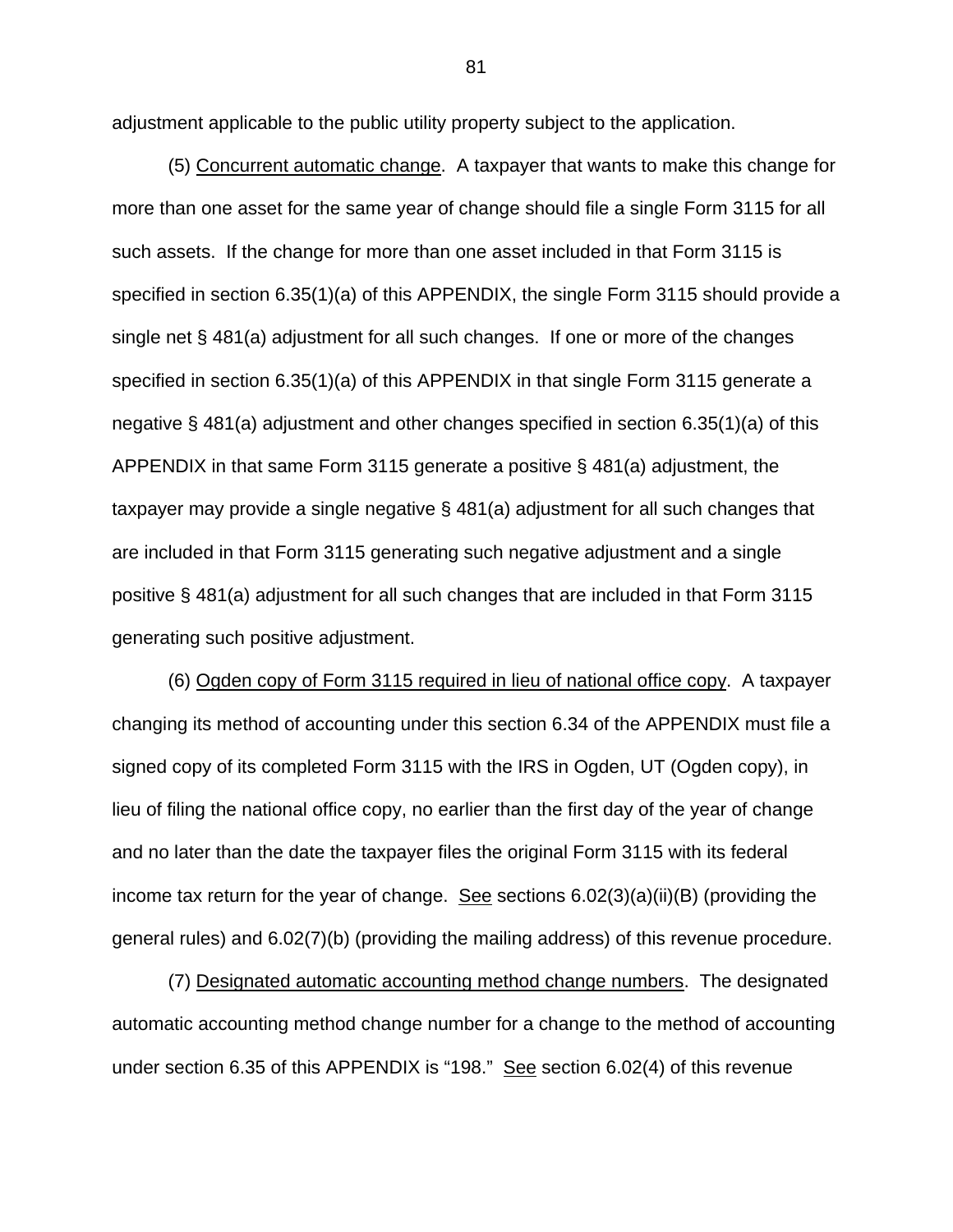procedure.

(8) Contact information. For further information regarding a change under this section, contact Patrick Clinton at (202) 317-7005 (not a toll-free call).

 (4) Rev. Proc. 2011-14 is modified to add new section 6.36 to the APPENDIX to read as follows:

6.36 Depreciation of leasehold improvements (sections 167, 168, and 197;  $§ 1.167(a)-4).$ 

(1) Description of change. This change applies to a taxpayer that wants to change its method of accounting to comply with § 1.167(a)-4 for leasehold improvements in which the taxpayer has a depreciable interest at the beginning of the year of change:

(a) From improperly depreciating the leasehold improvements to which § 168 applies over the term of the lease (including renewals, if applicable) to properly depreciating these improvements under § 168;

(b) From improperly amortizing leasehold improvements to which § 197 applies over the term of the lease (including renewals, if applicable) to properly amortizing these improvements under § 197; or

(c) From improperly amortizing leasehold improvements to which § 167(f)(1) applies over the term of the lease (including renewals, if applicable) to properly amortizing these improvements under § 167(f)(1).

(2) Certain scope limitations inapplicable.

(a) The scope limitations in section 4.02 of this revenue procedure do not apply to a taxpayer that makes this change for its first taxable year beginning after December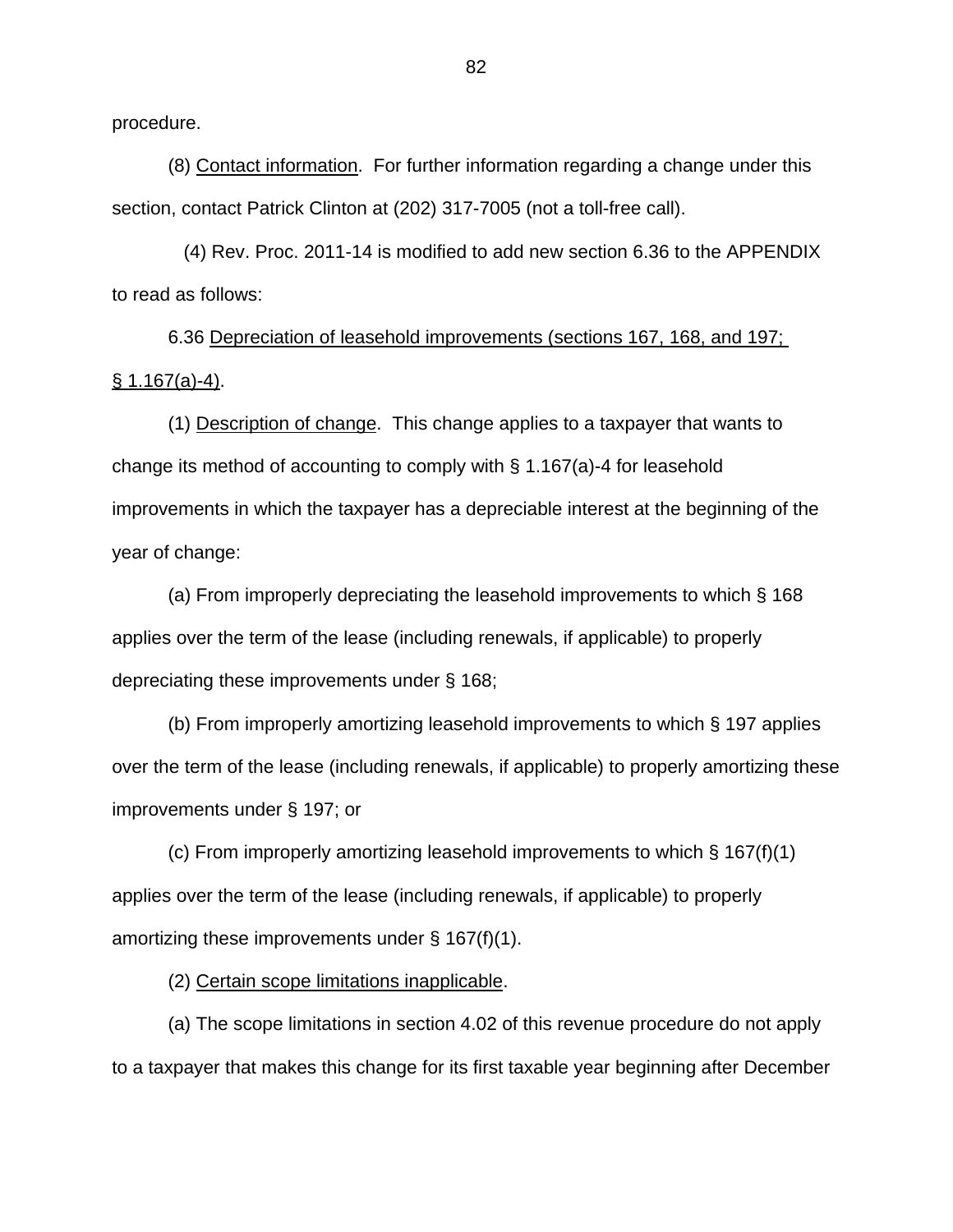31, 2013, and beginning before January 1, 2015. In addition, if a taxpayer chooses to make this change for any taxable year beginning on or after January 1, 2012, and beginning before January 1, 2014, the scope limitations in section 4.02 of this revenue procedure do not apply.

(b) The scope limitation in section 4.02(5) of this revenue procedure does not apply to a taxpayer that makes this change.

(3) Manner of making change.

(a) A taxpayer whose average annual gross receipts, as determined under § 1.263(a)-3(h)(3), for the three preceding taxable years is less than or equal to \$10,000,000 ("qualifying taxpayer") is required to complete only the following information on Form 3115:

(i) The identification section of page 1 (above Part I);

(ii) The signature section at the bottom of page 1;

(iii) Part I, line  $1(a)$ ;

(iv) Part II, all lines except lines 11, 14, 15, and 17;

(v) Part IV, lines 25 and 26; and

(vi) Schedule E.

(b) If any leasehold improvement is public utility property within the meaning of § 168(i)(10) or former § 167(l)(3)(A), a taxpayer (including a qualifying taxpayer) making this change must attach to its Form 3115 a statement providing that the taxpayer agrees to the following additional terms and conditions:

(i) A normalization method of accounting (within the meaning of  $\S$  168(i)(9) or former § 167(l)(3)(G)) will be used for the public utility property subject to the change;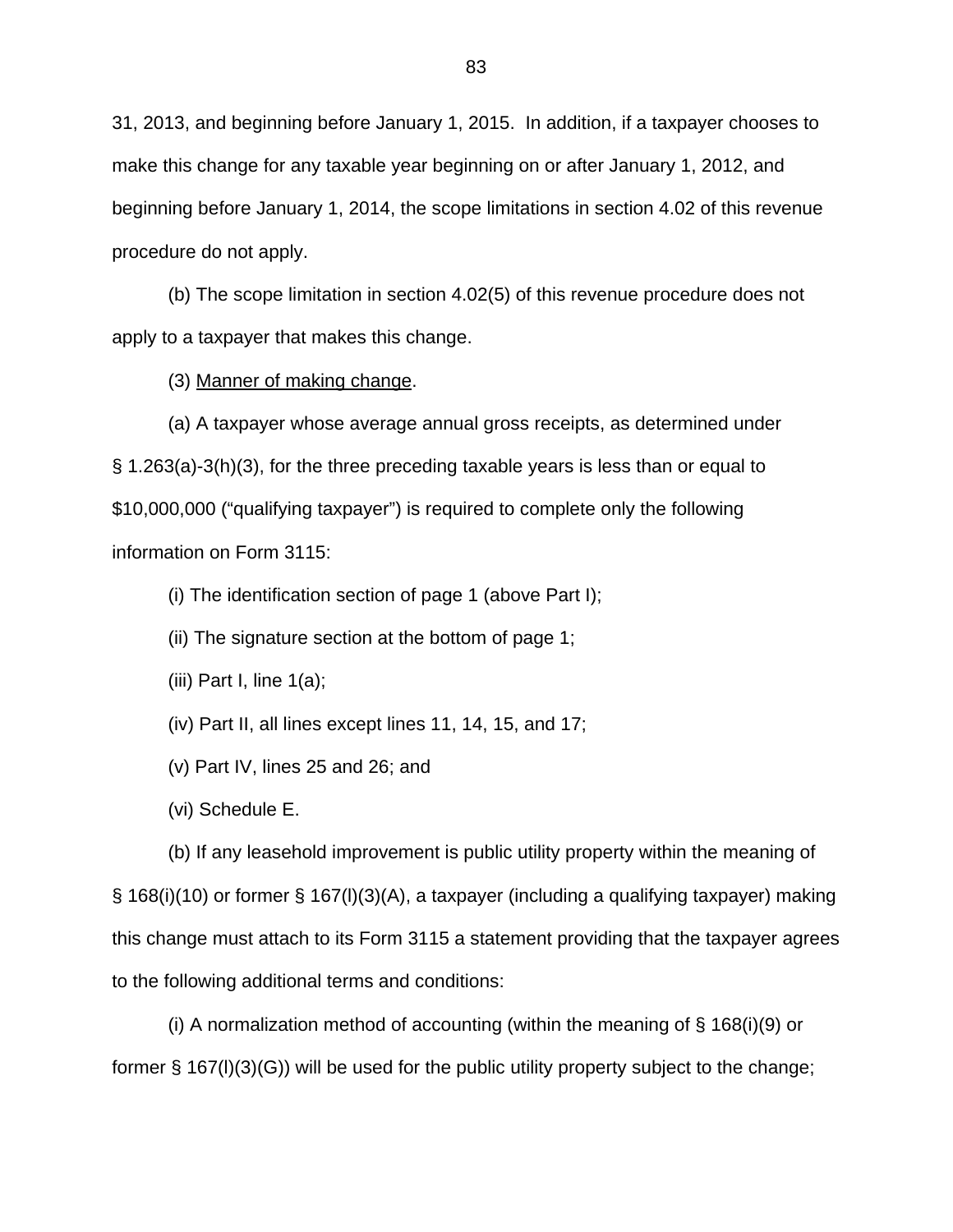(ii) As of the beginning of the year of change, the taxpayer will adjust its deferred tax reserve account or similar account in the taxpayer's regulatory books of account by the amount of the deferral of federal income tax liability associated with the  $\S$  481(a) adjustment applicable to the public utility property subject to the change; and

(iii) Within 30 calendar days of filing the federal income tax return for the year of change, the taxpayer will provide a copy of the completed Form 3115 to any regulatory body having jurisdiction over the public utility property subject to the change.

(4) Concurrent automatic change.

(a) A taxpayer that wants to make this change for more than one asset for the same year of change should file a single Form 3115 for all such assets and provide a single net § 481(a) adjustment for all the changes included in that Form 3115. If one or more of the changes in that single Form 3115 generate a negative § 481(a) adjustment and other changes in that same Form 3115 generate a positive § 481(a) adjustment, the taxpayer may provide a single negative § 481(a) adjustment for all the changes that are included in that Form 3115 generating such adjustment and a single positive § 481(a) adjustment for all the changes that are included in that Form 3115 generating such adjustment.

(b) A taxpayer that wants to make both this change and a change to a UNICAP method under section 11.01, 11.02, or 11.09 of this APPENDIX (as applicable) for the same year of change should file a single Form 3115 for all such changes and must enter the designated automatic accounting method change numbers for the changes on the appropriate line on the Form 3115. For guidance on filing a single application for two or more changes, see section 6.02(1)(b)(ii) of this revenue procedure.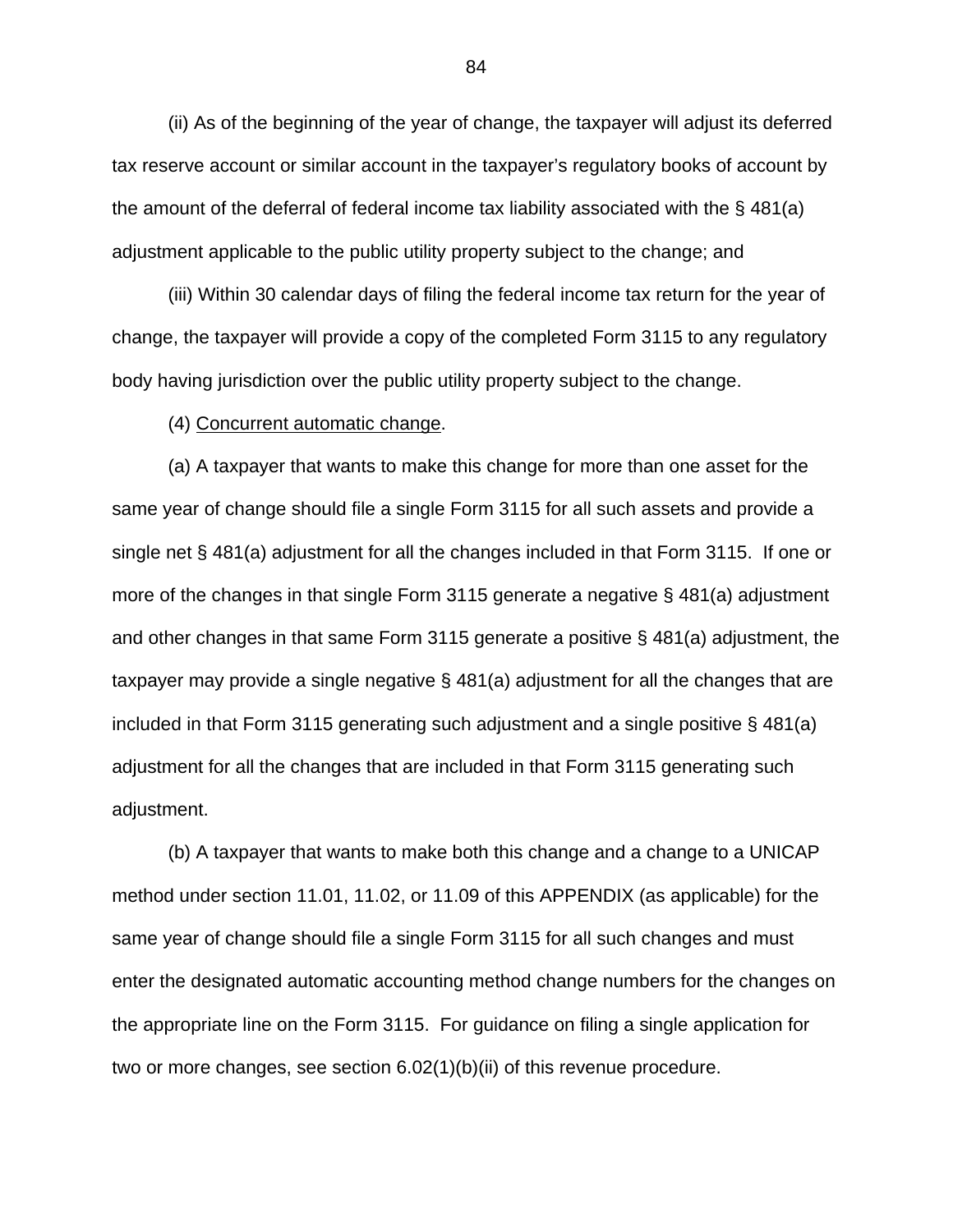(5) Ogden copy of Form 3115 required in lieu of national office copy. A taxpayer changing its method of accounting under this section 6.36 of the APPENDIX must file a signed copy of its completed Form 3115 with the IRS in Ogden, UT (Ogden copy), in lieu of filing the national office copy, no earlier than the first day of the year of change and no later than the date the taxpayer files the original Form 3115 with its federal income tax return for the year of change. If a taxpayer makes both this change and a change to a UNICAP method under section 11.01, 11.02, or 11.09 of this APPENDIX (as applicable) on a single Form 3115 for the same year of change in accordance with section 6.36(4)(b) of this APPENDIX, the taxpayer must file a signed copy of that completed Form 3115 with the IRS in Ogden, UT (Ogden copy), in lieu of filing the national office copy, no earlier than the first day of the year of change and no later than the date the taxpayer files the original Form 3115 with its federal income tax return for the year of change. See sections 6.02(3)(a)(ii)(B) (providing the general rules) and 6.02(7)(b) (providing the mailing address) of this revenue procedure.

(6) Designated automatic accounting method change numbers. The designated automatic accounting method change number for a change to a method of accounting under section 6.36 of this APPENDIX is "199." See section 6.02(4) of this revenue procedure.

(7) Contact information. For further information regarding a change under this section, contact Patrick Clinton at (202) 317-7005 (not a toll-free call).

 (5) Rev. Proc. 2011-14 is modified to add new section 6.37 to the APPENDIX to read as follows:

6.37 Permissible to permissible method of accounting for depreciation of MACRS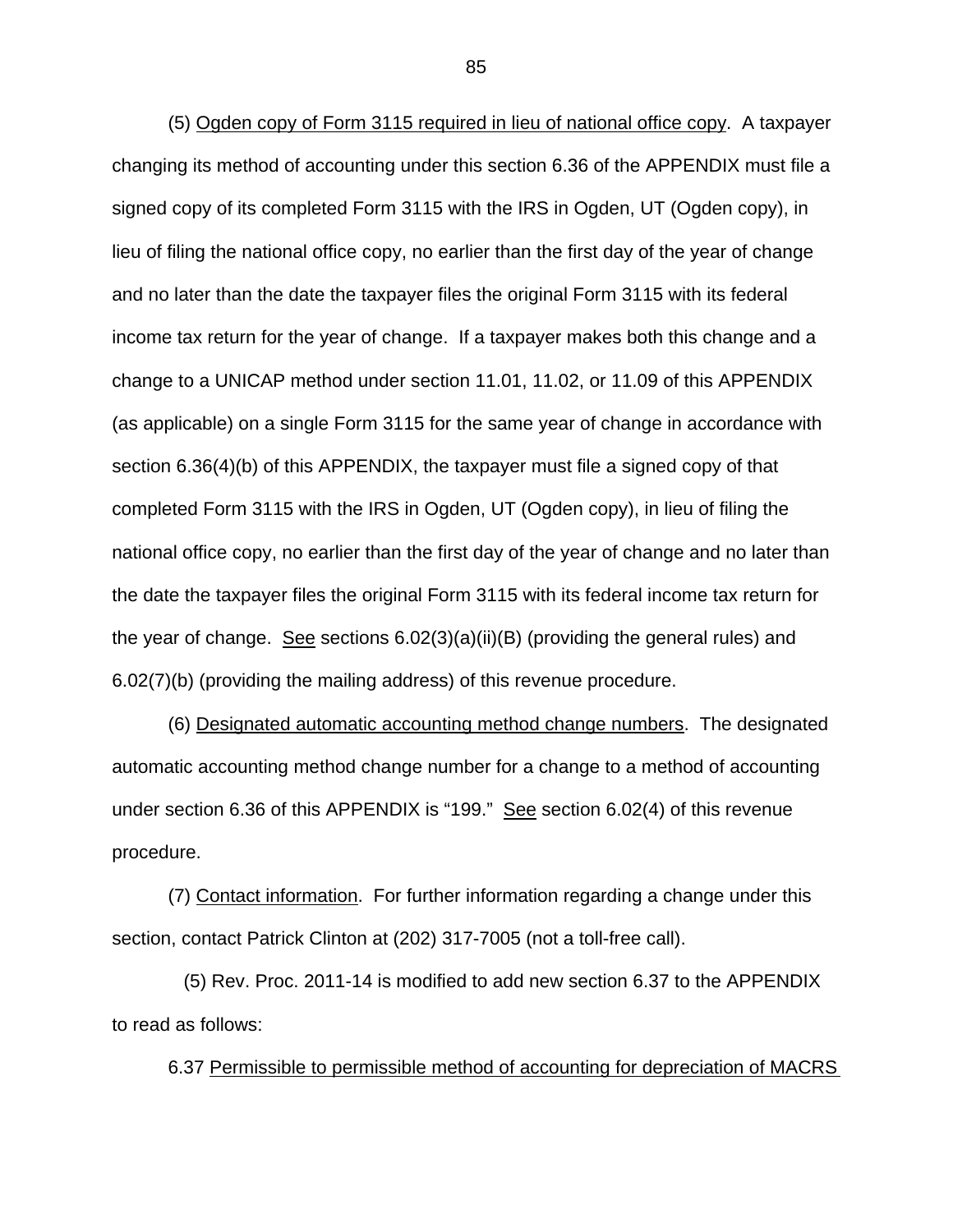## property (section 168; § 1.168(i)-7).

(1) Description of change.

(a) Applicability. This change applies to a taxpayer that wants to make a change in method of accounting for depreciation that is specified in section 6.37(3) of this APPENDIX for an asset:

(i) To which § 168 applies (MACRS property);

(ii) For which the present and proposed methods of accounting are permissible methods of accounting under § 1.168(i)-7; and

(iii) That is owned by the taxpayer at the beginning of the year of change.

(b) Inapplicability. This change does not apply to any property that is not depreciated under § 168 under the taxpayer's present and proposed methods of accounting.

(2) Certain scope limitations inapplicable.

(a) The scope limitations in section 4.02 of this revenue procedure do not apply to a taxpayer that makes this change for its first taxable year beginning after December 31, 2013, and beginning before January 1, 2015.

(b) If a taxpayer chooses to make this change for any taxable year beginning on or after January 1, 2012, and beginning before January 1, 2014, the scope limitations in section 4.02 of this revenue procedure do not apply.

(c) The scope limitation in section 4.02(5) of this revenue procedure does not apply to a taxpayer that makes this change.

(3) Changes covered. Section 6.37 of this APPENDIX only applies to the following changes in methods of accounting for depreciation of MACRS property for the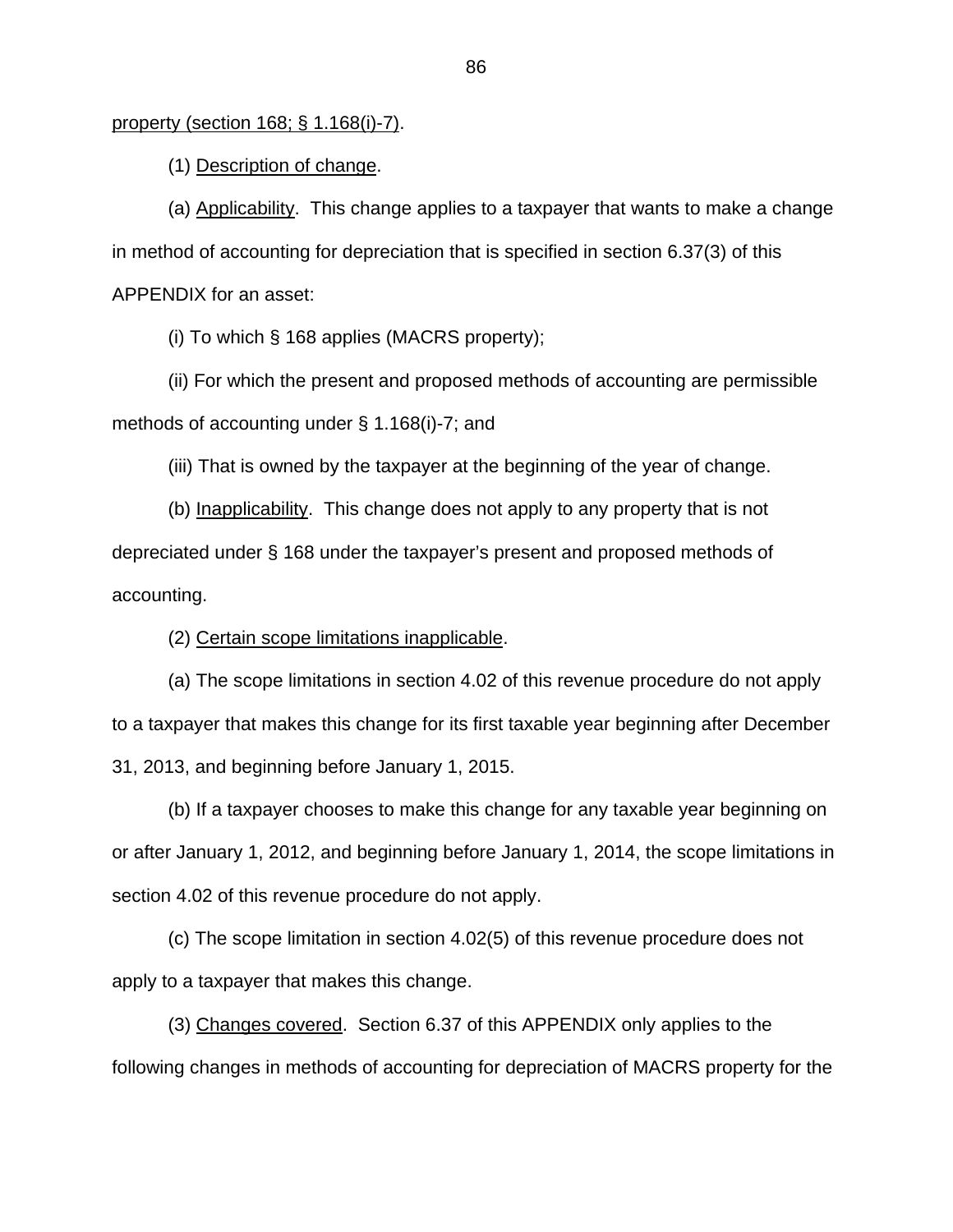items of MACRS property not subject to a general asset account election under § 168(i)(4) and the regulations thereunder--

(a) A change from single asset accounts (or item accounts) for specific items of MACRS property to multiple asset accounts (or pools) for the same assets, or vice versa, in accordance with § 1.168(i)-7; or

(b) A change from grouping specific items of MACRS property in multiple asset accounts to a different grouping of the same assets in multiple asset accounts in accordance with § 1.168(i)-7(c).

(4) Manner of making change.

(a) The changes in methods of accounting specified in section 6.37(3)(a) and (b) of this APPENDIX are made using a modified cut-off method under which the unadjusted depreciable basis and the depreciation reserve of the asset as of the beginning of the year of change are accounted for using the new method of accounting.

(b) If the change specified in section 6.37(3)(a) of this APPENDIX is a change to a single asset account, the new single asset account must include a beginning balance for both the unadjusted depreciable basis and the depreciation reserve of the asset included in that single asset account.

(c) If the change specified in section 6.37(3)(a) or (b) of this APPENDIX is a change to a multiple asset account (either a new one or a different grouping), the multiple asset account must include a beginning balance for both the unadjusted depreciable basis and the depreciation reserve. The beginning balance for the unadjusted depreciable basis of each multiple asset account is equal to the sum of the unadjusted depreciable bases as of the beginning of the year of change for all assets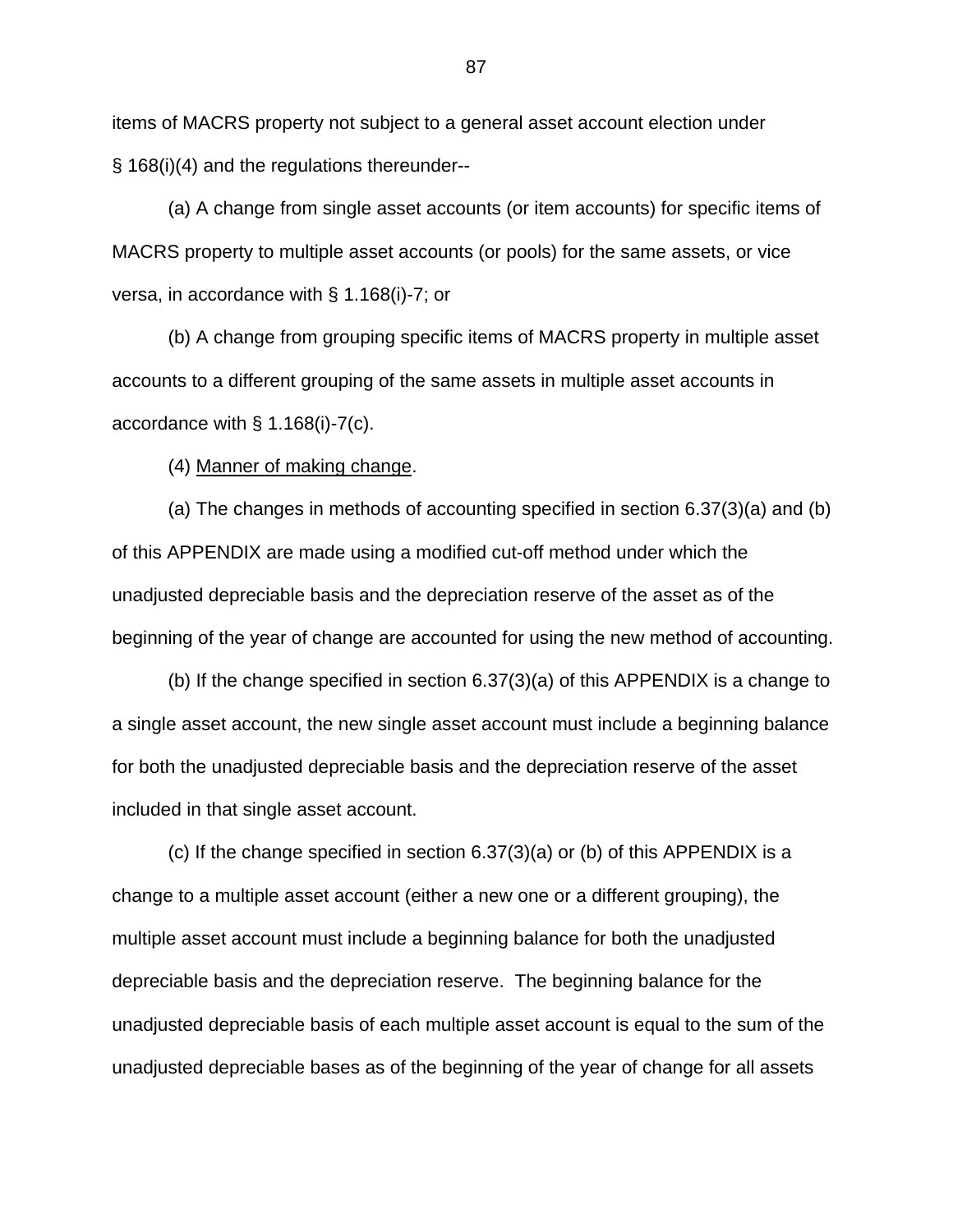included in that multiple asset account. The beginning balance of the depreciation reserve of each multiple asset account is equal to the sum of the greater of the depreciation allowed or allowable as of the beginning of the year of change for all assets included in that multiple asset account.

(d) A taxpayer whose average annual gross receipts, as determined under § 1.263(a)-3(h)(3), for the three preceding taxable years is less than or equal to \$10,000,000 ("qualifying taxpayer") is required to complete only the following information on Form 3115:

(i) The identification section of page 1 (above Part I);

(ii) The signature section at the bottom of page 1;

(iii) Part I, line  $1(a)$ ;

(iv) Part II, all lines except lines 11, 13, 14, 15, and 17;

(v) Part IV, lines 24, 25, and 26; and

(vi) Schedule E, lines 3, 4a, 4b, and 4c.

(e) If any asset subject to this change is public utility property within the meaning of § 168(i)(10), a taxpayer (including a qualifying taxpayer) making this change must attach to its Form 3115 a statement providing that the taxpayer agrees to the following additional terms and conditions:

(i) A normalization method of accounting (within the meaning of  $\S$  168(i)(9)) will be used for the public utility property subject to the change;

(ii) Within 30 calendar days of filing the federal income tax return for the year of change, the taxpayer will provide a copy of the completed application to any regulatory body having jurisdiction over the public utility property subject to the change.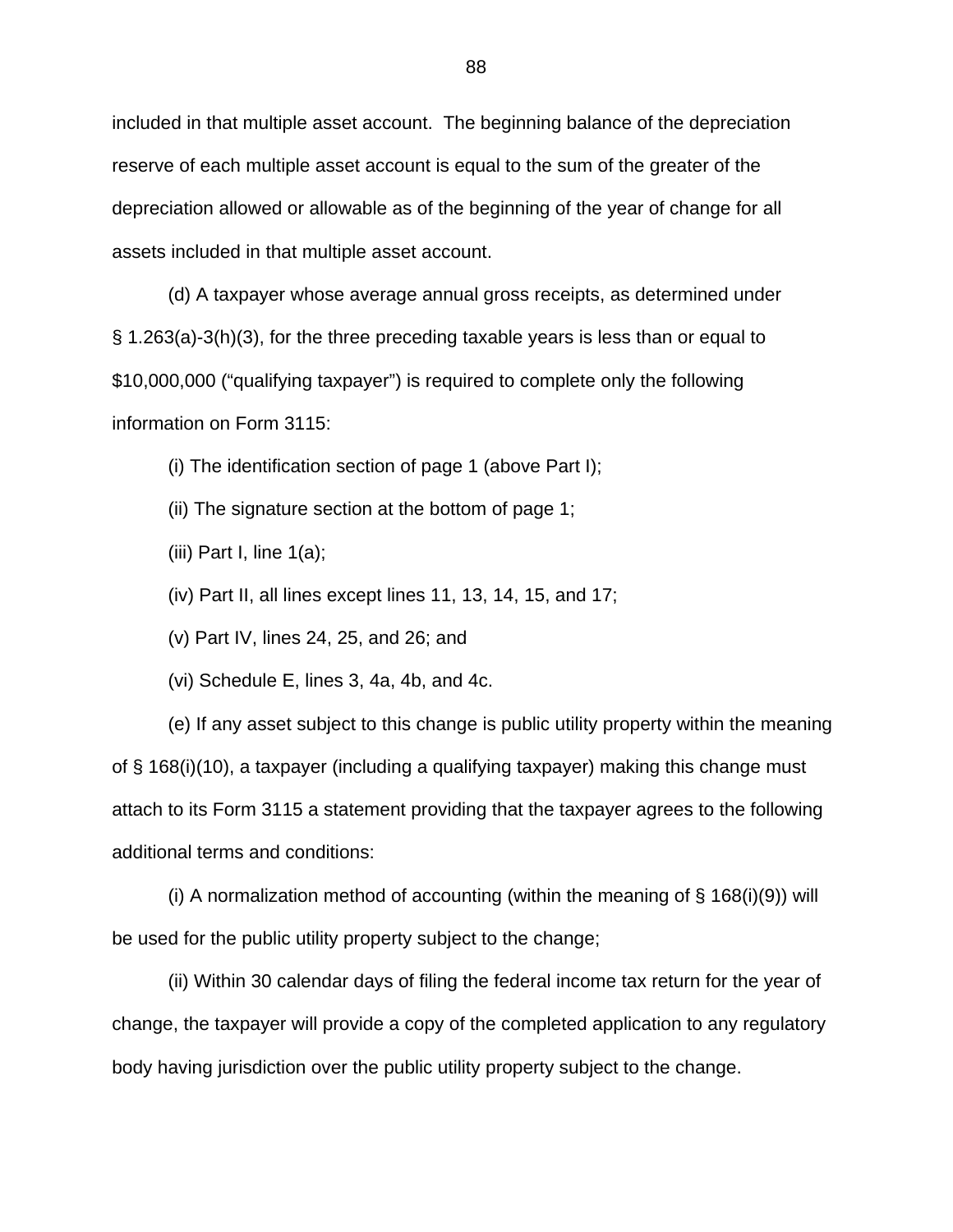(5) Concurrent automatic change.

(a) A taxpayer that wants to make this change for more than one asset for the same year of change should file a single Form 3115 for all such assets.

(b) A taxpayer that wants to make both this change and a change under section 6.01 of this APPENDIX for the same year of change should file a single Form 3115 for both changes and must enter the designated automatic accounting method change numbers for both changes on the appropriate line on the Form 3115. For guidance on filing a single application for two or more changes, see section 6.02(1)(b)(ii) of this revenue procedure.

(6) Ogden copy of Form 3115 required in lieu of national office copy. A taxpayer changing its method of accounting under this section 6.37 of the APPENDIX must file a signed copy of its completed Form 3115 with the IRS in Ogden, UT (Ogden copy), in lieu of filing the national office copy, no earlier than the first day of the year of change and no later than the date the taxpayer files the original Form 3115 with its federal income tax return for the year of change. See sections  $6.02(3)(a)(ii)(B)$  (providing the general rules) and 6.02(7)(b) (providing the mailing address) of this revenue procedure.

(7) Designated automatic accounting method change numbers. The designated automatic accounting method change number for a change to a method of accounting under section 6.37 of this APPENDIX is "200." See section 6.02(4) of this revenue procedure.

(8) Contact information. For further information regarding a change under this section, contact Patrick Clinton at (202) 317-7005 (not a toll-free call). SECTION 4. EFFECT ON OTHER DOCUMENTS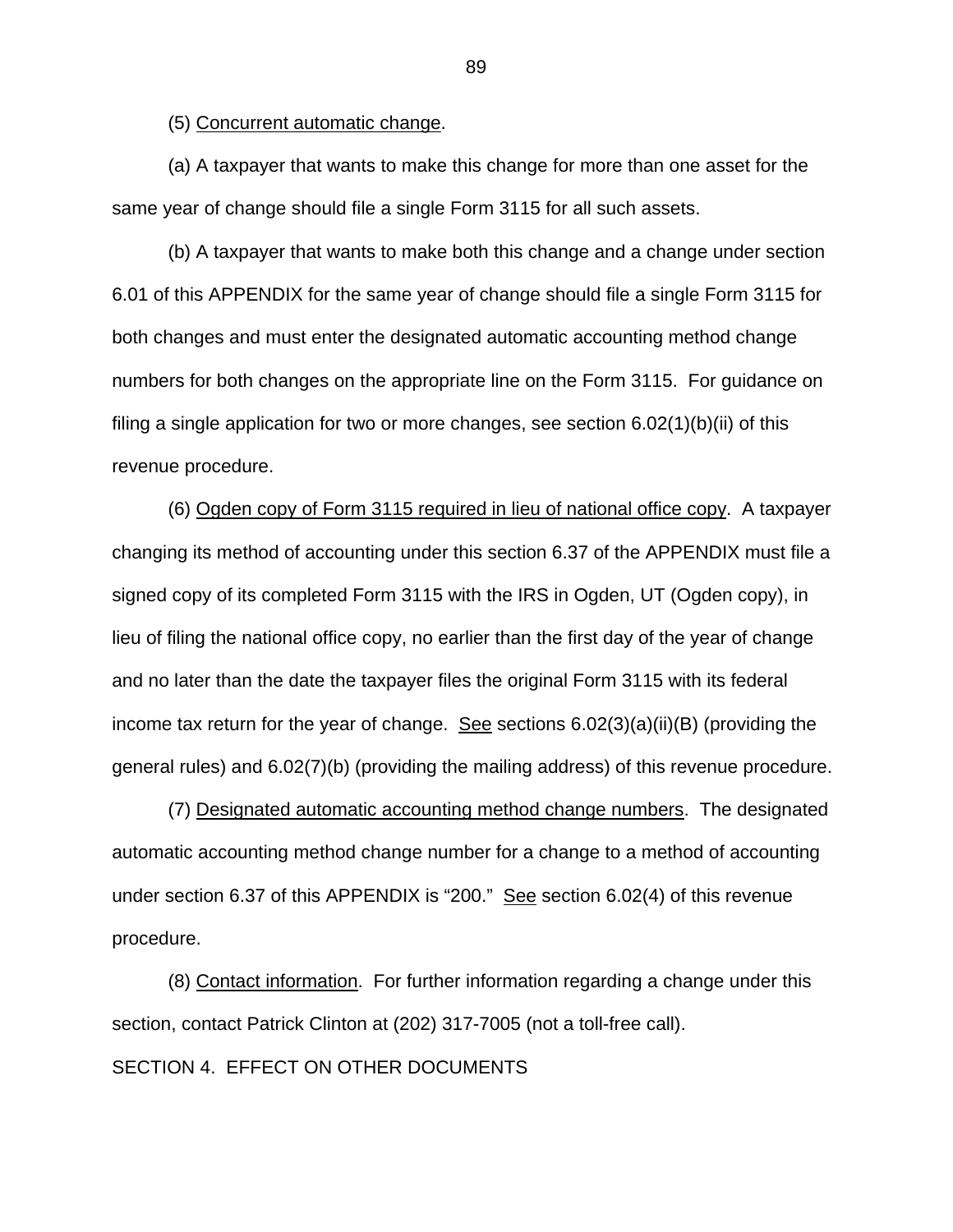.01 Rev. Proc. 2011-14, 2011-4 I.R.B. 330, is modified and clarified.

.02 Rev. Proc. 2012-20, 2012-14 I.R.B. 700, is modified and superseded. SECTION 5. EFFECTIVE DATE

This revenue procedure is effective February 28, 2014.

## SECTION 6. PAPERWORK REDUCTION ACT

 The collection of information contained in this revenue procedure has been reviewed and approved by the Office of Management and Budget in accordance with the Paperwork Reduction Act (44 U.S.C. 3507) under control number 1545-1551. An agency may not conduct or sponsor, and a person is not required to respond to, a collection of information unless the collection of information displays a valid OMB control number.

The collections of information in this revenue procedure are in section 3.03. This information is necessary and will be used to determine whether the taxpayer properly changed to a permitted method of accounting. The collections of information are required for a taxpayer to obtain consent to change its method of accounting. The likely respondents are the following: individuals, farms, business or other for-profit institutions, nonprofit institutions, and small businesses or organizations.

The estimated total annual reporting and/or recordkeeping burden is 1,200 hours.

The estimated annual burden per respondent/recordkeeper varies from ¼ hour to 1.5 hours, depending on individual circumstances, with an estimated average of ¾ hour. The estimated number of respondents is 1,600. The estimated annual frequency of responses is on occasion.

## SECTION 7. DRAFTING INFORMATION